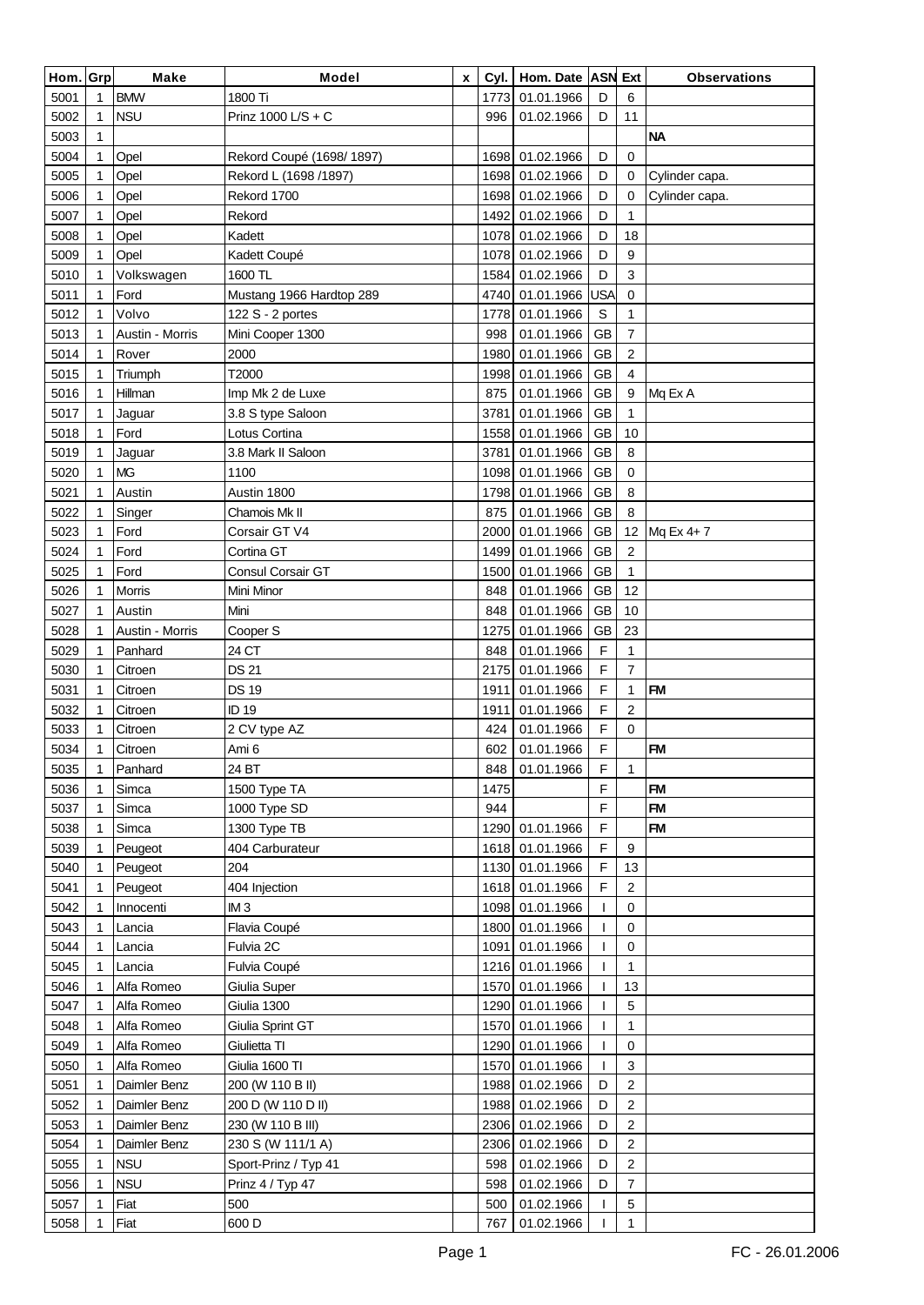| 5059         | 1  | Fiat              | 850 Super                  | 843  | 01.02.1966                    | T                | 0                         |                 |
|--------------|----|-------------------|----------------------------|------|-------------------------------|------------------|---------------------------|-----------------|
| 5060         | 1  | Fiat              | 850 Coupé                  | 843  | 01.02.1966                    |                  | 4                         |                 |
| 5061         |    | Fiat              | 1500                       | 1481 | 01.02.1966                    | T                | 0                         |                 |
| 5062         |    | Hino              | Contessa 1300              | 1251 | 01.02.1966                    | J                | 0                         |                 |
| 5063         |    | Honda             | S 600                      | 606  | 01.02.1966                    | J                | 0                         |                 |
| 5064         |    | Volkswagen        | 1300                       | 1285 | 01.02.1966                    | D                | 1                         |                 |
| 5065         | 1  | Audi              | 1700                       | 1696 | 01.03.1966                    | D                | 1                         |                 |
| 5066         |    | Daimler Benz      | 250 S / W108/II            | 2496 | 01.05.1966                    | D                | 2                         |                 |
|              |    |                   |                            |      |                               | D                | 2                         |                 |
| 5067         |    | Daimler Benz      | 250 SE / W108/III          | 2496 | 01.05.1966                    |                  |                           |                 |
| 5068         | 1  | <b>NSU</b>        | <b>TYP 110</b>             | 1085 | 01.05.1966                    | D                | 4                         | Mq Ex 3         |
| 5069         |    | Opel              | Rekord Coupé 6             | 2605 | 01.05.1966                    | D                | 1                         |                 |
| 5070         |    | Opel              | Rekord L-6                 | 2605 | 01.05.1966                    | D                | 0                         |                 |
| 5071         |    | Opel              | Rekord Coupé-6             | 2605 | 01.05.1966                    | D                | 0                         |                 |
| 5072         |    | Opel              | Rekord L-6                 | 2605 | 01.05.1966                    | D                | 0                         |                 |
| 5073         | 1  | Opel              | Caravan 1000               | 993  | 01.05.1966                    | D                | 0                         |                 |
| 5074         |    | Opel              | Kadett Coupé               | 993  | 01.05.1966                    | D                | 0                         |                 |
| 5075         |    | Opel              | Kadett                     | 993  | 01.05.1966                    | D                | 0                         |                 |
| 5076         |    | Volkswagen        | 1600 Karmann Ghia / Typ 34 | 1584 | 01.05.1966                    | D                | $\overline{2}$            |                 |
| 5077         |    |                   |                            |      |                               |                  |                           | <b>NA</b>       |
| 5078         |    | AWE               | Wartburg 312               | 992  | 01.05.1966                    | D                |                           |                 |
| 5079         |    | Fasa Renault      | R <sub>8</sub>             | 956  | 01.05.1966                    | E                | 0                         | <b>BR</b>       |
| 5080         |    | Seat              | 1500                       | 1481 | 01.05.1966                    | $\mathsf E$      | 0                         |                 |
| 5081         | 1  | Seat              | 600 D                      | 767  | 01.05.1966                    | E                | 0                         | <b>BR</b>       |
| 5082         |    | Peugeot           | 404 Diesel                 | 1948 | 01.05.1966                    | $\mathsf F$      | 6                         |                 |
| 5083         |    | Peugeot           | 204 Break                  | 1130 |                               | F                | 13                        |                 |
| 5084         |    | Renault           | Dauphine Gordini 1095      | 845  |                               | F                |                           | <b>FM</b>       |
| 5085         |    | Renault           | 4 Luxe R 1120              | 747  |                               | F                |                           | <b>FM</b>       |
| 5086         |    | Renault           | 4 Export R 1123            | 845  | 01.05.1966                    | F                | 4                         |                 |
| 5087         |    |                   | R8 R 1130                  | 956  | 01.05.1966                    | F                | 0                         |                 |
|              |    | Renault           |                            |      |                               | F                | $\mathbf 0$               | <b>BR</b>       |
| 5088         |    | Renault           | R8 R 1132                  | 1108 | 01.05.1966                    |                  |                           | <b>FM</b>       |
| 5089         |    | Renault           | Caravelle                  | 1108 | 01.05.1966                    | F                |                           |                 |
| 5090         |    | Renault           | 16 R 1150                  | 1470 | 01.05.1966                    | F                | $\ensuremath{\mathsf{3}}$ | <b>BR</b>       |
| 5091         |    | Renault           | R <sub>10</sub>            | 1108 | 01.05.1966                    | F                |                           | <b>FM</b>       |
| 5092         |    | Rover             | 3 Litre                    |      | 2995 01.05.1966               | <b>GB</b>        | 0                         |                 |
| 5093         | 1  | Triumph           | Herald 12/50               |      | 1147 01.05.1966               | <b>GB</b>        | 1                         |                 |
| 5094         | 1  | Triumph           | Vitesse 1600               |      | 1596 01.05.1966 GB            |                  | 1                         |                 |
| 5095         |    | Vauxhall          | Viva/ Epic SL 90 HAH21     | 1057 | 01.05.1966                    | GB               | $\mathbf 0$               |                 |
| 5096         | 1  | Vauxhall          | Cresta/Deluxe              |      | 3294 01.05.1966               | GB               | 1                         |                 |
| 5097         | 1  | Vauxhall          | VX 4/90 '66 FCH            | 1595 | 01.05.1966                    | <b>GB</b>        | 1                         |                 |
| 5098         | 1  | Alfa Romeo        | Giulia 1300 TI             | 1290 | 01.05.1966                    | T                | 5                         |                 |
| 5099         | 1  | Autobianchi       | Primula 109                | 1221 | 01.05.1966                    | T                | 4                         | <b>BR: Ex 4</b> |
| 5100         |    | Fiat              | 1100 R                     | 1089 | 01.05.1966                    | ı                | 0                         |                 |
| 5101         |    | Fiat              | 500 D                      | 500  | 01.05.1966                    | T                | 0                         |                 |
| 5102         |    | Fiat              | 2300                       |      | 2279 01.05.1966               | T                | 0                         |                 |
| 5103         | 1  | Innocenti         | Mini Minor                 | 848  | 01.05.1966                    | T                | $\overline{c}$            |                 |
| 5104         |    | Nissan            | P130                       | 1973 | 01.05.1966                    | J                | 0                         |                 |
| 5105         | 1  | DAF               | Daffodil                   | 746  | 01.05.1966                    | <b>NL</b>        | 0                         |                 |
| 5106         | 1  | Saab              | 96 sedan                   | 842  | 01.05.1966                    | $\mathbb S$      | 1                         |                 |
| 5107         | 1  | Volvo             | 544                        | 1778 | 01.05.1966                    | $\mathbb S$      | 0                         |                 |
| 5108         | 1  | Skoda             | 1000 MB                    | 988  | 01.05.1966                    | CS               | 0                         |                 |
| 5109         |    | Skoda             | 1000 MB                    | 988  | 01.05.1966                    | CS               | 0                         |                 |
| 5110         |    | Fiat              | 124                        | 1197 | 01.06.1966                    | T                | 11                        |                 |
| 5111         | 1  | Moskvitch         | 408                        | 1360 | 01.06.1966                    | SU               | 4                         |                 |
| 5112         |    | Ford              | Zodiac Mk IV               | 2994 | 01.06.1966                    | GB               | 6                         |                 |
| 5113         | 1  | Triumph           | Triumph 1300               | 1296 | 01.06.1966                    | <b>GB</b>        | 1                         |                 |
| 5114         | 1  | <b>NSU</b>        | <b>Prinz 1000 TT</b>       | 1085 | 01.06.1966                    | D                | 14                        |                 |
|              |    |                   |                            | 790  |                               |                  |                           |                 |
| 5115         | -1 | Toyota            | UP 20 Publica              |      | 01.06.1966                    | J                | 6                         |                 |
| 5116<br>5117 |    | AWE<br><b>BMW</b> | Wartburg 353<br>$1600 - 2$ | 992  | 01.11.1966<br>1573 01.11.1966 | D<br>$\mathsf D$ | 6<br>61                   | Mq Ex 1         |
|              |    |                   |                            |      |                               |                  |                           |                 |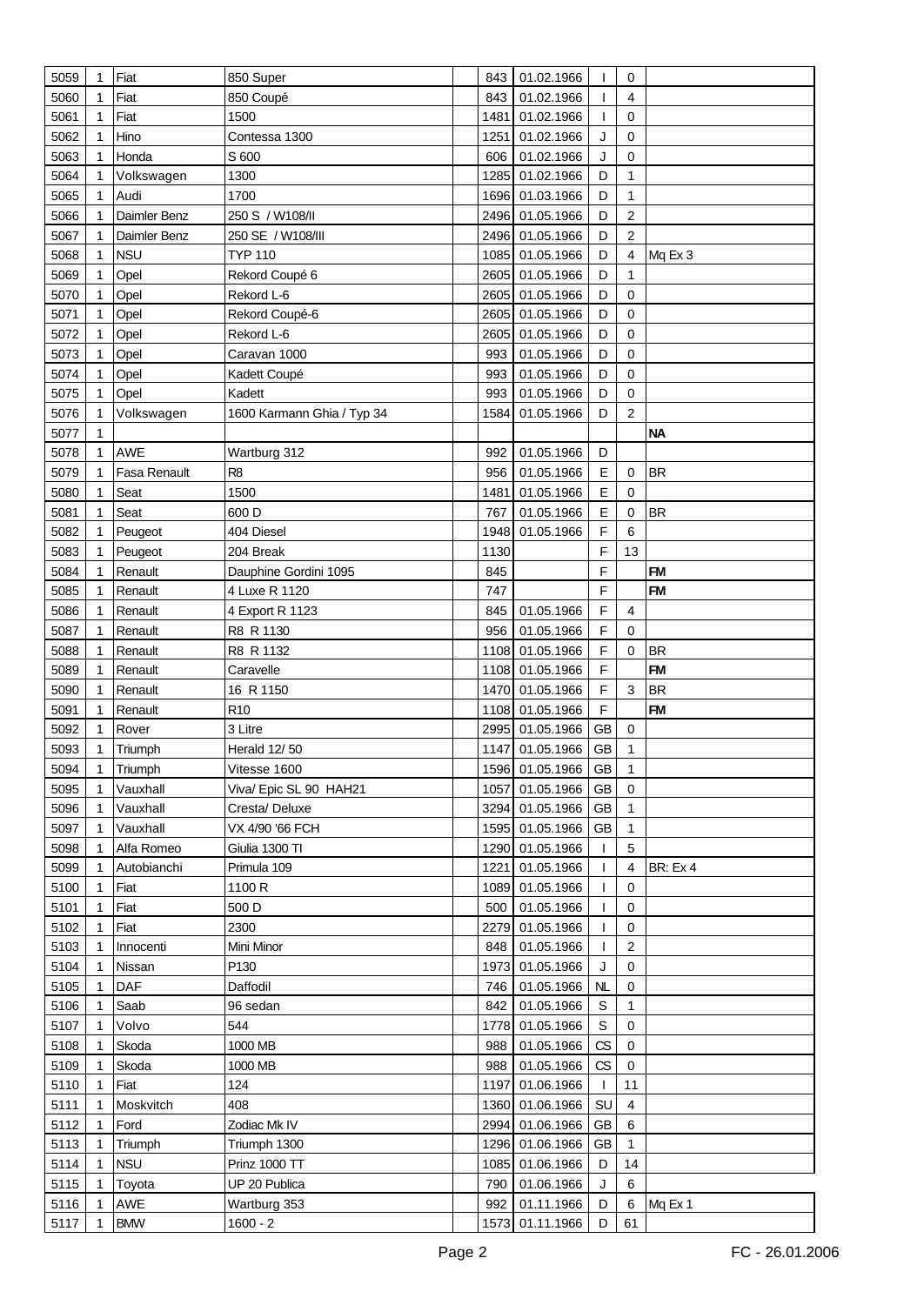| 5118 | $\mathbf 1$ | Opel             | Rekord                                  |      | 1492 01.11.1966       | D            | $\overline{2}$          |              |
|------|-------------|------------------|-----------------------------------------|------|-----------------------|--------------|-------------------------|--------------|
| 5119 |             | Volkswagen       | 1500                                    | 1493 | 01.11.1966            | D            | $\mathbf{1}$            |              |
| 5120 | 1           | <b>BMW</b>       | 2000                                    | 1990 | 01.11.1966            | D            | 13                      |              |
| 5121 |             | Opel             | Rekord C 1700/1900                      | 1897 | 01.11.1966            | D            | $\overline{\mathbf{4}}$ |              |
| 5122 | 1           | Simca            | 1301                                    | 1290 |                       | F            |                         | <b>FM</b>    |
| 5123 | 1           | Simca            | 1501                                    | 1475 |                       | F            |                         | <b>FM</b>    |
|      |             |                  |                                         |      |                       |              |                         |              |
| 5124 |             | Toyota           | <b>RT40</b>                             | 1490 | 01.11.1966            | J            | 22                      |              |
| 5125 | 1           | Saab             | Saab Sedan V4                           | 1498 | 01.11.1966            | $\mathsf S$  | 22                      |              |
| 5126 | 1           | Alfa Romeo       | Giulia Sprint GT Veloce                 | 1570 | 01.12.1966            | T            | 4                       | Mq Ex 2+3    |
| 5127 |             | <b>NSU</b>       | TYP 110/ S-SC                           | 1177 | 01.01.1967            | D            | 5                       |              |
| 5128 | 1           | Ford             | Mustang Hardtop 1967                    | 4740 | 01.01.1967            | <b>USA</b>   | $\overline{c}$          |              |
| 5129 | 1           | Ford             | Mustang Hardtop 1967                    | 6393 | 01.01.1967            | <b>USA</b>   |                         |              |
| 5130 |             | Citroen          | <b>DS 19 A</b>                          | 1985 | 01.01.1967            | F            | $\overline{2}$          |              |
| 5131 | 1           | Citroen          | ID série B                              | 1985 |                       | $\mathsf F$  |                         | <b>FM</b>    |
| 5132 |             | Ford             | Cortina de Luxe                         | 1297 | 01.01.1967            | <b>GB</b>    | 1                       |              |
| 5133 |             | Ford             | Cortina GT                              | 1499 | 01.01.1967            | <b>GB</b>    | 15                      |              |
| 5134 |             | Hillman          | Hunter Saloon                           | 1724 | 01.01.1967            | <b>GB</b>    | $\overline{7}$          |              |
| 5135 |             | Rover            | 2000 TC                                 | 1980 | 01.01.1967            | <b>GB</b>    | 2                       |              |
| 5136 |             | Singer           | Singer Vogue                            | 1724 | 01.01.1967            | <b>GB</b>    | 4                       |              |
| 5137 |             | Vauxhall         | Viva/ Epic SL 90 '67                    | 1159 | 01.01.1967            | <b>GB</b>    | 6                       |              |
| 5138 |             | Vauxhall         | Viva/ Epic Deluxe '67 (HBD)             | 1159 | 01.01.1967            | <b>GB</b>    | 5                       |              |
| 5139 |             | Porsche          | 912                                     | 1582 | 01.01.1967            | D            | 1                       |              |
| 5140 |             | Chevrolet        | Camaro                                  | 6393 |                       | <b>USA</b>   |                         | <b>FM</b>    |
| 5141 | 1           | <b>BMW</b>       | 2000 Ti                                 |      | 1990 01.01.1967       | D            | $\overline{7}$          |              |
|      |             | VEB              |                                         | 595  | 01.04.1967            | D            | $\overline{2}$          |              |
| 5142 |             |                  | Trabant P 601                           |      |                       |              |                         | Mq Ex 1      |
| 5143 | 1           | Audi             | Audi 80                                 | 1696 | 01.04.1967            | D            | 0                       |              |
| 5144 |             | <b>BMW</b>       | 2000 CS                                 | 1990 | 01.04.1967            | D            | $\overline{\mathbf{4}}$ |              |
| 5145 | 1           | Opel             | Kadett Rallye                           | 1078 | 01.04.1967            | D            | $\overline{7}$          | photos BR    |
| 5146 | 1           | Volkswagen       | 1200                                    | 1192 | 01.04.1967            | D            | $\mathbf 0$             |              |
| 5147 | 1           | Ford             | Corsair 2000 E                          | 2000 |                       | <b>GB</b>    |                         | <b>FM</b>    |
| 5148 |             | Alfa Romeo       | Giulia GT 1300 Junior                   |      | 1290 01.04.1967       | $\mathbf{I}$ |                         | 16 Mq Ex 3+4 |
| 5149 | 1           | Isuzu            | Bellett 1500 PR 20                      | 1471 | 01.04.1967            | J            | 0                       |              |
| 5150 |             | Audi             | Super 90                                | 1760 | 01.04.1967            | D            | 0                       |              |
| 5151 |             | Volvo            | 144 S                                   |      | 1778 01.04.1968       | $\mathsf S$  | 0                       |              |
| 5152 | 1           | Volvo            | 123 GT                                  |      | 1778 01.04.1967       | $\mathsf S$  | 1                       |              |
| 5153 | 1           | Peugeot          | 204 Coupé                               | 1130 |                       | F            |                         | <b>FM</b>    |
| 5154 |             | <b>FSO</b>       | Syrena 104                              | 842  | 01.07.1967            | PL           | 0                       | Mq p 8-BR    |
| 5155 | 1           | Mitsubishi       | Colt 1000 F A-81 Sedan                  | 977  | 01.07.1967            | J            | 1                       |              |
| 5156 |             | Mitsubishi       | Colt Sedan A21                          | 1088 | 01.07.1967            | J            | 0                       |              |
| 5157 | 1           | Toyota           | Corolla KE10                            | 1077 | 01.07.1967            | J            | 17                      |              |
| 5158 |             | Chevrolet        | Camaro 12437                            | 5735 | 01.07.1967            | <b>USA</b>   | 1                       |              |
| 5159 |             | Plymouth         | Barracuda                               | 6286 | 01.07.1967            | <b>USA</b>   | $\mathbf 0$             |              |
| 5160 |             | Rootes           | Hillman Imp Californian/ Singer Chamois | 875  | 01.07.1967            | GB           | 15                      |              |
| 5161 | 1           | Rootes           | Sunbeam Imp / Singer Chamois Sport      | 875  | 01.07.1967            | <b>GB</b>    | $\mathbf{1}$            |              |
| 5162 |             | Morris           | 1800                                    | 1798 | 01.07.1967            | <b>GB</b>    | 6                       |              |
| 5163 | 1           | Sunbeam / Singer | Chamois Sport                           | 875  |                       | <b>GB</b>    |                         | <b>FM</b>    |
| 5164 |             | Innocenti        | Mini Cooper                             | 998  | 01.07.1967            | T            | 2                       |              |
|      |             |                  |                                         | 1438 |                       |              |                         |              |
| 5165 | 1           | Fiat             | 124 Sport Coupé                         |      | 01.07.1967            | T            | 20                      | Mq Ex 19     |
| 5166 | 1           | Fiat             | 125                                     | 1608 | 01.07.1967            | T            | 9                       |              |
| 5167 |             | Lancia           | Fulvia Coupé Rallye .3                  | 1298 | 01.07.1967            | T            | $\mathbf{1}$            |              |
| 5168 |             | Lancia           | Fulvia GT                               |      | 1216 01.07.1967       | T            | 0                       |              |
| 5169 | 1           | Opel             | Rekord Coupé (1698/1897)                | 1698 | 01.07.1967            | D            | 20                      |              |
| 5170 | 1           | Opel             | Commodore                               | 2490 | 01.07.1967            | D            | $\overline{7}$          |              |
| 5171 | 1           | Skoda            | 1000 MBG                                | 988  | 01.07.1967            | CS           | $\mathbf{3}$            |              |
| 5172 | 1           |                  |                                         |      |                       |              |                         | <b>NA</b>    |
| 5173 | 1           |                  |                                         |      |                       |              |                         | <b>NA</b>    |
| 5174 | 1           |                  |                                         |      |                       |              |                         | <b>NA</b>    |
| 5175 |             | Renault          | 8 Gordini R 1135                        |      | 1255 01.11.1967       | F            | $\mathbf{1}$            |              |
| 5176 |             | Ford             | Lotus Cortina                           |      | 1558 01.11.1967 GB 14 |              |                         |              |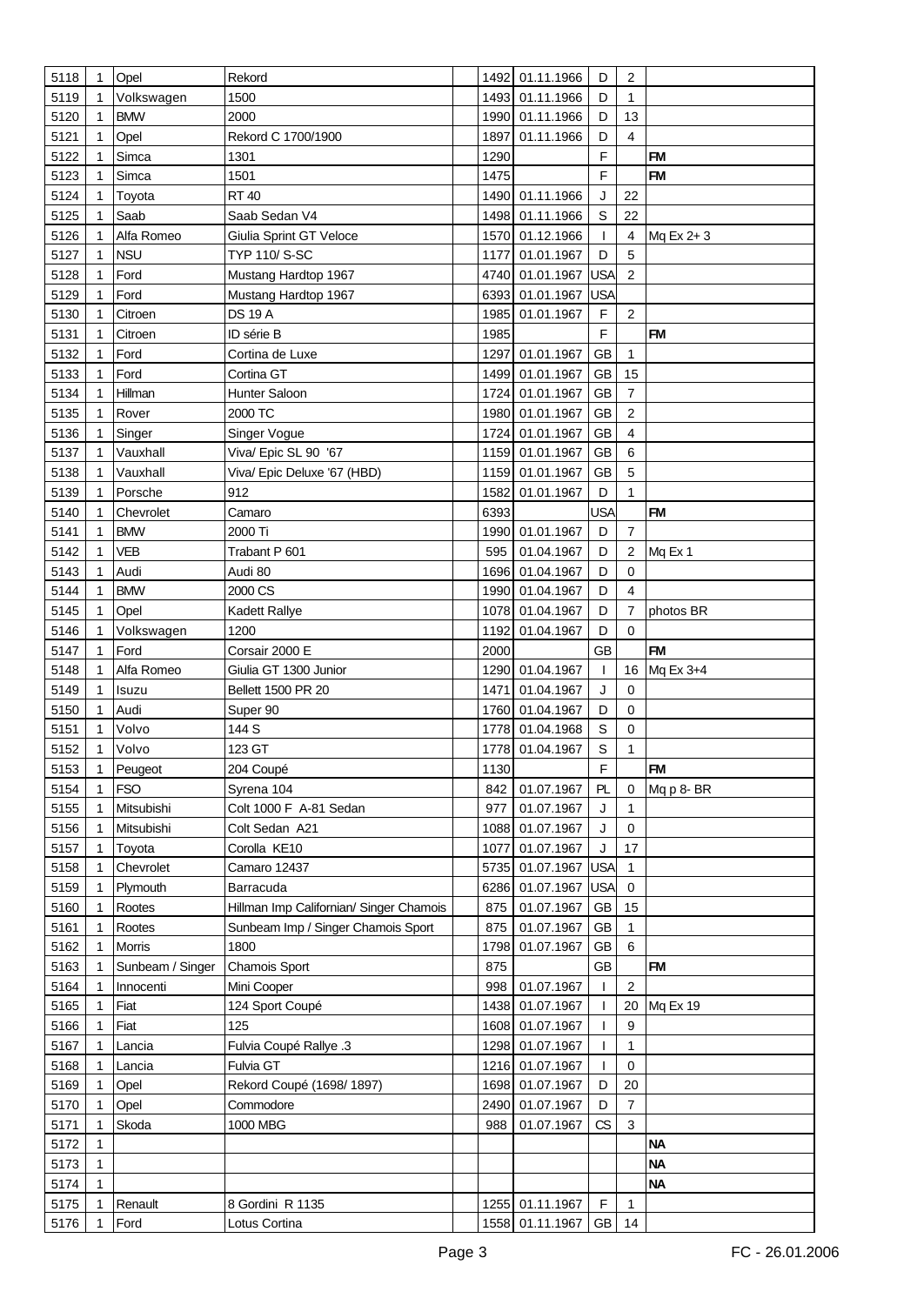| 5177 | 1 | Sunbeam      | Stiletto Sport Coupé              | 875  |                    | <b>GB</b>   |                         | <b>FM</b>     |
|------|---|--------------|-----------------------------------|------|--------------------|-------------|-------------------------|---------------|
| 5178 | 1 | Fuji         | Subaru 1000 A12                   | 977  | 01.11.1967         | J           | 10                      |               |
| 5179 | 1 | Honda        | N 360                             | 354  | 01.11.1967         | J           | 0                       |               |
| 5180 | 1 | Seat         | 850 Coupé                         | 843  | 01.12.1967         | Е           | $\mathbf 0$             | <b>BR</b>     |
| 5181 |   | Citroen      |                                   |      |                    | $\mathsf F$ |                         | FM            |
|      |   |              | Dyane                             |      |                    | F           |                         |               |
| 5182 |   | Peugeot      | 404 / 8                           | 1468 | 01.01.1968         | $\mathsf F$ | $\mathbf 0$             |               |
| 5183 | 1 | Simca        | 1100 Type DB                      | 1118 | 01.01.1968         |             | 3                       |               |
| 5184 | 1 | Ford         | Cortina 1600 E                    | 1600 | 01.01.1968         | <b>GB</b>   | 5                       |               |
| 5185 |   | Ford         | Cortina 1600 GT                   | 1600 | 01.01.1968         | <b>GB</b>   | 5                       |               |
| 5186 | 1 | Vauxhall     | Victor 2000 '68                   | 1975 | 01.01.1968         | <b>GB</b>   | 3                       |               |
| 5187 | 1 | Auto Union   | Audi 1968                         | 1697 | 01.01.1968         | D           | 3                       |               |
| 5188 | 1 | Opel         | Rekord C/ Rekord L                | 2239 | 01.01.1968         | D           | $\mathbf 0$             |               |
| 5189 |   | Volkswagen   | 1200                              | 1192 | 01.01.1968         | D           | 1                       |               |
| 5190 | 1 | Volkswagen   | 1300                              | 1285 | 01.01.1968         | D           | 3                       |               |
| 5191 | 1 | Volkswagen   | 1500                              | 1493 | 01.01.1968         | D           | $\overline{4}$          |               |
| 5192 | 1 | Volkswagen   | 1600 TL                           | 1584 | 01.01.1968         | D           | 5                       |               |
| 5193 | 1 |              |                                   |      |                    |             |                         | <b>NA</b>     |
| 5194 | 1 |              |                                   |      |                    |             |                         | <b>NA</b>     |
| 5195 | 1 |              |                                   |      |                    |             |                         | <b>NA</b>     |
| 5196 |   |              |                                   |      |                    |             |                         | <b>NA</b>     |
| 5197 | 1 |              |                                   |      |                    |             |                         | <b>NA</b>     |
|      |   |              |                                   |      |                    |             |                         | <b>NA</b>     |
| 5198 | 1 |              |                                   |      |                    |             |                         |               |
| 5199 | 1 |              |                                   |      |                    |             |                         | <b>NA</b>     |
| 5200 | 1 |              |                                   |      |                    |             |                         | <b>NA</b>     |
| 5200 | 1 | Volkswagen   | 1600 EL                           | 1584 | 01.01.1968         | D           | $\overline{c}$          |               |
| 5201 | 1 | Chevrolet    | Camaro 12437                      | 6492 | 01.01.1968         | USA         | $\mathbf 0$             |               |
| 5202 |   | Mercury      | Cougar 302                        |      |                    | <b>USA</b>  |                         | <b>FM</b>     |
| 5203 | 1 | Mercury      | Cougar 390 1968                   |      | 6384 01.01.1968    | <b>USA</b>  | $\mathbf 0$             |               |
| 5204 |   | Mercury      | Cougar 427 1968                   | 6982 | 01.01.1968         | <b>USA</b>  | 0                       |               |
| 5205 | 1 | Ford         | Mustang 302 1968                  | 4949 | 01.01.1968 USA     |             | 0                       |               |
| 5206 | 1 | Ford         | Mustang 390 Group 1               | 6384 | 01.01.1968 USA     |             | 0                       |               |
| 5207 | 1 | Ford         | Mustang 427 1968                  | 6982 | 01.01.1968 USA     |             | $\mathbf 0$             |               |
| 5208 |   | Volvo        | 142 S B 20                        | 1778 | 01.01.1968         | S           | 0                       |               |
| 5209 |   | Opel         | Kadett-B-Coupé F Rallye/Rallye LS | 1897 | 01.03.1968         | D           | 15                      |               |
| 5210 | 1 | Opel         | Kadett-B Coupé F Rallye           |      | 1078 01.03.1968    | D           | 11                      | Mq Ex 1+2+5+9 |
| 5211 | 1 | Ford         | Escort 1300 GT                    |      | 1297 01.03.1968 GB |             | 41                      |               |
| 5212 |   | Vauxhall     | Victor                            | 1599 | 01.03.1968         | GB          | $\mathbf{1}$            |               |
| 5213 | 1 | Ford         | <b>Escort Super</b>               |      | 1297 01.05.1968    | GB          | 18                      | Mq Ex 17      |
| 5214 | 1 | Ford         | Escort De Luxe                    |      | 1098 01.06.1968    | GB          | 27                      |               |
|      |   |              |                                   |      |                    |             |                         |               |
| 5215 | 1 | Alfa Romeo   | 1750 Berlina                      |      | 1779 01.05.1968    | L           | 8                       |               |
| 5216 | 1 | Fiat         | 850 Special                       | 843  | 01.05.1968         | T           | 8                       |               |
| 5217 | 1 | <b>BMW</b>   | 1600 Ti                           | 1573 | 01.06.1968         | D           | 4                       |               |
| 5218 |   | Daimler Benz | 200 (W 115)                       |      | 1988 01.05.1968    | D           | 0                       |               |
| 5219 |   | Daimler Benz | 220 (W 115/1)                     |      | 2197 01.05.1968    | D           | 0                       |               |
| 5220 |   | Daimler Benz | 230 (W 114)                       |      | 2292 01.05.1968    | D           | $\mathbf 0$             |               |
| 5221 | 1 | Daimler Benz | 280 S (W 108/2 A)                 |      | 2778 01.05.1968    | D           | 0                       |               |
| 5222 |   | Daimler Benz | 220 D (W 115/D 1)                 |      | 2197 01.05.1968    | D           | 1                       |               |
| 5223 | 1 | Daimler Benz | 200 D (W 115/D 0)                 |      | 1988 01.05.1968    | D           | 0                       |               |
| 5224 | 1 | Daimler Benz | 250 (W 114/1)                     |      | 2496 01.05.1968    | D           | 0                       |               |
| 5225 | 1 | Daimler Benz | 280 SE (W 108/3 A)                |      | 2778 01.05.1968    | D           | $\mathbf{1}$            |               |
| 5226 |   | <b>NSU</b>   | <b>TT 1200</b>                    | 1177 | 01.05.1968         | D           | 14                      | Mq Ex10+12    |
| 5227 | 1 | Renault      | 16 TS R 1151                      |      | 1565 01.05.1968    | F           | 5                       |               |
| 5228 | 1 | DAF          | 55                                |      | 1108 01.05.1968    | <b>NL</b>   | $\mathbf{1}$            |               |
| 5229 | 1 | Skoda        | S1100 MB                          |      | 1107 01.05.1968    | CS          | $\overline{\mathbf{4}}$ | <b>BR</b>     |
| 5230 |   | Rootes       | <b>Humber Sceptre</b>             | 1724 | 01.05.1968         | GB          | 4                       |               |
| 5231 | 1 | Rootes       | Hillman Minx / Singer Gazelle     |      | 1496 01.05.1968    | GB          | 4                       |               |
| 5232 |   | Fiat         | 850 Sport Coupé                   | 903  | 01.05.1968         | L           | 9                       |               |
|      |   |              |                                   |      |                    |             |                         |               |
| 5233 | 1 | Vauxhall     | Ventora                           |      | 3294 01.05.1968    | GB          | 1                       |               |
| 5234 |   | Honda        | N 600                             |      | 598 01.11.1968     | J           | 8                       |               |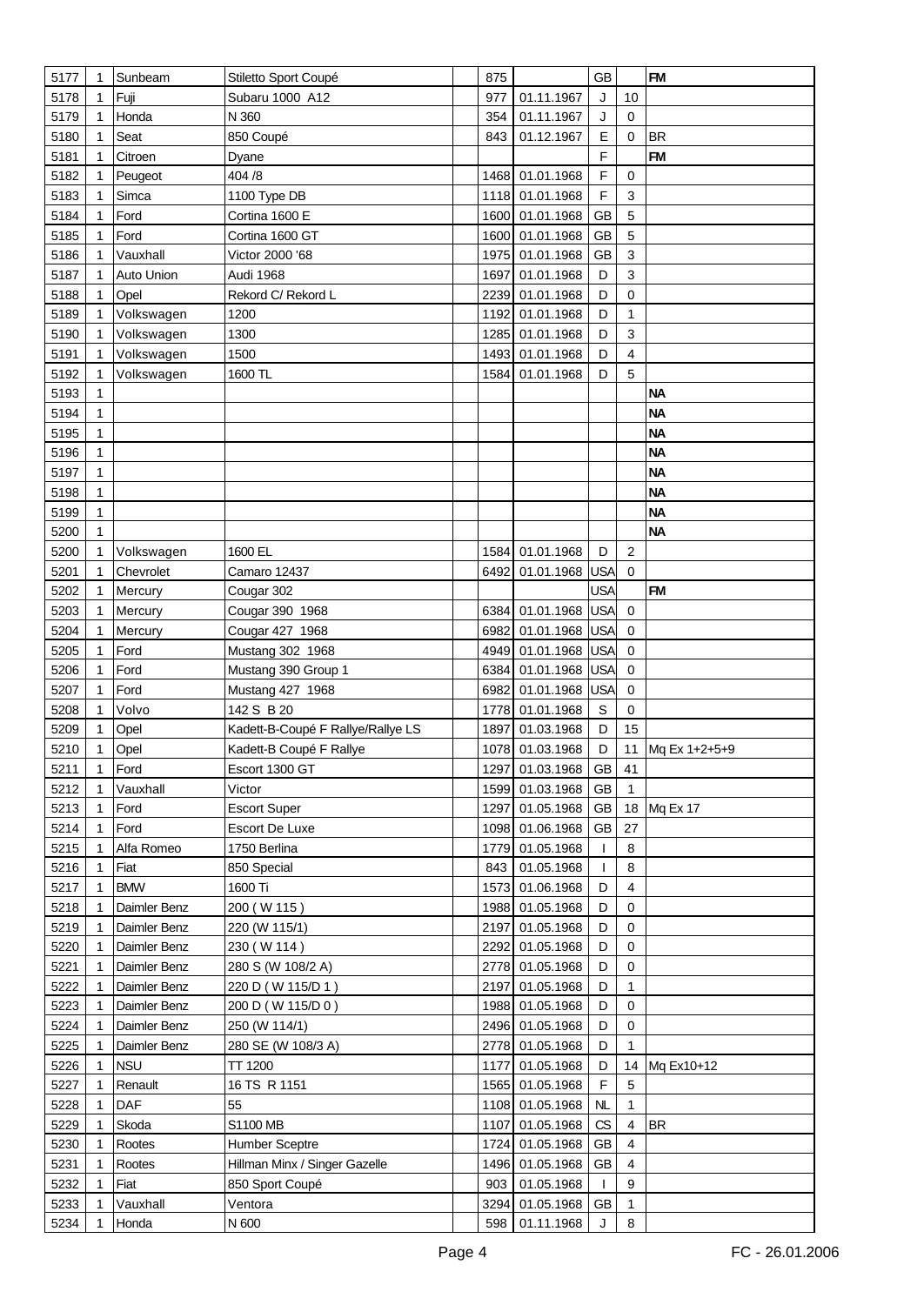| 5235 | 1 | Isuzu              | Florian PA20                        |      | 1584 01.11.1968     | J            | 0              |             |
|------|---|--------------------|-------------------------------------|------|---------------------|--------------|----------------|-------------|
| 5236 |   | Toyota             | Corolla Sprinter KE 15              | 1077 | 01.11.1968          | J            | 1              |             |
| 5237 |   | Autobianchi        | Primula - Tipo 109 C                |      | 1197 01.11.1968     | $\mathbf{I}$ | 1              |             |
| 5238 |   | Ford               | P7 / 17 M / 1.7 ltr LC/HC           |      | 1699 01.11.1968     | D            | 5              |             |
| 5239 |   | Ford               | P7/17M/1.51                         |      | 1498 01.11.1968     | D            | 5              |             |
|      | 1 | Ford               | P7/20 M/21 LC/HC                    |      |                     | D            | 5              |             |
| 5240 |   |                    |                                     |      | 1998 01.11.1968     |              |                |             |
| 5241 | 1 | Ford               | P7 / 20 M / 2,3 ltr HC/SHC          | 2293 | 01.11.1968          | D            | 10             | Mq Ex 6     |
| 5242 |   | Opel               | Commodore GS                        | 2490 | 01.11.1968          | D            | 15             | Mg Ex 13+14 |
| 5243 | 1 | Opel               | <b>Rekord Sprint</b>                | 1897 | 01.11.1968          | D            | 6              |             |
| 5244 | 1 | Opel               | Kadett-B-Coupé Rallye/Rallye Kadett | 1897 | 01.11.1968          | D            | 9              |             |
| 5245 |   | Simca Barreiros    | 1000                                | 944  |                     | E            |                | <b>FM</b>   |
| 5246 |   | Polski Fiat        | 125 P                               | 1294 |                     | PL           | $\Omega$       |             |
| 5247 | 1 | ZAZ                | ZAZ - 965 A                         | 887  |                     | SU           |                | <b>FM</b>   |
| 5248 | 1 | Ford               | Mustang Fastback 1969               | 4950 |                     | USA          |                | <b>FM</b>   |
| 5249 | 1 | Ford               | Mustang 351 Fastback 1969           |      | 5771 01.01.1969     | <b>USA</b>   | 0              | <b>BR</b>   |
| 5250 |   | Ford               | Mustang 428 Fastback 1969           | 7003 | 01.01.1969          | USA          | $\mathbf 0$    |             |
| 5251 |   | Ford               | Mustang Hardtop 1969                | 4950 |                     | USA          |                | <b>FM</b>   |
| 5252 |   | Ford               | Mustang 351 Hardtop 1969            |      | 5771 01.01.1969     | <b>USA</b>   | 0              |             |
| 5253 |   | Ford               | Mustang 428 Hardtop 1969            |      | 7003 01.01.1969     | <b>USA</b>   | $\Omega$       |             |
| 5254 |   | Fiat               | 125 Special                         | 1608 | 01.01.1969          | T            |                | 15 Mq Ex 7  |
| 5255 |   | Fiat               | 124 Special                         |      | 1438 01.01.1969     | $\mathbf{I}$ | 18             | Mq Ex 14    |
| 5256 | 1 | Ford               | Escort                              | 940  | 01.01.1969          | <b>GB</b>    | 18             |             |
| 5257 |   | Volkswagen         | 411 Typ 41 & 42                     | 1679 | 01.01.1969          | D            | 0              |             |
| 5258 |   | BMW                | 2002                                | 1990 | 01.01.1969          | D            | 41             |             |
|      |   |                    | ID 20                               |      |                     | F            | $\overline{4}$ |             |
| 5259 | 1 | Citroen            |                                     | 1985 | 01.01.1969          |              |                |             |
| 5260 |   | Peugeot            | 504 Carburateur A01                 |      | 1796 01.01.1969     | F            | 18             |             |
| 5261 |   | Renault            | R <sub>6</sub>                      | 845  | 01.01.1969          | F            | $\mathbf 0$    |             |
| 5262 |   | Simca              | 1000 Type EB                        | 944  | 01.01.1969          | F            | 3              |             |
| 5263 |   | Simca              | 1000 " Special " / Rallye 1         |      | 1118 01.01.1969     | F            | 15             |             |
| 5264 |   | Simca              | 1501 Special Type EF                |      | 1475 01.01.1969     | F            | 2              |             |
| 5265 |   | Nissan             | Datsun Bluebird P510                |      | 1595 01.01.1969     | J            | 5              | Mq Ex 4     |
| 5266 |   | Morris             | 1100                                | 1098 |                     | <b>GB</b>    |                | <b>FM</b>   |
| 5267 |   | <b>BMW</b>         | 1800/68                             | 1766 |                     | D            |                | <b>FM</b>   |
| 5268 |   | <b>BMW</b>         | 2500                                |      | 2494 01.04.1969     | D            | 11             | Mq Ex 2     |
| 5269 | 1 | Ford               | P6/15 M/15 M TS                     |      | 1699 01.04.1969     | D            | 4              |             |
| 5270 | 1 | Seat               | 124                                 |      | 1197 01.04.1969     | E            | 3              |             |
| 5271 |   | Seat               | 850 Especial                        | 843  | 01.04.1969          | E            | 0              | <b>BR</b>   |
| 5272 | 1 | Ford               | Torino 428 Fastback 1969            |      | 7003 01.04.1969 USA |              | 0              |             |
| 5273 |   | Ford               | Mustang Boss 302 1969               |      | 4949 01.04.1969 USA |              | 0              | <b>BR</b>   |
| 5274 |   | Mercury            | Cougar 351 1969                     | 5771 | 01.04.1969 USA      |              | 0              |             |
| 5275 |   | Mercury            | Cougar 428 1969                     |      | 7003 01.04.1969     | USA          | 0              |             |
| 5276 |   | Mercury            | Cyclone 428 1969                    |      | 7003 01.04.1969     | USA          | 0              |             |
| 5277 |   | Citroen            | Ami 6 type AM 2                     | 602  | 01.04.1969          | F            | $\Omega$       |             |
| 5278 |   | Citroen            | Dyane 4 type AYA 2                  | 435  | 01.04.1969          | F            | 1              | <b>FM</b>   |
| 5279 |   | Citroen            | Dyane 6 type AYB (602)              | 602  | 01.04.1969          | F            |                |             |
| 5280 |   |                    | 504 Injection type 504 A02          |      | 1796 01.04.1969     | F            | 25             |             |
|      |   | Peugeot<br>Renault | R8 1136                             |      | 1108 01.04.1969     | F            | 2              |             |
| 5281 |   |                    |                                     |      |                     |              |                |             |
| 5282 |   | Simca              | Sim'4 type EA                       | 777  | 01.04.1969          | F            | $\mathbf 0$    |             |
| 5283 |   | Simca              | 1100 LS Type EE (5 CV)              | 944  | 01.04.1969          | F            | $\overline{2}$ |             |
| 5284 |   | B.L.               | Austin / Morris Mini 1000           | 998  | 01.04.1969          | <b>GB</b>    | 13             |             |
| 5285 |   | Rover              | P 5 B 3.5 Litre                     |      | 3531 01.04.1969     | GB           | 0              |             |
| 5286 |   | Rover              | 3500/3500 S                         | 3531 | 01.04.1969          | <b>GB</b>    | $\overline{2}$ |             |
| 5287 |   | Alfa Romeo         | Giulia 1600 S                       |      | 1570 01.04.1969     | $\mathbf{I}$ | 0              | <b>BR</b>   |
| 5288 |   | Toyota             | Corona MkII 1900 Hardtop SL RT72-S  |      | 1858 01.04.1969     | J            | 1              |             |
| 5289 |   | Volvo              | 142 S                               |      | 1986 01.04.1969     | S            | 0              |             |
| 5290 |   | Volvo              | 122 S                               |      | 1986 01.04.1969     | S            | 0              |             |
| 5291 |   | Innocenti          | Mini Minor Mk 2                     | 848  | 01.04.1969          | $\mathbf{I}$ | 3              |             |
| 5292 |   | Innocenti          | Mini Cooper Mk 2                    | 998  | 01.04.1969          | $\mathbf{I}$ | $\overline{4}$ |             |
|      |   | Chevrolet          | Camaro Z28 12437                    |      | 4956 01.07.1969 USA |              | 0              | BR          |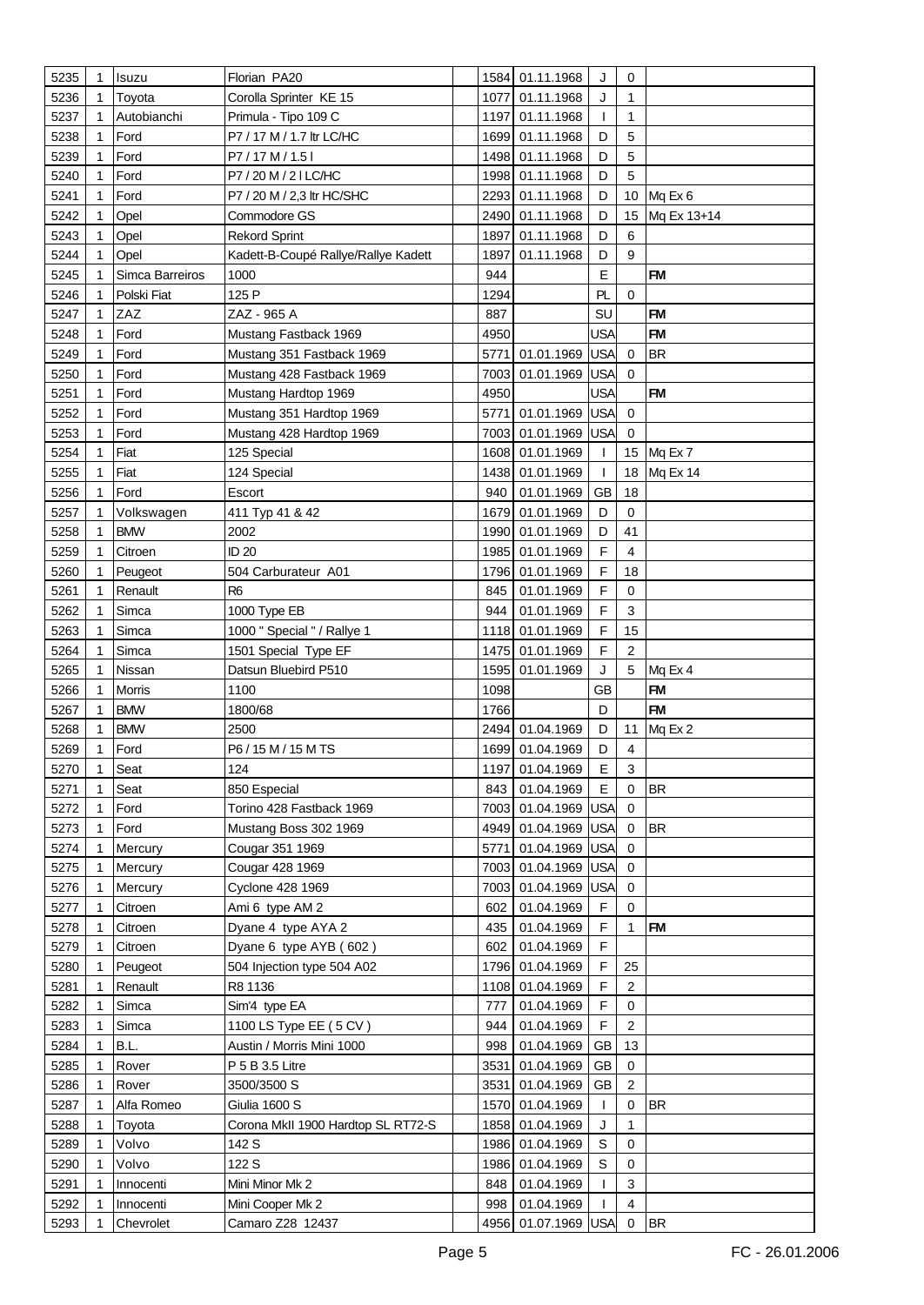| 5294 | 1 | <b>Auto Union</b> | Audi 100 / 100 S / 100 LS            |      | 1760 01.07.1969     | D            | 4              | Cylinder capa.        |
|------|---|-------------------|--------------------------------------|------|---------------------|--------------|----------------|-----------------------|
| 5295 |   | Ford              | Capri /ECJ /1.3   LC/HC              |      | 1288 01.07.1969     | D            | 4              |                       |
| 5296 | 1 | Ford              | Capri /ECJ /1.5   LC/HC              |      | 1498 01.07.1969     | D            | 4              |                       |
| 5297 |   | Ford              | Capri /ECJ /1.7   HC                 |      | 1699 01.07.1969     | D            | 4              |                       |
| 5298 |   | Ford              | Capri /ECJ /2.3   HC                 |      | 2293 01.07.1969     | D            | 14             |                       |
| 5299 |   | Citroen           | <b>DS 20</b>                         | 1985 | 01.01.1969          | F            | 1              |                       |
| 5300 |   | Ford              | Capri Super/GT                       | 1298 |                     | <b>GB</b>    | $\overline{7}$ |                       |
|      |   | Ford              |                                      |      |                     | <b>GB</b>    | 6              |                       |
| 5301 |   |                   | Capri Super/GT                       | 1599 |                     |              |                |                       |
| 5302 |   | Ford              | Capri                                | 1996 |                     | GB           | 7              |                       |
| 5303 | 1 | Vauxhall          | Viva Epic Deluxe 90 HBD              |      | 1159 01.07.1969     | GB           | 1              |                       |
| 5304 | 1 | Fiat              | 128                                  |      | 1116 01.07.1969     | $\mathbf{I}$ | 19             |                       |
| 5305 |   | Fuji              | Subaru FF - 1<br>A14                 |      | 1088 01.07.1969     | J            | $\mathbf 0$    |                       |
| 5306 |   | Toyota            | Corolla Sprinter SL KE15-S           |      | 1077 01.09.1969     | J            | 10             |                       |
| 5307 |   | Auto Union        | Audi 60 / 60 L / 60 EX               |      | 1496 01.10.1969     | D            | 3              |                       |
| 5308 |   | <b>BMW</b>        | 2800                                 |      | 2788 01.10.1969     | D            | 1              |                       |
| 5309 | 1 | Autobianchi       | A 111 Berlina - Tipo A 111 A         |      | 1438 01.10.1969     | $\mathbf{I}$ | $\mathbf{1}$   |                       |
| 5310 |   | Chevrolet         | Camaro 350                           |      | 5735 01.04.1970     | USA          | 16             |                       |
| 5311 |   | Skoda             | S 100                                | 988  | 01.01.1970          | CS           | 9              |                       |
| 5312 |   | Skoda             | S 110L                               |      | 1107 01.01.1970     | CS           | 10             |                       |
| 5313 |   | Volvo             | 122 S                                |      | 1986 01.01.1970     | $\mathbb S$  | $\mathbf{3}$   |                       |
| 5314 |   | Volvo             | 142 S                                |      | 1986 01.01.1970     | S            | 17             |                       |
| 5315 |   | Fuji              | Subaru R 2                           | 356  | 01.01.1970          | J            |                | <b>FM</b>             |
| 5316 |   | Mazda             | Mazda 1800 Luce SVA                  |      | 1796 01.01.1970     | J            | $\mathbf 0$    |                       |
| 5317 |   | Toyota            | Publica KP30                         | 993  | 01.01.1970          | J            | 1              |                       |
| 5318 |   | Toyota            | Corolla KE11                         |      | 1166 01.01.1970     | J            | 1              |                       |
| 5319 |   | Toyota            | Corolla Sprinter KE17                |      | 1166 01.01.1970     | J            | 1              |                       |
| 5320 |   | Toyota            | Corona Mk II SL RT60-S               |      | 1591 01.01.1970     | J            | 1              |                       |
| 5321 |   | Toyota            | Corona Mk II Hardtop SL RT70-S       |      | 1591 01.01.1970     | J            | $\mathbf 0$    |                       |
| 5322 |   |                   | Corona Mk II 1900 RT62-K             |      | 1858 01.01.1970     | J            | 1              |                       |
|      |   | Toyota            |                                      |      |                     | J            | 1              |                       |
| 5323 |   | Toyota            | Corona Mk II 1900 Hardtop RT72-K     |      | 1858 01.01.1970     |              |                |                       |
| 5324 |   | B.L.              | Austin Maxi                          |      | 1485 01.01.1970     | <b>GB</b>    | 1              |                       |
| 5325 | 1 | Citroen           | D Spécial (ID 19 b)                  |      | 1985 01.01.1970     | F            | 0              |                       |
| 5326 |   | Peugeot           | 304                                  |      | 1288 01.01.1970     | F            | 8              |                       |
| 5327 |   | Simca             | 1100 Break Type DE                   |      | 1118 01.01.1970     | F            | 0              |                       |
| 5328 |   | Seat              | 124 - 5 puertas                      |      | 1197 01.01.1970     | E            | 0              |                       |
| 5329 | 1 | Seat              | 1430                                 |      | 1438 01.01.1970     | Е            | 6              | IBR                   |
| 5330 |   | Volkswagen        | 411 E Typ 41, 42, 46                 |      | 1679 01.01.1970     | D            | 3              |                       |
| 5331 | 1 | <b>BMW</b>        | 2002 Ti                              |      | 1990 01.01.1970     | D            | 9              | Mq Ex7                |
| 5332 | 1 | Volkswagen        | <b>VW 181</b>                        |      | 1493 01.01.1970     | D            | $\Omega$       |                       |
| 5333 |   | Triumph           | 2.5 PI                               |      | 2498 15.01.1970     | <b>GB</b>    | 3              |                       |
| 5334 |   | Seat              | 850 Sport Coupé                      | 903  | 01.04.1970          | Е            | 0              | <b>BR</b>             |
| 5335 | 1 | B.L.              | Austin/Morris 1300GT                 |      | 1275 01.04.1970     | <b>GB</b>    | 0              |                       |
| 5336 |   | Ford              | Capri 3 Litre                        |      | 2994 01.04.1970     | GB           | 54             | Mq Ex 1 to 4+13+14+18 |
| 5337 |   | Chrysler          | Cuda 340                             |      | 5558 01.04.1970 USA |              |                | <b>FM</b>             |
| 5338 |   | Citroen           | DS 21 Injection Electronique (DS-FB) |      | 2175 01.04.1970     | F            | $\mathbf{1}$   |                       |
| 5339 |   | Simca             | 1301 S                               |      | 1290 01.04.1970     | F            | 0              |                       |
| 5340 |   | Autobianchi       | A112 / A112 A                        | 903  | 01.04.1970          | $\mathbf{I}$ | 12             |                       |
| 5341 | 1 | Fiat              | 124 Sport Coupé 1600/1800            |      | 1608 01.04.1970     | $\mathbf{I}$ | 11             |                       |
| 5342 |   | Mitsubishi        | Minica 70 A 100                      | 359  | 01.04.1970          | J            | $\mathbf 0$    |                       |
| 5343 |   | Mitsubishi        | <b>Minica 70 A 101</b>               | 359  | 01.04.1970          | J            | 0              |                       |
| 5344 |   | Mitsubishi        | Minica 70 A 101 GSS                  | 359  | 01.04.1970          | J            | 0              |                       |
| 5345 |   | Mitsubishi        | Colt Galant A51                      |      | 1289 01.04.1970     | J            | $\mathbf{1}$   |                       |
| 5346 |   | Mitsubishi        | Colt Galant GTO A53C                 | 1597 | 01.04.1970          | J            | $\mathbf{1}$   |                       |
| 5347 | 1 | Mitsubishi        | Colt Galant A52 GS                   |      | 1499 01.04.1970     | J            | $\overline{2}$ |                       |
| 5348 |   | Mazda             | 1200 Coupe MTK                       |      | 1169 01.04.1970     | J            | $\mathbf 0$    |                       |
| 5349 |   | Mazda             | 1200 Sedan STA                       |      | 1169 01.04.1970     | J            | 0              |                       |
| 5350 |   | Moskvitch         | 412                                  |      | 1478 01.04.1970     | SU           |                | <b>FM</b>             |
| 5351 | 1 | Mitsubishi        | <b>Colt 11 F A82SS</b>               |      | 1088 01.04.1970     | J            | 0              |                       |
| 5352 |   | Daimler Benz      | 250 CE (250 E/8)                     |      | 2496 01.07.1970     | D            | 1              |                       |
|      |   |                   |                                      |      |                     |              |                |                       |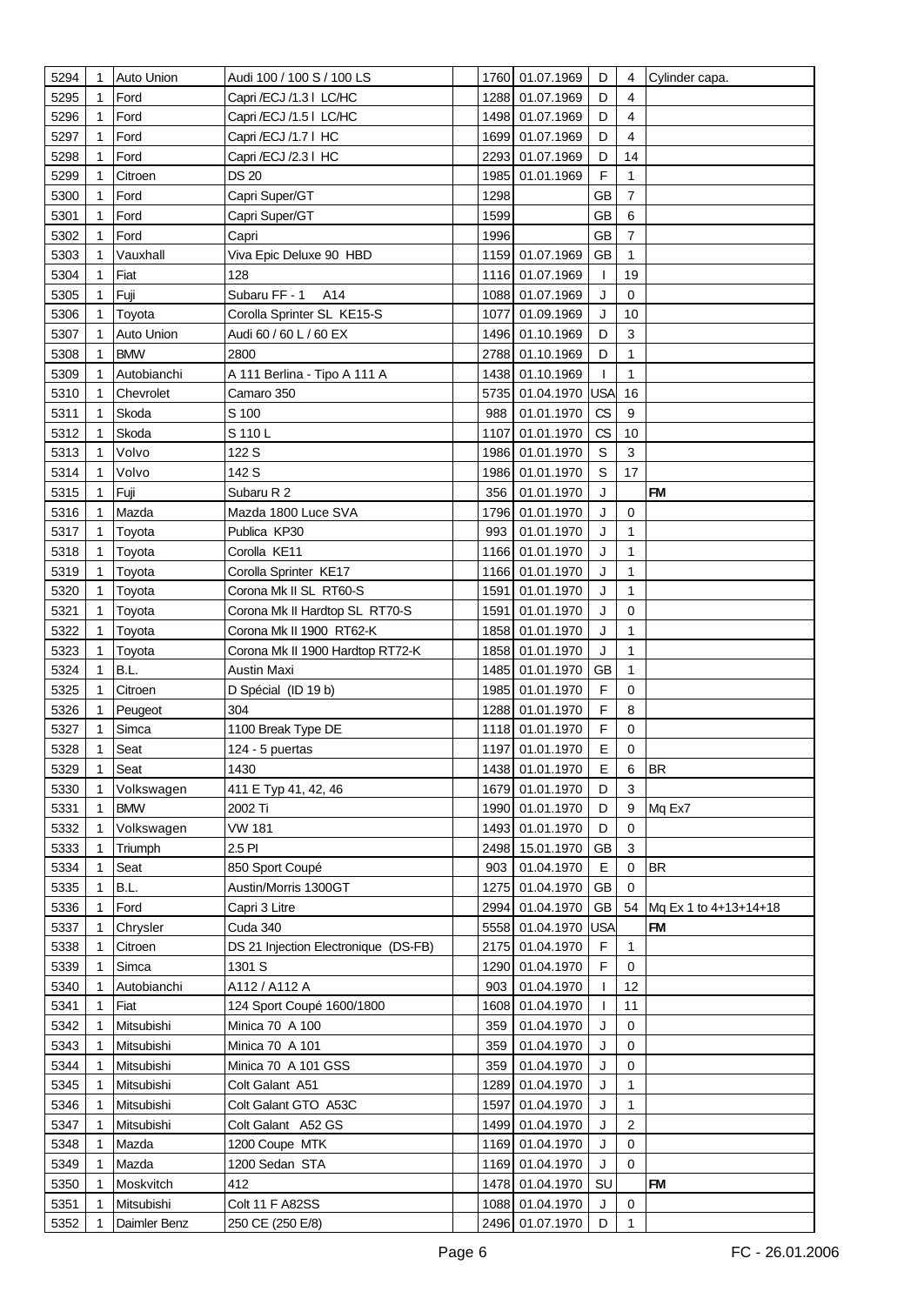| 5353         | $\mathbf{1}$ | Peugeot       | 204 Break Diesel                      |              | 1255 01.07.1970                    | F                          | 5                 |                |
|--------------|--------------|---------------|---------------------------------------|--------------|------------------------------------|----------------------------|-------------------|----------------|
| 5354         |              | Daihatsu      | Fellow Max L38                        | 356          | 01.07.1970                         | J                          | 0                 |                |
| 5355         |              | Nissan        | Datsun 1600 SSS P510                  | 1595         | 01.07.1970                         | J                          | $\mathbf{3}$      |                |
| 5356         |              | Nissan        | Datsun Sunny 1200 B110                | 1171         | 01.07.1970                         | J                          | $\overline{7}$    |                |
| 5357         |              | Toyota        | Corona 1600 SL RT82-S                 | 1591         | 01.07.1970                         | J                          | 0                 |                |
| 5358         | 1            | Toyota        | Corona 1500 RT80-DK                   | 1490         | 01.07.1970                         | J                          | 0                 |                |
| 5359         |              | Toyota        | Corolla Coupe SL KE25-S               | 1166         | 01.07.1970                         | J                          | 0                 |                |
| 5360         |              | Toyota        | Corolla KE 20                         | 1166         | 01.07.1970                         | J                          | 13                |                |
| 5361         |              | Polski Fiat   | 125 P / 1500                          | 1481         | 01.07.1970                         | PL                         | 4                 |                |
| 5362         | 1            | Opel          | Kadett-B / 1900                       | 1897         | 01.08.1970                         | D                          | 8                 |                |
| 5363         |              | Volkswagen    | 1302                                  | 1285         | 01.10.1970                         | D                          | 3                 |                |
| 5364         |              | Volkswagen    | 1302 S                                | 1584         | 01.10.1970                         | D                          | 10                | Mq Ex 4        |
| 5365         |              | Simca         | 1100 Special (1204)                   | 1204         | 01.10.1970                         | F                          |                   | <b>FM</b>      |
|              | 1            |               |                                       |              |                                    | J                          | 1                 |                |
| 5366         |              | Toyota        | Corona Mk II Deluxe RT61-DK           | 1707<br>1707 | 01.10.1970                         | J                          | $\mathbf{1}$      |                |
| 5367         | 1            | Toyota        | Corona Mk II Hardtop RT71-K           |              | 01.10.1970                         |                            |                   |                |
| 5368         |              | Chevrolet     | Vega 2300 - 14111 Sedan               | 2295         | 01.10.1970 USA                     |                            | 1                 |                |
| 5369         | 1            | Chevrolet     | Vega 2300 - 14177 Coupé               | 2295         | 01.10.1970 USA                     |                            | 3                 | Mq Ex 2        |
| 5370         | 1            | Fuji          | Subaru FF - 1G A15                    | 1267         | 01.10.1970                         | J                          | 0                 |                |
| 5371         |              | Chrysler      | 160 GT/180                            | 1812         | 01.01.1971                         | $\mathsf F$                | 6                 |                |
| 5372         |              | Citroen       | GS GX série GA                        |              | 1015 01.01.1971                    | F                          | 0                 |                |
| 5373         |              | Nissan        | Datsun 1800 C30                       |              | 1815 01.01.1971                    | J                          | 0                 |                |
| 5374         |              | Mazda         | Mazda 1300 Sedan STB                  | 1272         | 01.01.1971                         | J                          | 0                 |                |
| 5375         | 1            | Mazda         | Mazda 1000 Sedan SPC                  | 985          | 01.01.1971                         | J                          | 0                 |                |
| 5376         |              | Mazda         | Mazda 1300 Coupe MT2K                 | 1272         | 01.01.1971                         | J                          | 0                 |                |
| 5377         | 1            | Mazda         | Capella 1600 SNA                      | 1586         | 01.01.1971                         | J                          | 0                 |                |
| 5378         |              | Toyo Kogyo    | Rotary S 122 A                        | 2292         | 01.01.1971                         | J                          |                   | <b>FM</b>      |
| 5379         | 1            | Ford          | <b>Pinto 1600</b>                     | 1600         | 01.01.1971                         | <b>USA</b>                 | $\pmb{0}$         |                |
| 5380         |              | Ford          | <b>Pinto 2000</b>                     | 2000         | 01.01.1971                         | <b>USA</b>                 |                   | <b>FM</b>      |
| 5381         | 1            | Authi         | Morris Mini 850 (ADO 20 2S)           | 848          | 01.01.1971                         | Е                          | 0                 | <b>BR</b>      |
| 5382         | 1            | Authi         | Morris Mini 1000 E (ADO 15)           | 998          | 01.01.1971                         | E                          | 1                 | <b>BR</b>      |
| 5383         | 1            | Authi         | Morris Mini 1000 S (ADO-15)           | 998          | 01.01.1971                         | E                          | 0                 | <b>BR</b>      |
| 5384         | 1            | <b>BMW</b>    | 2800 CS / A                           | 2788         | 01.01.1971                         | D                          | 1                 |                |
| 5385         | 1            | Daimler Benz  | 300 SEL 3.5                           | 3499         | 01.01.1971                         | D                          | 1                 |                |
| 5386         |              | Ford          | Taunus 1.3   LC/HC                    | 1294         | 01.01.1971                         | D                          | 1                 |                |
| 5387         | 1            | Ford          | Taunus 1.6   HC/HC2V                  |              | 1593 01.01.1971                    | D                          | 1                 |                |
| 5388         | 1            | Ford          | Taunus 2.0 V6                         |              | 1998 01.01.1971                    | D                          | 1                 |                |
| 5389         |              | Ford          | Capri 2.6 I HC                        | 2551         | 01.01.1971                         | D                          | $\mathbf{1}$      |                |
| 5390         | 1            | Opel          | Manta-A (-L) 1600                     | 1584         | 01.01.1971                         | D                          | 3                 |                |
| 5391         | 1            | Opel          | Manta-A 1900 (-L)                     | 1897         | 01.01.1971                         | D                          |                   | 15 Mq Ex 4     |
| 5392         | 1            | Volkswagen    | 1300 Custom                           | 1584         | 01.01.1971                         | D                          | 1.                |                |
| 5393         | 1            | Volkswagen    | Pkw Typ 2                             | 1584         | 01.01.1971                         | D                          | 0                 |                |
| 5394         |              | Volkswagen    | K 70                                  | 1605         | 01.01.1971                         | D                          | 2                 |                |
| 5395         |              | Seat          | 600 E                                 | 767          | 01.01.1971                         | Ε                          | $\mathbf 0$       | <b>BR</b>      |
| 5396         |              | DAF           | Marathon                              |              | 1108 01.01.1971                    | <b>NL</b>                  |                   | <b>FM</b>      |
| 5397         |              | Nissan        | Datsun 1800 SSS H510                  |              | 1770 01.04.1971                    | J                          | $\overline{c}$    |                |
| 5398         |              | Opel          | Ascona A ( - L ) 1900                 | 1897         | 01.04.1971                         | D                          | 23                |                |
| 5399         | 1            | Opel          | Ascona-A (-L) 1600                    | 1584         | 01.04.1971                         | D                          | 19                |                |
|              |              |               |                                       | 1204         |                                    |                            |                   |                |
| 5400         |              | Chrysler      | Simca 1200                            |              | 01.04.1971                         | Ε                          |                   | 18 Mq Ex 16+17 |
| 5401         | 1            | Chrysler      | 900                                   | 844          | 01.04.1971                         | Е                          | 0                 |                |
| 5402         |              | Chrysler      | Simca 1000                            | 944          | 01.04.1971                         | E                          | 0                 |                |
| 5403         |              | Chrysler      | 160                                   | 1639         | 01.04.1971                         | F                          | 0                 |                |
| 5404         |              | Peugeot       | 304 Break                             |              | 1288 01.04.1971                    | F                          | 4                 |                |
| 5405         |              |               |                                       |              |                                    |                            |                   |                |
|              | 1            | B.L.          | Mini 1275 GT                          |              | 1275 01.04.1971                    | <b>GB</b>                  | 28                |                |
| 5406         |              | Chrysler      | Hillman Avenger                       |              | 1248 01.04.1971                    | GB                         | 9                 |                |
| 5407         |              | Chrysler      | Avenger 1500                          |              | 1498 01.04.1971                    | <b>GB</b>                  | 42                |                |
| 5408         |              | Vauxhall      | Viva / Epic SL HCH                    |              | 1159 01.04.1971                    | <b>GB</b>                  |                   | <b>FM</b>      |
| 5409         |              | Alfa Romeo    | Giulia 1300 Super                     |              | 1290 01.04.1971                    | $\mathbf{I}$               | 1                 |                |
| 5410<br>5411 |              | Volvo<br>Ford | 142 / 144 GL<br>Capri ECJ 2.0 I LC/HC |              | 1986 01.05.1971<br>1998 01.07.1971 | $\mathbb S$<br>$\mathsf D$ | 10<br>$\mathsf 0$ |                |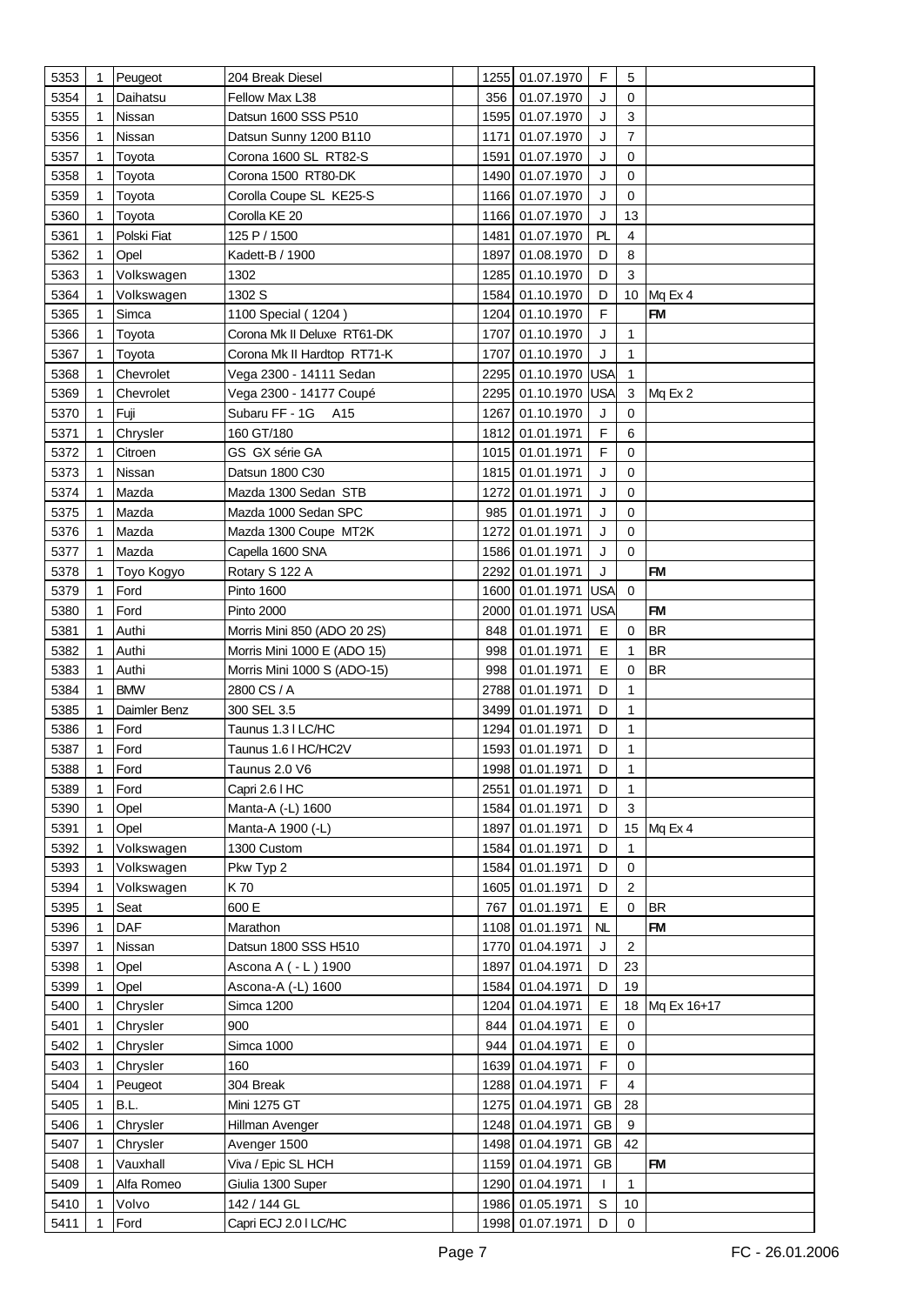| 5412 | $\mathbf 1$ | Peugeot          | 504 Diesel 504 A20                  |      | 2112 01.07.1971 | F                        | 6              |              |
|------|-------------|------------------|-------------------------------------|------|-----------------|--------------------------|----------------|--------------|
| 5413 |             | Renault          | 12                                  |      | 1289 01.07.1971 | F                        | 23             |              |
| 5414 | 1           | Fiat             | 127                                 | 903  | 01.07.1971      | $\mathbf{I}$             | 13             |              |
|      |             | Fiat             |                                     | 1290 | 01.07.1971      | $\overline{1}$           | $\overline{7}$ | <b>BR</b>    |
| 5415 |             | Mitsubishi       | 128 Rally                           |      |                 |                          |                |              |
| 5416 | 1           |                  | Colt Galant HT Custom A52 HU        | 1499 | 01.07.1971      | J                        | 1              |              |
| 5417 |             | Toyota           | Carina 1400/1600 TA10K (1407/1588)  | 1588 | 01.07.1971      | J                        | 15             |              |
| 5418 |             | Toyota           | Celica 1400/1600 TA20 K             | 1407 | 01.07.1971      | J                        |                | 23 Mq p 3Ex7 |
| 5419 | 1           | Toyota           | Corolla 1400 Hi-Deluxe TE20-N       | 1407 | 01.07.1971      | J                        | $\overline{7}$ |              |
| 5420 | 1           | Toyota           | Corolla Coupe 1400 Hi-Deluxe TE25-N | 1407 | 01.07.1971      | J                        | 11             |              |
| 5421 | 1           | B.L.             | Marina 1.3 Litre                    | 1275 | 01.07.1971      | GB                       | $\overline{7}$ |              |
| 5422 | 1           | B.L.             | Morris Marina 1.8 Litre             |      | 1798 01.07.1971 | GB                       | 5              |              |
| 5423 | 1           | Audi             | 100 Coupé S                         | 1871 | 01.09.1971      | D                        | $\mathbf 0$    |              |
| 5424 | 1           | Daimler Benz     | 280 SE 3.5                          |      | 3499 01.01.1971 | D                        | 1              |              |
| 5425 | 1           | Alfa Romeo       | 2000 Berlina                        | 1962 | 01.10.1971      | $\mathbf{I}$             | $\mathbf 0$    |              |
| 5426 |             | Mitsubishi       | Colt Galant GTO A53 C               | 1597 | 01.10.1971      | J                        | 1              |              |
| 5427 | 1           | Toyota           | Corona 1600 RT81                    | 1587 | 01.10.1971      | J                        | $\mathbf 0$    |              |
| 5428 | 1           | Toyota           | Corona 1700 RT84                    | 1707 | 01.10.1971      | J                        | $\Omega$       |              |
| 5429 |             | Toyota           | Corona Hardtop RT 94                | 1707 | 01.10.1971      | J                        |                | <b>FM</b>    |
| 5430 |             | Toyota           | Corona Hardtop 1600 RT91            | 1587 | 01.10.1971      | J                        | 1              |              |
| 5431 | 1           | VAZ              | 2101                                |      | 1198 01.12.1971 | SU                       | $\mathbf 0$    |              |
| 5432 |             | Nissan           | Datsun Sunny 1400 PB110             |      | 1428 01.01.1972 | J                        | 1              |              |
| 5433 |             | Nissan           | Datsun Bluebird "U" 1600 610        |      | 1595 01.01.1972 | J                        | $\overline{2}$ |              |
|      |             |                  |                                     |      |                 |                          | $\overline{7}$ | Mq p 22 Fb   |
| 5434 |             | Nissan           | Datsun Bluebird "U" 1800 P610       |      | 1770 01.01.1972 | J                        |                |              |
| 5435 |             | Mazda            | Mazda STC                           |      | 1272 01.01.1972 | J                        | 1              | Mq p 13Fb    |
| 5436 |             | Mazda            | Mazda S102A                         |      | 1964 01.01.1972 | J                        |                | <b>FM</b>    |
| 5437 |             | Toyota           | Celica 1900 RA20L - KA              |      | 1858 01.01.1972 | J                        | 14             |              |
| 5438 |             | Citroën          | SM/SB                               |      | 2670 01.01.1972 | F                        |                | <b>FM</b>    |
| 5439 | 1           | Simca            | 1100 Special Type HA                |      | 1294 01.01.1972 | F                        | 12             |              |
| 5440 | 1           | Alfa Romeo       | 2000 GT Veloce                      | 1962 | 01.01.1972      | T                        | $\overline{4}$ |              |
| 5441 | 1           | Fiat             | 128 Coupé SL 1300                   | 1290 | 01.01.1972      | T                        | 11             |              |
| 5442 | 1           | Ford             | <b>Escort Sport</b>                 | 1297 | 01.01.1972      | <b>GB</b>                | 10             |              |
| 5443 | 1           | Vauxhall         | Viva Firenza                        | 1975 | 01.01.1972      | <b>GB</b>                | $\overline{2}$ |              |
| 5444 | 1           | <b>BMW</b>       | 1802                                |      | 1766 01.01.1972 | D                        | 8              |              |
| 5445 |             | <b>BMW</b>       | 2002 Tii                            | 1990 | 01.01.1972      | D                        |                | 17 Mq Ex 6+8 |
| 5446 | 1           | <b>BMW</b>       | 3.0 <sub>S</sub>                    |      | 2985 01.01.1972 | D                        | 6              | Mq Ex 3+4    |
| 5447 | $\mathbf 1$ | <b>BMW</b>       | 2000 Touring                        |      | 1990 01.01.1972 | D                        | 4              |              |
| 5448 |             | Opel             | Kadett-B                            |      | 1196 01.01.1972 | D                        | $\mathbf{1}$   |              |
| 5449 | 1           | Opel             | Kadett-B Coupé F (Rallye)           |      | 1196 01.01.1972 | D                        | $\mathbf{1}$   |              |
| 5450 | 1           | Ford             | Mustang 429                         |      | 7030 01.01.1972 | USA                      |                | <b>FM</b>    |
| 5451 | 1           | Authi            | Morris Mini 1275GT 2/ADO 20/2S/D    |      | 1275 01.01.1972 | Е                        | 1              | <b>BR</b>    |
| 5452 | 1           | Murat            | 124                                 |      | 1197 01.01.1972 | <b>TR</b>                | $\mathbf 0$    |              |
| 5453 |             | Fuji             | Subaru Leone A22                    |      | 1361 01.04.1972 | J                        | $\overline{7}$ |              |
| 5454 |             | B.L.             | MG 1300 G-A2S5/ Wolseley & Riley    |      | 1275 01.04.1972 | <b>GB</b>                | 3              |              |
| 5455 | 1           | Ford             | <b>Escort Mexico</b>                |      | 1601 01.04.1972 | <b>GB</b>                | 8              |              |
| 5456 |             |                  | 504 Familiale 504 F11               |      | 1971 01.04.1972 | F                        | 3              |              |
|      |             | Peugeot          |                                     |      |                 | F                        | 3              |              |
| 5457 | 1           | Peugeot          | 504 Break D 11                      |      | 1971 01.04.1972 |                          |                |              |
| 5458 | 1           | Fiat             | 128 Coupé SL 1100                   |      | 1116 01.04.1972 | $\mathbf{I}$             | 6              |              |
| 5459 | 1           | Citroen Hispania | Dyane 6 AYB                         | 602  | 01.04.1972      | Е                        | 6              |              |
| 5460 | 1           | Citroen Hispania | $AM - 3(C - 8)$                     | 602  | 01.04.1972      | E                        | $\mathbf 0$    |              |
| 5461 | 1           | Skoda            | 110 LS                              |      | 1107 01.04.1972 | CS                       | $\mathbf{1}$   |              |
| 5462 |             | Skoda            | 110 R                               | 1107 | 01.04.1972      | $\mathsf{CS}\phantom{0}$ | 5              |              |
| 5463 | 1           | <b>BMW</b>       | 3.0 CS / CSI                        |      | 2985 01.04.1972 | D                        | 9              |              |
| 5464 | 1           | Chrysler         | Dodge Colt A53 HUL2                 |      | 1597 01.04.1972 | USA                      | $\mathbf{1}$   |              |
| 5465 | 1           | Volvo            | 164 E                               |      | 2980 01.05.1972 | $\mathbb S$              | $\sqrt{2}$     |              |
| 5466 | 1           | Opel             | Rekord - D (1698/1897)              |      | 1897 01.07.1972 | D                        | $\mathbf 0$    |              |
| 5467 | 1           | Mitsubishi       | Galant FTO A61                      |      | 1378 01.07.1972 | J                        | 1              |              |
| 5468 |             | Mitsubishi       | Colt Galant HT A53 H                |      | 1597 01.07.1972 | J                        | 1              |              |
| 5469 |             | Toyota           | Publica KP30                        | 993  | 01.07.1972      | J                        | 1              |              |
| 5470 |             | Toyota           | Publica KP31                        |      | 1166 01.07.1972 | J                        | $\mathbf 0$    |              |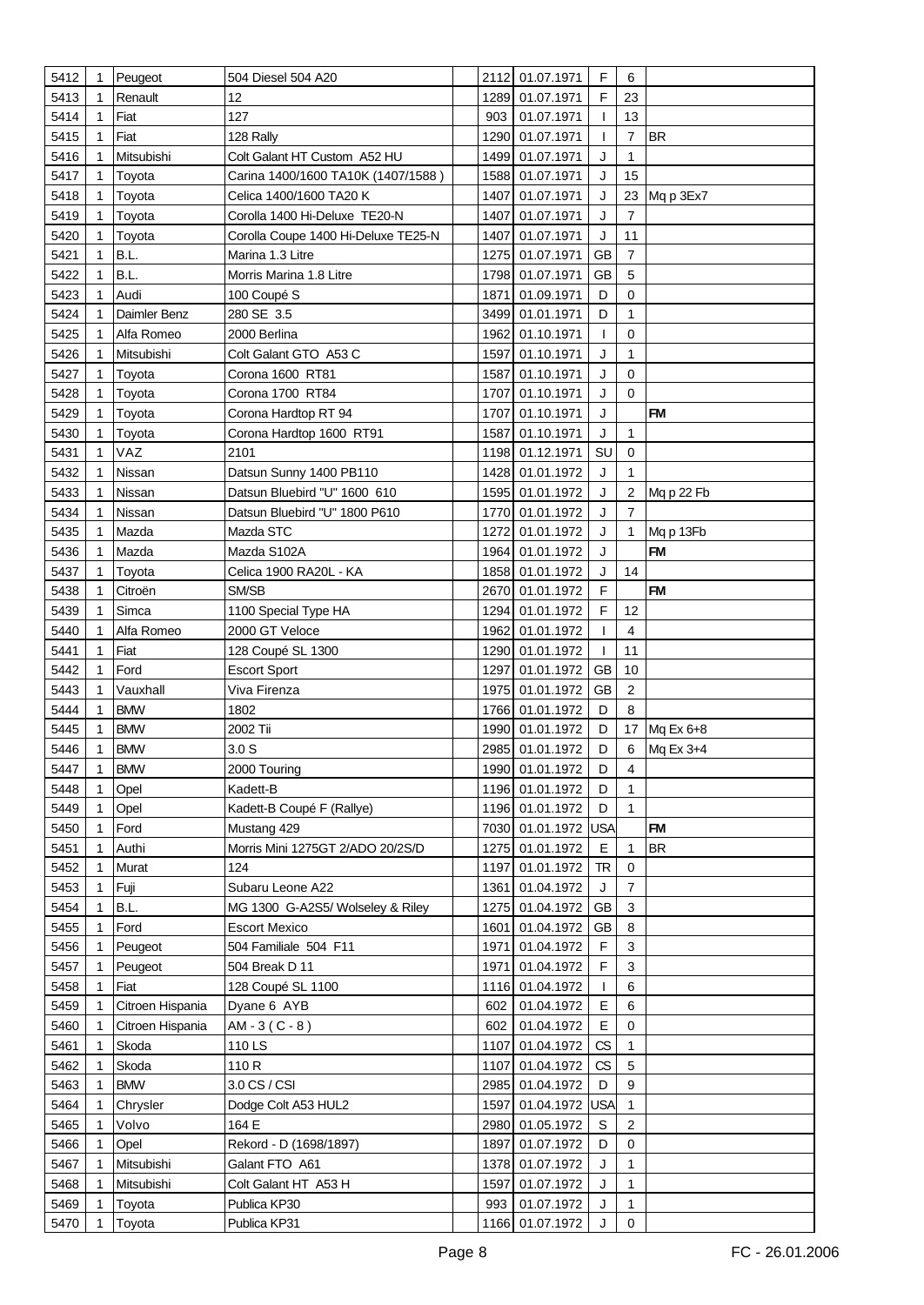| 5471 | $\mathbf{1}$ | Toyota           | Publica SL KP31S                |      | 1166 01.07.1972     | J           | $\overline{2}$ |                   |
|------|--------------|------------------|---------------------------------|------|---------------------|-------------|----------------|-------------------|
| 5472 | 1            | Nissan           | Cherry X - 1 PE10               |      | 1171 01.07.1972     | J           | 8              | Mq ex. $2 + p$ Fb |
| 5473 |              | Nissan           | Cherry E10                      | 988  | 01.07.1972          | J           | 8              | Mq p 14+ 15+ 16   |
| 5474 |              | Honda            | H 1300 C                        |      | 1298 01.07.1972     | J           |                | <b>FM</b>         |
| 5475 |              | Honda            | H 1300                          |      | 1298 01.07.1972     | J           |                | <b>FM</b>         |
| 5476 | 1            | Vauxhall         | HC Viva Firenza 2300            |      | 2279 01.07.1972     | <b>GB</b>   | $\overline{4}$ |                   |
| 5477 |              | B.L.             | Triumph Dolomite Sprint         |      | 1854 01.07.1972     | GB          | 3              |                   |
| 5478 | 1            | Chevrolet        | Nova 11427                      |      | 5735 01.07.1972     | <b>USA</b>  | $\mathbf{1}$   |                   |
| 5479 | 1            | Seat             | 124 Sport Coupe 1600            |      | 1608 01.07.1972     | Е           |                | <b>FM</b>         |
| 5480 | 1            | Alfa Romeo       | GT Junior 1.6                   |      | 1570 01.07.1972     |             | $\overline{4}$ |                   |
| 5481 | 1            | Fiat             | 132 S 1800                      |      | 1756 01.10.1972     | T           | $\overline{7}$ |                   |
| 5482 | 1            | Fiat             | 132                             |      | 1592 01.10.1972     | T           | 8              | Mq Ex 2           |
| 5483 | 1            | Innocenti        | Mini Cooper 1300                |      | 1275 01.10.1972     | T           | 1              |                   |
| 5484 | 1            | <b>BMW</b>       | 3.0 Si                          |      | 2985 01.11.1972     | D           | 5              |                   |
| 5485 | 1            | Mitsubishi       | Colt Galant GTO A55C            |      | 1686 01.12.1972     | J           | 1              |                   |
| 5486 |              | Seat             | 127                             | 903  | 01.12.1972          | Е           | 13             |                   |
| 5487 |              | Daimler Benz     | 280                             |      | 2746 01.01.1973     | D           | 0              |                   |
|      | 1            |                  |                                 |      | 2746 01.01.1973     | D           | $\overline{c}$ |                   |
| 5488 |              | Daimler Benz     | 280 E (114.062)                 |      |                     | D           |                |                   |
| 5489 |              | Daimler Benz     | 280 CE                          |      | 2746 01.01.1973     |             | 1              |                   |
| 5490 |              | Citroen          | GS 1220 GX série GB             |      | 1222 01.01.1973     | F           | $\overline{4}$ |                   |
| 5491 |              | Renault          | 17 TS                           |      | 1565 01.01.1973     | $\mathsf F$ | 6              |                   |
| 5492 | 1            | Renault          | 17 TL                           |      | 1565 01.01.1973     | $\mathsf F$ | $\overline{7}$ |                   |
| 5493 |              | Vauxhall         | HC Viva 1800                    |      | 1759 01.01.1973     | <b>GB</b>   | $\mathbf 0$    |                   |
| 5494 | 1            | Fiat             | 500                             | 594  | 01.01.1973          | T           | $\mathbf 0$    |                   |
| 5495 | 1            | Fiat             | 126                             | 594  | 01.01.1973          | T           | 6              |                   |
| 5496 |              | Dacia            | 1300                            |      | 1289 01.01.1973     | <b>RO</b>   | 1              |                   |
| 5497 | 1            | Alfa Romeo       | Alfetta                         |      | 1779 01.01.1973     | T           | 11             |                   |
| 5498 |              | Peugeot          | 104 Berline 104 A01             | 954  | 01.01.1973          | F           | $\overline{c}$ |                   |
| 5499 | 1            | Peugeot          | 304 S Berline (304 M02)         |      | 1288 01.01.1973     | $\mathsf F$ | $\overline{c}$ |                   |
| 5500 | 1            | Audi             | 80                              | 1297 | 01.01.1973          | D           | $\overline{7}$ |                   |
| 5501 | 1            | Audi             | 80 S / LS / GL                  |      | 1471 01.01.1973     | D           | 15             |                   |
| 5502 | 1            | DAF              | 66 Marathon                     |      | 1108 01.01.1973     | NL          | 15             |                   |
| 5503 | 1            | Chrysler         | Hillman Hunter                  |      | 1724 01.02.1973     | <b>GB</b>   | $\overline{7}$ |                   |
| 5504 |              | Peugeot / Safrar | 504                             |      | 1657 01.02.1973     | <b>RA</b>   | 0              |                   |
| 5505 | $\mathbf{1}$ | Simca            | 1000 Rallye 2 / 3               |      | 1294 01.02.1973     | F           |                | 29 Mg p 13        |
| 5506 | 1            | <b>BMW</b>       | 520                             |      | 1990 01.03.1973     | D           |                | 0 Mqp5Fb          |
| 5507 | 1            | <b>AMC</b>       | Gremlin                         |      | 3802 01.04.1973 USA |             | $\mathbf{1}$   |                   |
| 5508 | 1            | Daimler Benz     | 350 SLC                         |      | 3499 01.04.1973     | D           | $\mathbf{1}$   |                   |
| 5509 | 1            | Nissan           | Skyline 2000 GT GC110           |      | 1998 01.04.1973     | J           | 1              |                   |
| 5510 | 1            | Honda            | 360 Z                           | 356  | 01.04.1973          | J           | 0              |                   |
| 5511 | 1            | Citroen          | DS 23 Injection (DS série FG)   |      | 2347 01.04.1973     | F           | $\mathbf{1}$   |                   |
| 5512 | 1            | Citroen          | DS 23 Carburateur (DS série FE) |      | 2347 01.04.1973     | F           | 1              |                   |
| 5513 | 1            | Daimler Benz     | 350 SE (116)                    |      | 3499 01.04.1973     | D           | $\mathbf{1}$   |                   |
| 5514 |              | Daimler Benz     | 280 SE (116)                    |      | 2746 01.04.1973     | D           | $\overline{c}$ |                   |
| 5515 | 1            | Chrysler         | 1000 Special                    |      | 1204 01.05.1973     | E           | 6              |                   |
| 5516 | 1            | Opel             | Commodore - B GS/E              |      | 2784 01.05.1973     | D           | 16             |                   |
| 5517 | 1            | Ford             | Cortina GT                      |      | 1993 01.06.1973     | <b>GB</b>   | 3              |                   |
| 5518 |              | Autobianchi      | A 112 Abarth tipo A 112 A 1     | 982  | 01.07.1973          | L           | 9              |                   |
| 5519 | 1            | Renault          | R5 1222                         | 956  | 01.07.1973          | F           | 5              |                   |
| 5520 |              | Lancia           | <b>Beta 1800</b>                |      | 1756 01.07.1973     |             | 0              |                   |
| 5521 | 1            | Ford             | Consul GT                       |      | 2992 01.07.1973     | <b>GB</b>   | 0              |                   |
| 5522 |              | Opel             | Commodore - B Coupé             |      | 2490 01.08.1973     | D           | 0              |                   |
| 5523 | 1            | Nissan           | Violet J710                     |      | 1428 01.08.1973     | J           | $\overline{7}$ |                   |
| 5524 | 1            | Opel             | Commodore - B Coupé             |      | 2490 01.09.1973     | D           | $\mathbf 0$    |                   |
| 5525 | 1            | Chrysler         | Hillman Avenger 1250 TC         |      | 1248 01.09.1973     | GB          | 16             |                   |
| 5526 | 1            | Anadol           | A1                              |      | 1298 01.09.1973     | <b>TR</b>   | 0              | Mq p 10-BR        |
| 5527 | 1            | Fiat             | 128                             |      | 1116 01.09.1973     | <b>RA</b>   | 0              |                   |
| 5528 | 1            | Mitsubishi       | Lancer 1400 A72                 |      | 1439 01.09.1973     | J           | 8              |                   |
| 5529 |              | Mitsubishi       | Lancer 1200 A71                 |      | 1187 01.09.1973     | J           | $\mathsf 0$    |                   |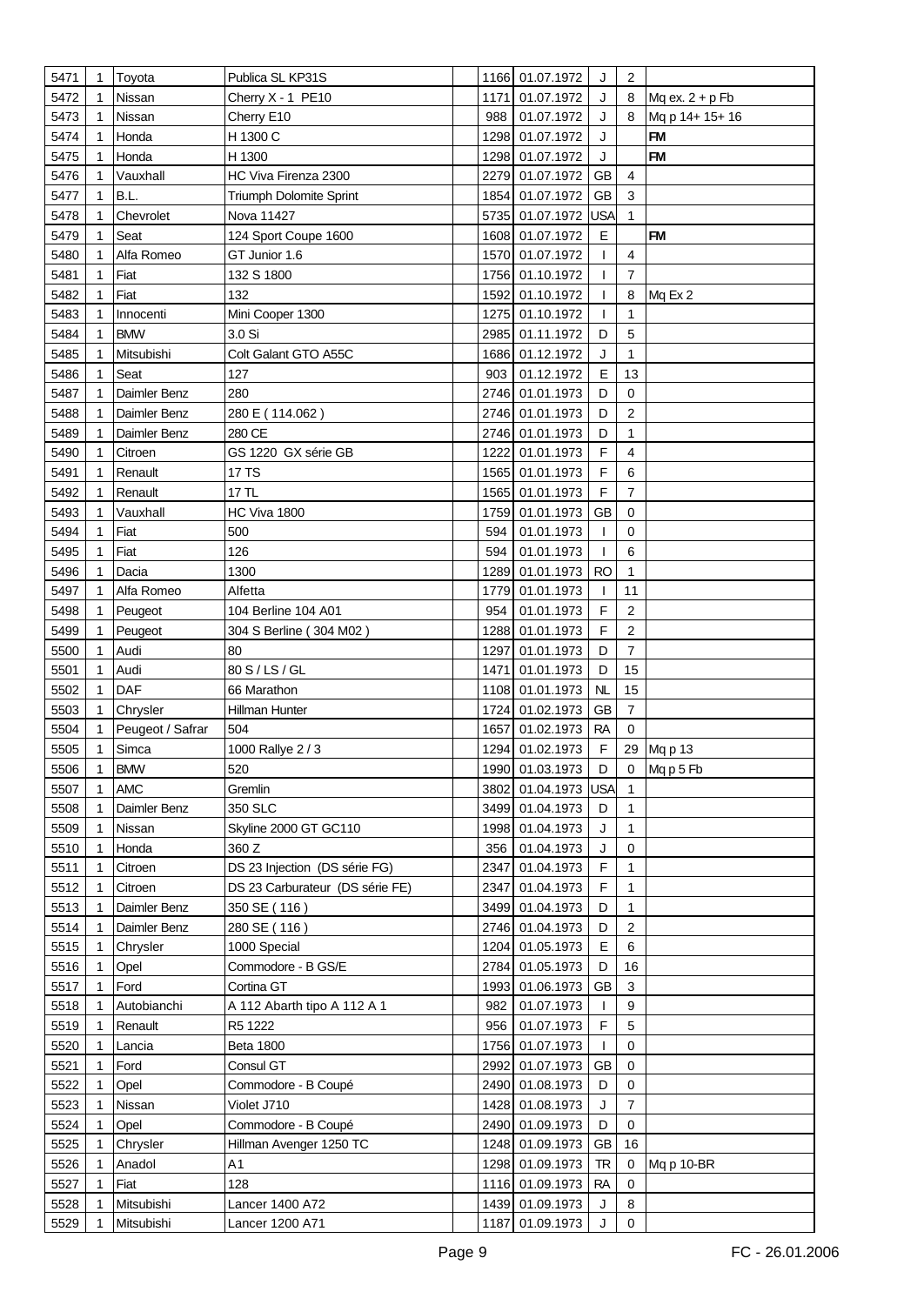| 5530         | $\mathbf{1}$ | Daimler Benz          | 450 SE (116)                                |      | 4520 01.10.1973                    | D              | 1                         |              |
|--------------|--------------|-----------------------|---------------------------------------------|------|------------------------------------|----------------|---------------------------|--------------|
| 5531         | 1            | Honda                 | Civic SB1                                   |      | 1170 01.10.1973                    | J              | $\overline{7}$            |              |
| 5532         | 1            | Mitsubishi            | Colt Galant FTO A62                         |      | 1439 01.10.1973                    | J              | 0                         |              |
| 5533         | 1            | Fuji                  | Subaru Leone 1300 A23                       |      | 1267 01.10.1973                    | J              | $\mathbf{1}$              |              |
| 5534         |              | Saab                  | 99                                          | 1985 | 01.11.1973                         | S              | 20                        |              |
| 5535         | 1            | Opel                  | Ascona-A (-L) 1.2                           |      | 1196 01.11.1973                    | D              | 0                         |              |
| 5536         | 1            | Toyota                | Publica Starlet KP47                        |      | 1166 01.11.1973                    | J              | 9                         |              |
| 5537         | 1            | Chevrolet             | <b>Blazer 10514</b>                         |      | 5735 01.11.1973 USA                |                | $\mathbf 0$               |              |
| 5538         |              | Citroen               | Ami Super AM série JF                       |      | 1015 01.11.1973                    | F              | $\mathbf 0$               |              |
| 5539         | 1            | B.L.                  | Austin Allegro                              |      | 1275 01.11.1973                    | <b>GB</b>      | $\overline{4}$            |              |
| 5540         |              | VAZ                   | 2103                                        |      | 1452 01.11.1973                    | SU             | 0                         |              |
| 5541         | 1            | Opel                  | Kadett - C                                  |      | 1196 01.01.1974                    | D              | 6                         |              |
| 5542         | 1            | B.L.                  |                                             |      | 1998 01.01.1974                    | <b>GB</b>      | 29                        |              |
|              |              | <b>NSU</b>            | Triumph Dolomite Sprint                     | 1177 |                                    | D              | 9                         |              |
| 5543         | 1            |                       | 1200 C                                      |      | 01.01.1974                         |                |                           |              |
| 5544         | 1            | Mazda                 | S124A                                       | 2292 | 01.01.1974                         | J              | 6                         |              |
| 5545         |              | Volkswagen            | Passat                                      | 1297 | 01.02.1974                         | D              | 3                         |              |
| 5546         | 1            | Volkswagen            | Passat                                      | 1471 | 01.02.1974                         | D              | 8<br>$\overline{7}$       |              |
| 5547         | 1            | Zastava               | 1100                                        |      | 1116 01.02.1974                    | YU             |                           |              |
| 5548         | 1            | Seat                  | 1430/1600                                   |      | 1592 01.02.1974                    | E              | 4                         | <b>BR</b>    |
| 5549         |              | Nissan                | Datsun 240 K GT H(L)GC110                   |      | 2393 01.02.1974                    | J              | 1                         |              |
| 5550         | 1            | Peugeot               | 504L                                        |      | 1796 01.02.1974                    | $\mathsf F$    | $\mathbf 0$               |              |
| 5551         |              | Daimler Benz          | 450 SLC (107)                               |      | 4520 01.02.1974                    | D              | $\overline{2}$            |              |
| 5552         | 1            | Renault               | 15 TL R 1300                                |      | 1289 01.02.1974                    | F              | 14                        |              |
| 5553         |              | Renault               | 15 TS R 1302                                |      | 1565 01.02.1974                    | F              | 7                         |              |
| 5554         | 1            | Renault               | 12 TS R 1177                                |      | 1289 01.02.1974                    | F              | 21                        |              |
| 5555         |              | Opel                  | Commodore BGS/E 4p                          |      | 2784 01.03.1974                    | D              | $\mathbf{1}$              |              |
| 5556         | 1            | Polski Fiat           | 125 P / 1300                                |      | 1295 01.03.1974                    | PL             | $\mathbf{3}$              |              |
| 5557         | 1            | Polski Fiat           | 125P / 1500                                 |      | 1481 01.03.1974                    | PL             | $\overline{7}$            |              |
| 5558         | 1            | Nissan                | Datsun 240 K GT Hardtop H(L)GC110           |      | 2393 01.03.1974                    | J              | $\mathbf{1}$              |              |
| 5559         | 1            | Audi                  | 80 GT                                       |      | 1588 01.04.1974                    | D              | 22                        |              |
| 5560         | 1            | Fasa Renault          | R <sub>12</sub> S                           |      | 1289 01.04.1974                    | E              | $\mathbf 0$               |              |
| 5561         | 1            | Fasa Renault          | R8 (R-1130)                                 | 956  | 01.04.1974                         | E              | 0                         |              |
| 5562         | 1            | Fasa Renault          | R <sub>5</sub>                              | 956  | 01.04.1974                         | E              | 0                         |              |
| 5563         |              | Fasa Renault          | R <sub>12</sub>                             | 1289 | 01.04.1974                         | Е              | $\mathbf 0$               |              |
| 5564         | $\mathbf{1}$ | Vauxhall              | HC Viva 2300                                |      | 2279 01.04.1974                    | <b>GB</b>      | 1                         |              |
| 5565         | 1            | Vauxhall              | Firenza Magnum 2300                         |      | 2279 01.04.1974 GB 14              |                |                           |              |
| 5566         |              | Ford                  | Escort RS 2000<br>Datsun Sunny 1200 B(L)210 |      | 1993 01.04.1974                    | GB             | 34<br>$\overline{7}$      |              |
| 5567         | 1            | Nissan                |                                             |      | 1171 01.04.1974                    | J              | 8                         |              |
| 5568         | 1            | Nissan                | Datsun Sunny 1400 PB(L)210                  |      | 1428 01.04.1974                    | J              |                           |              |
| 5569         |              | Nissan                | Datsun Bluebird "U" 2000 (K)G610            |      | 1998 01.05.1974                    | J              | $\mathbf{1}$              |              |
| 5570         | 1            | Alfa Romeo            | Alfasud TI                                  |      | 1186 01.07.1974                    | T              |                           | 13 Mq Ex 1+2 |
| 5571         | 1            | Daimler Benz          | 240 D (115 D)                               |      | 2404 01.07.1974                    | D              | 0                         |              |
| 5572         | 1            | Daimler Benz          | 230.4 (115)                                 |      | 2307 01.07.1974                    | D              | $\mathbf 0$               |              |
| 5573         |              | <b>BMW</b>            | 525                                         |      | 2494 01.08.1974<br>1770 01.08.1974 | D              | 1                         |              |
| 5574         | 1            | Nissan                | Datsun 710 (P)(H)710                        |      |                                    | J              | 12                        |              |
| 5575         | 1            | Volkswagen            | Scirocco TS/L                               |      | 1471 01.09.1974                    | D              | 25                        | Mq Ex 4      |
| 5576         | 1            | Toyota                | Celica Lift - Back RA25                     |      | 1968 01.10.1974                    | J              | 3                         |              |
| 5577         |              | Toyota                | Celica Lift - Back TA27                     |      | 1588 01.10.1974                    | J              | $\ensuremath{\mathsf{3}}$ |              |
| 5578         | 1            | Renault               | 5 LS Type 1224                              |      | 1289 01.10.1974                    | F<br>F         | 12                        |              |
| 5579         |              | Renault<br><b>DAF</b> | 16 TX R 1156                                |      | 1647 01.10.1974<br>1289 01.01.1975 | N <sub>L</sub> | $\overline{c}$<br>8       |              |
| 5580         |              |                       | 66 - 1300 Marathon                          |      |                                    |                | $\overline{7}$            |              |
| 5581         | 1            | Alfa Romeo<br>Audi    | Alfetta GT<br>50                            |      | 1779 01.01.1975<br>1093 01.01.1975 | T<br>D         | 23                        |              |
| 5582<br>5583 | 1            | Volkswagen            | Golf                                        |      |                                    | D              | 8                         |              |
|              |              |                       | Golf                                        |      | 1093 01.01.1975                    |                | 30                        |              |
| 5584         | 1            | Volkswagen            |                                             |      | 1471 01.01.1975                    | D              |                           |              |
| 5585         | 1<br>1       | Volkswagen<br>Ford    | Pkw Typ 2                                   |      | 1795 01.02.1975<br>1599 01.05.1975 | D<br><b>GB</b> | 0                         |              |
| 5586<br>5587 |              | Daimler Benz          | Escort<br>240 D 3.0 (115.114)               |      | 3005 01.04.1975                    | D              | 10<br>0                   |              |
| 5588         |              | Nissan                | Datsun 260 Z 2+2                            |      | 2565 01.04.1975                    | J              | 3                         |              |
|              |              |                       |                                             |      |                                    |                |                           |              |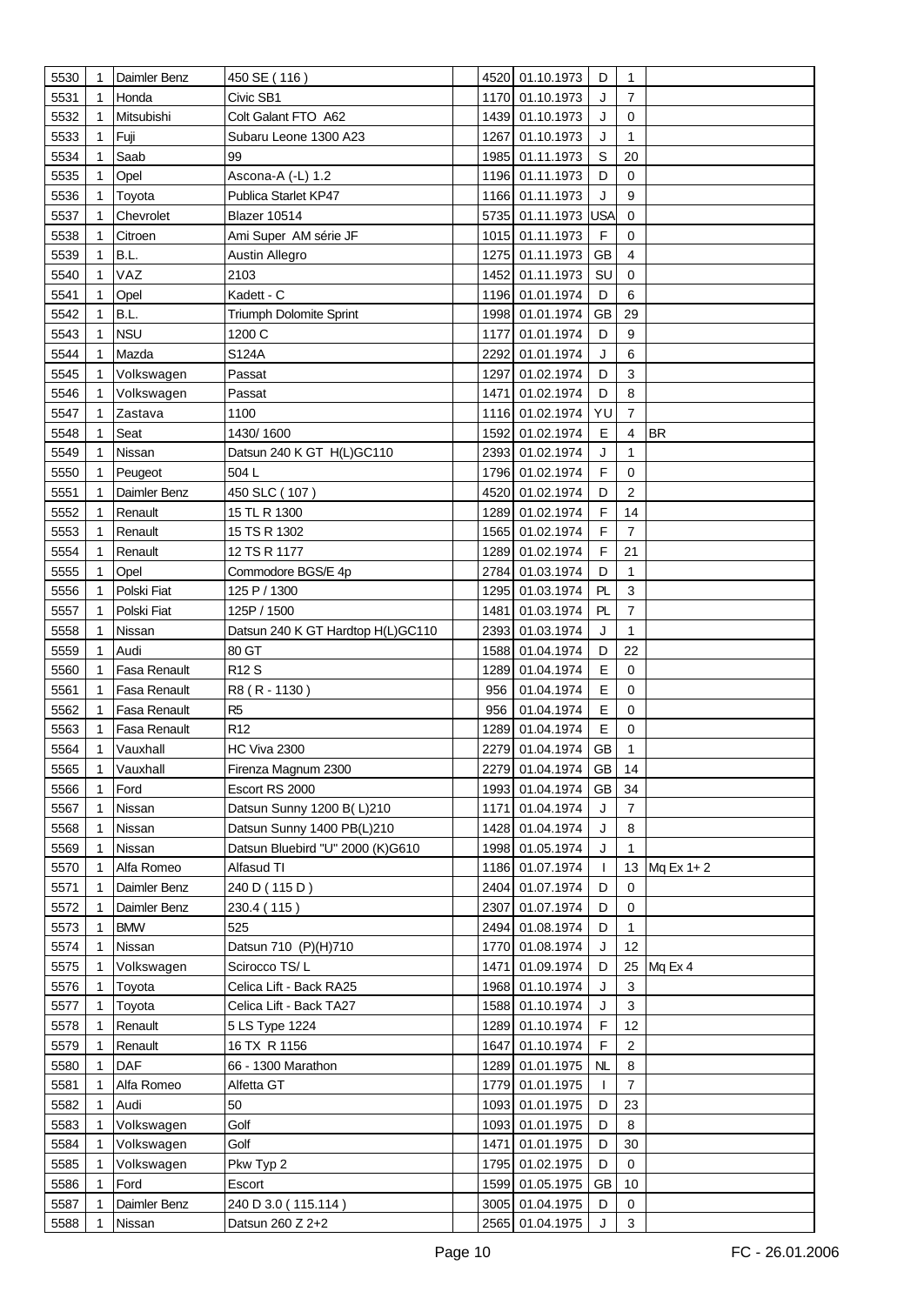| 5589 | 1 | Isuzu               | Bellett / Gemini PF50                   |      | 1584 01.04.1975     | J            | 9              |                        |
|------|---|---------------------|-----------------------------------------|------|---------------------|--------------|----------------|------------------------|
| 5590 | 1 | Alfa Romeo          | Alfasud L                               |      | 1186 01.04.1975     | T            | 3              |                        |
| 5591 | 1 | Fiat                | 128 - 1300                              |      | 1290 01.04.1975     | T            | 4              |                        |
| 5592 |   | Citroen             | 2000 MA série MB                        |      | 1985 01.04.1975     | F            | 1              |                        |
| 5593 | 1 | Citroen             | GS X GX série GA                        |      | 1015 01.04.1975     | F            | 1              |                        |
| 5594 | 1 | Seat                | 1430 Especial 1800                      |      | 1756 01.04.1975     | E            | 27             | Mq Ex 1,2,6,7,10,11    |
|      |   |                     |                                         |      |                     | E            |                |                        |
| 5595 | 1 | Citroen Hispania    | GS 1220 GX série GB                     | 1222 | 01.05.1975          |              | 6              |                        |
| 5596 | 1 | Vauxhall            | Chevette                                |      | 1256 01.07.1975     | <b>GB</b>    | 2              |                        |
| 5597 | 1 | Citroen             | GS X 2 GX série GH                      |      | 1222 01.07.1975     | F            | 6              |                        |
| 5598 | 1 | Citroen             | CX 2200 MA série MC                     |      | 2175 01.07.1975     | F            | 3              |                        |
| 5599 | 1 | Opel                | Kadett - C Coupé                        |      | 1196 01.07.1975     | D            | $\overline{7}$ |                        |
| 5600 |   | <b>AWE Eisenach</b> | 353 W                                   | 992  | 01.07.1975          | D            |                | <b>FM</b>              |
| 5601 | 1 | Volkswagen          | Polo                                    | 896  | 01.07.1975          | D            | 16             |                        |
| 5602 | 1 | Toyota              | Corolla KE30                            |      | 1166 01.08.1975     | J            | 6              |                        |
| 5603 | 1 | Toyota              | Corolla TE30                            | 1407 | 01.08.1975          | J            | 10             |                        |
| 5604 | 1 | Toyota              | Sprinter Coupé TE45                     | 1407 | 01.08.1975          | J            | 9              |                        |
| 5605 | 1 | Daihatsu            | Charmant A20                            | 1407 | 01.08.1975          | J            | 1              |                        |
| 5606 |   | Autobianchi         | A 112 Abarth 70 HP                      |      | 1050 01.10.1975     | I            | 16             |                        |
| 5607 | 1 | Fiat                | 131 Mirafiori 1300                      |      | 1297 01.10.1975     |              | 10             |                        |
| 5608 |   | Fiat                | 131 Mirafiori 1600                      |      | 1585 01.10.1975     | ı            | 11             |                        |
| 5609 | 1 | Nissan              | Cherry F - II 1200                      | 1171 | 01.10.1975          | J            | $\overline{7}$ |                        |
| 5610 | 1 | Mazda               | Capella Reaps CB12S                     | 2292 | 01.10.1975          | J            | $\mathbf 0$    |                        |
| 5611 | 1 | Chrysler            | Avenger 1800                            |      | 1799 01.10.1975     | GB           | 14             | Mq Ex 3+ p 2 Ex 6      |
| 5612 | 1 | Opel                | Ascona B - 1900                         |      | 1897 01.01.1976     | D            | 32             |                        |
| 5613 | 1 | Peugeot             | 104 ZS (Coupé)                          |      | 1124 01.01.1976     | F            | 8              |                        |
| 5614 | 1 | Fiat                | 128 3 P - 1100                          |      | 1116 01.01.1976     | T            | 2              |                        |
| 5615 | 1 | Fiat                | 128 3 P - 1300                          |      | 1290 01.01.1976     | T            | $\overline{2}$ |                        |
|      |   |                     |                                         |      |                     |              |                |                        |
| 5616 |   | Polski Fiat         | 126 P                                   | 594  | 01.01.1976          | PL           | 3              |                        |
| 5617 | 1 | Oyak - Renault      | R 1177 (Renault 12 TS)                  |      | 1289 01.01.1976     | <b>TR</b>    | 8              |                        |
| 5618 | 1 | Volvo               | 66 1300 GL                              |      | 1289 01.01.1976     | $\mathbb S$  | $\mathbf 0$    |                        |
| 5619 | 1 | Alfa Romeo          | Alfetta 1.6                             |      | 1570 01.01.1976     | $\mathbf{I}$ | 2              |                        |
| 5620 | 1 | <b>BMW</b>          | 320 - 318                               |      | 1990 01.01.1976     | D            | 28             |                        |
| 5621 | 1 | <b>BMW</b>          | 528 i                                   |      | 2788 01.01.1976     | D            | 12             |                        |
| 5622 |   | Alfa Romeo          | Alfetta GT America                      |      | 1962 01.02.1976     | T            | 12             |                        |
| 5623 | 1 | <b>BMW</b>          | 316                                     |      | 1573 01.02.1976     | D            | $\overline{7}$ |                        |
| 5624 | 1 | Opel                | Kadett - C - GTE                        |      | 1897 01.02.1976     | D            |                | 27 Mq Ex 2,3,5 TransG4 |
| 5625 |   | Volvo               | 242 L                                   |      | 1986 01.03.1976     | S            | 3              |                        |
| 5626 |   | Volvo               | 242 DL                                  |      | 2127 01.03.1976     | $\mathbb S$  | 18             |                        |
| 5627 | 1 | Volvo               | 244 GL                                  |      | 2127 01.03.1976     | S            | 3              |                        |
| 5628 | 1 | Toyota              | Carina 1600 TA14                        |      | 1589 01.04.1976     | J            | 5              |                        |
| 5629 |   | Toyota              | Celica 1600 TA23                        |      | 1589 01.04.1976     | J            | 12             |                        |
| 5630 |   | VEB                 | Trabant 601                             | 595  | 01.07.1976          | D            | 9              | Mq p 4 Fb              |
| 5631 |   | Volvo               | 264 DL                                  |      | 2664 01.07.1976     | S            | 16             |                        |
| 5632 |   | Mazda               | Cosmo CD23C                             |      | 2616 01.07.1976     | J            | 0              |                        |
| 5633 |   | Daimler Benz        | 280 E (123)                             |      | 2746 01.07.1976     | D            | 12             |                        |
| 5634 |   | Daimler Benz        | 300 D (123 D)                           |      | 3005 01.07.1976     | D            | 0              |                        |
| 5635 | 1 | Seat                | 124 Especial 1430                       |      | 1438 01.07.1976     | Е            | 2              |                        |
| 5636 | 1 | Toyota              | Celica RA23 / RA28                      |      | 1968 01.08.1976     | J            | 10             |                        |
| 5637 | 1 | Toyota              | Celica RA24 / RA29                      |      | 2190 01.08.1976     | J            | 4              |                        |
| 5638 |   | Chrysler            | 1307 S                                  |      | 1294 01.08.1976     | F            | 2              |                        |
| 5639 |   | Chrysler            | 1308 GT                                 |      | 1442 01.08.1976     | F            | 3              |                        |
| 5640 |   | Daimler Benz        | 240 D (123 D)                           |      | 2404 01.12.1976     | D            | $\mathbf 0$    |                        |
| 5641 | 1 | Chevrolet           | Vega Monza 2 + 2 1HR07                  |      | 5735 01.12.1976 USA |              | 3              |                        |
| 5642 |   | Citroen             | CX 2400 MA série MJ                     |      | 2347 01.01.1977     | F            | 0              |                        |
| 5643 | 1 | Isuzu               | G180 Opel                               |      | 1817 01.01.1977     | J            | 1              |                        |
| 5644 |   | <b>BMW</b>          | 530 i US                                |      | 2986 01.01.1977     | D            | $\overline{2}$ |                        |
| 5645 |   | Volkswagen          | Polo / Audi - Type 86 - 0.8 l           | 771  | 01.01.1977          | D            | 0              |                        |
| 5646 |   | Alfa Romeo          |                                         |      | 1287 01.03.1977     |              | 8              |                        |
| 5647 |   | Alfa Romeo          | <b>Alfasud Sprint</b><br>Alfetta GT 1.6 |      | 1567 01.03.1977     |              | 1              |                        |
|      |   |                     |                                         |      |                     |              |                |                        |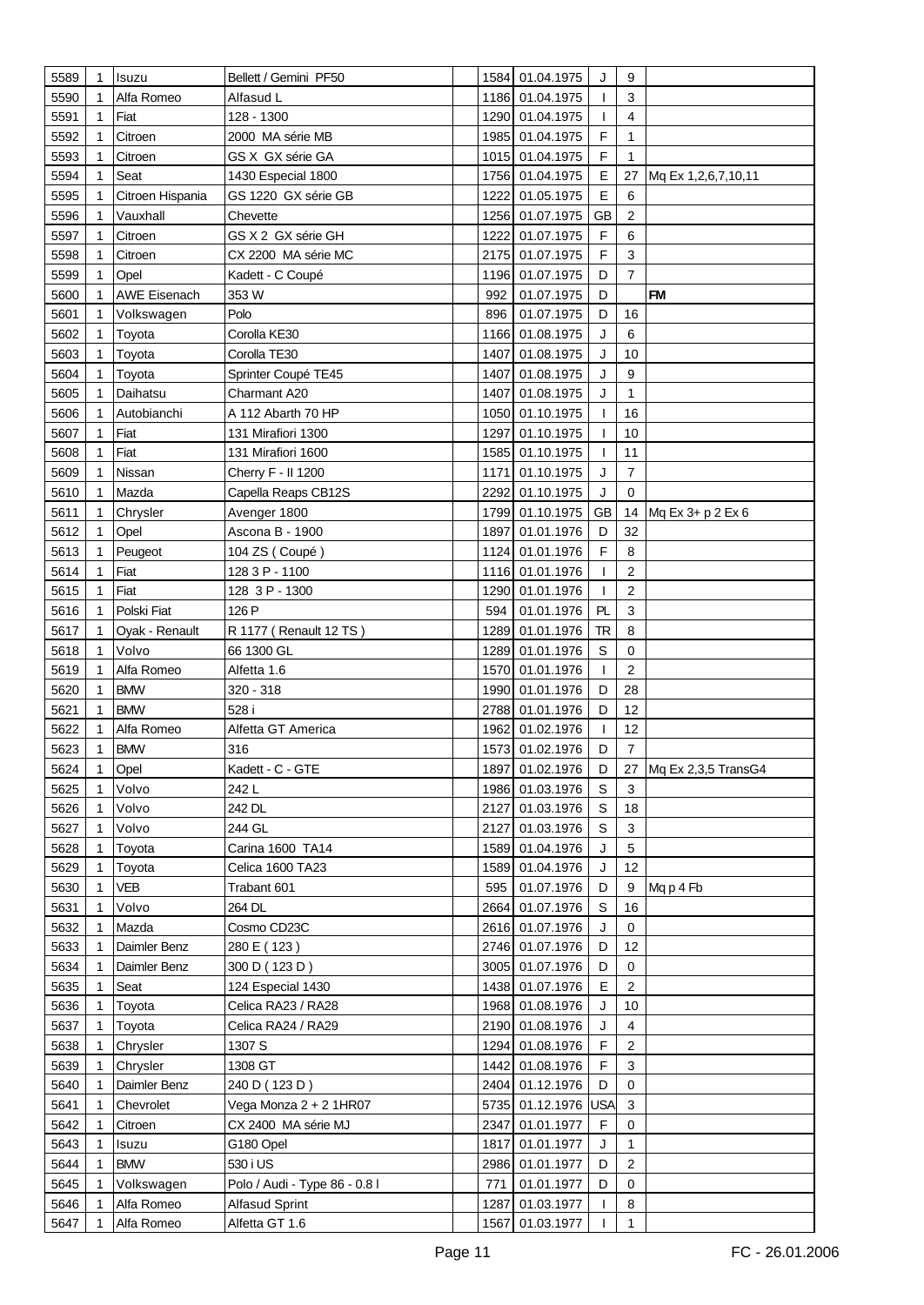| 5648 | $\mathbf{1}$ | Volvo        | 343 DL 1.4                   |      | 1397 01.04.1977    | S            | 8                       |           |
|------|--------------|--------------|------------------------------|------|--------------------|--------------|-------------------------|-----------|
| 5649 | 1            | Volvo        | 244 DL                       |      | 1986 01.04.1977    | $\mathbb S$  | $\overline{7}$          |           |
| 5650 | 1            | Renault      | 5 Alpine                     |      | 1397 01.04.1977    | F            | 21                      |           |
| 5651 | 1            | Chrysler     | Simca 1200 Ti                | 1442 | 01.04.1977         | Е            | 9                       |           |
| 5652 |              |              | 180                          |      | 1812 01.04.1977    | E            | 10                      | Mq Photos |
|      |              | Chrysler     |                              |      |                    |              |                         |           |
| 5653 | 1            | Toyota       | Corolla Lift Back 1200 KE50  |      | 1166 01.04.1977    | J            | 1                       |           |
| 5654 | 1            | Toyota       | Corolla Lift Back 1600 TE51  | 1589 | 01.04.1977         | J            | 3                       |           |
| 5655 | 1            | VAZ          | 21011                        |      | 1294 01.04.1977    | SU           | $\mathbf 0$             |           |
| 5656 | 1            | Ford         | Fiesta                       | 1117 | 01.05.1977         | <b>GB</b>    | 14                      |           |
| 5657 | 1            | Ford         | Fiesta                       | 957  | 01.05.1977         | <b>GB</b>    | $\overline{7}$          |           |
| 5658 | 1            | Renault      | 17 TS Type 1318 / 1328       | 1647 | 01.05.1977         | F            | 2                       |           |
| 5659 | 1            | Renault      | 20 TL                        | 1647 | 01.05.1977         | $\mathsf F$  | $\overline{c}$          |           |
| 5660 |              | Renault      | 30 TS                        | 2664 | 01.05.1977         | F            | $\overline{2}$          |           |
| 5661 | 1            | Peugeot      | 104 Berline 6 CV (GL6 ou SL) |      | 1124 01.07.1977    | $\mathsf{F}$ | 1                       |           |
| 5662 |              | Mazda        | Familia FA4TS                | 1272 | 01.08.1977         | J            | 3                       |           |
| 5663 | 1            | Alfa Romeo   | Alfetta 2.0                  | 1962 | 01.08.1977         | T            | $\mathbf 0$             |           |
| 5664 |              | Volkswagen   | 86 - Derby 1.31              |      | 1272 01.09.1977    | D            | 5                       |           |
| 5665 | 1            | Skoda        | 120L                         |      | 1172 01.09.1977    | CS           | 1                       |           |
| 5666 |              | Fiat         | 126 / 650                    | 652  | 01.10.1977         | T            | $\overline{c}$          |           |
| 5667 |              | Innocenti    | Mini 120 SL                  |      | 1275 01.10.1977    | T            | 3                       |           |
| 5668 |              | Renault      | 14 TL                        |      | 1218 01.10.1977    | F            | 1                       |           |
| 5669 | 1            | Fiat         | 131 Mirafiori                |      | 1756 01.10.1977    |              | 5                       |           |
|      |              | Fiat         |                              |      |                    |              | 15                      |           |
| 5670 | 1            |              | 127                          |      | 1050 01.10.1977    | T            |                         |           |
| 5671 | 1            | Nissan       | New Silvia S10               |      | 1770 01.10.1977    | J            | 1                       |           |
| 5672 | 1            | Honda        | Accord SJ                    |      | 1600 01.10.1977    | J            | $\mathbf 0$             |           |
| 5673 | 1            | Innocenti    | Mini 90 SL                   | 998  | 01.12.1977         | T            | 6                       |           |
| 5674 |              | Chrysler     | Sunbeam 1.3                  |      | 1295 01.01.1978    | <b>GB</b>    | 7                       |           |
| 5675 | 1            | Chrysler     | Sunbeam 1.6                  |      | 1598 01.01.1978    | <b>GB</b>    | $\overline{7}$          |           |
| 5676 |              | Chrysler     | Sunbeam 1.8                  |      | 1799 01.01.1978    | <b>GB</b>    | 10                      | Mq Ex 5,6 |
| 5677 | 1            | Renault      | 20 TS Type 1272              | 1995 | 01.01.1978         | $\mathsf F$  | $\overline{2}$          |           |
| 5678 | 1            | Daimler Benz | 350 SE (116)                 |      | 3499 01.01.1978    | D            | 4                       |           |
| 5679 | 1            | Daimler Benz | 450 SE (116)                 | 4520 | 01.01.1978         | D            | 5                       |           |
| 5680 | 1            | Daimler Benz | 450 SLC (107)                |      | 4520 01.01.1978    | D            | 6                       |           |
| 5681 |              | Isuzu        | Gemini 1800 PF60             | 1817 | 01.01.1978         | J            | 4                       |           |
| 5682 | 1            | Skoda        | 105 S                        |      | 1045 01.01.1978    | CS           | $\overline{\mathbf{4}}$ |           |
| 5683 | 1            | Skoda        | 120 LS                       |      | 1173 01.01.1978 CS |              | $\mathbf{1}$            |           |
| 5684 |              | Nissan       | Datsun HA10                  | 1952 | 01.01.1978         | J            | 22                      |           |
| 5685 | 1            | Nissan       | Datsun PA10                  |      | 1595 01.01.1978    | J            | 5                       |           |
| 5686 | 1            | Opel         | Manta B - GTE                |      | 1897 01.01.1978    | D            | 17                      |           |
| 5687 | 1            | Citroen      | CX Diesel                    |      | 2175 01.01.1978    | F            | 0                       |           |
| 5688 | 1            | Citroen      | CX 2400 MA série MJ          | 2347 | 01.01.1978         | F            | 1                       |           |
| 5689 | 1            | Citroen      | CX 2400 GTI MA série ME      | 2347 | 01.01.1978         | F            | 9                       |           |
| 5690 |              | Volkswagen   | 86 - Audi 50 / Polo          | 1272 | 01.01.1978         | D            | 9                       |           |
|      |              | <b>BMW</b>   |                              |      |                    | D            | $\overline{7}$          |           |
| 5691 |              |              | 320/6                        |      | 1990 01.02.1978    |              |                         |           |
| 5692 | 1            | Ford         | Fiesta                       | 1297 | 01.02.1978         | <b>GB</b>    | 9                       |           |
| 5693 | 1            | Peugeot      | 604 - V6 SL                  |      | 2664 01.04.1978    | F            | 2                       |           |
| 5694 |              | Peugeot      | 305 GL / GR                  |      | 1290 01.04.1978    | F            | 0                       |           |
| 5695 | 1            | Peugeot      | 305 SR                       |      | 1472 01.04.1978    | F            | 4                       |           |
| 5696 | 1            | Alfa Romeo   | Giulietta 1.8                | 1567 | 01.04.1978         | L            | 1                       |           |
| 5697 | 1            | Fasa Renault | 5 TS tipo 1244               |      | 1289 01.05.1978    | E            | 0                       |           |
| 5698 | 1            | Audi         | 100 5 E                      |      | 2140 01.04.1978    | D            | 3                       |           |
| 5699 | 1            | Audi         | 100                          |      | 1600 01.04.1978    | D            | 0                       |           |
| 5700 | 1            | Peugeot      | 604 - V6 TI                  | 2664 | 01.05.1978         | F            | $\mathbf{1}$            |           |
| 5701 | 1            | Tofas        | Murat 131                    | 1297 | 01.05.1978         | TR           | 1                       |           |
| 5702 | 1            | Toyota       | Celica 2000 GT RA40 / RA45   |      | 1968 01.05.1978    | J            | 13                      |           |
| 5703 | 1            | Toyota       | Celica 2000 RA40             |      | 1968 01.05.1978    | J            | 4                       |           |
| 5704 |              | Toyota       | Celica 1600 TA40             |      | 1589 01.05.1978    | J            | $\overline{2}$          |           |
| 5705 | 1            | Toyota       | Celica 1600 GT TA40          |      | 1589 01.05.1978    | J            |                         | <b>FM</b> |
| 5706 |              | Daihatsu     | Charade G10                  |      | 993 01.05.1978     | J            | 6                       |           |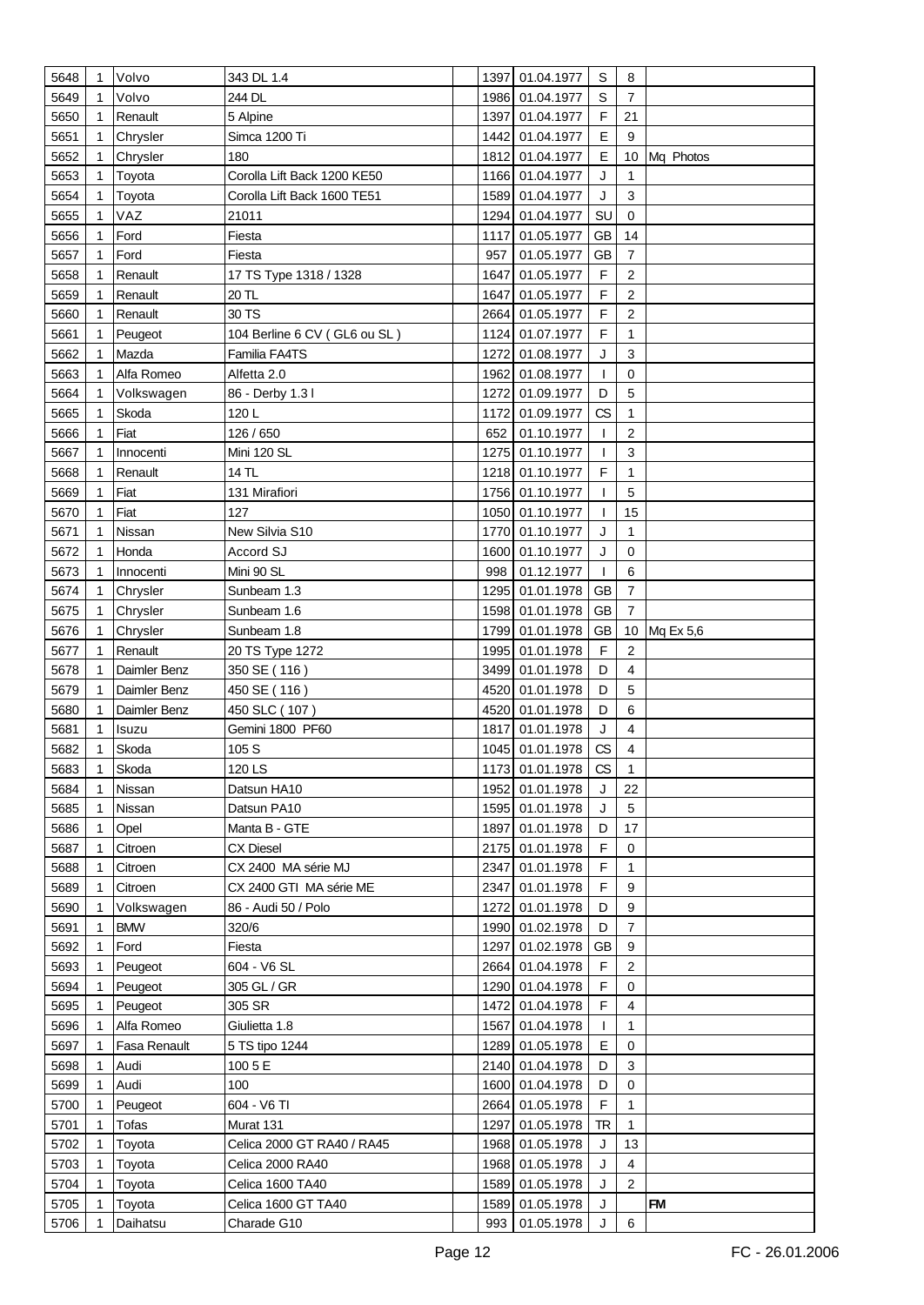| 5707 | $\mathbf 1$ | Fasa Renault        | 5 Alpine                     |     |      | 1397 01.06.1978     | E            | 0              |               |
|------|-------------|---------------------|------------------------------|-----|------|---------------------|--------------|----------------|---------------|
| 5708 |             | Matra               | Rancho                       |     |      | 1442 01.06.1978     | F            | 0              |               |
| 5709 | 1           | Toyota              | Carina 1600 TA40             |     |      | 1589 01.07.1978     | J            | 4              |               |
|      |             |                     |                              |     |      |                     | E            | $\mathbf{1}$   |               |
| 5710 |             | Seat                | 127 - 1010                   |     |      | 1010 01.07.1978     |              |                |               |
| 5711 |             | <b>BMW</b>          | 323 i                        |     |      | 2315 01.07.1978     | D            | 12             |               |
| 5712 |             | <b>AWE Eisenach</b> | Wartburg 353 W               |     | 992  | 01.07.1978          | D            |                | <b>FM</b>     |
| 5713 | 1           | Mazda               | SA22C Savanna RX 7 (2+2)     |     | 2292 | 01.08.1978          | J            | 11             |               |
| 5714 |             | Toyota              | Starlet KP60                 |     | 993  | 01.08.1978          | J            | $\overline{c}$ |               |
| 5715 | 1           | Fiat                | 127 Sport 70 HP              |     |      | 1049 01.10.1978     | T            | 18             |               |
| 5716 |             | Fiat                | Ritmo 75 L (138 A2/3)        |     |      | 1498 01.10.1978     | T            | 33             |               |
| 5717 |             | Fiat                | Ritmo 60 L (138 A/3)         |     |      | 1116 01.10.1978     | ı            | 27             |               |
| 5718 | 1           | Innocenti           | Mini De Tomaso               |     |      | 1275 01.10.1978     | $\mathbf{I}$ | 3              |               |
| 5719 | 1           | Chrysler            | Avenger 1600 GT              |     |      | 1598 01.10.1978     | <b>GB</b>    | 14             |               |
| 5720 |             | Chrysler            | Horizon                      |     |      | 1118 01.10.1978     | F            | 1              |               |
| 5721 | 1           | Chrysler            | Horizon                      |     |      | 1294 01.10.1978     | F            | $\overline{2}$ |               |
| 5722 |             | Saab                | 99 Turbo (1985)              | 1.4 |      | 2780 01.10.1978     | $\mathsf S$  | 6              |               |
| 5723 | 1           | Nissan              | Cherry 100A F - II PF10      |     | 988  | 01.10.1978          | J            | 1              |               |
| 5724 |             | Fiat                | 131 Supermirafiori 1300      |     | 1297 | 01.10.1978          | $\mathbf{I}$ | 5              |               |
| 5725 |             | Fiat                | 131 Supermirafiori 1600      |     |      | 1585 01.10.1978     | T            | $\overline{7}$ |               |
| 5726 |             | Fiat                | 131 Racing 2000              |     |      | 1995 01.10.1978     | T            | 11             |               |
| 5727 |             | Citroen             | CX 2500 Diesel MA série MM   |     |      | 2500 01.10.1978     | F            | 4              |               |
| 5728 |             | Citroen             | GS X 3 GX série GL           |     |      | 1299 01.10.1978     | F            | 1              |               |
| 5729 |             | Opel                | V-Car (Monza 3.0)            |     |      | 2968 01.10.1978     | D            | 16             |               |
| 5730 |             | Mazda               | Familia FA4US                |     |      | 1415 01.12.1978     | J            | 2              | Mq p 16 Fb    |
| 5731 |             | Volkswagen          | Golf GTI Typ 17              |     |      | 1588 01.01.1979     | D            | 33             |               |
| 5732 |             | Volkswagen          | Golf LS Typ 17 (1471/1588)   |     |      | 1588 01.01.1979     | D            | 25             |               |
| 5733 |             | Volkswagen          | Golf Diesel Typ 17           |     |      | 1471 01.01.1979     | D            | 24             |               |
| 5734 |             | Volkswagen          | Scirocco Typ 53              |     |      | 1588 01.01.1979     | D            | 31             |               |
| 5735 |             | Volkswagen          | Scirocco Type 53             |     | 1471 | 01.01.1979          | D            | 22             |               |
| 5736 |             | Citroen             | Visa Super VD série VB       |     |      | 1124 01.01.1979     | F            | 4              |               |
| 5737 | 1           | Mitsubishi          |                              |     |      | 1410 01.01.1979     | J            |                | FM            |
|      |             | Fiat                | Mirage 1400 - 2 portes       |     |      | 1995 01.01.1979     | $\mathbf{I}$ |                |               |
| 5738 |             |                     | Campagnola                   |     |      |                     |              | 6              |               |
| 5739 |             | Mitsubishi          | Mirage 1600 A153A - 2 portes |     | 1597 | 01.01.1979          | J            | 3              |               |
| 5740 |             | Mitsubishi          | Mirage 1600 A156A - 2 portes |     |      | 1410 01.01.1979     | J            | 0              |               |
| 5741 | 1           | Mitsubishi          | Mirage 1600 A157A - 4 portes |     |      | 1597 01.01.1979     | J            | 3              |               |
| 5742 | $\mathbf 1$ | Mitsubishi          | A73 Lancer                   |     |      | 01.01.1979          | J            |                | <b>FM ???</b> |
| 5743 |             | Mitsubishi          | A72 Lancer 1400              |     | 1439 | 01.01.1979          | J            |                | <b>FM ???</b> |
| 5744 |             | Daihatsu            | Charmant A40                 |     |      | 1588 01.01.1979     | J            | 1              |               |
| 5745 | 1           | Alfa Romeo          | Alfasud Sprint 1.5           |     |      | 1490 01.01.1979     | $\mathbf{I}$ | $\overline{7}$ |               |
| 5746 |             | Alfa Romeo          | Alfasud TI 1.5               |     |      | 1490 01.01.1979     | $\mathbf{I}$ | 9              | Mq p 5Ex9     |
| 5747 | 1           | Opel                | <b>Kadett City</b>           |     |      | 1196 01.02.1979     | D            | 6              |               |
| 5748 |             | Chrysler            | 1307 S                       |     |      | 1442 01.02.1979     | F            |                | <b>FM</b>     |
| 5749 |             | Chrysler            | Horizon GLS / SX             |     |      | 1442 01.02.1979     | F            | 3              |               |
| 5750 |             | Renault             | 18 TL                        |     |      | 1419 01.03.1979     | F            | 3              |               |
| 5751 |             | Renault             | 18 TS                        |     |      | 1647 01.03.1979     | F            | 3              |               |
| 5752 |             | <b>FSM</b>          | 126 P 650                    |     | 652  | 01.04.1979          | PL           | $\mathbf{3}$   |               |
| 5753 |             | Daimler Benz        | 280 CE (C 123)               |     |      | 2746 01.04.1979     | D            | $\overline{7}$ |               |
| 5754 |             | Zastava             | 750 Luxe                     |     | 767  | 01.04.1979          | YU           | 1              |               |
| 5755 |             | Toyota              | Starlet 1200 KP62            |     |      | 1166 01.04.1979     | J            | 5              |               |
| 5756 |             |                     |                              |     |      |                     |              |                | <b>NA</b>     |
| 5757 | 1           | Fiat                | Ritmo 65 L (138 A1/3)        |     |      | 1302 01.04.1979     | $\mathbf{I}$ | 22             |               |
| 5758 |             | Mazda               | Capella CB2MS                |     |      | 1970 01.06.1979     | J            | $\mathbf{1}$   |               |
| 5759 |             | Mazda               | Capella CB2NS                |     |      | 1586 01.06.1979     | J            | $\mathbf{1}$   |               |
| 5760 |             | Nissan              | Datsun Sunny 1400 HB310      |     |      | 1397 01.06.1979     | J            | $\mathbf{1}$   |               |
| 5761 |             | AMC                 | Spirit                       |     |      | 4982 01.07.1979     | USA          | 2              |               |
| 5762 |             | Nissan              | Datsun Sunny B310            |     | 1237 | 01.07.1979          | J            | $\overline{2}$ |               |
| 5763 |             |                     |                              |     |      |                     |              | 3              |               |
|      |             | Nissan              | Pulsar 1400 HN10             |     |      | 1397 01.08.1979     | J            |                |               |
| 5764 |             | Saab                | 900 Turbo (1985)             |     |      | 1.4 2780 01.10.1979 | $\mathbb S$  | 3              |               |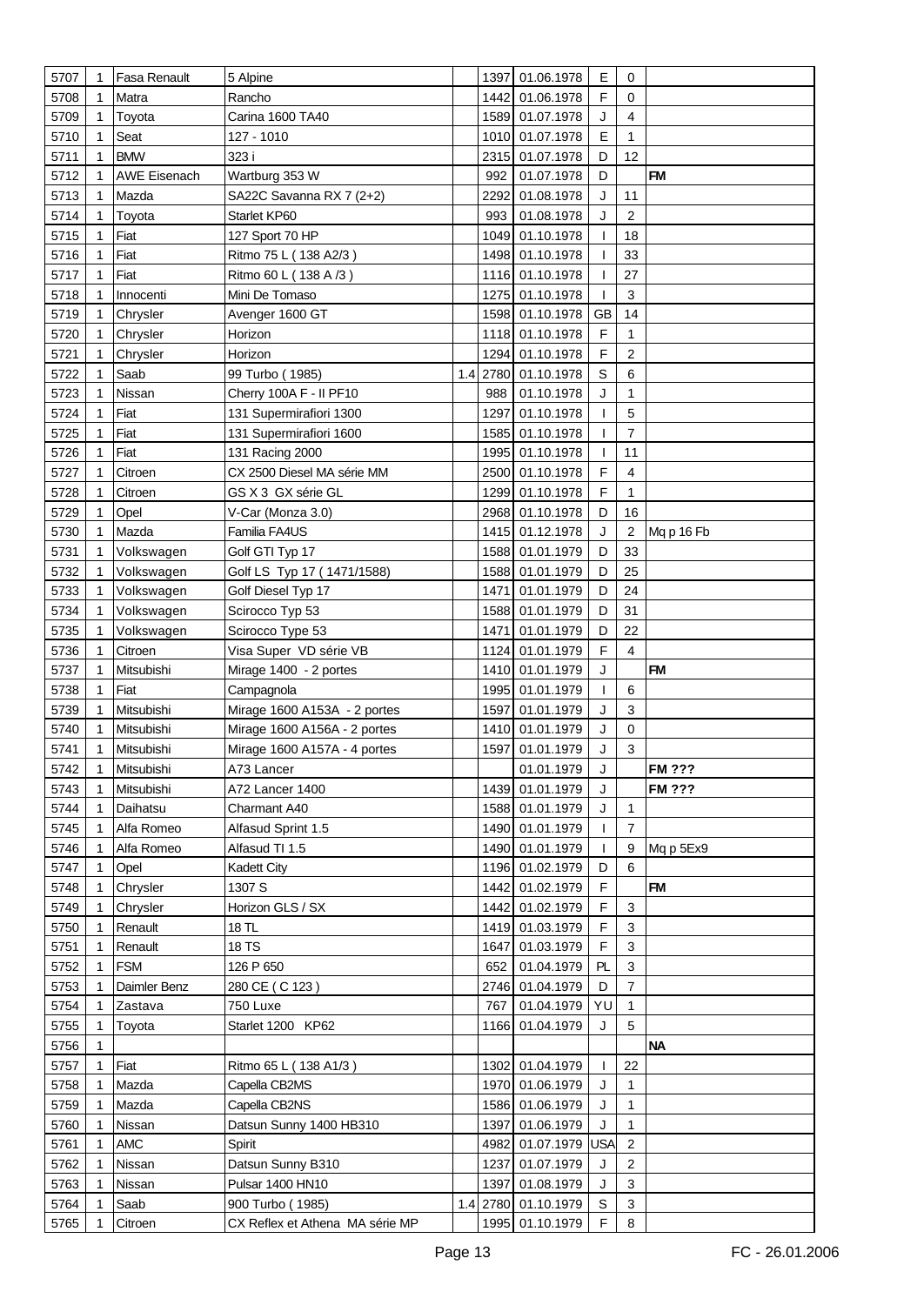| 5766 | $\mathbf 1$ | Nissan                  | Bluebird 1800                  |     |      | 1770 01.11.1979     | J           |                           | <b>FM</b>            |
|------|-------------|-------------------------|--------------------------------|-----|------|---------------------|-------------|---------------------------|----------------------|
| 5767 |             | Nissan                  | Pulsar 1200                    |     | 1237 | 01.11.1979          | J           | 3                         |                      |
| 5768 |             | Nissan                  | Datsun 280 Z 2/2               |     |      | 2753 01.11.1979     | J           | $\overline{\mathbf{4}}$   |                      |
| 5769 |             | Toyota                  | Sprinter Trueno TE47           |     |      | 1589 01.01.1980     | J           | $\overline{2}$            |                      |
| 5770 |             | Mitsubishi              | Lancer 1600 A73                |     | 1597 | 01.01.1980          | J           | 5                         |                      |
| 5771 | 1           | Saab                    | 99 Sedan Turbo (1985)          | 1.4 |      | 2780 01.01.1980     | S           | 6                         |                      |
| 5772 |             | Opel                    | T - Car Kadett D 1297          |     | 1297 | 01.01.1980          | D           | 11                        |                      |
| 5773 | 1           | Citroen                 | Visa Club VD série VA          |     | 652  | 01.01.1979          | F           | 1                         |                      |
| 5774 | 1           | Audi                    | 80 GLE                         |     |      | 1588 01.01.1980     | D           | 7                         |                      |
| 5775 | 1           | Seat                    | Ritmo 75 CL                    |     |      | 1438 01.01.1980     | E           | $\overline{2}$            |                      |
| 5776 |             | Citroen                 | GSA X 3 GX série YL            |     |      | 1299 01.01.1980     | F           | 3                         |                      |
|      |             | Renault                 | 14 TS                          |     |      | 1360 01.01.1980     | F           | $\mathbf 0$               |                      |
| 5777 |             |                         |                                |     |      |                     | $\mathsf F$ | 0                         |                      |
| 5778 |             | Renault                 | 30 TX                          |     |      | 2664 01.01.1980     |             |                           |                      |
| 5779 | 1           | B.L.                    | Rover 3500                     |     |      | 3495 01.01.1980     | <b>GB</b>   | 18                        | Mq Ex 6              |
| 5780 | 1           | B.L.                    | Rover 2600                     |     | 2597 | 01.01.1980          | <b>GB</b>   | 3                         |                      |
| 5781 |             | B.L.                    | Rover 2300                     |     |      | 2350 01.01.1980     | GB          | $\ensuremath{\mathsf{3}}$ |                      |
| 5782 | 1           | Nissan                  | Silvia                         |     |      | 1952 01.01.1980     | J           | 12                        |                      |
| 5783 |             | Ford                    | Fiesta                         |     |      | 1599 01.01.1980     | <b>GB</b>   | 13                        |                      |
| 5784 |             | Zastava                 | 101 Special / 1100 Special     |     |      | 1290 01.01.1980     | YU          | 1                         |                      |
| 5785 |             | Toyota                  | Corolla 1600 GT                |     |      | 1589 01.01.1980     | J           | 4                         |                      |
| 5786 |             | Toyota                  | Celica 2200                    |     |      | 2190 01.01.1980     | J           | $\overline{2}$            |                      |
| 5787 |             | Mitsubishi              | Lancer A174A                   |     | 1597 | 01.01.1980          | J           | $\mathbf 0$               |                      |
| 5788 |             | Chrysler                | Sunbeam ti 1.6                 |     |      | 1598 01.02.1980     | <b>GB</b>   | 8                         |                      |
| 5789 | 1           | Fuji                    | Subaru (1.8) EA81 AF AB AM AW  |     |      | 1781 01.02.1980     | J           | $\overline{2}$            |                      |
| 5790 | 1           | Fuji                    | Subaru (1.6) AF AB AM AW EA71  |     |      | 1595 01.02.1980     | J           | 1                         | <b>FM-See A-5126</b> |
| 5790 |             | <b>FSO</b>              | Polonez 125 PN                 |     |      | 1480 01.04.1980     | PL          | $\mathbf 0$               |                      |
| 5791 | 1           | Lancia                  | Delta 1500                     |     |      | 1499 01.04.1980     | T           | 3                         |                      |
| 5791 |             | Fuji                    | Subaru (1.3) EA65 AF AB AM AW  |     |      | 1298 01.02.1980     | J           | $\mathbf 0$               | <b>FM-See A-5124</b> |
| 5792 | 1           | <b>BMW</b>              | 528 i                          |     |      | 2788 01.04.1980     | D           | 0                         |                      |
| 5793 | 1           | Peugeot                 | 505 TI / STI                   |     |      | 1995 01.04.1980     | F           | 4                         |                      |
| 5794 | 1           | Peugeot                 | 104 ZS                         |     |      | 1360 01.04.1980     | F           | 12                        |                      |
| 5795 |             | Peugeot                 | 104 S                          |     |      | 1360 01.04.1980     | F           | 2                         |                      |
| 5796 |             | Peugeot                 | 505 GR / SR                    |     | 1971 | 01.04.1980          | F           | 2                         |                      |
| 5797 |             | Volvo                   | 240 D6                         |     |      | 2383 01.05.1980     | S           | 2                         |                      |
| 5798 | 1           | Renault Argentina 12 TS |                                |     |      | 1397 01.06.1980     | <b>RA</b>   | 1                         |                      |
| 5799 | 1           | Fiat                    | 125 S                          |     |      | 1608 01.07.1980 RA  |             | 1                         |                      |
| 5800 | 1           | Fiat                    | 128 CL                         |     |      | 1302 01.07.1980     | <b>RA</b>   | $\mathbf 0$               |                      |
| 5801 | 1           | Peugeot / Safrar        | 504 E - SE                     |     |      | 1971 01.07.1980     | <b>RA</b>   | 1                         |                      |
| 5802 | 1           | Volkswagen              | Jetta Typ 16                   |     |      | 1588 01.07.1980     | D           | $\overline{7}$            |                      |
|      |             |                         | Gemini ZZ PF60E                |     |      |                     |             |                           |                      |
| 5803 | 1           | Isuzu                   |                                |     | 1817 | 01.07.1980          | J           | 3                         | Mq p16Fb+ E1,2+p3E3  |
| 5804 | 1           | Hyundai                 | Pony 4 Door Sedan              |     |      | 1439 01.08.1980 ROK |             | 0<br>$\mathbf 0$          |                      |
| 5805 |             | Volkswagen              | Iltis Typ 183                  |     |      | 1714 01.08.1980     | D           |                           |                      |
| 5806 |             | Mitsubishi              | Lancer A175A                   |     |      | 1795 01.09.1980     | J           |                           | <b>FM</b>            |
| 5807 |             | Jaguar                  | <b>XJS</b>                     |     |      | 5343 01.10.1980     | <b>GB</b>   | 1                         |                      |
| 5808 | 1           | Audi                    | 80/2.2                         |     |      | 2145 01.12.1980     | D           | $\overline{7}$            |                      |
| 5809 |             | Alfa Romeo              | Giulietta 1.8                  |     |      | 1779 01.10.1980     | T           | 4                         |                      |
| 5810 | 1           | Alfa Romeo              | Alfasud Super 1.3              |     |      | 1351 01.11.1980     | T           |                           | <b>FM</b>            |
| 5811 | 1           | Nissan                  | Bluebird Turbo (1777)          | 1.4 |      | 2478 01.11.1980     | J           | 1                         |                      |
| 5812 | 1           | Fiat                    | Panda 30 (141A)                |     | 652  | 01.12.1980          | I           | 5                         |                      |
| 5813 |             | Fiat                    | Panda 45                       |     | 903  | 01.12.1980          | T           | $\overline{2}$            |                      |
| 5814 |             | Nissan                  | Bluebird Turbo Hard Top (1777) |     |      | 1.4 2478 01.01.1981 | J           | 1                         | <b>FM</b>            |
| 5815 |             | Nissan                  | Langley HN10                   |     |      | 1397 01.01.1981     | J           | 0                         |                      |
| 5816 |             | Peugeot                 | 505 Diesel Turbo (2304)        |     |      | 1.4 3226 01.01.1981 | F           | 3                         |                      |
| 5817 |             | Volvo                   | 340 S                          |     |      | 1986 01.01.1981     | $\mathsf S$ | 2                         |                      |
| 5818 | 1           | Mazda                   | Familia BD1031                 |     |      | 1296 01.01.1981     | J           | 0                         |                      |
| 5819 |             | Citroen                 | Visa Super X VD série VE       |     |      | 1219 01.01.1981     | F           | 3                         |                      |
| 5820 | 1           | Talbot                  | Horizon GLS                    |     |      | 1442 01.02.1981     | E           | 1                         |                      |
| 5821 |             | Seat                    | Panda 45                       |     |      | 903 01.02.1981      | E           | 1                         |                      |
| 5822 |             | Renault                 | Fuego GTL                      |     |      | 1397 01.02.1981     | F           | 1                         |                      |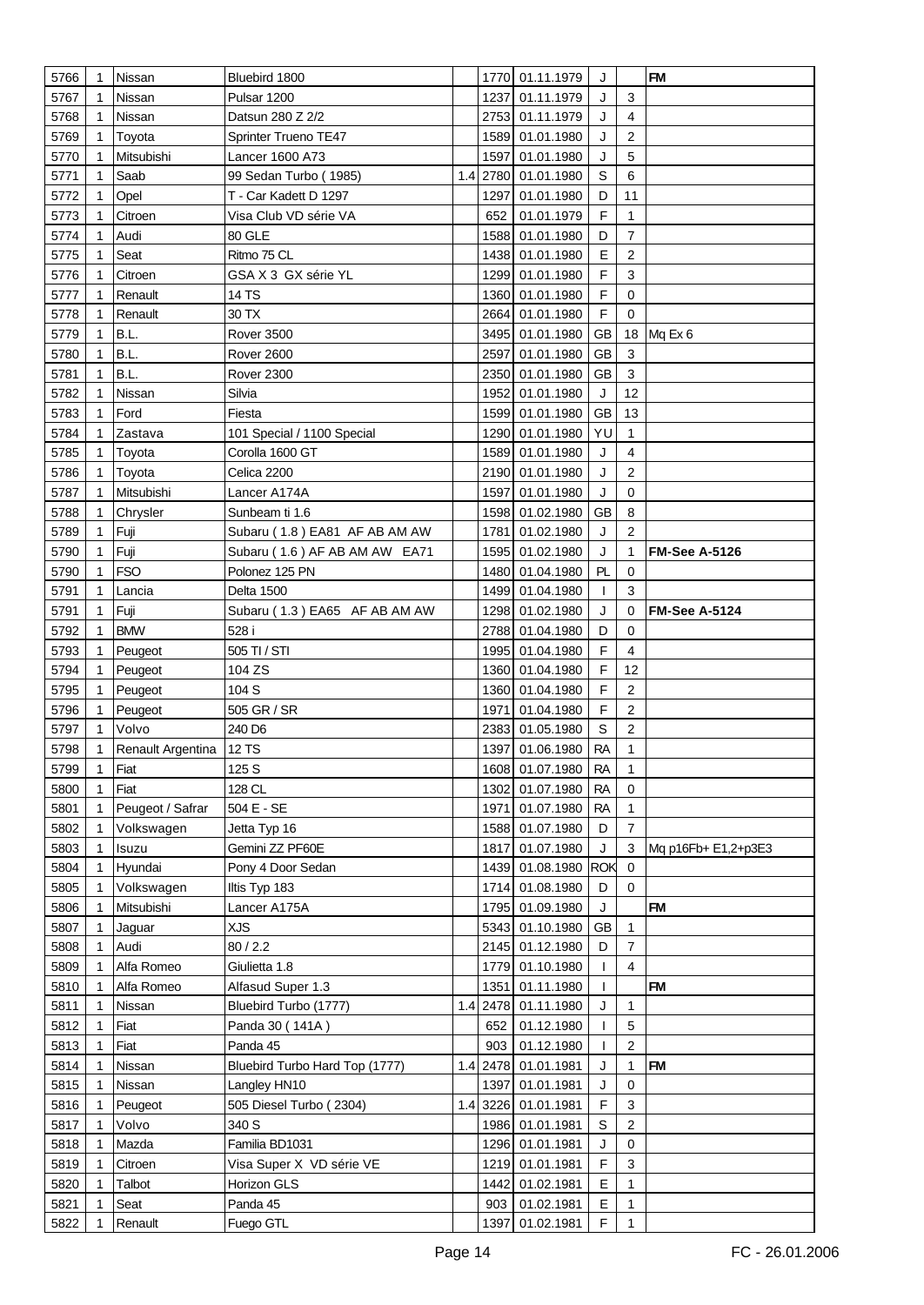| 5823 | $\mathbf 1$    | Renault               | Fuego GTS                 |     |      | 1647 01.02.1981 | F           | 1              |            |
|------|----------------|-----------------------|---------------------------|-----|------|-----------------|-------------|----------------|------------|
| 5824 | 1              | Renault               | Fuego TX                  |     |      | 1995 01.02.1981 | F           | 1              |            |
| 5825 | 1              | B.L.                  | Austin Morris Metro 1.3   |     |      | 1275 01.02.1981 | <b>GB</b>   | 3              |            |
| 5826 | 1              | Toyota                | Corolla 1300 KE70         |     |      | 1290 01.02.1981 | J           | 1              |            |
|      |                |                       |                           |     |      | 1588 01.02.1981 | J           | 1              |            |
| 5827 | 1              | Toyota                | Corolla 1600 TE71         |     |      |                 |             |                |            |
| 5828 | 1              | Isuzu                 | Gemini ZZ PF 60 E         |     | 1817 | 01.02.1981      | J           | 0              |            |
| 5829 |                | Audi                  | Coupé 21                  |     | 1921 | 01.03.1981      | D           | 8              |            |
| 5830 | 1              | Renault               | <b>R20 TX</b>             |     |      | 2165 01.04.1981 | F           | 0              | Mq p7,8 Fb |
| 5831 |                | Renault               | 18 Turbo (1565)           | 1.4 |      | 2191 01.04.1981 | F           | $\mathbf 0$    |            |
| 5832 | 1              | Ford                  | Cortina 3000              |     |      | 2993 01.04.1981 | ZA          | 1              |            |
| 5833 | 1              | Ford                  | Escort XR 3               |     |      | 1597 01.04.1981 | <b>GB</b>   | $\overline{c}$ |            |
| 5834 |                | Ford                  | Escort 1.3                |     | 1297 | 01.04.1981      | <b>GB</b>   | 1              |            |
| 5835 | 1              | Ford                  | Escort 1.6                |     | 1597 | 01.04.1981      | <b>GB</b>   | 3              |            |
| 5836 | 1              | Honda                 | Civic SL                  |     |      | 1335 01.04.1981 | J           | 0              |            |
| 5837 |                | Honda                 | Prelude SN                |     | 1602 | 01.04.1981      | J           | $\mathbf 0$    |            |
| 5838 | 1              | Talbot                | Solara GLS / SX           |     |      | 1592 01.04.1981 | F           | $\mathbf 0$    |            |
| 5839 | 1              | Alfa Romeo            | Alfa <sub>6</sub>         |     |      | 2492 01.04.1981 | T           | $\mathbf 0$    |            |
| 5840 |                | Hindustan             | Ambassador                |     |      | 1489 01.07.1981 | <b>IND</b>  | 0              |            |
| 5841 |                | Renault               | R5 GTL                    |     |      | 1108 01.07.1981 | F           | $\mathbf 0$    |            |
| 5842 |                | <b>Fiat Brasil</b>    | 147 Alcool                |     |      | 1297 01.07.1981 | <b>BR</b>   | 5              |            |
| 5843 | 1              | Renault               | R <sub>18</sub> TD        |     |      | 2068 01.07.1981 | F           | 3              |            |
| 5844 | 1              | Volvo                 | 240 Turbo (2128)          | 1.4 |      | 2979 01.07.1981 | S           | $\overline{c}$ |            |
|      |                | Peugeot               |                           |     |      |                 | $\mathsf F$ | 8              |            |
| 5845 |                |                       | 505 TI/STI                |     |      | 2165 01.07.1981 |             |                |            |
| 5846 |                | Renault Argentina     | <b>R18 TX</b>             |     |      | 1995 01.07.1981 | <b>RA</b>   | 0              |            |
| 5847 | 1              | Volkswagen            | 305 (Gol)                 |     |      | 1584 01.08.1981 | <b>BR</b>   | 6              |            |
| 5848 |                | Volkswagen            | 113/1600                  |     |      | 1484 01.08.1981 | <b>BR</b>   | 1              |            |
| 5849 |                | Volkswagen            | Passat 321 - TS           |     |      | 1588 01.08.1981 | <b>BR</b>   | $\overline{4}$ |            |
| 5850 |                | Honda                 | Accord SJ                 |     |      | 1602 01.08.1981 | J           | 0              |            |
| 5851 | 1              | Talbot                | Tagora                    |     |      | 2155 01.08.1981 | F           | $\overline{4}$ |            |
| 5852 | 1              | Mazda                 | Familia BD1051            |     |      | 1490 01.08.1981 | J           | 0              |            |
| 5853 |                | Nissan                | Langley MN10              |     | 1487 | 01.10.1981      | J           | $\mathbf 0$    |            |
| 5854 |                | Nissan                | Pulsar MN10               |     | 1487 | 01.10.1981      | J           | 0              |            |
| 5855 | 1              | Alfa Romeo            | Alfetta GT - 6 - 2.5      |     | 2492 | 01.10.1981      | T           | 1              |            |
| 5856 |                | Premier               | Premier Padimi            |     | 1089 | 01.11.1981      | <b>IND</b>  | $\mathbf 0$    |            |
| 1415 | $\overline{2}$ | Chevrolet             | Chevy 2 '66               |     | 5359 |                 | <b>USA</b>  |                | <b>FM</b>  |
| 1416 | 2              | Hino                  | Contessa 1300 S           |     |      | 1251 01.02.1966 | J           | 0              |            |
| 1417 | $\overline{2}$ | Isuzu                 | Bellett 1600 GT PR 90     |     |      | 1579 01.02.1966 | J           | $\mathbf{1}$   |            |
| 1418 | 2              | Toyota                | <b>RT 51</b>              |     |      | 1587 01.02.1966 | J           | $\mathbf 0$    |            |
| 1419 | 2              | Toyota                | <b>RT 50</b>              |     |      | 1490 01.02.1966 | J           | $\mathbf 0$    |            |
| 1420 | 2              | Toyota                | <b>RT 40S</b>             |     | 1587 | 01.02.1966      | J           | 0              |            |
| 1421 | 2              | Toyota                | Crown MS41                |     | 1988 | 01.02.1966      | J           | $\mathbf 0$    |            |
| 1422 | 2              | Saab                  | 96 Sedan                  |     | 842  |                 | S           | 1              |            |
| 1423 | 2              | Giannini              | Fiat Giannini 500 TV      |     | 500  | 01.05.1966      | T           | 0              |            |
| 1424 | 2              | <b>BMW</b>            | 2000 Ti                   |     |      | 1990 01.05.1966 | D           | 1              |            |
| 1425 | 2              | Triumph               | 1330                      |     | 1296 |                 | <b>GB</b>   |                | <b>FM</b>  |
| 1426 | 2              | Daihatsu              | Campagno Berlina 1000 F40 |     | 959  | 01.05.1966      | J           | 1              |            |
|      |                |                       |                           |     |      |                 |             | 1              |            |
| 1427 | 2              | Isuzu                 | Bellett S PR 20 S         |     | 1471 | 01.05.1966      | J           |                |            |
| 1428 | 2              | Mazda                 | Mazda Familia S           |     | 782  | 01.05.1966      | J           | 0              |            |
| 1429 | 2              | Nissan                | Bluebird R411             |     |      | 1595 01.05.1966 | J           | $\mathbf 0$    |            |
| 1430 | 2              | Nissan                | Cedric H130               |     |      | 1998 01.05.1966 | J           | 4              |            |
| 1431 | 2              | Prince                | S 54 A - 2                |     |      | 1988 01.05.1966 | J           | 0              |            |
| 1432 | 2              | Saab                  | Special                   |     |      | 842 01.05.1966  | S           | 0              |            |
| 1433 | $\overline{2}$ | Glas                  | 1304 TS                   |     |      | 1290 01.05.1966 | D           | 5              |            |
| 1434 | $\overline{2}$ | Ford                  | Mustang 1966 Hardtop 289  |     |      | 4740 01.05.1966 | USA         | $\overline{2}$ |            |
| 1435 | 2              | Rover                 | 2000 TC                   |     | 1980 |                 | GB          |                | <b>FM</b>  |
| 1436 | 2              | Daimler Benz          | 300 SE (W 108/IV)         |     |      | 2996 01.05.1966 | D           | 1              |            |
| 1437 | 2              | Chevrolet             | Super 1966 type 11569     |     |      | 3769 01.08.1966 | <b>RA</b>   | 0              |            |
| 1438 | 2              | <b>Chrysler Fevre</b> | Valiant III               |     |      | 3687 01.08.1966 | <b>RA</b>   | 0              |            |
| 1439 | $\overline{2}$ | Mazda                 | Mazda Familia Coupe MPA   |     |      | 985 01.08.1966  | J           | 1              |            |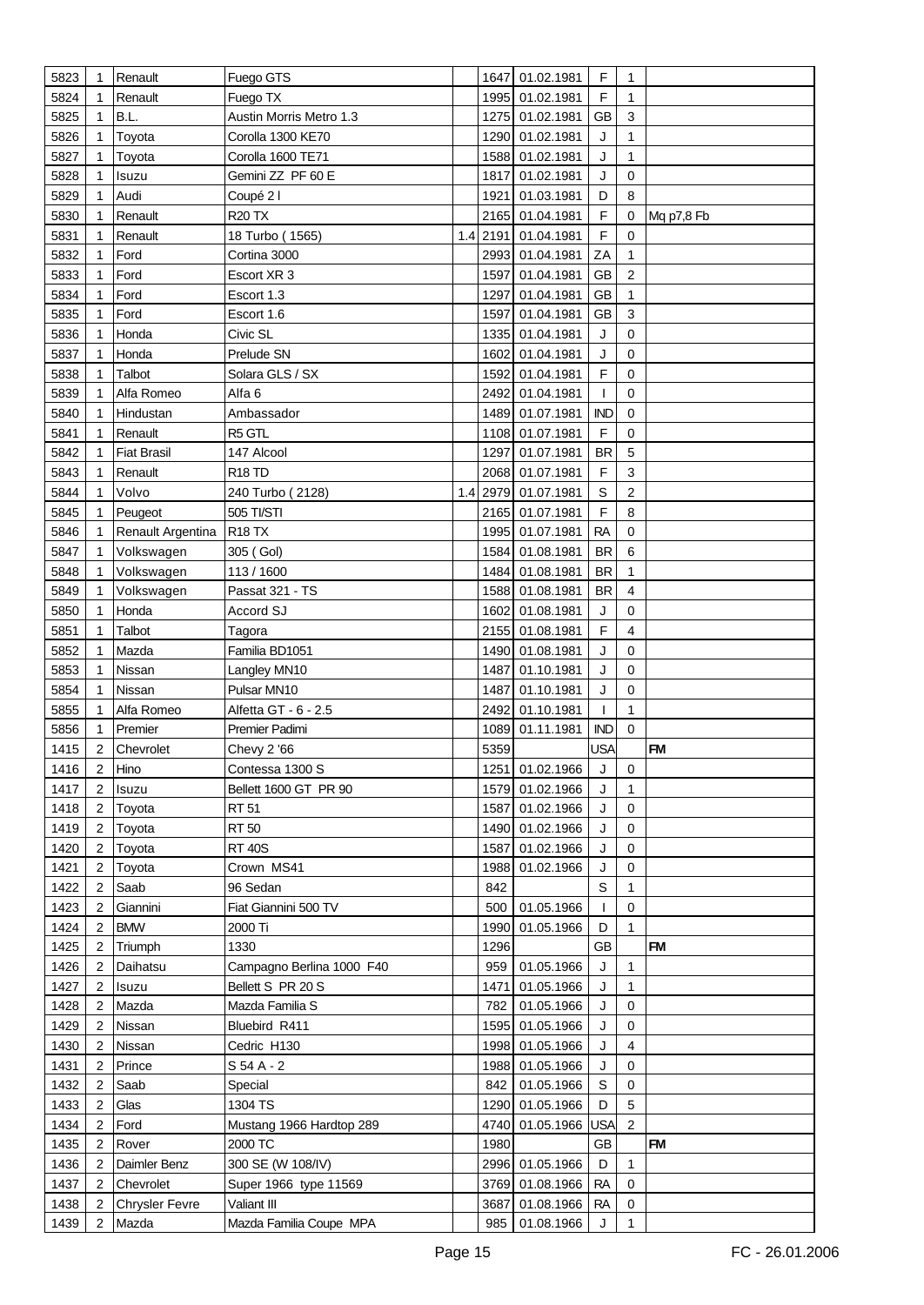| 1440         | 2              | Lancia               | Fulvia Coupé HF                            |            | 1216 01.02.1966                    | $\mathbf{I}$ | 0                                      |           |
|--------------|----------------|----------------------|--------------------------------------------|------------|------------------------------------|--------------|----------------------------------------|-----------|
| 1441         | 2              | Ford                 | P6 (15M)                                   |            | 1498 01.11.1966                    | D            | $\overline{2}$                         |           |
| 1442         | 2              | Daihatsu             | Campagno Berlina 1000 F402                 | 959        | 01.11.1966                         | J            | 0                                      | <b>BR</b> |
| 1443         | 2              | Fuji                 | Subaru 1000 A522                           | 977        | 01.11.1966                         | J            | 0                                      |           |
| 1444         | 2              | Hino                 | Contessa 1300 Coupé L                      | 1251       | 01.11.1966                         | J            | 3                                      |           |
| 1445         | $\overline{2}$ | Mitsubishi           | Sedan A25                                  | 1498       | 01.11.1966                         | J            | 5                                      |           |
| 1446         | 2              | Nissan               | Datsun Bluebird R(L)411                    | 1595       | 01.11.1966                         | J            | 0                                      |           |
| 1447         | 2              |                      |                                            |            |                                    |              |                                        | <b>NA</b> |
| 1448         | 2              | <b>BMW</b>           | 2000 CA                                    |            | 1990 01.01.1967                    | D            | 5                                      |           |
| 1449         | 2              | Chevrolet            | Camaro 12437                               |            | 4956 01.01.1967                    | <b>USA</b>   | $\mathbf 0$                            |           |
| 1450         | 2              | <b>BMW</b>           | 2000 CS                                    |            | 1990 01.01.1967                    | D            | 0                                      |           |
| 1451         | 2              | Porsche              | 911                                        | 1991       | 01.01.1966                         | D            | $\overline{2}$                         |           |
| 1452         | 2              | Dodge                | Dart                                       | 4482       | 01.02.1967                         | <b>USA</b>   | 0                                      |           |
|              | $\overline{2}$ |                      | Barracuda                                  | 4482       |                                    | <b>USA</b>   | 0                                      |           |
| 1453         |                | Plymouth             |                                            |            | 01.02.1967                         |              |                                        |           |
| 1454         | 2              | Ford                 | Mustang Hardtop 1967                       |            | 4740 01.02.1967                    | <b>USA</b>   | $\mathbf 0$                            |           |
| 1455         | 2              | Mercury              | Cougar                                     |            | 4736 01.02.1967                    | <b>USA</b>   | 1                                      |           |
| 1456         | 2              | Renault              | 8 Gordini R1139                            | 1255       | 01.01.1967                         | F            | $\mathbf 0$                            |           |
| 1457         | 2              | Sunbeam / Singer     | Imp Sport                                  | 875        |                                    | <b>GB</b>    |                                        | <b>FM</b> |
| 1458         | 2              | Sunbeam              | Rapier V                                   | 1724       |                                    | <b>GB</b>    |                                        | <b>FM</b> |
| 1459         | 2              | Autobianchi          | Primula Coupé 109 S                        |            | 1221 01.01.1967                    | T            | 0                                      |           |
| 1460         | 2              | Innocenti            | Mini Cooper                                | 998        | 01.01.1967                         | $\mathbf{I}$ | $\mathbf{1}$                           |           |
| 1461         | $\overline{2}$ | DAF                  | 44                                         | 844        | 01.04.1967                         | NL           | 0                                      |           |
| 1462         | 2              | Chevrolet            | Camaro 12437                               | 5735       |                                    | <b>USA</b>   |                                        | <b>FM</b> |
| 1463         | 2              | Seat                 | 850                                        | 843        | 11.03.1967                         | $\mathsf E$  |                                        | <b>FM</b> |
| 1464         | 2              | Seat                 | 850 Coupe                                  | 843        |                                    | E            |                                        | <b>FM</b> |
| 1465         | 2              | <b>AMC</b>           | Rambler American                           | 4753       |                                    | <b>USA</b>   |                                        | <b>FM</b> |
| 1466         | 2              | Peugeot              | 204 Coupe                                  | 1130       |                                    | $\mathsf F$  |                                        | <b>FM</b> |
| 1467         | 2              | Ford                 | Lotus Cortina                              |            | 1558 01.04.1967                    | <b>GB</b>    | $\overline{c}$                         |           |
| 1468         | 2              | Triumph              | Standard Vitesse 2000                      | 1998       |                                    | <b>GB</b>    |                                        | <b>FM</b> |
| 1469         | $\overline{2}$ | Abarth               | Fiat Abarth 595/SS                         | 690        | 01.04.1967                         | $\mathbf{I}$ | $\overline{c}$                         |           |
| 1470         | 2              | Abarth               | Fiat Abarth 595                            | 594        | 01.04.1967                         | T            | 5                                      |           |
| 1471         | 2              | Lancia               | Lancia Flavia Sport                        | 1800       | 01.04.1967                         | T            | 0                                      |           |
| 1472         | 2              | Lancia               | Fulvia Coupe Rallye 1.3                    |            | 1298 01.04.1967                    | T            | 0                                      |           |
| 1473         | 2              | Lancia               | Fulvia GT (4 portes)                       |            | 1216 01.04.1967                    | T            | 0                                      |           |
| 1474         | 2              | Isuzu                | Bellett Sport PR 20 S                      |            | 1471 01.04.1967                    | J            | 1                                      |           |
| 1475         | 2              | Isuzu                | Bellett GT PR 91                           |            | 1584 01.04.1967                    | J            | 1                                      |           |
| 1476         | 2              | Nissan               | S 54 B - 3                                 |            | 1988 01.04.1967                    | J            | $\mathbf 0$                            |           |
| 1477         | $\overline{2}$ | Nissan               | Datsun Bluebird R(L)411-TK                 |            | 1299 01.04.1967                    | J            | $\mathbf 0$                            |           |
| 1478         | 2              | Skoda                | 1000 MBG                                   | 988        | 01.04.1967                         | CS           | 1                                      | <b>BR</b> |
| 1479         | 2              | Chrysler             | Valiant 4                                  |            |                                    | <b>RA</b>    |                                        | <b>FM</b> |
| 1480         | 2              | Chevrolet            | Super 1967 type 11569                      |            | 3769 01.07.1967                    | <b>RA</b>    | 0                                      | <b>FM</b> |
| 1481         | 2              | Fiat                 | 1500                                       |            |                                    | <b>RA</b>    |                                        |           |
| 1482         | 2              | Fiat                 | Coupé 1500                                 |            | 1481 01.07.1967                    | <b>RA</b>    | $\overline{\mathbf{c}}$<br>$\mathbf 0$ |           |
| 1483         | 2              | Mitsubishi           | Sporty Deluxe A21 ES                       |            | 1088 01.07.1967                    | J            |                                        |           |
| 1484<br>1485 | 2<br>2         | Mitsubishi<br>Nissan | Sport Sedan A22<br>Datsun Bluebird R(L)411 |            | 1498 01.07.1967<br>1595 01.07.1967 | J<br>J       | 6<br>0                                 |           |
|              |                |                      |                                            |            |                                    |              | 10                                     |           |
| 1486         | 2              | Abarth               | Fiat Abarth 1000 Berlina                   | 982        | 01.07.1967                         | T            | 9                                      |           |
| 1487<br>1488 | 2<br>2         | Abarth<br><b>NSU</b> | Fiat Abarth 850 TC<br>πs                   | 847<br>996 | 01.07.1967<br>01.07.1967           | T<br>D       | 10                                     |           |
|              | 2              |                      | Torino 380 - PF 622                        | 3770       |                                    | <b>RA</b>    | $\Omega$                               |           |
| 1489<br>1490 | 2              | Kaiser<br>Sunbeam    | <b>Stiletto</b>                            |            | 01.07.1967                         | <b>GB</b>    |                                        | <b>FM</b> |
| 1491         | 2              | Fiat                 | Dino Coupé                                 |            | 1987 01.01.1967                    | L            | 2                                      |           |
| 1492         | 2              | Lancia               | Fulvia Coupé Rallye 1.3 HF                 |            | 1298 01.11.1967                    | T            | $\mathbf{1}$                           |           |
| 1493         | 2              | Nissan               | Bluebird P510                              |            | 1595 01.11.1967                    | J            | 5                                      |           |
| 1494         | 2              | Nissan               | Bluebird P510                              |            | 1296 01.11.1967                    | J            | $\mathbf{3}$                           |           |
| 1495         | 2              | Nissan               | Datsun Sunny B(L)10                        | 988        | 01.11.1967                         | J            | 2                                      |           |
| 1496         | 2              | Suzuki               | Fronte 360 LC10(U)                         | 356        | 01.11.1967                         | J            | 0                                      |           |
| 1497         | 2              | Honda                | N 360                                      |            | 354 01.11.1967                     | J            | 0                                      |           |
| 1498         | $\overline{2}$ | Skoda                | 1100 MB                                    |            | 1107 01.11.1967                    | CS           | 0                                      |           |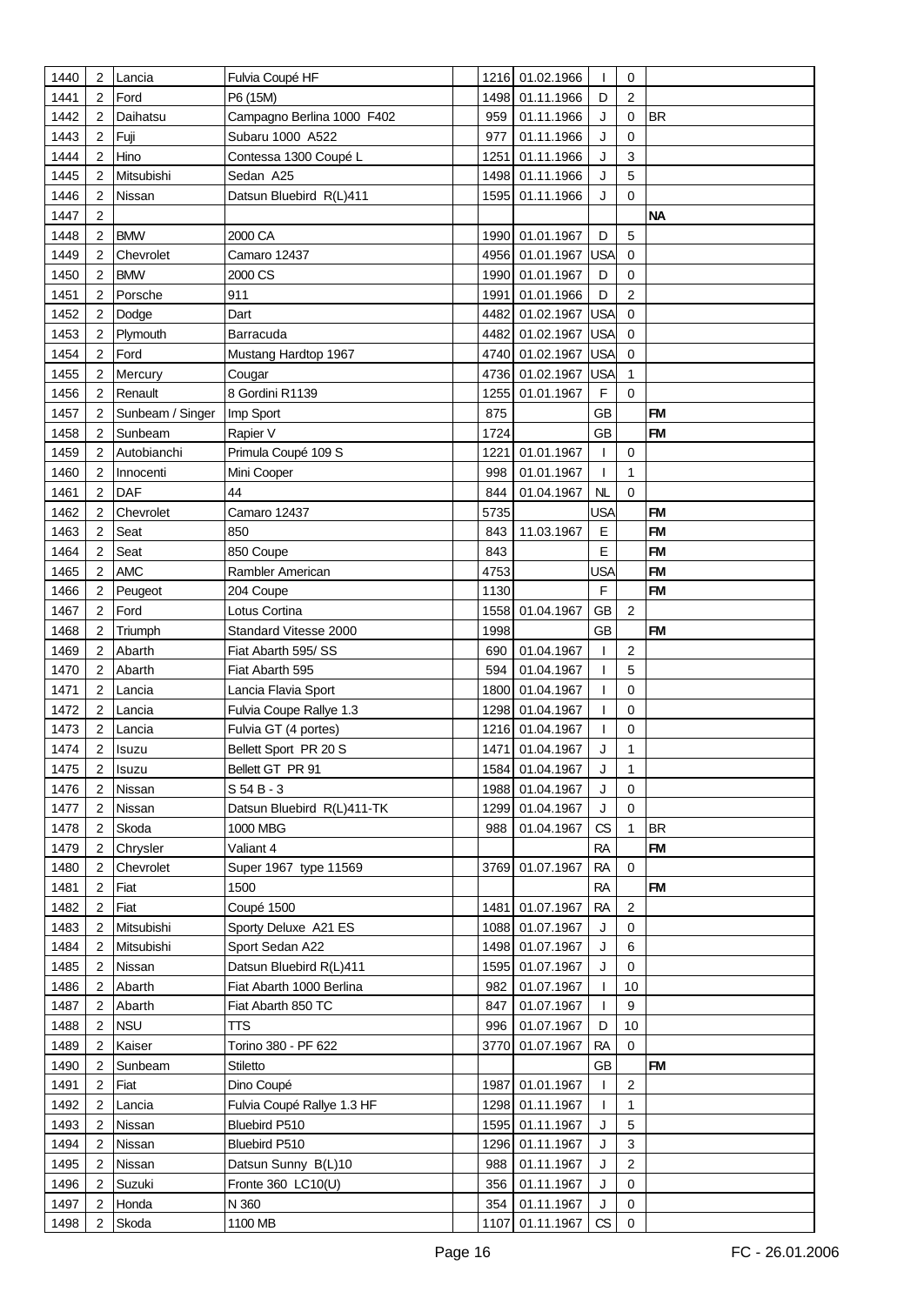| 1499         | 2                   | <b>BMW</b>       | 1600 Ti                         |              | 1573 08.11.1967 | D               | 4              |           |
|--------------|---------------------|------------------|---------------------------------|--------------|-----------------|-----------------|----------------|-----------|
| 1500         | $\overline{2}$      | Ford             | P7 (2300 S)                     | 2293         | 01.01.1968      | D               | 1              |           |
| 1501         | $\overline{2}$      | <b>NSU</b>       | <b>NSU TT 1200</b>              | 1177         | 14.03.1967      | D               | 0              |           |
| 1502         | $\overline{2}$      | Opel             | Kadett-B Coupé F Rallye         | 1897         | 28.11.1967      | D               | 0              |           |
| 1503         | 2                   | Opel             | Commodore GS                    |              |                 | D               |                | <b>FM</b> |
| 1504         | 2                   | Giannini         | Fiat Giannini 500 TV            | 500          | 01.01.1968      | T               | 5              |           |
| 1505         | 2                   | <b>AMC</b>       | Javelin '68                     |              |                 | <b>USA</b>      |                | <b>FM</b> |
| 1506         | 2                   | Mercury          | Cougar 289                      |              |                 | <b>USA</b>      |                | <b>FM</b> |
| 1507         | 2                   | Mercury          | Cougar 302                      |              |                 | <b>USA</b>      |                | <b>FM</b> |
| 1508         | 2                   | Mercury          | Cougar 427                      |              |                 | <b>USA</b>      |                | <b>FM</b> |
| 1509         | $\overline{2}$      | Ford             | Mustang 289                     |              |                 | <b>USA</b>      |                | <b>FM</b> |
| 1510         | 2                   | Ford             | Mustang 1968 Gp II 302          | 4950         | 01.01.1968      | <b>USA</b>      |                | <b>FM</b> |
| 1511         | $\overline{2}$      | Ford             | Mustang 1968 - 427              | 6982         | 01.01.1968      | <b>USA</b>      |                | <b>FM</b> |
| 1512         | $\overline{2}$      | Ford             | Fairlane '67                    | 8982         | 01.01.1968      | <b>USA</b>      | $\mathbf 0$    |           |
|              | $\overline{2}$      | Ford             |                                 |              |                 | <b>USA</b>      |                | <b>FM</b> |
| 1513         |                     |                  | Torino '68                      |              |                 |                 |                |           |
| 1514         | 2                   | Toyota           | <b>RT 55</b>                    | 1587         | 01.01.1968      | J               | 0              |           |
| 1515         | 2                   | Austin - Morris  | Mini Cooper S 1000              | 970          | 01.03.1968      | GB              | 11             | <b>BR</b> |
| 1516         | $\overline{2}$      | <b>BMW</b>       | 2002                            | 1990         | 01.03.1968      | D               | 0              |           |
| 1517         | 2                   | Rover            | 3.5                             | 3531         | 01.03.1968      | <b>GB</b>       | 0              |           |
| 1518         | 2                   | Roots Motors Ltd | Sunbeam Rapier                  |              | 1724 01.03.1968 | <b>GB</b>       | 3              |           |
| 1519         | 2                   | DAF              | 55                              |              | 1108 01.03.1968 | NL              | 0              |           |
| 1520         | 2                   | Kaiser           | Torino 380 W - PF 622           |              | 3770 01.03.1968 | <b>RA</b>       | $\overline{2}$ |           |
| 1521         | $\overline{2}$      | Kaiser           | Torino 300 S - PF 612           |              | 2966 01.03.1968 | <b>RA</b>       | 0              |           |
| 1522         | 2                   | Peugeot          | 404                             | 1618         | 01.03.1968      | <b>RA</b>       | 2              |           |
| 1523         | $\overline{2}$      | <b>MG</b>        | 1300                            | 1275         |                 | <b>GB</b>       |                | <b>FM</b> |
| 1524         | $\overline{2}$      | Ford             | Escort Twin Cam                 |              | 1558 01.03.1968 | <b>GB</b>       | 33             |           |
| 1525         | 2                   | Vauxhall         | Ventora                         | 3294         | 01.05.1968      | <b>GB</b>       | 0              |           |
| 1526         | 2                   | Chrysler         | Plymouth Barracuda 350s         | 5567         |                 | <b>USA</b>      |                | <b>FM</b> |
| 1527         | $\overline{2}$      | Plymouth         | Barracuda 340 S                 | 5567         | 01.05.1968      | <b>USA</b>      | 0              |           |
| 1528         | $\overline{2}$      | Pontiac          | Firebird                        | 4956         |                 | <b>USA</b>      |                | <b>FM</b> |
|              |                     |                  |                                 |              | 01.05.1968      |                 |                |           |
| 1529         | 2                   | Fuji             | Subaru 1000 Sports Sedan A12Z   | 977          | 01.09.1968      | J               | 0              |           |
| 1530         | 2                   | Nissan           | Datsun Bluebird P510            | 1595         | 01.05.1968      | J               | 1              |           |
| 1531         | 2                   | Toyo Kogyo       | Mazda Familia Sedan SPB         | 987          | 01.09.1968      | J               | 0              |           |
| 1532         | $\overline{2}$      | Rover            | 3500                            | 3531         |                 | <b>GB</b>       |                | <b>FM</b> |
| 1533         | $\overline{2}$      | Vauxhall         | Viva GT                         |              | 1975 01.11.1968 | GB              | 6              | Mq Ex 2   |
| 1534         | 2                   | Vauxhall         | <b>Viva 1600 SL</b>             |              | 1599 01.11.1968 | GB              | 1              |           |
| 1535         | 2                   | Mitsubishi       | Colt A23                        | 1189         | 01.11.1968      | J               | 0              |           |
| 1536         | 2                   | Mitsubishi       | Colt A82                        |              | 1088 01.11.1968 | J               | 0              |           |
| 1537         | 2                   | Mitsubishi       | Colt A27                        |              | 1498 01.11.1968 | J               | 0              |           |
| 1538         | 2                   | Nissan           | Datsun Sunny KB(L)10            | 988          | 01.11.1968      | J               | 0              |           |
| 1539         | 2                   | Nissan           | $C(L)$ 10                       | 1483         | 01.11.1968      | J               | 0              |           |
| 1540         | 2                   | Mazda            | 1200 Sedan STA                  | 1169         | 01.11.1968      | J               | 1<br>4         |           |
| 1541         | 2<br>$\overline{2}$ | Mazda            | Familia Rotary Coupe M10A (491) | 4.0 1964     | 01.11.1968      | J               |                | <b>NA</b> |
| 1542         |                     |                  |                                 |              |                 |                 | 1              |           |
| 1543         | 2                   | Toyota           | Corolla w/disc brake KE10(D)    | 1077         | 01.11.1968      | J               |                |           |
| 1544         | 2                   | Toyota           | Corona Hardtop S RT54           | 1591         | 01.11.1968      | J               | 0<br>3         |           |
| 1545<br>1546 | 2<br>2              | Autobianchi      | Primula Coupe 109 CC<br>Falcon  | 1438<br>3064 | 01.11.1968      |                 |                | <b>FM</b> |
|              | 2                   | Ford<br>GAZ      | Volga 24                        | 2445         |                 | <b>RA</b><br>SU |                | <b>FM</b> |
| 1547<br>1548 | 2                   | Giannini         | Fiat Giannini 590 GT            | 586          | 01.01.1969      | $\mathbf{I}$    | 10             |           |
| 1549         | 2                   | Triumph          | 2.5 PI                          |              | 2498 01.01.1969 | <b>GB</b>       | 1              |           |
| 1550         | 2                   | <b>BMW</b>       | 2002 Ti                         |              | 1990 01.01.1969 | D               | 5              |           |
| 1551         | 2                   | <b>BMW</b>       | 1800                            |              | 1766 01.01.1969 | D               | 0              |           |
| 1552         | 2                   | <b>BMW</b>       | 2500                            | 2494         |                 | D               |                | <b>FM</b> |
| 1553         | 2                   | <b>MG</b>        | 1300                            | 1275         |                 | <b>GB</b>       |                | <b>FM</b> |
| 1554         | 2                   | <b>MG</b>        | 1100                            | 1098         |                 | GB              |                | <b>FM</b> |
| 1555         | 2                   | Morris           | 1300                            | 1275         |                 | GB              |                | <b>FM</b> |
| 1556         | 2                   | Morris           | Mini 1275                       | 1275         |                 | <b>GB</b>       |                | <b>FM</b> |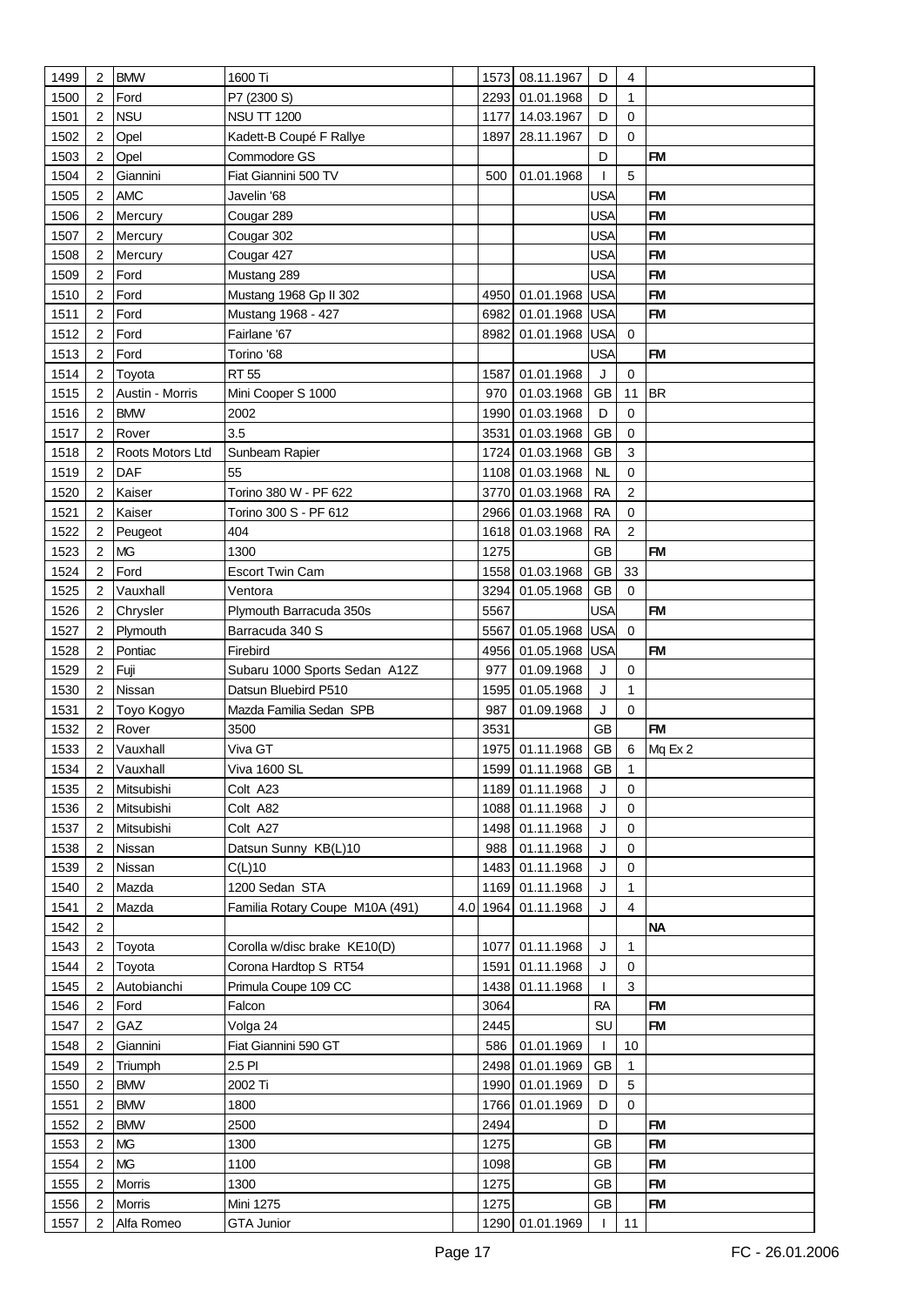| 1558         | $\overline{2}$ | <b>BMW</b>              | 2800 CS/ Automatic                        |      | 2788 01.01.1969               | D                      | 5              |                 |
|--------------|----------------|-------------------------|-------------------------------------------|------|-------------------------------|------------------------|----------------|-----------------|
| 1559         | 2              | Daimler Benz            | 300 SEL 6.3 (W 109 E 63)                  |      | 6289 01.04.1969               | D                      | 5              |                 |
| 1560         | 2              | Fasa Renault            | 8 TS R1136                                |      | 1108 01.02.1969               | E                      | $\Omega$       |                 |
| 1561         | 2              | Ford                    | Talladega 428                             | 7003 | 01.02.1969                    | <b>USA</b>             |                | <b>FM</b>       |
| 1562         | 2              | Ford                    | Mustang Boss 302                          | 4949 | 01.02.1969                    | <b>USA</b>             |                | <b>FM</b>       |
| 1563         | 2              | Mercury                 | Cougar Eliminator 302                     | 4949 | 01.02.1969                    | <b>USA</b>             |                | <b>FM</b>       |
| 1564         | 2              | Citroen                 | Méhari AK série B                         | 602  | 01.04.1969                    | F                      | 0              |                 |
| 1565         | 2              | Alfa Romeo              | 1750 GT Veloce                            | 1779 | 01.04.1969                    | $\mathbf{I}$           | 1              |                 |
| 1566         | 2              | Daimler Benz            | 250 CE                                    | 2496 |                               | D                      |                | <b>FM</b>       |
| 1567         | 2              | Ford                    | Capri 2000                                | 1998 |                               | <b>GB</b>              |                | <b>FM</b>       |
| 1568         | 2              | Opel                    | Rekord C (-L) 6                           |      | 2239 01.07.1969               | D                      | 2              |                 |
| 1569         | 2              | Vauxhall                | Viva 1600 de Luxe                         | 1599 | 01.04.1969                    | <b>GB</b>              | 0              |                 |
| 1570         | 2              | Fuji                    | Subaru FF - 1Sports Sedan A14Z            | 1088 | 01.07.1969                    | J                      | 1              |                 |
| 1571         | 2              | Toyota                  | Publica SL KP30S                          | 1077 | 01.07.1969                    | J                      | $\Omega$       |                 |
| 1572         | 2              | Otosan                  | Anadol A1                                 | 1298 |                               | <b>TR</b>              |                | <b>FM</b>       |
| 1573         | 2              | Daimler Benz            | 250 C (250/8)                             |      | 2496 01.07.1969               | D                      | 1              |                 |
| 1574         | 2              | Dodge                   | GT                                        | 3687 | 01.07.1969                    | <b>RA</b>              | 4              | Mq p 10         |
| 1575         | 2              | Ford                    | Fairlane                                  | 4785 | 01.07.1969                    | <b>RA</b>              | 0              |                 |
|              |                |                         |                                           |      |                               |                        | 8              |                 |
| 1576         | 2              | Alfa Romeo              | 1750 GT Am                                | 1779 | 01.10.1969                    | T                      |                |                 |
| 1577         | 2              | Honda                   | H 1300                                    | 1298 | 01.10.1969                    | J                      | 1              | <b>BR</b>       |
| 1578         | 2              | Peugeot / Safrar        | 504                                       | 1657 | 01.01.1970                    | <b>RA</b>              | $\overline{c}$ |                 |
| 1579         | 2              | Toyota                  | Publica SL KP31S                          |      | 1166 01.01.1970               | J                      | 1              |                 |
| 1580         | 2              | Toyota                  | Corolla SL KE11-S                         | 1166 | 01.01.1970                    | J                      | 1              |                 |
| 1581         | 2              | Toyota                  | Corolla Sprinter SL KE17-S                | 1166 | 01.01.1970                    | J                      | 1              |                 |
| 1582         | 2              | Toyota                  | Corona Mk II Hardtop GSS RT75-M           |      | 1858 01.01.1970               | J                      | 0              |                 |
| 1583         | 2              | Citroen                 | DS 21 Inj. Elec. (DS série FA)            | 2175 | 01.01.1970                    | F                      | 1              |                 |
| 1584         | 2              | Ford                    | P7 / 20 M / 2600 S                        | 2551 | 01.01.1970                    | D                      | 1              |                 |
| 1585         | 2              | <b>BMW</b>              | 2800 CS                                   | 2788 | 01.01.1970                    | D                      | 5              | Mq Ex 1+4       |
| 1586         | 2              | <b>AMC</b><br><b>BL</b> | Javelin '70 2 Door Hardtop                | 4982 | 01.01.1970 USA<br>01.04.1970  | <b>GB</b>              | $\Omega$       |                 |
| 1587         | $\overline{2}$ |                         | Mini 1275 GT transf. Gr. 1                | 1275 |                               |                        |                | <b>FM</b>       |
|              |                |                         |                                           |      |                               |                        |                |                 |
| 1588         | 2              | Roots Motors Ltd        | Hillman GT                                | 1724 | 01.04.1970                    | GB                     | $\mathbf{3}$   |                 |
| 1589         | 2              | Ford                    | Mustang Boss 302                          | 4935 | 01.04.1970                    | <b>USA</b>             |                | <b>FM</b>       |
| 1590         | 2              | Ford                    | Mustang Boss 429                          | 7031 | 01.04.1970                    | <b>USA</b>             |                | <b>FM</b>       |
| 1591         | 2              | Ford                    | Mustang 351 Cleveland                     | 5752 | 01.04.1970 USA                |                        |                | <b>FM</b>       |
| 1592         | 2              | Isuzu                   | Florian TS PA20SD                         |      | 1584 01.04.1970               | J                      | 0              |                 |
| 1593         | 2              | Isuzu                   | Bellett 1600 S PR 50 SD                   |      | 1584 01.04.1970               | J                      | 0              |                 |
| 1594         | 2              | Isuzu                   | Bellett 1600 GT PR 91                     | 1584 | 01.04.1970                    | J                      | $\mathbf 0$    |                 |
| 1595         | $\overline{2}$ | Isuzu                   | Bellett 1600 S PR 50 SD                   |      | 1584 01.04.1970               | J                      | 0              |                 |
| 1596         | 2              | Opel                    | Kadett-B 1500                             | 1492 | 01.07.1970                    | D                      | 0              |                 |
| 1597         | 2              | Opel                    | Commodore GS 2800                         | 2784 | 01.07.1970                    | D                      | 3              |                 |
| 1598         | 2              | Chevrolet               | Chevy SS 1969                             | 4097 | 01.07.1970                    | <b>RA</b>              | $\mathbf 0$    | <b>BR</b>       |
| 1599         | 2              | Ford                    | Falcon '70                                | 3081 | 01.07.1970                    | <b>RA</b>              | 1              | <b>BR</b>       |
| 1600         | 2              | Ford                    | Fairlane                                  | 4785 | 01.07.1970                    | <b>RA</b>              | 3              |                 |
| 1601         | 2              | Peugeot                 | 504 Coupé Injection (504 C02)             |      | 1796 01.07.1970               | F                      | 4              |                 |
| 1602         | 2              | Peugeot                 | 504 Cabriolet Injection 504 B02           |      | 1796 01.07.1970               | F                      | $\overline{4}$ |                 |
| 1603         | 2              | Honda                   | H 1300 C                                  |      | 1298 01.07.1970               | J                      | 0              |                 |
| 1604         | 2              | Isuzu                   | Bellett 1600 GTR PR91W                    | 1584 | 01.07.1970                    | J                      | 1              |                 |
| 1605         | 2              | Ford                    | Escort RS 1600                            | 1601 | 01.10.1970                    | <b>GB</b>              | 34             |                 |
| 1606         | 2              | Fiat                    | Berlina 1600                              | 1625 | 01.01.1971                    | <b>RA</b>              | 0              |                 |
| 1607         | 2              | Fiat                    | 1600 Sport                                | 1625 | 01.01.1971                    | <b>RA</b>              | 0              |                 |
| 1608         | 2              | Saab                    | 96 V4                                     |      | 1698 01.01.1971               | $\mathbb S$            | 10             |                 |
| 1609         | 2              | Ford                    | Capri RS 2600 LW                          | 2632 | 01.01.1971                    | D                      |                | 10 Mq Ex 4+5    |
| 1610         | 2              | Reliant                 | Scimitar GTE                              |      | 2994 01.03.1971               | <b>GB</b>              | 0              | <b>BR</b>       |
| 1611         | 2              | Holden                  | Torana GTR                                | 2638 | 01.04.1971                    | <b>AUS</b>             |                | See Gr T?? - FM |
| 1612         | 2              | Skoda                   | 110 R                                     | 1107 | 01.04.1971                    | CS                     | 0              |                 |
| 1613         | 2              | Chrysler                | Simca 1000 GT                             |      | 1204 01.04.1971               | Е                      | 9              |                 |
| 1614<br>1615 | 2<br>2         | Ford<br>Dodge           | Escort Mexico transf. Gr. 1<br><b>GTX</b> | 1601 | 01.04.1971<br>5210 01.04.1971 | <b>GB</b><br><b>RA</b> | 0<br>3         |                 |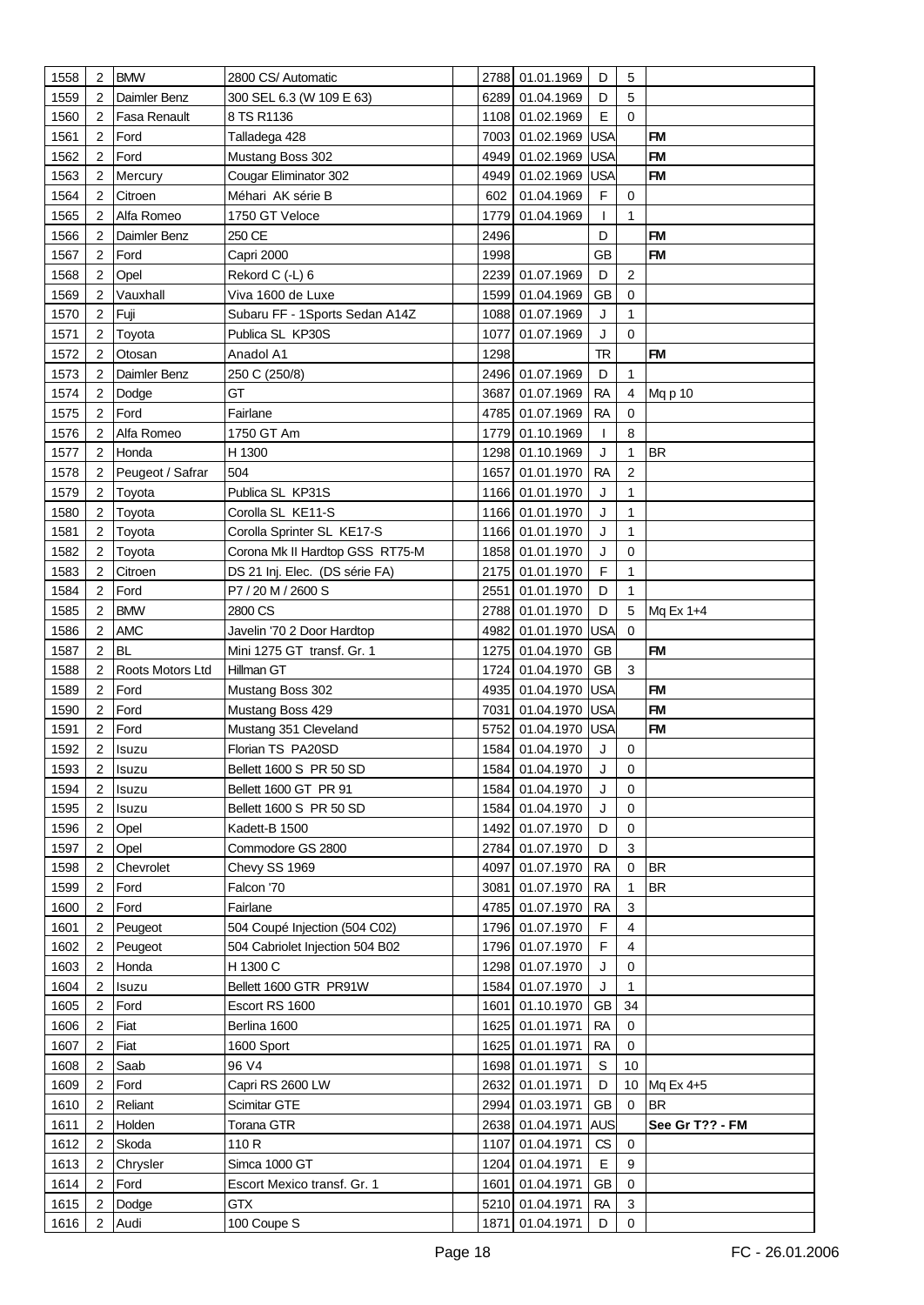| 1617 | $\overline{2}$ | <b>BMW</b>        | 1802                            |              | 1766 01.04.1971       | D               |                     | <b>FM</b>                 |
|------|----------------|-------------------|---------------------------------|--------------|-----------------------|-----------------|---------------------|---------------------------|
| 1618 | 2              | Citroen           | SM série SB                     | 2670         | 01.07.1971            | F               | 0                   |                           |
| 1619 | 2              | Giannini          | Fiat Giannini 650 NP            | 652          | 01.07.1971            | T               | $\overline{7}$      | <b>BR</b>                 |
| 1620 | 2              | <b>BMW</b>        | 2002 Tii                        | 1990         | 01.07.1971            | D               |                     | <b>FM</b>                 |
| 1621 | 2              | <b>BMW</b>        | 3.0 <sub>S</sub>                | 2985         | 01.10.1971            | D               |                     | <b>FM</b>                 |
| 1622 | 2              | Seat              | 124 Sport Coupé 1600            | 1608         | 01.10.1971            | E               | 0                   | <b>BR</b>                 |
| 1623 | 2              | Alfa Romeo        | 2000 GT Veloce                  | 1962         | 01.10.1971            | T               | 0                   |                           |
| 1624 | 2              | Nissan            | Cherry E 10                     | 988          | 01.10.1971            | J               | 8                   |                           |
| 1625 | 2              | Nissan            | Cherry X-1 PE 10                | 1171         | 01.10.1971            | J               | 8                   |                           |
| 1626 | 2              | Renault IKA       | 4L                              | 1020         | 01.10.1971            | <b>RA</b>       |                     | <b>FM</b>                 |
| 1627 | 2              | Ford              | Capri RS 2600 Street Version    | 2632         | 01.10.1971            | D               | $5\phantom{.0}$     | Mq Ex 2                   |
| 1628 | 2              | Autobianchi       | A 112 Abarth                    | 982          | 01.01.1972            | T               |                     | <b>FM ???</b>             |
| 1629 | 2              | Rover             | Range Rover                     | 3528         | 01.01.1972            | <b>GB</b>       | 0                   |                           |
| 1630 | 2              | <b>BMW</b>        | 2000 / 2002 Tii Touring         | 1990         | 01.01.1972            | D               | 5                   |                           |
| 1631 | 2              | <b>BMW</b>        | 1600 Touring                    | 1573         | 01.01.1972            | D               | $\overline{c}$      |                           |
| 1632 | 2              | Austin            | 1300 A/2/ADO 16/S de Luxe       | 1275         | 01.01.1972            | E               | 0                   | <b>BR</b>                 |
| 1633 | 2              | Renault           | 12 Gordini R 1173               | 1565         | 01.01.1972            | F               | 12                  |                           |
| 1634 | $\overline{2}$ | Peugeot           | 504 F 20 Familiale D            | 2112         | 01.04.1972            | F               | 12                  |                           |
| 1635 | 2              | Fiat              | 130 - 3200                      |              | 3236 01.04.1972       | T               | $\mathbf 0$         |                           |
| 1636 | 2              | Skoda             | 120 S                           |              | 1172 01.04.1972       | CS              | 9                   |                           |
| 1637 | 2              | <b>AMC</b>        | Javelin 390                     |              | 6390 01.04.1972       | <b>USA</b>      |                     | <b>FM</b>                 |
| 1638 | 2              | Toyo Kogyo        | Mazda S124A                     | 2292         | 01.07.1972            | J               |                     | <b>FM</b>                 |
| 1639 | 2              | Innocenti         | Mini Cooper 1300                | 1275         | 01.07.1972            | $\mathbf{I}$    | 0                   |                           |
| 1640 | 2              | Fiat              | Dino Coupé 2400                 |              | 2418 01.07.1972       | T               | 0                   |                           |
| 1641 | 2              | Renault           | 17 TS                           | 1565         | 01.10.1972            | F               | 1                   |                           |
| 1642 | 2              | Daimler Benz      | 280 C (114.073)                 |              | 2746 01.01.1973       | D               | $\Omega$            |                           |
|      | 2              |                   | Commodore B GS/E                |              | 2784 01.01.1973       | D               | 0                   |                           |
| 1643 |                | Opel              |                                 |              |                       |                 |                     | see 5516 ???              |
| 1644 | 2              | Citroen           | DS 23 Carburateur (DS série FE) | 2347         | 01.01.1973            | F<br>F          |                     |                           |
| 1645 | 2              | Citroen           | DS 23 Injection (DS série FG)   | 2347         | 01.01.1973            | $\mathsf F$     | 1                   |                           |
| 1646 | 2              | Simca Chrysler    | 1000 Rallye 2                   | 1294         | 01.01.1973            |                 |                     | <b>FM</b><br><b>FM</b>    |
| 1647 | 2<br>2         | DAF<br><b>BMW</b> | 66<br>3.0 CSL                   | 1108         | 01.01.1973            | <b>NL</b><br>D  |                     |                           |
| 1648 |                |                   |                                 | 3003<br>2279 | 01.01.1973            | <b>GB</b>       | 22<br>3             | Mq Ex 2,5,6,9,10,11,16,17 |
| 1649 | 2              | Vauxhall          | HC Viva 2300                    |              | 01.02.1973            |                 |                     |                           |
| 1650 | 2              | <b>AMC</b>        | Jeep Wagoneer 14 Quadra Trac    | 5899         | 01.04.1973            | <b>USA</b><br>E | 4<br>0              |                           |
| 1651 | 2              | Seat              | 124 Sport Coupe 1800            |              | 1756 01.04.1973       |                 |                     |                           |
| 1652 | 2              | Pontiac           | Firebird Trans-Am               |              | 6552 01.06.1973 USA 2 | J               | $\mathbf 0$         |                           |
| 1653 | 2              | Mitsubishi        | Colt Galant HT 1700 A55H        |              | 1686 01.06.1973       |                 |                     |                           |
| 1654 | 2              | Giannini          | Fiat - Giannini 128 NP          |              | 1116 01.07.1973       | T               | $\mathbf{1}$        | <b>FM</b>                 |
| 1655 | 2              | Seat              | 1430/1600                       | 1592         | 01.09.1973            | E               |                     |                           |
| 1656 | 2              | Chrysler          | Hillman Avenger Tiger           |              | 1498 01.09.1973       | <b>GB</b>       | 5                   |                           |
| 1657 | 2              | Mazda             | SU <sub>4</sub> A               |              | 1490 01.10.1973       | J               | $\mathbf 0$         |                           |
| 1658 | 2              | <b>AMC</b>        | Javelin AMX                     |              | 6568 01.11.1973 USA   |                 |                     | <b>FM</b>                 |
| 1659 | 2              | Audi              | 80 GT                           |              | 1588 01.02.1974       | D               | $\sqrt{2}$          |                           |
| 1660 | 2              | Ford              | Capri RS 3100                   |              | 3100 01.04.1974       | <b>GB</b>       | 1                   |                           |
| 1661 | 2              | Fasa Renault      | 8 TS R - 1136                   |              | 1108 01.04.1974       | E               | $\mathbf 0$         |                           |
| 1662 | 2              | Seat              | 1430 Especial 1800              |              | 1756 01.07.1974       | E               |                     | <b>FM</b>                 |
| 1663 | 2              | <b>BMW</b>        | 2002 Turbo                      |              | 2786 01.08.1974       | D               | 4                   | Mq Ex 1+2                 |
| 1664 | 2              | B.L.              | Austin Marina                   |              | 1798 01.10.1974       | <b>GB</b>       | 1                   |                           |
| 1665 | 2              | Renault           | 17 TS                           |              | 1605 01.10.1974       | F               | 11                  |                           |
| 1666 | 2              | Citroen           | GS X2 type GX série GH          | 1222         | 01.04.1974            | F               | 6                   |                           |
| 1667 | 2              | Citroen           | CX 2200 type MA série MC        |              | 2175 01.04.1974       | $\mathsf F$     | $\mathbf{3}$        |                           |
| 1668 | 2              | Skoda             | Skoda 130 RS (1289)             |              | 1289 01.05.1975       | CS              | 3                   |                           |
| 1669 | 2              | Chevrolet         | Vega Cosworth Twin Cam 1HV77    |              | 1994 01.07.1975 USA   |                 | $\mathbf{1}$        |                           |
| 1670 | 2              | Chrysler          | 180                             | 1812         | 01.01.1976            | E               | 1                   |                           |
| 1671 | 2              | Jaguar            | XJ 12 C                         | 5343         | 01.04.1976            | GB              | $\overline{7}$      |                           |
| 1672 | $\overline{2}$ | Skoda             | 110L                            |              | 1144 01.04.1976       | CS              | 1                   |                           |
| 1673 | 2              | Skoda             | 110 R                           |              | 1144 01.04.1976       | CS              | $\mathbf 0$         |                           |
| 1674 | 2              | Skoda             | 120 S                           |              | 1172 01.06.1976       | CS              | 0                   |                           |
| 1675 | $\overline{c}$ | Skoda             | 120 S                           |              | 1289 01.06.1976   CS  |                 | $\mathsf{O}\xspace$ |                           |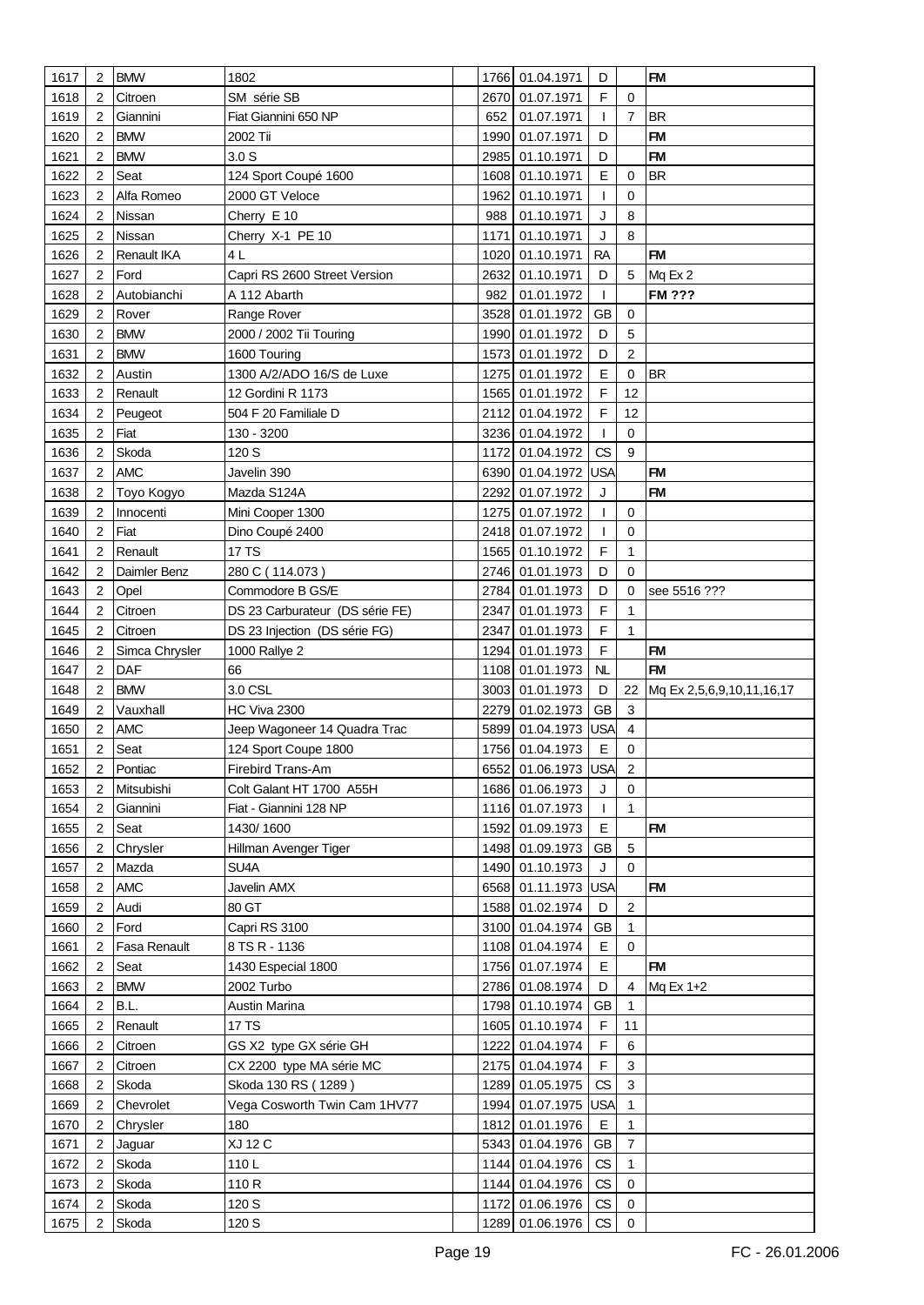| 1676 | 2              | Skoda              | 130 RS                               |     |      | 1289 01.06.1976     | CS           | 3              |           |
|------|----------------|--------------------|--------------------------------------|-----|------|---------------------|--------------|----------------|-----------|
| 1677 | 2              | Moskvitch          | 1600 Rallye                          |     | 1588 | 01.07.1976          | SU           | $\mathbf 0$    |           |
| 1678 | 2              | Mitsubishi         | Lancer Celeste 1600 A73M             |     | 1597 | 01.07.1976          | J            | $\overline{2}$ |           |
| 1679 | 2              | VAZ                | 21011                                |     | 1294 | 01.07.1976          | SU           |                | <b>FM</b> |
| 1680 | 2              | VAZ                | 21011 / 2106                         |     | 1566 | 01.07.1976          | SU           | 1              |           |
| 1681 | 2              | Renault            | 5 Alpine                             |     | 1397 | 01.08.1976          | F            | 2              |           |
|      |                |                    |                                      |     |      |                     |              |                |           |
| 1682 | 2              | Fiat               | 1300 TV IAVA                         |     | 1290 | 01.02.1977          | <b>RA</b>    | 1              |           |
| 1683 | 2              | Reliant            | Kitten Saloon                        |     | 848  | 01.11.1976          | <b>GB</b>    | 0              |           |
| 1684 | 2              | Chrysler           | Simca 1200 Ti                        |     | 1442 | 01.01.1977          | E            |                | <b>FM</b> |
| 1685 | 2              | VEB                | 353W                                 |     | 1120 | 01.02.1977          | D            | 0              |           |
| 1686 | 2              | Ford               | Fiesta 1600                          |     | 1599 | 01.05.1977          | <b>GB</b>    | 6              |           |
| 1687 | 2              | Citroen            | CX 2400 GTI MA série ME              |     | 2347 | 01.07.1977          | F            | 0              |           |
| 1688 | 2              | Jaguar             | <b>XJS</b>                           |     | 5343 | 01.08.1977          | <b>GB</b>    | 1              |           |
| 1689 | 2              | Innocenti          | Mini De Tomaso                       |     | 1275 | 01.10.1977          | $\mathbf{I}$ |                | <b>FM</b> |
| 1690 | 2              | Seat               | <b>Sport 1430</b>                    |     |      | 1438 01.07.1978     | E            | 0              |           |
| 1691 | 2              | <b>BMW</b>         | 633 CSi                              |     |      | 3210 01.07.1978     | D            | 0              |           |
| 1692 | 2              | VEB                | 353 WR                               |     |      | 1150 01.07.1978     | D            | 2              |           |
| 1693 | 2              | Peugeot            | 104 Berline "Sundgau"                |     |      | 1124 01.10.1978     | F            | 0              |           |
| 1694 | 2              | Saab               | 900 Turbo                            |     |      | 2780 01.02.1979     | $\mathbb S$  | 3              |           |
| 1695 | 2              | Saab               | 99 Sedan Turbo                       |     |      | 2780 01.02.1979     | $\mathsf S$  | 3              |           |
| 1696 | 2              | Peugeot            | 104 ZS - 2                           |     | 1361 | 01.04.1979          | F            | $\mathbf{3}$   |           |
| 1697 | 2              | Seat               | 124 Especial 2000                    |     | 1920 | 01.04.1979          | $\mathsf E$  | 17             |           |
| 1698 | 2              | <b>AMC</b>         | <b>AMX Spirit</b>                    |     |      | 4982 01.06.1979 USA |              | 1              |           |
| 1699 | 2              | Holden             | Commodore VB                         |     |      | 3298 01.10.1979     | <b>AUS</b>   | $\mathbf 0$    |           |
| 1700 | 2              | Chrysler           | Sunbeam Lotus                        |     |      | 2174 01.04.1979     | GB           | 20             |           |
|      |                |                    | 80                                   |     |      |                     |              |                |           |
| 1701 | 2              | Audi               |                                      |     | 1600 | 01.02.1980          | D            | 8              |           |
| 1702 | 2              | Isuzu              | Gemini ZZ PF 60 E                    |     | 1817 | 01.02.1980          | J            | 4              |           |
| 1703 | 2              | <b>BMW</b>         | 635 CSi                              |     | 3453 | 01.03.1980          | D            | 8              |           |
| 1704 | 2              | <b>FSO</b>         | Polonez 2000                         |     | 1995 | 01.04.1980          | PL           | 2              |           |
| 1705 | 2              | Seat               | 131 CLX 2000                         |     | 1920 | 01.04.1980          | E            | 1              |           |
| 1706 | 2              | Daimler Benz       | 500 SLC (C 107)                      |     | 4973 | 01.07.1980          | D            | $\overline{2}$ |           |
| 1707 | 2              | Fiat               | 125 SL                               |     | 1608 | 01.07.1980          | <b>RA</b>    | 1              |           |
| 1708 | $\overline{2}$ | Peugeot / Safrar   | 504 - TN                             |     | 1971 | 01.07.1980          | <b>RA</b>    | 1              |           |
| 1709 | 2              | Holden             | Commodore VB                         |     |      | 3298 01.11.1980     | <b>AUS</b>   | 0              |           |
| 1710 | $\overline{2}$ | Volvo              | 240 Turbo (2128)                     |     |      | 1.4 2979 01.01.1981 | $\mathsf S$  | 1              |           |
| 1711 | 2              | Ford               | Cortina 3000                         |     |      | 2993 01.02.1981     | <b>RA</b>    |                | <b>FM</b> |
| 1712 | 2              | Chrysler           | Dodge Ramcharger AW - 150            |     | 5899 | 01.03.1981          | <b>USA</b>   | 1              |           |
| 1713 | 2              | <b>BMW</b>         | M 535 i                              |     | 3453 | 01.04.1981          | D            | 3              |           |
| 1713 | 2              | <b>BMW</b>         | M 535 i                              |     | 3453 | 01.04.1981          | D            | 3              |           |
| 1714 | 2              | <b>Fiat Brasil</b> | 147 Rallye                           |     | 1297 | 01.07.1981          | <b>BR</b>    | $\mathbf 0$    |           |
| 1715 | 2              | Nissan             | Silvia Turbo S110 (1770)             | 1.4 | 2478 | 01.10.1981          | J            | 1              | Mq p 10   |
| 501  | 3              | Porsche            | 356 C / 1600 SC                      |     | 1582 | 01.01.1966          | D            | 0              |           |
| 502  | 3              | Porsche            | 912                                  |     | 1582 | 01.01.1966          | D            | 0              |           |
| 503  | 3              | Porsche            | 911                                  |     | 1991 | 01.01.1966          | D            | $\mathbf{1}$   |           |
| 504  | 3              | Shelby             | GT 350                               |     | 4727 | 01.01.1966 USA      |              | 0              |           |
| 505  | 3              | <b>MG</b>          | Midget Mk II                         |     | 1098 | 01.01.1966          | GB           | 1              |           |
| 506  | 3              | Jaguar             | 4.2 E Fixed Head Coupé/Open Roadster |     | 4235 | 01.01.1966          | <b>GB</b>    | 0              |           |
| 507  | 3              | Jaguar             | 3.8 E Fixed Head Coupé/Open Roadster |     | 3781 | 01.01.1966          | <b>GB</b>    | 0              |           |
| 508  | 3              | <b>MG</b>          | <b>MGB</b>                           |     |      | 1798 01.01.1966     | <b>GB</b>    | $\overline{c}$ |           |
| 509  | 3              | Sunbeam            | Tiger I                              |     | 4261 | 01.01.1966          | <b>GB</b>    | $\sqrt{2}$     |           |
| 510  | 3              | Matra Sports       | Djet 5 MB 8                          |     |      | 1108 01.01.1966     | F            | 1              |           |
|      | 3              | Alfa Romeo         |                                      |     |      | 1570 01.01.1966     | T            | 0              |           |
| 511  |                |                    | Giulia Spider 1600                   |     |      |                     | ı            |                |           |
| 512  | 3              | Alfa Romeo         | Giulietta Sprint                     |     | 1290 | 01.01.1966          |              | 1              |           |
| 513  | 3              | Alfa Romeo         | Giulia 1600 Sprint                   |     | 1570 | 01.01.1966          | T            | 0              |           |
| 514  | 3              | Alfa Romeo         | Giulia Spider Veloce                 |     | 1570 | 01.01.1966          | T            | 0              |           |
| 515  | 3              | Alfa Romeo         | Giulia SS                            |     | 1570 | 01.01.1966          | T            | 1              |           |
| 516  | 3              | Alfa Romeo         | Giulia Sprint GTC                    |     | 1570 | 01.01.1966          |              | 1              |           |
| 517  | 3              | Alfa Romeo         | 2600 Spider                          |     |      | 2584 01.01.1966     |              | 1              |           |
| 518  | 3              | Ferrari            | 330 GT                               |     |      | 3967 01.01.1966     |              | 0              |           |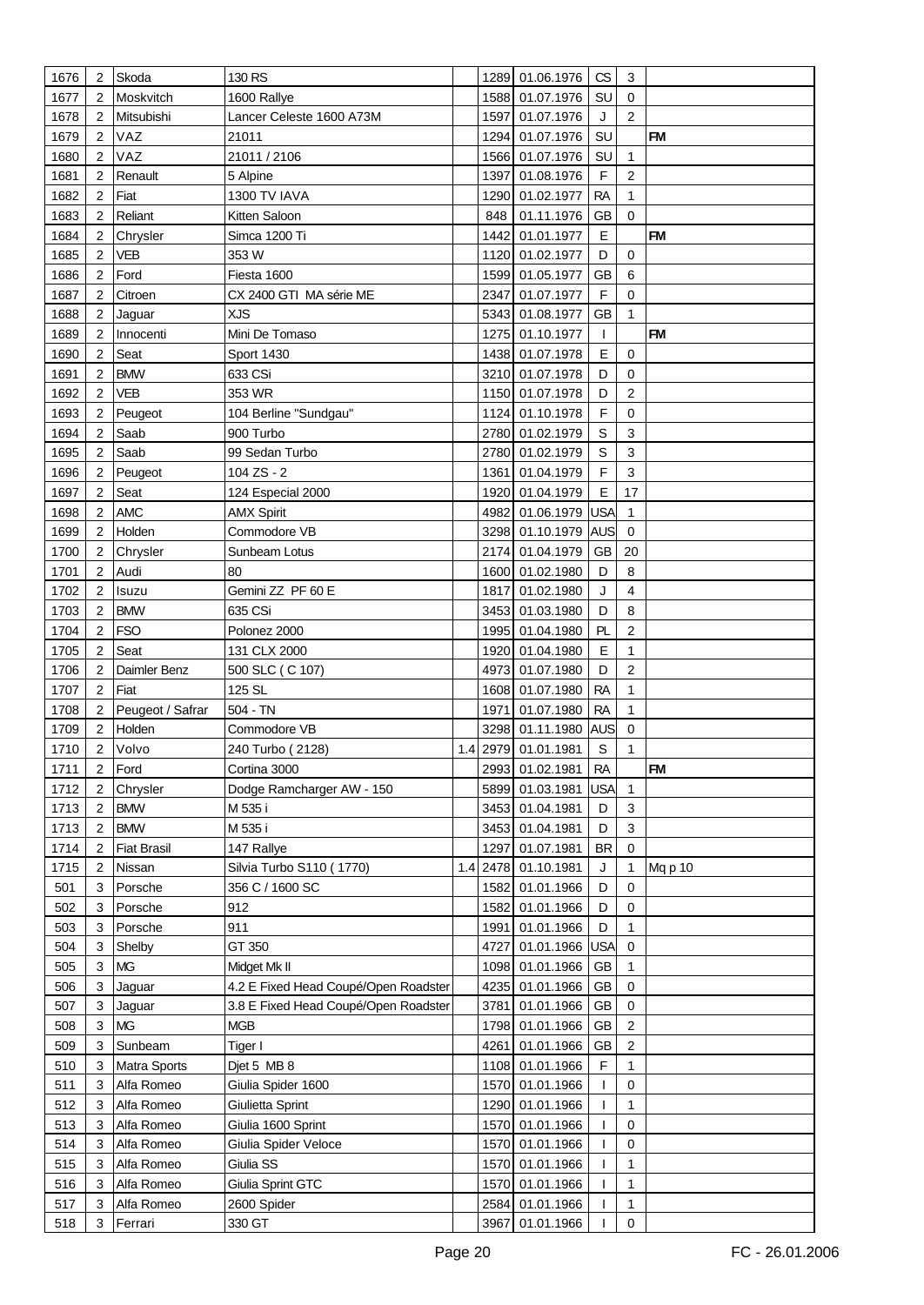| 519 | 3 | Ferrari              | 275 GT                     |              | 3286 01.01.1966 | T            | 0              | <b>BR</b>              |
|-----|---|----------------------|----------------------------|--------------|-----------------|--------------|----------------|------------------------|
| 520 | 3 | Glas                 | 1304 TS                    | 1300         |                 | D            |                | <b>FM</b>              |
| 521 | 3 | Glas                 | 1300 GT                    |              | 1290 01.02.1966 | D            | 4              |                        |
| 522 | 3 | <b>NSU</b>           | 56 Spider                  | 502          | 01.02.1966      | D            | 5              |                        |
| 523 | 3 | Chevrolet            | Corvette 19437 Coupe       | 6997         | 01.02.1966      | <b>USA</b>   | 1              |                        |
| 524 | 3 | <b>Austin Healey</b> | Sprite Mk III              | 1098         | 01.01.1966      | <b>GB</b>    | 1              |                        |
| 525 | 3 | <b>Austin Healey</b> | 3000 Mk III                | 2912         | 01.02.1966      | <b>GB</b>    | 0              |                        |
|     | 3 | Hillman              |                            |              | 01.02.1966      | <b>GB</b>    | 9              |                        |
| 526 |   |                      | Imp De Luxe / Super        | 998          |                 |              |                |                        |
| 527 | 3 | Lotus                | Elan                       | 1558         | 01.02.1966      | <b>GB</b>    | 9              | FS: Rollcage           |
| 528 | 3 | Triumph              | TR 4A IRS                  | 2138         | 01.02.1966      | <b>GB</b>    | 0              |                        |
| 529 | 3 | Triumph              | <b>TR-4A</b>               |              | 2138 01.02.1966 | <b>GB</b>    | 1              |                        |
| 530 | 3 | Triumph              | Spitfire Mk II             | 1147         | 01.02.1966      | <b>GB</b>    | 1              |                        |
| 531 | 3 | Nissan               | SP(L)311                   | 1595         | 01.02.1966      | J            | $\overline{2}$ |                        |
| 532 | 3 | Mazda                | Mazda Familia Coupe        | 985          | 01.02.1966      | J            | 0              |                        |
| 533 | 3 | Toyota               | Publica Sports 800 UP 15   | 790          | 01.02.1966      | J            | 2              |                        |
| 534 | 3 | Lancia               | Fulvia Coupé HF            | 1216         | 01.02.1966      | T            | 0              |                        |
| 535 | 3 | Plymouth             | Barracuda GT               | 5211         | 01.02.1966 USA  |              | 3              |                        |
| 536 | 3 | Daimler Benz         | 230 SL - W 113             | 2306         | 01.03.1963      | D            | 1              |                        |
| 537 | 3 | Volkswagen           | Karmann Ghia Type 14       | 1285         |                 | D            |                | <b>FM</b>              |
| 538 | 3 | Rover                | 2000 TC transf. Gr. 1      | 1980         |                 | <b>GB</b>    |                | <b>FM</b>              |
| 539 | 3 | Abarth               | Fiat Abarth OTS 1000 Coupé | 982          | 01.05.1966      | T            | $\overline{7}$ |                        |
| 540 | 3 | Fiat                 | 850 Spider                 | 843          | 01.01.1966      | T            | 3              |                        |
| 541 | 3 | Daihatsu             | Campagno Spider F40K       | 959          | 01.05.1966      | J            | 0              |                        |
| 542 | 3 | Honda                | S 800                      | 791          | 01.05.1966      | J            | 0              |                        |
| 543 | 3 | Alfa Romeo           | Giulia Spider 1600         | 1570         | 01.07.1966      | T            | 3              |                        |
| 544 | 3 | Volvo                | 1800 S                     | 1778         | 01.07.1966      | S            | 0              |                        |
| 545 | 3 | Jaguar               | E Type 4.2 2+2             | 4235         | 01.08.1966      | <b>GB</b>    | 0              |                        |
| 546 | 3 | Alpine               | A 110 - 1100               | 1108         | 12.10.1966      | F            | 8              |                        |
| 547 | 3 | Porsche              | 911 S                      | 1991         | 01.11.1966      | D            | 6              |                        |
| 548 | 3 | Volkswagen           | 1500 Karmann Ghia          | 1493         | 01.11.1966      | D            | 1              |                        |
| 549 | 3 | Honda                | S 800 A                    | 791          | 01.11.1966      | J            | 2              |                        |
|     | 3 |                      | 8 Gordini 1300 R 1135      |              |                 | F            | 1              |                        |
| 550 |   | Renault              |                            | 1255<br>4740 | 01.11.1966      |              |                |                        |
| 551 | 3 | Shelby               | GT 350                     |              |                 | <b>USA</b>   |                | <b>FM</b>              |
| 552 | 3 | Shelby               | GT 500                     | 6987         |                 | <b>USA</b>   |                | <b>FM</b>              |
| 553 | 3 | Triumph              | Spitfire GT 6              |              | 1998 04.07.1966 | GB           | 2              |                        |
| 554 | 3 | Triumph              | Vitesse 2000 transf. Gr. 1 |              |                 | GB           |                | <b>FM</b>              |
| 555 | 3 | Sunbeam              | Alpine V et GT             | 1724         | 01.01.1967      | <b>GB</b>    | $\overline{4}$ |                        |
| 556 | 3 | <b>Matra Sports</b>  | Djet 5 S MB 8 S            | 1108         | 01.01.1967      | F            | 0              |                        |
| 557 | 3 | <b>NSU</b>           | 1000 TTS                   | 996          |                 | D            |                | FM - N°1488 Gr2        |
| 558 | 3 | Peugeot              | 204 Cabriolet              | 1130         |                 | $\mathsf F$  |                | <b>FM</b>              |
| 559 | 3 | Aston Martin         | DB <sub>6</sub>            | 3990         |                 | GB           |                | <b>FM</b>              |
| 560 | 3 | <b>MG</b>            | MGB GT                     | 1798         |                 | <b>GB</b>    |                | <b>FM</b>              |
| 561 | 3 | Triumph              | Spitfire Mk III            | 1296         |                 | <b>GB</b>    |                | <b>FM</b>              |
| 562 | 3 | Fiat                 | Spider 124 Sport           |              | 1438 01.04.1967 | T            | 9              |                        |
| 563 | 3 | Fiat                 | Dino Spider                | 1987         | 01.04.1967      | T            | $\overline{4}$ |                        |
| 564 | 3 | Honda                | S 800 Coupé S800CA         | 791          | 01.04.1967      | J            | 1              |                        |
| 565 | 3 | Lancia               | Fulvia Coupé Rallye 1.3 HF | 1298         | 01.01.1970      | T            | 0              |                        |
| 566 | 3 | Nissan               | SR(L)311                   | 1982         | 01.07.1967      | J            | 4              |                        |
| 567 | 3 | Nissan               | SP(L)311                   | 1595         | 01.07.1967      | J            | 0              |                        |
| 568 | 3 | <b>Austin Healey</b> | Sprite Mk IV               | 1275         | 01.07.1967      | <b>GB</b>    | 0              |                        |
| 569 | 3 | <b>MG</b>            | MG midget Mk III           |              | 1275 01.07.1967 | <b>GB</b>    | 0              |                        |
| 570 | 3 | Daimler Benz         | 250 SL - W 113 A           |              | 2496 01.07.1967 | D            | $\Omega$       |                        |
| 571 | 3 | Alfa Romeo           | Giulia 1600 Spider         |              | 1570 01.07.1967 | $\mathbf{I}$ |                | <b>FM???</b> - See 511 |
| 572 | 3 | Simca                | Coupé 1200 S Type CA       | 1204         | 01.11.1967      | F            | 3              |                        |
| 573 | 3 | Lancia               | Fulvia Sport 1.3 Zagato    | 1298         | 01.11.1967      | T            | $\mathbf 0$    |                        |
| 574 | 3 | Matra                | Jet 6 MB 8 SS              | 1255         | 01.11.1967      | F            | 1              | <b>BR</b>              |
| 575 | 3 | Triumph              | TR 250                     |              | 2498 23.10.1967 | <b>GB</b>    | 0              |                        |
| 576 | 3 | Triumph              | TR <sub>5</sub>            |              | 2498 13.09.1967 | GB           | 0              |                        |
| 577 | 3 | Porsche              | 911 T                      |              | 1991 01.01.1968 | D            | 4              |                        |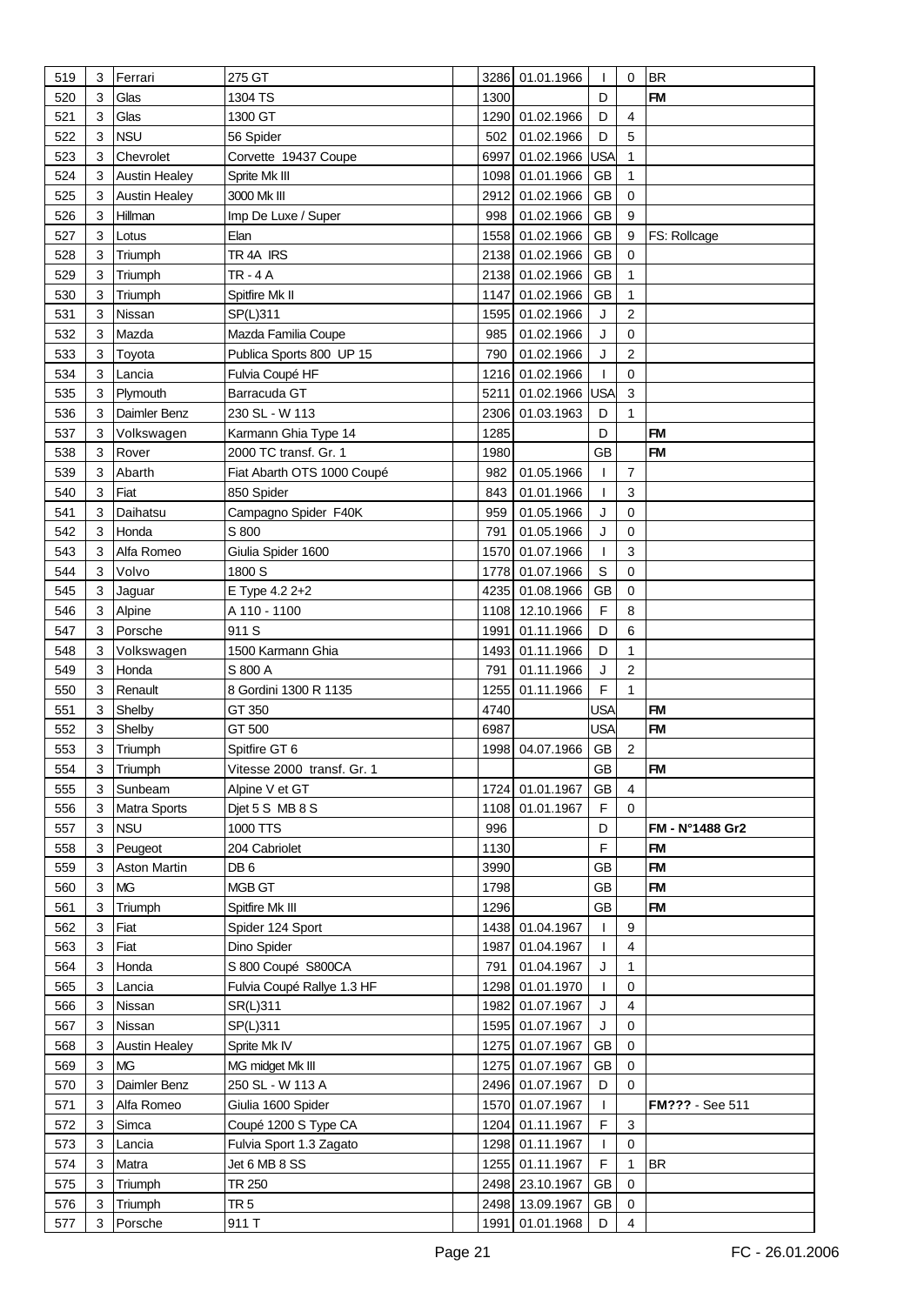| 578          | 3      | Porsche          | 911 S Targa                               | 1991 | 01.01.1968                         | D                | $\mathbf{1}$            |                               |
|--------------|--------|------------------|-------------------------------------------|------|------------------------------------|------------------|-------------------------|-------------------------------|
| 579          | 3      | Porsche          | 911 L Targa                               | 1991 | 01.01.1968                         | D                | 1                       |                               |
| 580          | 3      | Porsche          | 912 Targa                                 | 1582 | 01.01.1968                         | D                | 0                       |                               |
| 581          | 3      | Volkswagen       | 1500 Karmann Ghia                         | 1493 | 01.01.1968                         | D                | $\overline{c}$          | Cylinder capa.- Mq Ex1        |
| 582          | 3      | Chevrolet        | Camaro 396                                | 4492 |                                    | <b>USA</b>       |                         | <b>FM</b>                     |
| 583          | 3      | Chevrolet        | Corvette Sting Ray 19467                  | 6997 | 01.06.1968                         | <b>USA</b>       | $\overline{7}$          | Mqp2                          |
| 584          | 3      | Toyota           | 1600 GT RT55                              | 1587 | 01.01.1968                         | J                | 0                       |                               |
|              |        |                  |                                           | 1296 | 01.01.1968                         | $\mathsf F$      | 9                       |                               |
| 585          | 3      | Alpine           | A 110 1300                                |      |                                    |                  |                         |                               |
| 586          | 3      | Chevrolet        | Corvette 837                              | 5359 |                                    | <b>USA</b>       |                         | <b>FM</b>                     |
| 587          | 3      | lso              | Rivolta 300 Coupé GT                      | 5351 | 01.03.1968                         | T                | $\overline{2}$          |                               |
| 588          | 3      | Ford             | Escort Twin Cam transf. Gr. 2             | 1558 |                                    | <b>GB</b>        |                         | <b>FM</b>                     |
| 589          | 3      | <b>MG</b>        | <b>MGC</b>                                | 2912 | 01.05.1968                         | <b>GB</b>        | 1                       |                               |
| 589          | 3      | Saab             | Sonnett V4                                | 1498 | 01.03.1968                         | S                |                         | FM??? - See 598               |
| 590          | 3      | Vauxhall         | Viva GT                                   | 1975 | 01.05.1968                         | <b>GB</b>        | 0                       | <b>BR</b>                     |
| 591          | 3      | Giannini         | Fiat Giannini 590 GT                      | 586  | 01.05.1968                         | T                | 0                       | <b>BR</b>                     |
| 592          | 3      | Alfa Romeo       | 1750 Spider Veloce                        | 1779 | 01.05.1968                         | T                | 2                       |                               |
| 593          | 3      | Alfa Romeo       | GTA 1300 Junior                           | 1290 |                                    | T                |                         | <b>FM</b>                     |
| 594          | 3      | Fiat             | 850 Sport Spider                          | 903  | 01.05.1968                         | $\mathbf{I}$     | 4                       |                               |
| 595          | 3      | Vignale          | 124 Coupé Vignale                         | 1197 | 01.05.1968                         | T                | 0                       |                               |
| 596          | 3      | <b>BMW</b>       | 1600 GT                                   | 1573 | 01.05.1968                         | D                | 1                       |                               |
| 597          | 3      | Daimler Benz     | 280 SL (W113 B)                           |      | 2778 01.05.1968                    | D                | 0                       |                               |
| 598          | 3      | Saab             | Sonett V4                                 | 1498 | 01.05.1968                         | $\mathsf S$      | 1                       |                               |
| 599          | 3      | Alfa Romeo       | 1750 GT Veloce                            | 1779 | 01.07.1968                         |                  | 0                       |                               |
| 600          | 3      | Lotus            | Europa                                    | 1470 |                                    | <b>GB</b>        | 3                       | Mqp1                          |
| 601          | 3      | Alfa Romeo       | Spider 1300 Junior                        | 1290 | 01.11.1968                         | T                | 3                       |                               |
| 602          | 3      | <b>AMC</b>       | AMX 4752                                  | 4752 |                                    | <b>USA</b>       |                         | <b>FM</b>                     |
|              |        |                  |                                           |      |                                    |                  |                         | <b>FM</b>                     |
| 603          | 3      | <b>AMC</b>       | <b>AMX</b>                                | 6391 |                                    | <b>USA</b>       |                         |                               |
| 604          | 3      | Bertone          | 850 Sport Racer Berlinetta                | 903  | 01.01.1969                         | T                | 1                       |                               |
| 605          | 3      | Triumph          | GT6 Mk II / GT6+ transf. Gr. 3            | 1998 | 01.01.1969                         | <b>GB</b>        | 0                       | <b>FS</b>                     |
| 606          | 3      | Porsche          | 912                                       | 1582 | 01.01.1969                         | D                | 0                       |                               |
| 607          | 3      | Porsche          | 911 T                                     | 1991 | 01.01.1969                         | D                | $\mathbf{3}$            |                               |
| 608          | 3      | Porsche          | 911 S                                     | 1991 | 01.01.1969                         | D                | 3                       |                               |
| 609          | 3      | Porsche          | 911 E                                     | 1991 | 01.01.1969                         | D                | $\overline{c}$          |                               |
| 610          | 3      | Chevrolet        | Camaro 427                                | 6999 |                                    | USA              |                         | <b>FM</b>                     |
| 611          | 3      | Opel             | GT 1900                                   | 1897 |                                    | D                | $\overline{2}$          | see 615??                     |
| 612          | 3      | Shelby           | Cobra GT-350 302                          |      | 4949 01.04.1969 USA 0              |                  |                         |                               |
| 613          | 3      | Shelby           | Cobra GT-350 351                          | 5771 | 01.04.1969                         | <b>USA</b>       | $\mathbf 0$             |                               |
| 614          | 3      | Shelby           | Cobra GT-500 428                          |      | 7003 01.04.1969 USA                |                  | $\mathbf 0$             |                               |
| 615          | 3      | Opel             | GT - A (GT 1100)                          | 1078 | 01.07.1969                         | D                | 1                       |                               |
| 616          | 3      |                  |                                           |      |                                    |                  |                         | <b>NA</b>                     |
| 617          | 3      |                  |                                           |      |                                    |                  |                         | <b>NA</b>                     |
| 618          | 3      | Jaguar           | E type $4.2$ $2+2$ Series 2               | 4235 | 01.07.1969                         | <b>GB</b>        | 0                       |                               |
| 619          | 3      | Jaguar           | E type 4.2 Series 2 Fixed Head            | 4235 | 01.07.1969                         | GB               | 0                       |                               |
| 620          | 3      | Lancia           | Fulvia Sport 1.3 S Zagato                 |      |                                    | T                | 0                       |                               |
| 621          |        |                  |                                           |      |                                    |                  |                         |                               |
|              | 3      |                  |                                           |      | 1298 01.07.1969                    | T                | 0                       |                               |
|              | 3      | Francis Lombardi | 850 Grand Prix                            | 843  | 01.07.1969                         | T                | 0                       |                               |
| 622          |        | Lancia           | Fulvia Coupé Rallye 1.3 S                 | 1298 | 01.09.1969                         |                  |                         | Official form ??              |
| 623          | 3      | Lancia           | Fulvia 1,6 HF Coupé rallye                | 1584 | 01.07.1969                         | T                | 0                       |                               |
| 3001         | 3      | Lancia           | Fulvia Coupe                              | 1216 | 01.01.1970                         | T                | 0                       |                               |
| 3002         | 3      | Lancia           | Fulvia Coupe Rallye 1.3                   | 1298 | 01.01.1970                         | T                | 1                       |                               |
| 3003         | 3      | Porsche          | 912                                       | 1582 | 01.01.1970                         | D                | $\overline{2}$          | old Gr. 1 form 5139           |
| 3004         | 3      | Volkswagen       | 914 (1679 et 1971)                        | 1679 | 01.01.1970                         | D                | 2                       |                               |
| 3005         | 3      | Porsche          | 911 S                                     | 2195 | 01.01.1970                         | D                | 0                       |                               |
| 3006         | 3      | Lancia           | Fulvia Coupé Rallye 1.6 HF                | 1584 | 01.01.1970                         | T                | 18                      | <b>BR</b>                     |
| 3007         | 3      | Fiat             | 124 Sport Spider                          | 1438 | 01.01.1970                         | T                | 9                       |                               |
| 3008         | 3      | Alfa Romeo       | Spider 1300 Junior                        | 1290 | 01.01.1970                         | T                | $\mathbf{3}$            |                               |
| 3009         | 3      | Alfa Romeo       | 1750 Spider Veloce                        | 1779 | 01.01.1970                         | T                | $\overline{\mathbf{c}}$ |                               |
| 3010         | 3      | Triumph          | TR 6                                      |      | 2498 01.01.1970                    | GB               | 8                       |                               |
| 3011<br>3012 | 3<br>3 | Porsche<br>Opel  | 911 E/T (2195 & 2341)<br>GT-A-L (GT 1900) |      | 2195 01.04.1970<br>1897 01.04.1970 | D<br>$\mathsf D$ | 4<br>6                  | Cylinder capa.<br>Mq Ex 3,4,5 |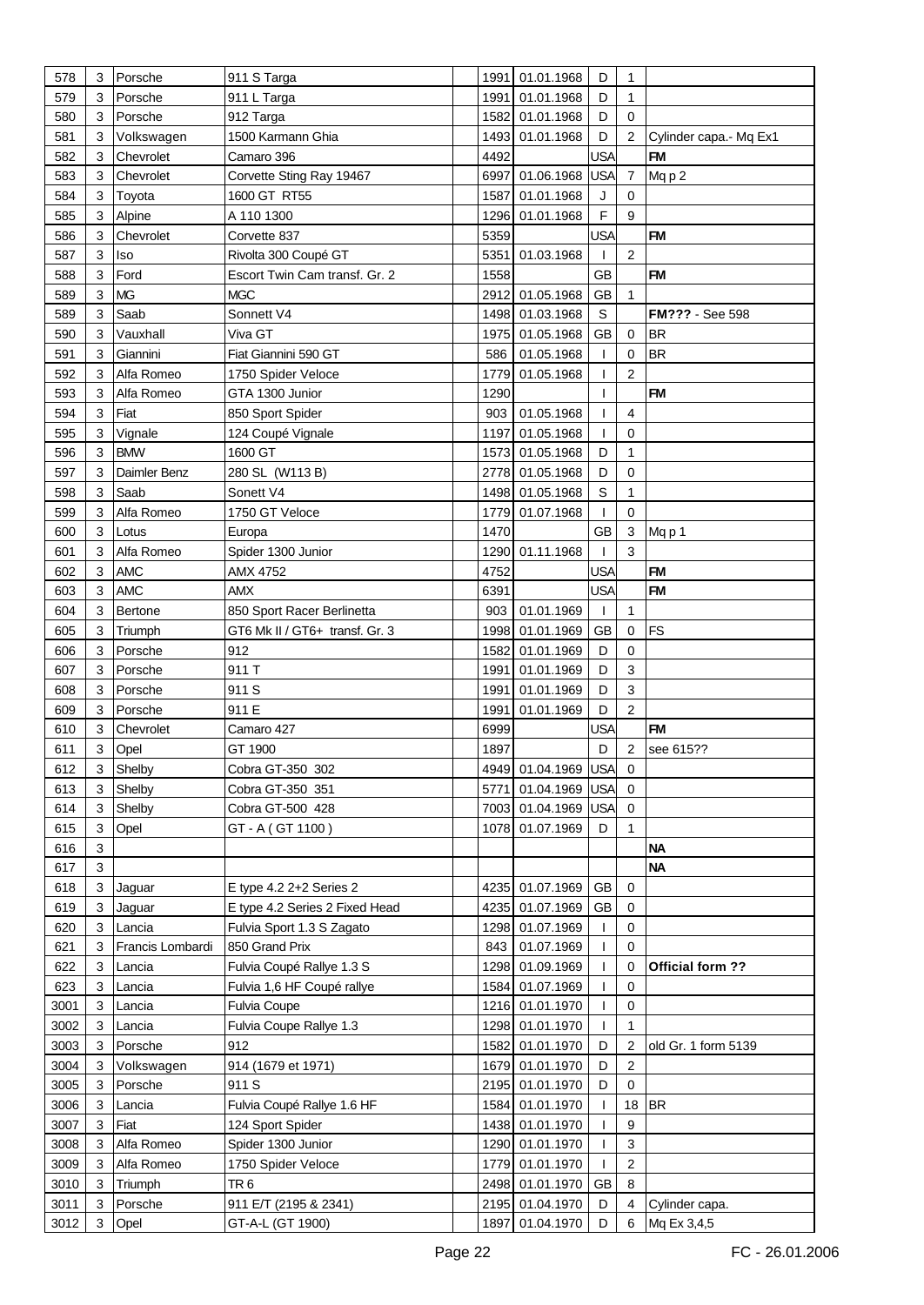| 3013 | 3              | Opel                  | GT-A (GT 1100)              |      | 1078 01.04.1970       | D            | 0              |              |
|------|----------------|-----------------------|-----------------------------|------|-----------------------|--------------|----------------|--------------|
| 3014 | 3              | <b>MG</b>             | Midget Mk III               |      | 1275 01.04.1970       | <b>GB</b>    | $\overline{2}$ |              |
| 3015 | 3              | <b>BL</b>             | Sprite                      |      | 1275 01.04.1970       | <b>GB</b>    |                | <b>FM</b>    |
| 3016 | 3              | <b>MG</b>             | <b>MGB</b>                  |      | 1798 01.04.1970       | <b>GB</b>    | 6              | Mq Ex 1+2    |
| 3017 | 3              | <b>MG</b>             | MGB GT V8                   |      | 1798 01.01.1970       | GB           | 6              | Mq Ex 1      |
| 3018 | 3              | Simca                 | 1200 S                      | 1204 | 01.04.1970            | F            |                | <b>FM</b>    |
| 3019 | 3              | Fiat                  | 850 Sport Spyder            | 903  | 01.04.1970            | T            | 5              |              |
| 3020 | 3              | Lancia                | Fulvia Coupe Rallye 1.3 S   | 1298 | 01.04.1970            | L            | 7              |              |
| 3021 | 3              |                       |                             |      |                       |              |                | <b>NA</b>    |
| 3022 | 3              | Nissan                |                             |      | 1998 01.04.1970       | J            | $\mathbf 0$    |              |
|      |                |                       | Datsun Sports Z S30         |      |                       |              |                |              |
| 3023 | 3              | Nissan                | Datsun Sports 240 Z H(L)S30 |      | 2394 01.04.1970       | J            | 19             |              |
| 3024 | 3              | Lancia                | Fulvia Coupe Rallye 1.3 HF  |      | 1298 01.04.1970       | T            | $\overline{c}$ |              |
| 3025 | 3              | Porsche               | 911 S (2195 et 2341)        |      | 2195 01.04.1970       | D            | 8              |              |
| 3026 | 3              | Lotus                 | Elan $+2$                   |      | 1558 01.07.1970       | GB           | 2              | FS: Rollcage |
| 3027 | 3              | Lotus                 | Elan                        | 1558 | 01.07.1970            | <b>GB</b>    | 1              | FS: Rollcage |
| 3028 | 3              | Lotus                 | Europe                      |      | 1470 01.07.1970       | <b>GB</b>    | $\mathbf 0$    |              |
| 3029 | 3              | Fiat                  | 124 Sport Spider 1600       |      | 1608 01.07.1970       | T            | 14             |              |
| 3030 | 3              | Francis Lombardi      | 850 Grand Prix              | 843  | 01.07.1970            | T            | 1              |              |
| 3031 | 3              | Lancia                | Fulvia Sport 1.3 S          |      | 1298 01.07.1970       | T            | 2              |              |
| 3032 | 3              | Peugeot               | 304 Coupé CO1               |      | 1288 01.10.1970       | F            | 3              |              |
| 3033 | 3              | Peugeot               | 304 Cabriolet (304 B01)     |      | 1288 01.10.1970       | F            | 2              |              |
| 3034 | 3              | Alfa Romeo            | Junior Zagato 1300          |      | 1290 01.10.1970       |              | $\overline{c}$ |              |
| 3035 | 3              | <b>Alpine Renault</b> | A 110 - 1600                |      | 1565 01.10.1970       | F            | 26             |              |
| 3036 | 3              | Volvo                 | 1800 E                      |      | 1986 01.01.1971       | $\mathsf S$  | 0              |              |
| 3037 | 3              | Volkswagen            | 1600 Karmann Ghia / Typ 34  |      | 1584 01.06.1971       | D            | 3              |              |
| 3038 | 3              | Peugeot               | 204 Coupe                   |      | 1130 01.04.1971       | F            |                | <b>FM</b>    |
| 3039 | 3              | Chevrolet             | Corvette Sting Ray LS6      |      | 7446 01.06.1971       | USA          | 0              | <b>BR</b>    |
| 3040 | 3              | Daimler Benz          | 350 SL (W 107)              |      | 3499 01.10.1971       | D            | 1              |              |
| 3041 | 3              | Alfa Romeo            | 2000 Spider Veloce          |      | 1962 01.10.1971       | T            | $\mathbf 0$    |              |
| 3042 | 3              | Porsche               | 914/6                       | 1991 | 01.10.1971            | D            | 1              | <b>BR</b>    |
| 3043 | 3              | Volkswagen            | Typ 14                      | 1584 | 01.01.1972            | D            | 0              |              |
| 3044 | 3              | Alfa Romeo            | Montreal                    |      | 2593 01.04.1972       | T            | 3              |              |
| 3045 | 3              | Lotus                 | Europa Twin Cam             |      | 1558 01.04.1972       | <b>GB</b>    |                | 12 Mq Ex 1   |
| 3046 | 3              | Peugeot               | 304 S Coupé (304 CO2)       |      | 1288 01.07.1972       | F            | 2              |              |
| 3047 | 3              | De Tomaso             | Pantera                     |      | 5763 01.07.1972       |              |                | 21 Mq Ex4    |
| 3048 | 3              | Jensen                | Jensen Healey               |      | 1973 01.05.1972 GB    |              | 1              |              |
| 3049 | 3              | Ferrari               | Dino 246 GT                 |      | 2418 01.02.1973       | T            | $\mathbf{1}$   |              |
| 3050 | 3              | Fiat                  | X 1/9 (1290)                |      | 1290 01.04.1973       | T            | 6              | Mq Ex 1      |
| 3051 | 3              | Alfa Romeo            | Spider Junior 1.6           |      | 1570 01.06.1973       |              | $\mathbf 0$    |              |
| 3052 | 3              |                       | 304 S Cabriolet (304 B02)   |      | 1288 01.05.1973       | L<br>F       | 0              |              |
|      |                | Peugeot               |                             |      |                       |              |                |              |
| 3053 | 3              | Porsche               | Carrera RS                  |      | 2687 01.07.1973       | D            | 18             |              |
| 3054 | 3              | B.L.                  | <b>Triumph Spitfire</b>     |      | 1296 01.07.1973       | GB           |                | <b>FM</b>    |
| 3055 | 3              | Triumph               | GT 6 Mk II                  |      | 1998 01.07.1973       | <b>GB</b>    |                | <b>FM</b>    |
| 3056 | 3              | Daimler Benz          | 450 SL (107)                |      | 4520 01.10.1973       | D            | 1              |              |
| 3057 | 3              | Matra                 | Bagheera                    |      | 1294 01.10.1973       | F            | 6              |              |
| 3058 | 3              | Saab                  | Sonett III                  |      | 1698 01.11.1973       | $\mathbb S$  | 3              |              |
| 3059 | 3              | Fiat                  | Abarth 124 Rally            |      | 1756 01.01.1974       | $\mathbf{I}$ | 14             |              |
| 3060 | 3              | Porsche               | 911                         |      | 2687 01.02.1974       | D            | 2              |              |
| 3061 | 3              | Porsche               | 911 S                       |      | 2687 01.02.1974       | D            | $\mathbf{3}$   |              |
| 3062 | 3              | Porsche               | 911 SC                      |      | 2687 01.02.1974       | D            | 7              |              |
| 3063 | 3              | B.L.                  | MGB GT V8                   |      | 3532 01.02.1974       | GB           | 1              |              |
| 3064 | 3              | Lancia                | Beta Coupé 1800             |      | 1756 01.04.1974       | $\mathbf{I}$ | 9              | Mq Ex 7      |
| 3065 | 3              | Peugeot               | 104 Coupé (104 C01)         | 954  | 01.05.1974            | $\mathsf F$  | $\overline{2}$ |              |
| 3066 | 3              | <b>Alpine Renault</b> | A 310                       |      | 1605 01.06.1974       | F            | 9              |              |
| 3067 | 3              |                       |                             |      |                       |              |                | <b>NA</b>    |
| 3068 | 3              | Alpine                | A 110 1600                  |      | 1605 01.07.1972       | $\mathsf F$  | 13             |              |
| 3069 | 3              | Peugeot               | 504 Coupé V6 (504 C31/C33)  |      | 2664 01.07.1975       | F            | 16             |              |
| 3070 | 3              | Chevrolet             | Monza 2+2                   |      | 5735 01.07.1975 USA   |              |                | <b>FM</b>    |
| 3071 | $\mathfrak{S}$ | B.L.                  | Triumph TR 7                |      | 1998 01.10.1975 GB 14 |              |                |              |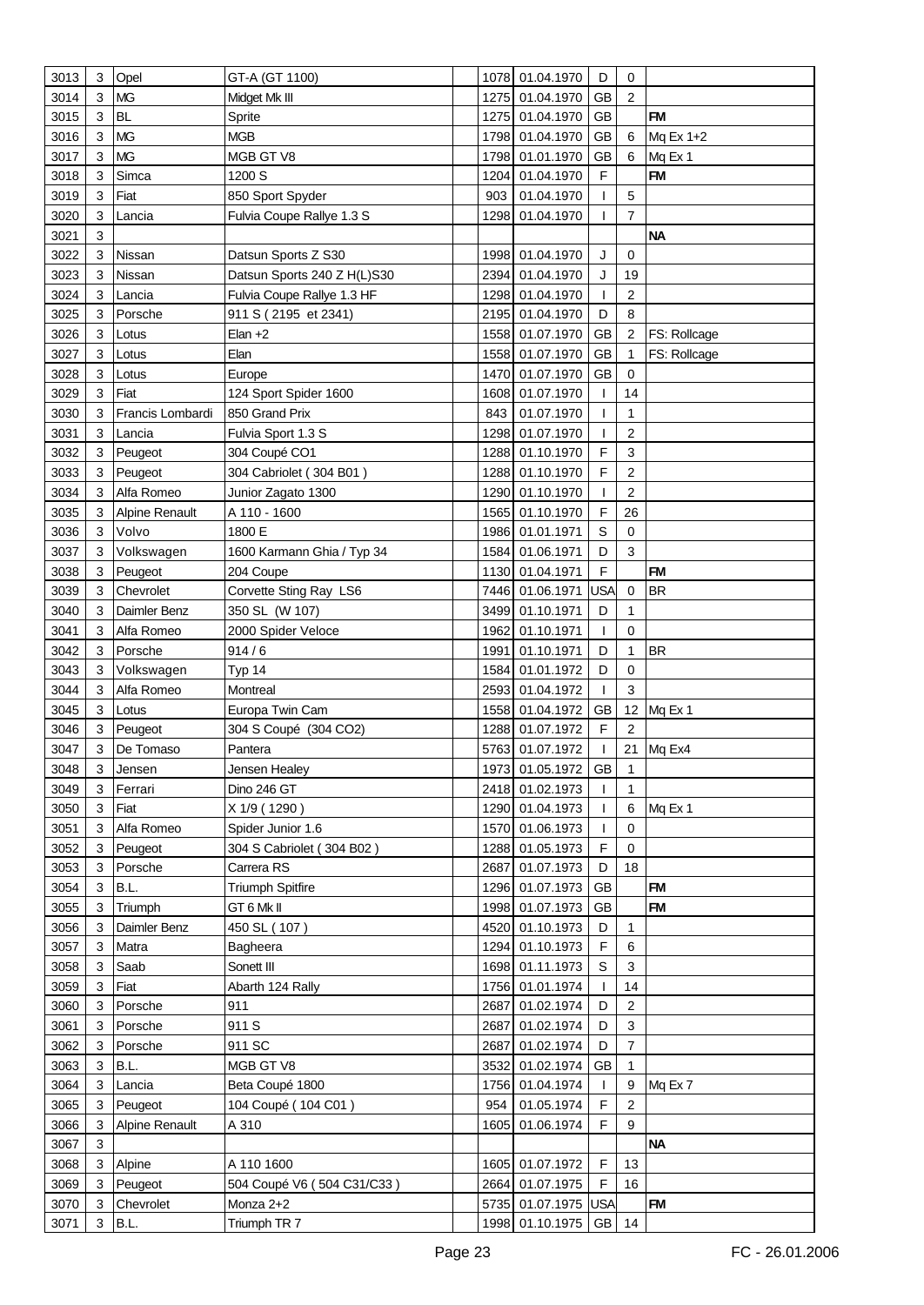| 3072 | 3 | Nissan                | Datsun 260 Z 2 + 2 GR(L)S30  |     |      | 2565 01.10.1975    | J            | 3                         |                  |
|------|---|-----------------------|------------------------------|-----|------|--------------------|--------------|---------------------------|------------------|
| 3073 | 3 | Ferrari               | Dino 308 GT 4                |     |      | 2927 01.04.1976    |              | $\mathbf 0$               |                  |
| 3074 | 3 | Lancia                | Coupé Spyder Beta Montecarlo |     |      | 1994 01.08.1976    | T            | $\overline{7}$            |                  |
| 3075 | 3 | Porsche               | 924                          |     |      | 1984 01.01.1977    | D            | 6                         |                  |
| 3076 | 3 | Porsche               | 911 Turbo (2993)             | 1.4 |      | 4190 01.01.1977    | D            | 8                         | Mq Ex 3          |
| 3077 | 3 | Mitsubishi            | Lancer Celeste 1600 A73M     |     |      | 1597 01.03.1977    | J            |                           | <b>FM</b>        |
| 3078 | 3 | Matra                 |                              |     | 1442 | 01.10.1977         | $\mathsf F$  | 5                         |                  |
|      |   |                       | Bagheera S                   |     |      |                    | F            |                           |                  |
| 3079 | 3 | <b>Alpine Renault</b> | A 310 - 2700 VA              |     |      | 2664 01.04.1977    |              | 18                        |                  |
| 3080 | 3 | Daimler Benz          | 450 SL (107)                 |     |      | 4520 01.01.1978    | D            | 3                         |                  |
| 3081 | 3 | Porsche               | 928                          |     |      | 4474 01.01.1978    | D            | 1                         |                  |
| 3082 | 3 | Fiat                  | $X$ 1/9                      |     |      | 1499 01.01.1979    | T            | 9                         |                  |
| 3083 | 3 | Porsche               | 924 Turbo (1984)             | 1.4 |      | 2778 01.04.1979    | D            | 4                         |                  |
| 3084 | 3 | Nissan                | Datsun 280 Z                 |     |      | 2753 01.07.1979    | J            | $\overline{2}$            |                  |
| 3085 | 3 | Porsche               | 928 S                        |     |      | 4664 01.11.1980    | D            | 1                         |                  |
| 3086 | 3 | Talbot                | Matra Murena 1.6             |     |      | 1592 01.03.1981    | F            | 1                         |                  |
| 3087 | 3 | Renault               | 5 Turbo (1397)               | 1.4 |      | 1956 01.04.1981    | F            | 19                        |                  |
| 3088 | 3 | Nissan                | Datsun Sunny Pickup B120     |     |      | 1171 01.10.1981    | J            | $\mathbf 0$               |                  |
| 220  | 4 | Shelby                | Cobra Roadster 427           |     |      | 7010 01.01.1966    | <b>USA</b>   | $\mathbf 0$               |                  |
| 221  | 4 | Matra Sports          | Djet 5 S MB 8 S              |     |      | 1108 01.01.1965    | F            | $\mathbf 0$               |                  |
| 222  | 4 | Alpine                | A 110 1300                   |     |      | 1296 01.02.1966    | F            | 5                         |                  |
| 223  | 4 | Panhard               | 24 BA                        |     |      | 848 01.02.1966     | F            | $\mathbf 0$               |                  |
| 224  | 4 | Ford                  | GT 40                        |     |      | 4736 01.02.1966    | <b>GB</b>    | 3                         |                  |
| 225  | 4 | Ferrari               | 250 LM Berlinetta            |     |      | 3286 01.02.1966    | T            | 0                         |                  |
| 226  | 4 | Porsche               | Carrera <sub>6</sub>         |     |      | 1991 01.05.1966    | D            | 0                         |                  |
| 227  | 4 | Ford                  | Taunus P5 Hardtop            |     |      | 2111 15.04.1966    | D            | $\mathbf 0$               |                  |
| 228  | 4 | Tunex                 | Diva GT                      |     |      | 1148 15.04.1966    | <b>GB</b>    | 1                         |                  |
| 229  | 4 | Abarth                | OT 1300                      |     |      | 1290 15.04.1966    | T            | 0                         |                  |
| 230  | 4 | Abarth                | Fiat Abarth OTR 1000 Coupé   |     | 982  | 30.04.1966         |              | $\mathbf 0$               |                  |
| 231  | 4 | Saab                  | Sonett II                    |     | 842  |                    | $\mathsf{S}$ |                           | <b>FM</b>        |
|      |   |                       |                              |     |      |                    |              |                           |                  |
|      |   |                       |                              |     |      |                    |              |                           |                  |
| 232  | 4 | <b>NSU</b>            | 1000 TTS                     |     | 996  |                    | D            |                           | <b>FM</b>        |
| 233  | 4 | Peugeot               | 204 Cabriolet                |     | 1130 |                    | F            |                           | <b>FM</b>        |
| 234  | 4 | Ferrari               | 275 GTB 4                    |     |      | 3286 01.04.1967    | T            | 0                         |                  |
| 235  | 4 | Lamborghini           | 350 GT                       |     |      | 3464 01.04.1967    | T            | 0                         |                  |
| 236  | 4 | Lamborghini           | 400 GT 2+2                   |     |      | 3929 01.04.1967    | ı            | 0                         |                  |
| 237  | 4 | <b>TVR</b>            | Mk IV 1800 S                 |     |      | 1798 01.07.1967    | <b>GB</b>    | 1                         |                  |
| 238  | 4 | Lotus                 | Mark 47                      |     |      | 1600 01.01.1969 GB |              | 1                         |                  |
| 239  | 4 | Ferrari               | GTB <sub>4</sub>             |     | 3286 |                    | $\mathbf{I}$ | $\mathbf 0$               |                  |
| 240  | 4 | Lola                  | T 70 Mk III                  |     |      | 4940 01.02.1968    | GB           | $\mathbf 0$               |                  |
| 241  | 4 | Abarth                | Fiat Abarth 1000 SP          |     | 982  | 01.03.1968         | T            | 0                         |                  |
| 242  | 4 | Marcos                | Mini Marcos 1300 GT          |     |      | 1275 01.03.1968    | GB           | $\mathbf 0$               |                  |
| 243  | 4 | Saab                  | Sonett V 4                   |     | 1498 |                    | S            |                           | <b>FM</b>        |
| 244  | 4 | Chevron               | GT                           |     |      | 1990 01.05.1968    | GB           | 1                         |                  |
| 245  | 4 | Lamborghini           | P 400 Miura                  |     |      | 3929 01.06.1968    | L            | 0                         |                  |
| 246  | 4 | Alfa Romeo            | 33 Spider                    |     |      | 1995 01.01.1969    | T            | 0                         |                  |
| 247  | 4 | Ferrari               | 206 GT                       |     |      | 1987 01.01.1969    | T            | $\mathbf 0$               |                  |
| 248  | 4 | McLaren               | M 6 GT                       |     | 1993 |                    | GB           |                           | NH-FM            |
| 249  | 4 | Porsche               | 910                          |     |      | 1991 01.01.1969    | D            | 0                         |                  |
| 250  | 4 | Porsche               | 917                          |     |      | 4494 01.05.1969    | D            | 2                         |                  |
| 251  | 4 | De Tomaso             | Mangusta                     |     |      | 4937 01.04.1969    | L            | 0                         |                  |
| 252  | 4 | Abarth                | 2000                         |     |      | 1946 01.04.1969    | L            | 1                         |                  |
| 253  | 4 | Ferrari               | 365 GTB 4 Daytona            |     |      | 4390 01.06.1969    | L            | 0                         |                  |
| 254  | 4 | Ferrari               | 512 S                        |     |      | 4993 01.01.1970    | I            | 2                         |                  |
| 255  | 4 | Chevron               | <b>B16 Cosworth</b>          |     |      | 1790 01.01.1970    |              | $\mathbf 0$               |                  |
| 624  | 4 | Alpine                | A 110 1600                   |     |      | 1565 01.01.1970    | F            | 2                         | Official form ?? |
| 625  | 4 | Alfa Romeo            | <b>GTA Sprint</b>            |     |      | 1570 01.01.1970    | $\mathbf{I}$ | $\overline{\mathbf{c}}$   |                  |
| 626  | 4 | Porsche               | 914/6                        |     |      | 1991 01.03.1970    | D            | $\ensuremath{\mathsf{3}}$ |                  |
| 627  | 4 | Ferrari               | Dino 246 GT                  |     |      | 2418 01.01.1971    | $\mathbf{I}$ | 1                         |                  |
| 628  | 4 | Citroen               | SM type SB série SB          |     |      | 2670 01.04.1971    | F            | 0                         |                  |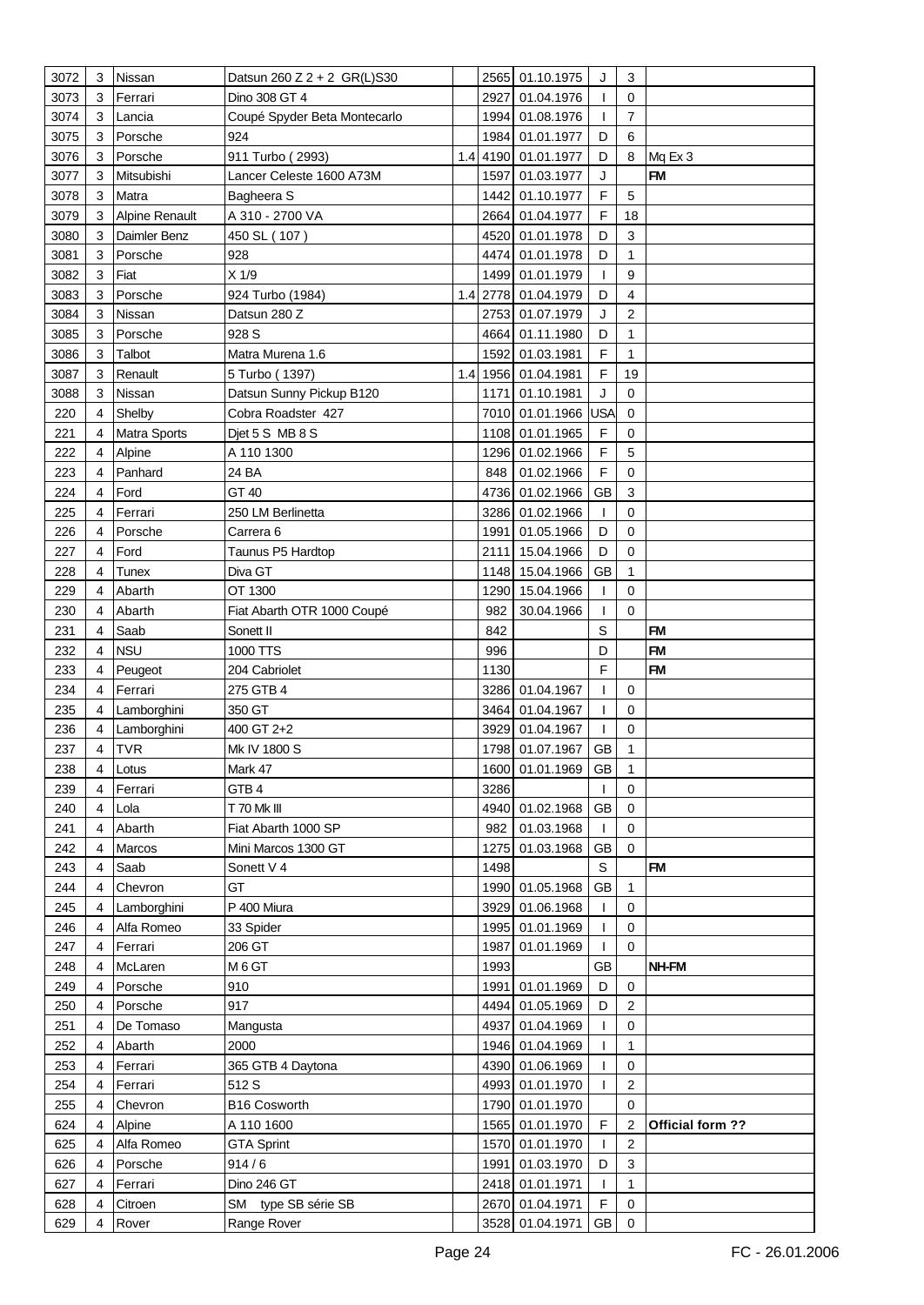| 630  | 4 | Renault                     | 12 Gordini R1173                  |          | 1565 01.10.1971     | F            | 1              |                         |
|------|---|-----------------------------|-----------------------------------|----------|---------------------|--------------|----------------|-------------------------|
| 631  | 4 | Alfa Romeo                  | Montreal                          |          | 2593 01.01.1972     | L            | 0              |                         |
| 632  | 4 | De Tomaso                   | Pantera                           |          | 5763 01.01.1972     | $\mathbf{I}$ | 1              |                         |
| 633  | 4 | Ferrari                     | 365 GTB 4                         |          | 4390 01.01.1972     | T            | 1              |                         |
| 634  | 4 | Lotus                       | Europa Twin Cam                   |          | 1558 01.04.1972     | <b>GB</b>    | $\Omega$       |                         |
| 635  | 4 | Fiat                        | Abarth 124 Rally                  |          | 1756 01.01.1973     | T            | 4              |                         |
|      |   |                             |                                   |          |                     |              |                | Mq Ex 1+2<br><b>NA</b>  |
| 636  | 4 |                             |                                   |          |                     |              |                |                         |
| 637  | 4 | Porsche                     | Carrera RS                        | 2687     | 01.01.1973          | D            | 5              |                         |
| 638  | 4 | Renault                     | 17 TS                             |          | 1605 01.04.1974     | F            | 9              |                         |
| 639  | 4 | Maserati                    | AM 122 Merak                      |          | 2966 01.05.1974     | $\mathbf{I}$ | 0              |                         |
| 640  | 4 | Lancia                      | Stratos HF                        |          | 2418 01.10.1974     | $\mathbf{I}$ | 10             |                         |
| 641  | 4 | Alfa Romeo                  | Alfetta GT America                |          | 1970 01.04.1975     | T            |                | <b>FM</b>               |
| 642  | 4 | Lamborghini                 | Urraco P 250                      |          | 2463 01.07.1975     | $\mathbf{I}$ | $\mathbf 0$    |                         |
| 643  | 4 | Lancia                      | Beta Monte Carlo                  |          | 1994 01.10.1975     | $\mathbf{I}$ |                | <b>FM</b>               |
| 644  | 4 | Opel                        | Kadett - C - GT/E                 |          | 1897 01.10.1975     | D            | 5              |                         |
| 645  | 4 | Porsche                     | 911 Turbo (2993)                  |          | 1.4 4190 01.01.1976 | D            | $\mathbf 0$    |                         |
| 646  | 4 | Aston Martin                | V8                                |          | 5340 01.04.1976     | <b>GB</b>    | 1              |                         |
| 647  | 4 | Fiat                        | Abarth 131 Rally                  |          | 1995 01.04.1976     | T            | 26             |                         |
| 648  | 4 | Ferrari                     | 308 GTB                           |          | 2927 01.11.1976     | T            | 5              |                         |
| 649  | 4 | Vauxhall                    | Chevette HS 2300                  |          | 2279 01.11.1976     | <b>GB</b>    | 11             |                         |
| 650  | 4 | Ford                        | <b>Escort RS</b>                  |          | 1975 01.04.1977     | <b>GB</b>    | 8              |                         |
| 651  | 4 | Alpine                      | A310 V6                           |          | 2849 01.04.1977     | F            | 10             |                         |
| 652  | 4 | Saab                        | 99 Turbo (Combi Coupé) (1986)     |          | 1.4 2780 01.01.1978 | $\mathsf S$  | $\overline{2}$ |                         |
| 653  | 4 | Lotus                       |                                   |          | 1973 01.04.1978     | GB           | $\overline{2}$ |                         |
|      |   |                             | Esprit                            |          |                     |              |                |                         |
| 654  | 4 | B.L.                        | Triumph TR 8                      |          | 3492 01.04.1978     | <b>GB</b>    |                | 14 Mq Ex 6              |
| 655  | 4 | Panther                     | Lima                              |          | 2279 01.10.1978     | <b>GB</b>    | $\Omega$       |                         |
| 656  | 4 | <b>FSO</b>                  | Polonez 125 PN                    |          | 1481 01.01.1979     | PL           |                | <b>FM</b>               |
| 657  | 4 | <b>FSO</b>                  | Polonez                           |          | 2000 01.01.1979     | PL           |                | <b>FM</b>               |
| 658  | 4 | Saab                        | 99 Turbo (Sedan) (1986)           |          | 1.4 2780 01.02.1979 | $\mathbb S$  | 4              |                         |
| 659  | 4 | Audi                        | 80 1600                           |          | 1588 01.02.1979     | D            | 3              |                         |
| 660  | 4 | Porsche                     | 924 Turbo                         |          | 2777 01.02.1979     | D            | $\mathbf{1}$   |                         |
| 661  | 4 | Daimler Benz                | 450 SLC 5.0 (C 107)               |          | 5025 01.04.1979     | D            | 6              |                         |
| 662  | 4 | Chrysler                    | Sunbeam Lotus                     |          | 2174 01.04.1979     | <b>GB</b>    | 3              |                         |
| 663  | 4 | Toyota                      | Celica 2000 GT Rally RA45         |          | 1968 01.06.1979     | J            |                | 16 Mq p 2Ex6, +p3+4+5E7 |
| 664  | 4 | Renault Argentina 12 Alpine |                                   |          | 1397 01.07.1979     | <b>RA</b>    | $\overline{7}$ |                         |
| 665  | 4 | Morgan                      | Plus 8                            |          | 3492 01.07.1979     | GB           | $\overline{2}$ |                         |
| 666  | 4 | Opel                        | Ascona 400                        |          | 2410 01.11.1979     | D            | 29             |                         |
| 667  | 4 | Nissan                      | Datsun Violet GT                  |          | 1952 01.01.1980     | J            | 11             |                         |
| 668  | 4 | Alfa Romeo                  | Alfetta Turbodelta (1962)         |          | 1.4 2747 01.02.1980 | $\mathbf{I}$ | $\overline{7}$ |                         |
| 669  | 4 | Renault                     | 5 Turbo (1397)                    |          | 1.4 1956 01.09.1980 | F            | 11             |                         |
| 670  | 4 | <b>BMW</b>                  | M 1                               |          | 3453 01.12.1980     | D            | $\overline{c}$ |                         |
| 671  | 4 | Audi                        | Quattro (2145)                    |          | 1.4 3003 01.01.1981 | D            | $\overline{7}$ |                         |
| 672  | 4 | Porsche                     | 924 Carrera GT (1984)             | 1.4 2777 | 01.01.1981          | D            | $\overline{4}$ |                         |
| 673  | 4 | Daimler Benz                | 500 SL (R 107)                    |          | 4973 01.01.1981     | D            | 1              |                         |
| 674  | 4 | Alfa Romeo                  | Alfetta GT - 6 - 2.5              |          | 2492 01.01.1981     | $\mathbf{I}$ | $\mathbf{1}$   |                         |
| 675  | 4 | Mitsubishi                  |                                   |          | 1.4 2796 01.04.1981 | J            | 13             |                         |
|      |   |                             | Lancer 2000 Turbo A176A (1997)    |          |                     | F            | 5              |                         |
| 676  | 4 | Talbot                      | Matra Murena 2.2                  |          | 2156 01.08.1981     |              |                |                         |
| 677  | 4 | Volkswagen                  | Golf 16 S                         |          | 1588 01.12.1981     | D            | 5              |                         |
| 5001 | Α | Fiat                        | Ritmo 105 TC (138 A2/SP)          |          | 1585 01.01.1982     | $\mathbf{I}$ | 5              |                         |
| 5002 | Α | Lancia                      | HP Executive 2000 IE (828 BF1/4A) |          | 1995 01.01.1982     | $\mathbf{I}$ | 0              | Mq p 15                 |
| 5003 | A | Renault                     | 5 Alpine Turbo Type 122 B (1397)  |          | 1.4 1956 01.01.1982 | F            | 11             |                         |
| 5004 | A | Saab                        | 99                                |          | 1985 01.02.1982     | $\mathbb S$  | 8              | ON 5534                 |
| 5005 | A | Saab                        | 99 Sedan Turbo (1985)             |          | 1.4 2780 01.02.1982 | $\mathbb S$  | 9              |                         |
| 5006 | A | <b>BMW</b>                  | 528 i                             |          | 2788 01.02.1982     | D            | $\overline{7}$ | ON 5792                 |
| 5007 | A |                             |                                   |          |                     |              |                | <b>NA</b>               |
| 5008 | Α | Seat                        | Panda 45                          |          | 903 01.02.1982      | E            | 3              | ON 5821                 |
| 5009 | A | Seat                        | 124 Especial 1800 (FL - 82)       |          | 1756 01.02.1982     | Е            | 4              | ON 5594                 |
| 5010 | Α | Audi                        | 80 2.2 l                          |          | 2145 01.02.1982     | D            | 5              | ON 5808                 |
| 5011 | Α | Audi                        | Coupé 2.2 l                       |          | 2145 01.02.1982     | D            | 23             |                         |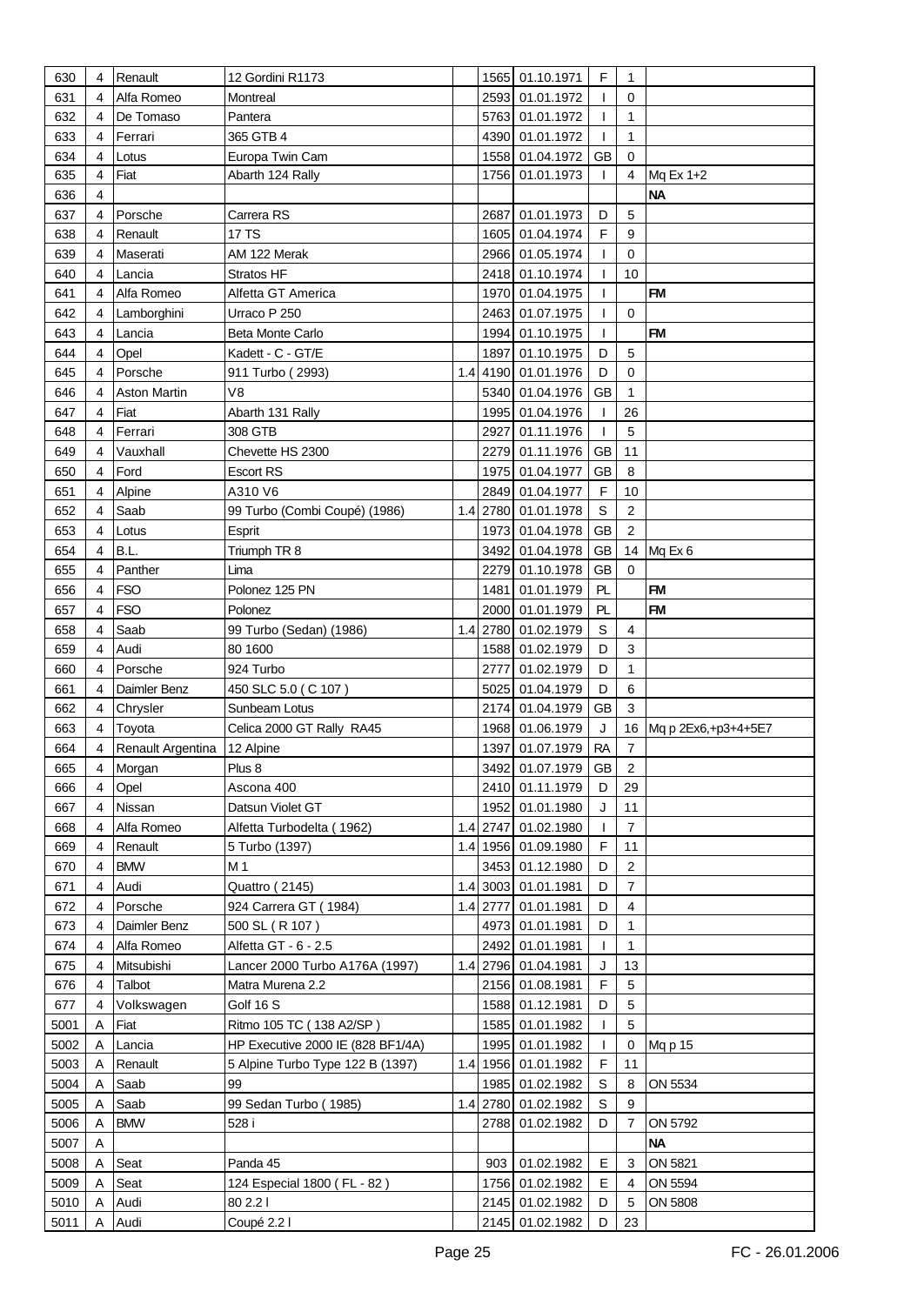| 5012         | Α      | Audi                     | 80 GLE                           |     |              | 1588 01.02.1982 | D            | 24             | ON 5774                |
|--------------|--------|--------------------------|----------------------------------|-----|--------------|-----------------|--------------|----------------|------------------------|
| 5013         | Α      | Audi                     | Coupé 2.0 l                      |     | 1921         | 01.02.1982      | D            | 16             | ON 5829                |
| 5014         | A      | <b>BMW</b>               | 323 i                            |     |              | 2315 01.03.1982 | D            | 4              | ON 5711                |
| 5015         | Α      | Toyota                   | Celica 2400 Coupé RA64           |     | 2366         | 01.03.1982      | J            | 2              |                        |
| 5016         | Α      | Toyota                   | Celica 2400 Lift Back RA64)      |     | 2366         | 01.03.1982      | J            | 2              |                        |
| 5017         | Α      | Toyota                   | Celica 2000 GT Coupé RA63        |     | 2968         | 01.03.1982      | J            | $\overline{2}$ |                        |
| 5018         | Α      | Toyota                   | Celica 2000 Lift - Back RA61     |     | 1972         | 01.03.1982      | J            | 3              |                        |
| 5019         | A      | Renault                  | 5 Alpine Type R 1223             |     | 1397         | 01.03.1982      | F            | 3              | ON 5650                |
| 5020         | Α      | Volvo                    | 240 Turbo (2127)                 | 1.4 | 2978         | 01.03.1982      | S            | 32             | Ex 23+24 An-ON 5844    |
| 5021         | Α      | Fiat                     | Ritmo Abarth 125 TC (138 A3)     |     | 1995         | 01.04.1982      | T            | 15             |                        |
| 5022         | Α      | Toyota                   | Starlet 1300 KP 61               |     | 1290         | 01.04.1982      | J            | $\overline{7}$ |                        |
| 5023         | A      | <b>BL</b> Jaguar         | <b>XJS</b>                       |     | 5343         | 01.04.1982      | <b>GB</b>    |                | Transf.GrB??;FM-ON5781 |
| 5024         | Α      | Citroen                  | CX 2400 GTI                      |     | 2348         | 01.05.1982      | F            | 4              | ON 5689                |
|              |        |                          |                                  |     |              | 01.04.1982      | J            | 1              |                        |
| 5025         | Α      | Nissan                   | <b>Skyline RS</b>                |     | 1991         |                 |              |                |                        |
| 5026         | A      | Ford                     | Escort XR3                       |     | 1597         | 01.05.1982      | <b>GB</b>    | 14             | ON 5833                |
| 5027         | Α      | Ford                     | Capri 2.8 i                      |     | 2793         | 01.05.1982      | <b>GB</b>    | 9              |                        |
| 5027         | A      | Austin                   | Mini                             |     | 848          | 01.01.1966      | <b>GB</b>    | 1              | Tr                     |
| 5028         | Α      | Volkswagen               | 86 - Polo                        |     | 1093         | 01.05.1982      | D            | $\overline{7}$ |                        |
| 5029         | A      | Talbot                   | Samba GLS                        |     | 1360         | 01.05.1982      | F            | 6              |                        |
| 5030         | A      | Talbot                   | Samba GL                         |     | 1124         | 01.05.1982      | F            | 6              |                        |
| 5031         | A      | Volkswagen               | Polo - 86                        |     | 1272         | 01.05.1982      | D            | 7              |                        |
| 5032         | Α      | Toyota                   | Corolla 1600 GT TE71             |     | 1588         | 01.05.1982      | J            | 6              | ON 5785                |
| 5033         | Α      | Volvo                    | 240                              |     | 2127         | 01.05.1982      | $\mathbb S$  | 11             | ON 5626                |
| 5034         | Α      | B.L.                     | Metro 1.3                        |     | 1275         | 01.06.1982      | <b>GB</b>    | 5              | ON 5825                |
| 5035         | Α      | Ford                     | Escort RS 2000                   |     | 1993         | 01.06.1982      | <b>GB</b>    | 3              | ON 5566                |
| 5036         | Α      | Ford                     | Escort RS 2000 AUS               |     | 1993         | 01.06.1982      | <b>GB</b>    | 3              | ON 5566                |
| 5037         |        | Alfa Romeo               | Giulietta Super                  |     | 1962         | 01.06.1982      | T            | 6              | ON 5809                |
| 5038         | Α      | Alfa Romeo               | Alfasud Sprint 1300              |     | 1287         | 01.06.1982      | T            | 9              | ON 5646                |
| 5039         | A      | Alfa Romeo               | Alfasud T.I. 1300 5              |     | 1287         | 01.06.1982      | T            | 8              | ON 5570                |
| 5040         | A      |                          |                                  |     |              | 01.06.1982      |              |                | <b>NA</b>              |
| 5041<br>5042 | Α<br>Α | Alfa Romeo<br>Volkswagen | Alfasud TI 1.5<br>Golf Diesel 17 |     | 1490<br>1471 | 01.06.1982      | T<br>D       | 14<br>9        | ON 5746<br>ON 5733     |
| 5043         | A      | Daimler Benz             | 240 D (W 123)                    |     | 2399         | 01.07.1982      | D            | 3              | ON 5640                |
| 5044         | Α      | Daimler Benz             | 300 D (W 123)                    |     | 2998         | 01.07.1982      | D            | 5              | ON 5634                |
| 5045         | Α      | Daimler Benz             | 200 (W 123)                      |     | 1997         | 01.07.1982      | D            | 3              |                        |
| 5046         | A      | Alfa Romeo               | Giulia Super                     |     |              | 1570 01.01.1966 | $\mathbf{L}$ | 3              | <b>Tr</b>              |
| 5046         | A      |                          |                                  |     |              |                 |              |                | <b>NA</b>              |
| 5047         | Α      | Daimler Benz             | 230 E (W 123)                    |     | 2299         | 01.07.1982      | D            | 5              |                        |
| 5048         | Α      | Daimler Benz             | 280 E (W 123)                    |     |              | 2746 01.07.1982 | D            | 5              | ON 5633                |
| 5049         | A      | Daimler Benz             | 230 CE (C 123)                   |     | 2299         | 01.07.1982      | D            | 4              |                        |
| 5050         | A      | Daimler Benz             | 280 CE (C 123)                   |     |              | 2746 01.07.1982 | D            | 4              | ON 5753                |
| 5051         | A      | Daimler Benz             | 350 SLC (C 107)                  |     |              | 3818 01.07.1982 | D            | 3              |                        |
| 5052         | A      | Daimler Benz             | 450 SLC (C107)                   |     | 4520         | 01.07.1982      | D            | 3              | ON 5551                |
| 5053         | A      | Opel                     | Ascona B 2.0 S                   |     | 1979         | 01.07.1982      | D            | 10             | Mq p 2 Ex 8-ON 5612    |
| 5054         | A      | Talbot                   | Sunbeam TI 1.6                   |     |              | 1598 01.08.1982 | <b>GB</b>    | 10             | ON 5788                |
| 5055         | A      | Daihatsu                 | Charmant A45                     |     | 1588         | 01.09.1982      | J            | 1              | ON 5744                |
| 5056         | Α      | Toyota                   | Celica 2000 GT Lift Back RA63    |     | 1968         | 01.09.1982      | J            | 1              |                        |
| 5057         | Α      | Toyota                   | Celica 2000 Coupé RA61           |     | 1972         | 01.09.1982      | J            | $\overline{2}$ |                        |
| 5058         | Α      | Toyota                   | Corolla 1300 KE70                |     | 1290         | 01.09.1982      | J            | 3              | ON 5826                |
| 5059         | A      | Toyota                   | Corolla 1600 GT Lift Back TE71   |     | 1588         | 01.09.1982      | J            | $\overline{7}$ | ON 5827                |
| 5060         | Α      | Toyota                   | Corolla 1600 Coupé TE71          |     | 1588         | 01.09.1982      | J            | 1              | ON 5827                |
| 5061         | A      | Toyota                   | Corolla 1600 Lift Back TE71      |     | 1588         | 01.09.1982      | J            | 4              | ON 5827                |
| 5062         | A      | Alfa Romeo               | Alfasud Sprint 1.5 Veloce        |     | 1490         | 01.09.1982      | T            | 18             | ON 5745                |
| 5063         | Α      | Alfa Romeo               | Giulietta 1.8                    |     | 1779         | 01.09.1982      | T            | 4              | ON 5809                |
| 5064         | Α      | Autobianchi              | A 112 Abarth 70 HP (A 112 A1)    |     | 1050         | 01.08.1982      | T            | 11             | ON 5606                |
| 5065         | Α      | Ford                     | Fiesta 1.6                       |     | 1599         | 01.09.1982      | <b>GB</b>    | 6              | ON 5783                |
| 5066         | A      | Renault                  | 9 GTS                            |     | 1397         | 01.09.1982      | F            | 3              |                        |
| 5067         | A      | Opel                     | Ascona i 2000                    |     |              | 1979 01.10.1982 | D            | 14             | ON 5612                |
| 5068         | Α      | Opel                     | Ascona 20 E                      |     |              | 1979 01.10.1982 | $\mathsf D$  |                | 13 ON 5612             |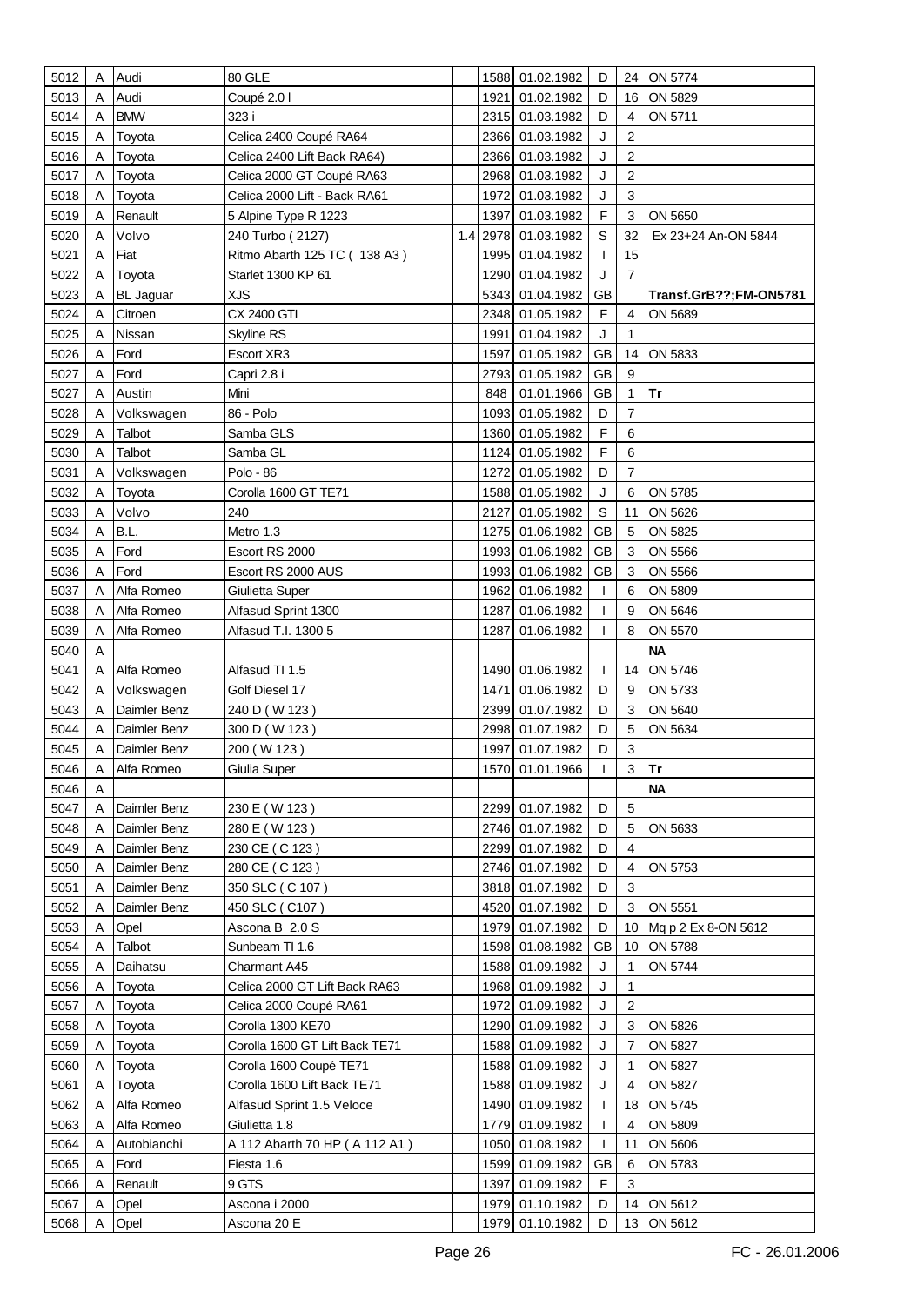| 5069 | Α | Volkswagen     | Golf GTD Typ 17 (1588)            |     |          | 1.4 2223 01.10.1982 | D            | $\overline{7}$ |                          |
|------|---|----------------|-----------------------------------|-----|----------|---------------------|--------------|----------------|--------------------------|
| 5070 | A | Mitsubishi     | Lancer 1800 Turbo A175A (1795)    |     |          | 1.4 2513 01.10.1982 | J            | 6              |                          |
| 5071 | A | Toyota         | Celica 2000 GT Coupé RA63         |     |          | 1968 01.10.1982     | J            | $\mathbf{1}$   |                          |
| 5072 | Α | Toyota         | Celica 2000 GT Lift - Back RA63   |     |          | 1968 01.10.1982     | J            | $\mathbf{1}$   |                          |
| 5073 | A | Opel           | Kadett 1.3                        |     | 1297     | 01.10.1982          | D            | 6              | ON 5772                  |
| 5074 | A | Opel           | Kadett 1.6                        |     | 1598     | 01.10.1982          | D            | 4              |                          |
| 5075 | A | Vauxhall       | Astra 1.6                         |     | 1598     | 01.10.1982          | <b>GB</b>    | 8              |                          |
| 5076 | A | Vauxhall       | Astra 1.3                         |     | 1297     | 01.10.1982          | <b>GB</b>    | 8              |                          |
| 5077 |   | Alfa Romeo     | AlfettaGTV 2.0                    |     | 1962     | 01.10.1982          | T            | 13             | ON 5622                  |
|      |   | B.L.           | <b>Rover 3500</b>                 |     | 3532     | 01.10.1982          | <b>GB</b>    | 32             | Mq p 16 Fb-ON 5779       |
| 5078 | A |                |                                   |     |          |                     |              |                |                          |
| 5079 | A | B.L.           | <b>MG Metro</b>                   |     |          | 1275 01.10.1982     | <b>GB</b>    | 15             |                          |
| 5080 | A | B.L.           | Rover 3500 SE                     |     |          | 3532 01.10.1982     | <b>GB</b>    | 3              |                          |
| 5081 | A | Saab           | 900 Turbo (1985)                  | 1.4 |          | 2780 01.11.1982     | $\mathsf S$  | 6              | ON 5764                  |
| 5082 | A | Mazda          | Mazda 323 GT BD1352               |     |          | 1490 01.11.1982     | J            | 3              |                          |
| 5083 | Α | Toyota         | Celica 1600 GT Coupé TA40         |     |          | 1588 01.12.1982     | J            | 4              | ON 5705                  |
| 5084 | Α | Toyota         | Celica 2000 GT Coupé RA40         |     |          | 1968 01.12.1982     | J            | 5              |                          |
| 5085 | A | Nissan         | Langley 3 Door HN12               |     | 1487     | 01.12.1982          | J            | $\mathbf 0$    | ON 5853                  |
| 5086 | Α |                |                                   |     |          |                     |              |                | <b>NA</b>                |
| 5087 | A | Daihatsu       | Charade G10                       |     | 993      | 01.12.1982          | J            | 0              | ON 5706                  |
| 5088 | Α | Isuzu          | Gemini ZZ Coupé PF60E             |     | 1817     | 01.12.1982          | J            | 1              | ON 5803                  |
| 5089 | A | Isuzu          | Gemini ZZ Sedan PF60E             |     | 1817     | 01.12.1982          | J            | $\overline{c}$ | ON 5828                  |
| 5090 |   | Renault        | Fuego TX                          |     |          | 1995 01.12.1982     | F            | 3              | ON 5824                  |
| 5091 | A | Renault        | 18 TD                             |     | 2068     | 01.12.1982          | F            | 3              | ON 5843                  |
| 5092 | A | Renault        | 18 Turbo (1565)                   |     |          | 1.4 2191 01.12.1982 | F            | 5              | ON 5831                  |
| 5093 | A | <b>BMW</b>     | 320 i                             |     |          | 1990 01.01.1983     | D            | 3              | ON 5620                  |
| 5094 | Α | <b>AZLK</b>    | 1600 SL Rallye                    |     |          | 1588 01.01.1983     | SU           | $\mathbf{3}$   |                          |
| 5095 | A | Citroen        | Visa GT                           |     |          | 1360 01.01.1983     | $\mathsf F$  | 6              |                          |
| 5096 | Α | Volkswagen     | Golf GTI Typ 17                   |     |          | 1781 01.01.1983     | D            | 6              |                          |
| 5097 | A | Ford           | Escort RS 1600 i                  |     | 1597     | 01.01.1983          | D            | 14             |                          |
| 5098 | Α | Nissan         | Pulsar Coupé EXA KHN12            |     | 1487     | 01.01.1983          | J            | 0              |                          |
| 5099 | A | Honda          | Civic SL                          |     | 1355     | 01.01.1983          | J            | 1              | ON 5836                  |
| 5100 | Α | <b>BMW</b>     | 320/6                             |     | 1990     | 01.01.1983          | D            | 3              | ON 5691                  |
| 5101 | A | Opel           | Kadett 1.6 D                      |     | 1598     | 01.02.1983          | D            | 1              |                          |
| 5102 | A | Skoda          | 120 LS                            |     | 1172     | 01.01.1983          | CS           | $\overline{2}$ | ON 5683                  |
| 5103 | Α | Fiat           | Ritmo 75 L (138 A2/3)             |     |          | 1499 01.02.1983     | T            | 6              | ON 5716                  |
| 5104 | Α | Fiat           | Ritmo 65 L (138 A1/3/5)           |     |          | 1302 01.02.1983     | $\mathbf{I}$ | 7              | Mq p 2,+p16 Ex 3-ON 5757 |
| 5105 | A | Fiat           | Ritmo 60 L (138 A/3/5)            |     |          | 1116 01.02.1983     | $\mathbf{I}$ | $\overline{7}$ | Mq p 2 Ex 3-ON 5717      |
| 5106 | Α | Opel           | Corsa A 1.0L                      |     | 993      | 01.02.1983          | D            | $\overline{2}$ |                          |
| 5107 | Α | B.L.           | MG Metro Turbo (1275)             |     |          | 1.4 1784 01.02.1983 | GB           | 11             |                          |
| 5108 | Α | Mitsubishi     | Mirage 1400 Turbo A152A (1410.5)  |     |          | 1.4 1975 01.02.1983 | J            | 3              |                          |
| 5109 | A | Mitsubishi     | Cordia 1600 Turbo A212A (1597.5)  |     | 1.4 2237 | 01.02.1983          | J            | $\mathbf{3}$   |                          |
| 5110 | A | Mitsubishi     | Tredia 1600 Turbo A212A (1597.5)  |     | 1.4 2237 | 01.02.1983          | J            | $\mathbf{3}$   |                          |
|      |   |                |                                   |     |          |                     |              |                |                          |
| 5111 | Α | Volvo<br>Volvo | 244 D6                            |     |          | 2383 01.02.1983     | $\mathsf S$  | $\overline{c}$ | ON 5797                  |
| 5112 | Α |                | 244 (B23E)                        |     |          | 2383 01.02.1983     | S            | 4              | ON 5626                  |
| 5113 | A | Mitsubishi     | Starion 2000 Turbo A183A (1997.5) |     |          | 1.4 2797 01.02.1983 | J            | 29             |                          |
| 5114 | Α | Talbot         | Tagora 2.2 l                      |     |          | 2156 01.02.1983     | F            | 5              | ON 5851                  |
| 5115 | Α | Volvo          | 240 (Injection)                   |     |          | 2127 01.02.1983     | $\mathbb S$  | $\overline{7}$ |                          |
| 5116 | A | Peugeot        | 505 STI                           |     |          | 2165 01.02.1983     | F            | 5              | ON 5845                  |
| 5117 | A | <b>BMW</b>     | $1600 - 2$                        |     |          | 1573 01.11.1966     | D            | $\mathbf{3}$   | Tr                       |
| 5117 | Α | B.L.           | Triumph Acclaim                   |     |          | 1335 01.03.1983     | <b>GB</b>    | $\mathbf{1}$   |                          |
| 5118 | A | <b>BMW</b>     | 635 CSi                           |     |          | 3430 01.03.1983     | D            | 25             | ON 5691                  |
| 5119 | Α | Fuji           | Subaru H/T - 1 AB AF AM           |     |          | 1781 01.03.1983     | J            | 1              | ON 5789                  |
| 5120 | A | Fuji           | Subaru Station Wagon - 1 AJ AM AW |     | 1781     | 01.03.1983          | J            | $\mathbf{1}$   | ON 5789                  |
| 5121 | Α | Fuji           | Subaru 4 D/S - 1 AB AF AM         |     | 1781     | 01.03.1983          | J            | 1              | ON 5789                  |
| 5122 | Α | Fuji           | Subaru H/B - 1 AB AF AM           |     | 1781     | 01.03.1983          | J            | 1              | ON 5789                  |
| 5123 | Α | Peugeot        | 104 ZS                            |     |          | 1360 01.04.1983     | F            | 4+             | ON 5794 - FM             |
| 5124 | A | Fuji           | Subaru H/B AB AF AM               |     |          | 1298 01.04.1983     | J            | 1              | ON 5791                  |
| 5125 |   | Saab           | Saab Sedan V4                     |     |          | 1498 01.11.1966     | S            | 5              | Tr                       |
| 5125 |   |                |                                   |     |          |                     |              |                | FM-NA?                   |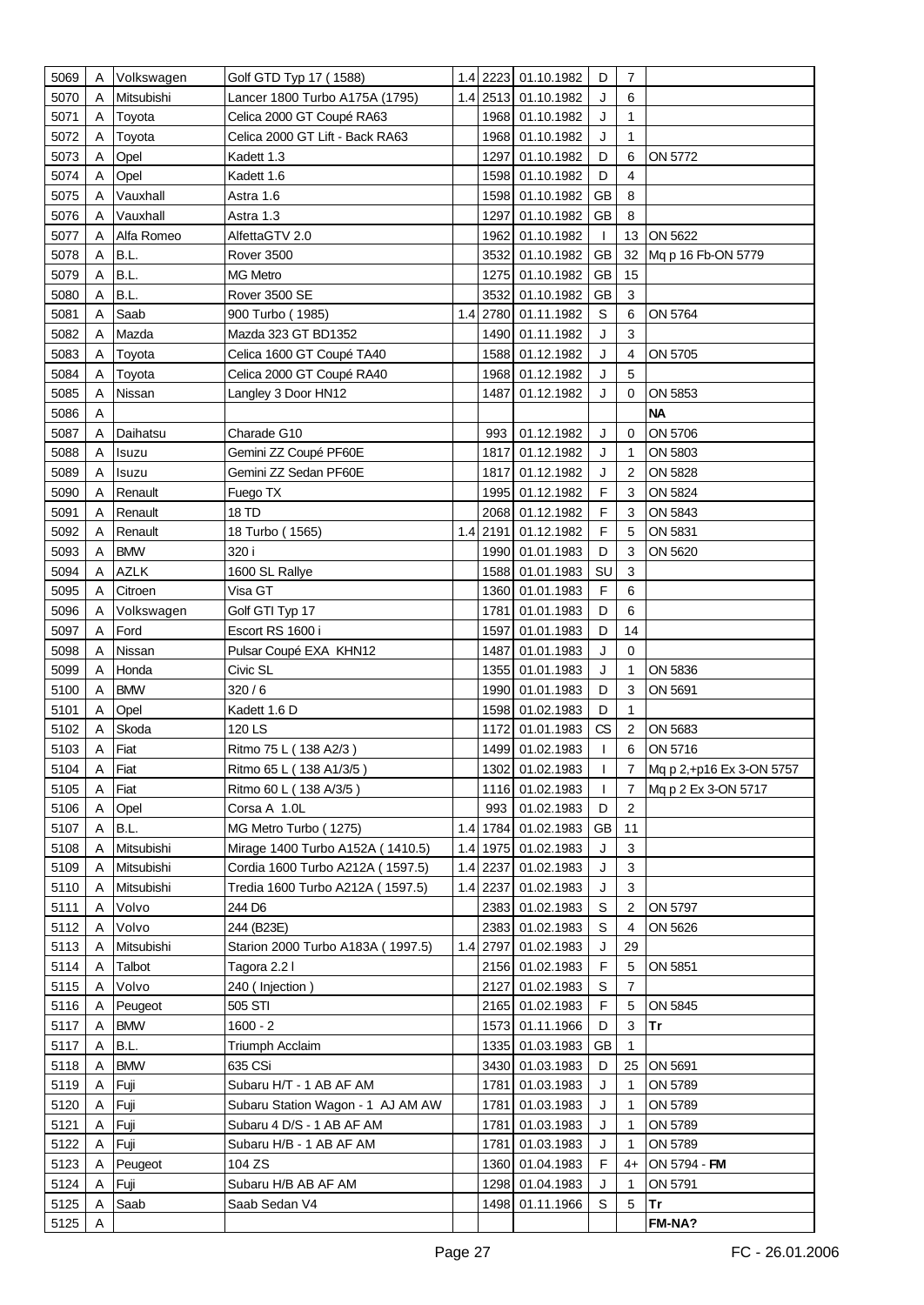| 5126 | Α | Fuji                      | Subaru H/B - 1 AB AF AM        |     |          | 1595 01.04.1983               | J            | 1                       | ON 5790      |
|------|---|---------------------------|--------------------------------|-----|----------|-------------------------------|--------------|-------------------------|--------------|
| 5127 | A | Fuji                      | Subaru H/T - 2 AB AF AM        |     | 1781     | 01.04.1983                    | J            | 4                       | ON 5789      |
| 5128 | A | Fuji                      | Subaru H/T - 3 AB AF AM        |     | 1781     | 01.04.1983                    | J            | 4                       | ON 5789      |
| 5129 | A | Fuji                      | Subaru S/W - 2 AJ AM AW        |     | 1781     | 01.04.1983                    | J            | 4                       | ON 5789      |
| 5130 | A | Fuji                      | Subaru 4 D/S - 2 AB AF AM      |     | 1781     | 01.04.1983                    | J            | 4                       | ON 5789      |
| 5131 | A | Fuji                      | Subaru H/B - 2 AB AF AM        |     | 1781     | 01.04.1983                    | J            | 4                       | ON 5789      |
| 5132 | A | Fuji                      | Subaru H/B - 2 AB AF AM        |     | 1595     | 01.04.1983                    | J            | 1                       | ON 5790      |
| 5133 | A | Alfa Romeo                | Alfasud TI 1.3                 |     | 1351     | 01.04.1983                    | T            | 10                      |              |
| 5134 | A | Alfa Romeo                | Alfasud Sprint Veloce 1.3      |     | 1351     | 01.04.1983                    | T            | 9                       |              |
| 5135 | A | Alfa Romeo                | Alfetta GTV6 2,5               |     | 2493     | 01.04.1983                    | T            | 11                      | ON 5855      |
| 5136 | Α | Toyota                    | Starlet 1200 KP62              |     |          | 1166 01.04.1983               | J            | $\overline{2}$          | ON 5755      |
| 5137 | A | <b>BMW</b>                | 320 i                          |     | 1990     | 01.05.1983                    | D            | 5                       | ON 5691      |
| 5138 | A | <b>BMW</b>                | 323 i Modèle 83                |     |          | 2316 01.05.1983               | D            | 11                      |              |
|      |   |                           |                                |     | 1272     |                               | D            | 12                      |              |
| 5139 | Α | Volkswagen                | Polo Coupé GT 86               |     |          | 01.05.1983                    |              |                         |              |
| 5140 | Α | Ford                      | Mustang 5.0 GT                 |     | 4968     | 01.05.1983 USA                |              | $\overline{\mathbf{4}}$ |              |
| 5141 | Α | <b>FSO</b>                | 125 PN                         |     |          | 1598 01.05.1983               | PL           | 7                       |              |
| 5142 | A | <b>FSO</b>                | 125 P                          |     |          | 1598 01.05.1983               | PL           | 5                       |              |
| 5143 | A | Mitsubishi                | Lancer 1600 A174A              |     |          | 1598 01.05.1983               | J            | 1                       | ON 5787      |
| 5144 | A | Mitsubishi                | Mirage 1600 A157A              |     |          | 1598 01.05.1983               | J            | $\overline{2}$          | ON 5741      |
| 5145 | Α | Mitsubishi                | Mirage 1400 A156A              |     | 1411     | 01.05.1983                    | J            | 1                       |              |
| 5146 | Α | Opel                      | Manta 200 E                    |     |          | 1979 01.06.1983               | D            | 8                       | ON 5686      |
| 5147 | Α | Renault                   | 18 GTD                         |     |          | 2068 01.06.1983               | F            | 1                       |              |
| 5148 | Α | Mitsubishi                | Mirage 1600 A153A              |     | 1598     | 01.06.1983                    | J            | $\overline{2}$          | ON 5739      |
| 5149 | A | Mitsubishi                | Mirage 1400 A152A              |     | 1411     | 01.06.1983                    | J            | 1                       |              |
| 5150 | A | Renault Argentina         | 18 TX                          |     | 1995     | 01.06.1983                    | <b>RA</b>    | 9                       | ON 5846      |
| 5151 | Α | Dacia                     | 1310                           |     |          | 1289 01.06.1983               | <b>RO</b>    | 1                       |              |
| 5152 | Α | Opel                      | Kadett - C GT/E                |     |          | 1979 01.07.1983               | D            | $\overline{\mathbf{c}}$ | ON 5624      |
| 5153 | Α | Honda                     | Prelude (AB)                   |     |          | 1830 01.07.1983               | J            | 0                       |              |
| 5154 | A | Alfa Romeo                | Alfetta 2.0 Turbodiesel (1995) |     |          | 1.4 2793 01.07.1983           | $\mathbf{I}$ | 5                       |              |
| 5155 | Α | Fiat                      | Panda 45 (141 A1)              |     | 903      | 01.07.1983                    | T            | 6                       | ON 5813      |
| 5156 | Α | Audi                      | 80 Quattro                     |     | 2145     | 01.07.1983                    | D            | 9                       |              |
| 5157 | A | Talbot                    | Samba Rallye                   |     |          | 1219 01.07.1983               | F            | 10                      |              |
| 5158 | A | Peugeot                   | 205 GT                         |     |          | 1360 01.07.1983               | F            | 0                       |              |
| 5159 |   | Fiat                      | 127 Sport 70 HP (127 A2)       |     |          | 1049 01.07.1983               | ı            | 3                       | ON 5715      |
| 5160 |   | Renault Argentina R18 GTX |                                |     |          | 1995 01.08.1983               | <b>RA</b>    | 20                      |              |
| 5161 | A | Opel                      | Kadett - D - 1.8 E             |     |          | 1796 01.08.1983               | D            | 7                       | see n° 245   |
| 5162 | A | Toyota                    | Celica Supra MA61              |     | 2759     | 01.08.1983                    | J            | 10                      |              |
| 5163 | Α | Opel                      | Monza 3.0 E                    |     |          | 2968 01.08.1983               | D            | $\overline{2}$          | ON 5729      |
| 5164 | A | Renault                   | Fuego GTX                      |     | 1995     | 01.08.1983                    | F            | 1.                      |              |
| 5165 | A | Citroen                   | <b>BX 16 RS</b>                |     | 1580     | 01.08.1983                    | F            | 1                       |              |
| 5166 | A | Citroen                   | BX 16 TRS                      |     | 1580     | 01.08.1983                    | F            | 1                       |              |
| 5167 |   | B.L.                      | Range Rover                    |     | 3532     | 01.08.1983                    | <b>GB</b>    | $\overline{2}$          |              |
| 5168 | Α | VEB                       | Wartburg 353 W 000             |     | 992      | 01.09.1983                    | D            | 6                       | ON 5600/5712 |
|      |   |                           |                                |     |          |                               | D            |                         |              |
| 5169 | A | VEB                       | Wartburg 353 W 460             |     |          | 1150 01.09.1983<br>01.09.1983 | D            | 6<br>14                 |              |
| 5170 | A | GM/Opel                   | Corsa A 1.3                    |     | 1297     |                               |              |                         |              |
| 5171 | Α | Honda                     | City (AA) (1232)               | 1.4 | 1725     | 01.10.1983                    | J            | 3                       |              |
| 5172 | Α | Volkswagen                | Golf GTI Typ 17                |     | 1588     | 01.10.1983                    | D            | 6                       |              |
| 5173 | A | Isuzu                     | Aska 2000 Turbo JJ120 (1994.0) |     | 1.4 2792 | 01.11.1983                    | J            | 7                       |              |
| 5174 | Α | VAZ                       | Lada 2105                      |     | 1295     | 01.11.1983                    | SU           | 0                       |              |
| 5175 | Α | Volkswagen                | Scirocco GTI                   |     | 1781     | 01.11.1983                    | D            | $\overline{c}$          |              |
| 5176 | Α | B.L.                      | MG Maestro                     |     | 1598     | 01.11.1983                    | <b>GB</b>    | 0                       |              |
| 5177 | Α | Renault                   | 11 GTS - Type B 373            |     | 1397     | 01.01.1984                    | F            | 0                       |              |
| 5178 | A | Nissan                    | Skyline RS Turbo DR30 (1990.8) |     | 1.4 2787 | 01.01.1984                    | J            | 16                      |              |
| 5179 | A | Toyota                    | Corolla 1600 GT 2 Door AE86    |     | 1587     | 01.01.1984                    | J            | 14                      |              |
| 5180 | A | Toyota                    | Corolla 1600 GT 3 Door AE86    |     | 1587     | 01.01.1984                    | J            | 14                      |              |
| 5181 | A | Mazda                     | Mazda Familia Turbo (1490)     |     | 1.4 2086 | 01.01.1984                    | J            | 5                       |              |
| 5182 | A | Mazda                     | Mazda Familia 1500 BD1051      |     | 1490     | 01.01.1984                    | J            | 1                       |              |
| 5183 | Α | Mazda                     | Mazda Familia 1300 BD1031      |     |          | 1296 01.01.1984               | J            | 3                       |              |
| 5184 | Α | Daihatsu                  | Charade (G11)                  |     |          | 993 01.01.1984                | J            | 1                       |              |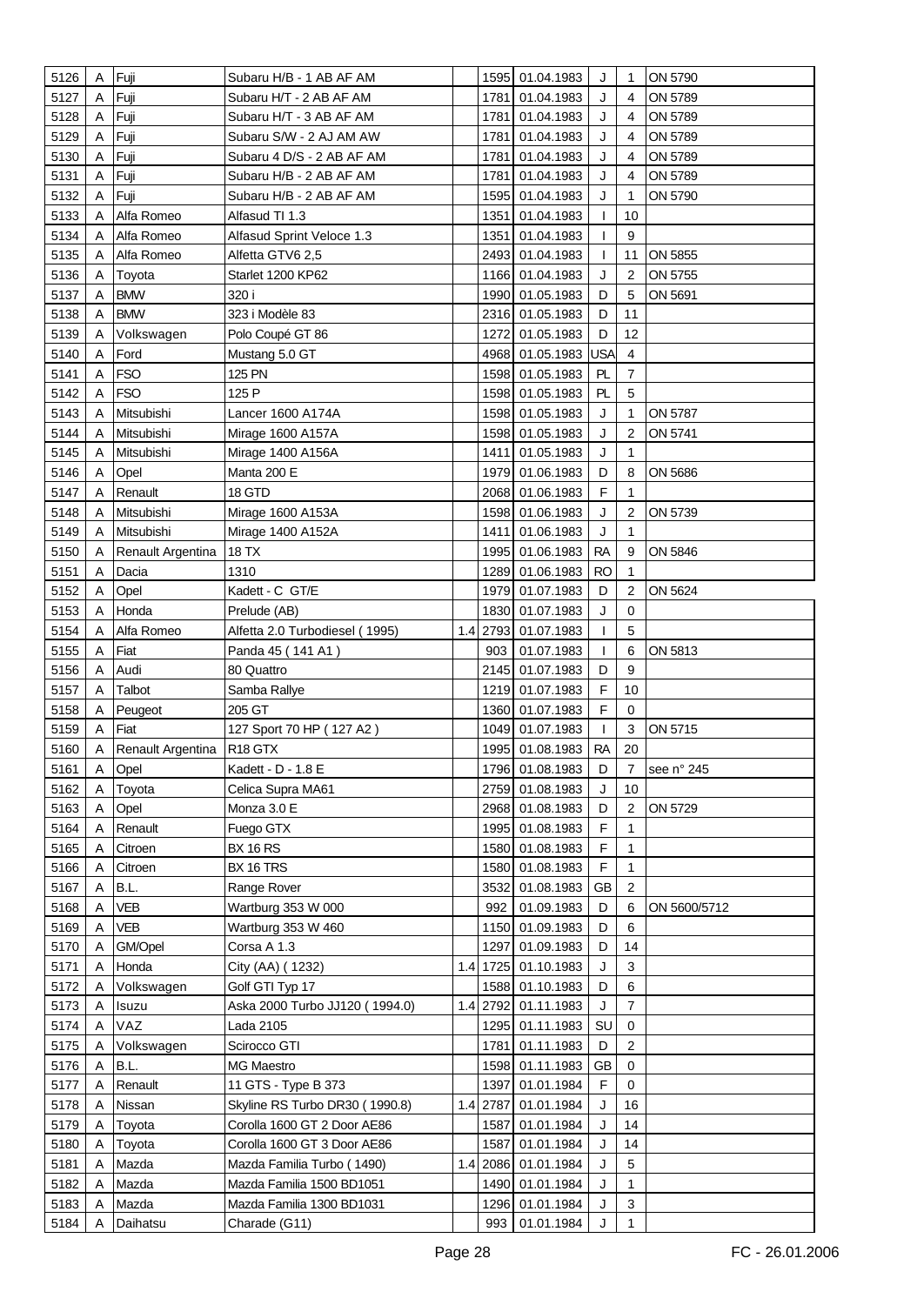| 5185 | Α | Daihatsu           | Charade Turbo (G11) (993)             |     |      | 1.4 1390 01.01.1984 | J         | 4                       |                 |
|------|---|--------------------|---------------------------------------|-----|------|---------------------|-----------|-------------------------|-----------------|
| 5186 | Α | Suzuki             | SA310 (AA41S)                         |     | 993  | 01.01.1984          | J         | 1                       |                 |
| 5187 | A | Nissan             | Sunny HB11                            |     |      | 1488 01.01.1984     | J         | $\mathbf 0$             |                 |
| 5188 | A | <b>FSM</b>         | Polki Fiat 126 P - 650 E              |     | 652  | 01.01.1984          | PL        | 6                       |                 |
| 5189 | Α | Fiat               | Ritmo Abarth 130 TC (138A9/A)         |     | 1995 | 01.01.1984          | T         | 15                      |                 |
| 5190 | A | Vauxhall           | Astra 1.8 GTE                         |     |      | 1796 01.01.1984     | GB        | $\overline{7}$          |                 |
| 5191 | A | Fiat               | Ritmo 105 TC                          |     |      | 1585 01.01.1984     | T         | 2                       |                 |
| 5192 | A | Vauxhall           | Nova 1.3                              |     | 1297 | 01.01.1984          | <b>GB</b> | 11                      |                 |
| 5193 | A | Skoda              | 120 LS                                |     | 1172 | 01.02.1984          | CS        | 3                       |                 |
|      | A | Alfa Romeo         | Giulietta Turbodiesel (1995)          |     |      |                     |           | 4                       |                 |
| 5194 |   |                    |                                       |     |      | 1.4 2793 01.02.1984 | T         |                         |                 |
| 5195 | A | Mazda              | Savanna RX7 Custom (2+2) (1146)       |     |      | 2.0 2292 01.02.1984 | J         | 4                       |                 |
| 5196 | A | Nissan             | Datsun HA10                           |     |      | 1952 01.02.1984     | J         | $\mathbf 0$             |                 |
| 5197 | A | Nissan             | Bluebird Turbo P 910 (1770.4)         |     |      | 1.4 2479 01.02.1984 | J         | 7                       |                 |
| 5198 |   | Renault            | 11 GTX " Coach "                      |     |      | 1734 01.02.1984     | F         | $\overline{2}$          |                 |
| 5199 | A | Nissan             | March (K10)                           |     | 987  | 01.02.1984          | J         | 2                       |                 |
| 5200 | A | Volvo              | 360 GLT                               |     |      | 1986 01.02.1984     | NL        | 6                       |                 |
| 5201 | A | Volvo              | 360 GLS                               |     |      | 1986 01.02.1984     | NL        | 4                       |                 |
| 5202 | Α | Volvo              | 360 GLE                               |     |      | 1986 01.02.1984     | NL        | $\overline{2}$          |                 |
| 5203 | Α | Saab               | Sedan V4                              |     |      | 1498 01.02.1984     | S         | 3                       |                 |
| 5204 | Α | <b>FSO</b>         | Polonez 1500 - 125 PN                 |     |      | 1481 01.03.1984     | PL        | 4                       |                 |
| 5205 | Α | <b>FSO</b>         | 1500 - 125 P                          |     |      | 1481 01.03.1984     | PL        | $\mathbf{1}$            |                 |
| 5206 | Α | <b>FSO</b>         | 1300 - 125 P                          |     |      | 1295 01.03.1984     | PL        | 1                       |                 |
| 5207 | Α | Fiat               | Uno 70 S                              |     | 1302 | 01.04.1984          | T         | 10                      |                 |
| 5208 | A | Fiat               | Uno 45 S                              |     | 903  | 01.04.1984          | T         | 7                       |                 |
| 5209 | A | Chevrolet          | Camaro                                |     |      | 5004 01.04.1984 USA |           | $\mathbf 0$             |                 |
| 5210 | A | VEB                | Trabant P 601 R                       |     | 595  | 01.04.1984          | D         | 3                       |                 |
| 5211 | Α | Renault            | 11 Turbo (1401)                       |     |      | 1.4 1961 01.04.1984 | F         | 30                      |                 |
| 5211 | Α | Ford               | Escort 1300 GT                        |     |      | 1297 01.03.1968     | <b>GB</b> | 11 $Tr$                 |                 |
| 5212 | A | Volkswagen         | 19 Golf GTi                           |     |      | 1781 01.04.1984     | D         | 13                      |                 |
| 5213 | Α | Peugeot            | 205 GTI                               |     |      | 1580 01.04.1984     | F         | 21                      |                 |
| 5214 | Α | Ford               | <b>Escort De Luxe</b>                 |     |      | 1098 01.06.1968     | <b>GB</b> | 13                      | Tr              |
| 5214 | A | Lancia             | Delta HF (831 ABO/7) (1585)           |     |      | 1.4 2219 01.04.1984 | -1        | 6                       |                 |
| 5215 | A | <b>FSO</b>         | 125 PN C                              |     |      | 1598 01.04.1984     | PL        | 15                      |                 |
| 5216 |   | <b>Fiat Brasil</b> | Spazio CL Alcool Etanol               |     | 1297 | 01.04.1984          | <b>BR</b> | 2                       |                 |
| 5217 | Α | <b>Fiat Brasil</b> | Oggi CS Alcool Etanol                 |     |      | 1297 01.04.1984     | <b>BR</b> | 2                       |                 |
| 5218 | A | <b>GM Brasil</b>   | Monza Alcool Etanol                   |     |      | 1796 01.04.1984     | BR        | 1                       |                 |
| 5219 | A | Volkswagen         | Voyage 1.6 - 307 - Alcool - Etanol    |     |      | 1588 01.04.1984     | <b>BR</b> | 3                       |                 |
| 5220 | Α | Volkswagen         | Voyage 1.6 - 307 - Gasolina           |     |      | 1588 01.04.1984     | BR        | 3                       |                 |
|      |   | Volkswagen         | Gol 1.6 - 305 - Gasolina              |     |      | 1584 01.04.1984     | <b>BR</b> | $\overline{\mathbf{c}}$ |                 |
| 5221 | Α |                    | Gol 1.6 - 305 - Alcool                |     |      |                     |           | 2                       |                 |
| 5222 | A | Volkswagen         |                                       |     |      | 1584 01.04.1984     | <b>BR</b> |                         |                 |
| 5223 | Α | Audi               | 80 GTE / Sport                        |     | 1781 | 01.05.1984          | D         | 3                       |                 |
| 5224 | A | <b>GM Brasil</b>   | Monza Alcool - Etanol                 |     |      | 1598 01.05.1984     | <b>BR</b> | 0                       |                 |
| 5225 | A | <b>GM Brasil</b>   | Chevette 1.6                          |     |      | 1599 01.05.1984     | <b>BR</b> | 1                       |                 |
| 5226 | A | <b>GM Brasil</b>   | Chevette 1.6 Alcool-Etanol            |     |      | 1599 01.05.1984     | <b>BR</b> | 0                       |                 |
| 5227 | A | Ford               | Escort GL 1.6 Alcool                  |     |      | 1556 01.05.1984     | <b>BR</b> | 0                       |                 |
| 5228 | Α | Nissan             | Pick-up Y720                          |     |      | 2188 01.05.1984     | J         | 0                       |                 |
| 5229 | A | Seat               | Ronda 1.6 GLX                         |     | 1592 | 01.06.1984          | E         | 0                       |                 |
| 5230 | A | Zastava            | 750 LE                                |     | 767  | 01.07.1984          | YU        | 2                       |                 |
| 5231 | A | Zastava            | GT 65                                 |     | 1297 | 01.07.1984          | YU        | 3                       |                 |
| 5232 | Α | Zastava            | GT 55                                 |     |      | 1116 01.07.1984     | YU        | 4                       |                 |
| 5233 | A | Peugeot            | 505 Turbo Injection E (2155)          |     |      | 1.4 3017 01.06.1984 | F         | 15                      | n°252 cancelled |
| 5234 | Α | Fiat               | Uno 55 S                              |     |      | 1116 01.07.1984     | T         | 5                       |                 |
| 5235 | A | Volkswagen         | Gacel                                 |     |      | 1590 01.07.1984     | <b>RA</b> | 1                       |                 |
| 5236 | Α | Ford               | Fiesta 1.1                            |     | 1117 | 01.07.1984          | D         | 2                       |                 |
| 5237 | Α | Ford               | Fiesta 1.3                            |     | 1297 | 01.07.1984          | D         | 2                       |                 |
| 5238 | A | Ford               | Sierra XR4i                           |     |      | 2793 01.07.1984     | D         | 2                       |                 |
| 5239 | A | Mitsubishi         | Lancer 1800 Inter. Turb. A175A (1796) | 1.4 |      | 2514 01.07.1984     | J         | 6                       |                 |
|      |   |                    |                                       |     |      |                     |           |                         |                 |
| 5240 |   | <b>Fiat Brasil</b> | 147 Alcool                            |     | 1297 | 01.09.1984          | <b>BR</b> | 2                       |                 |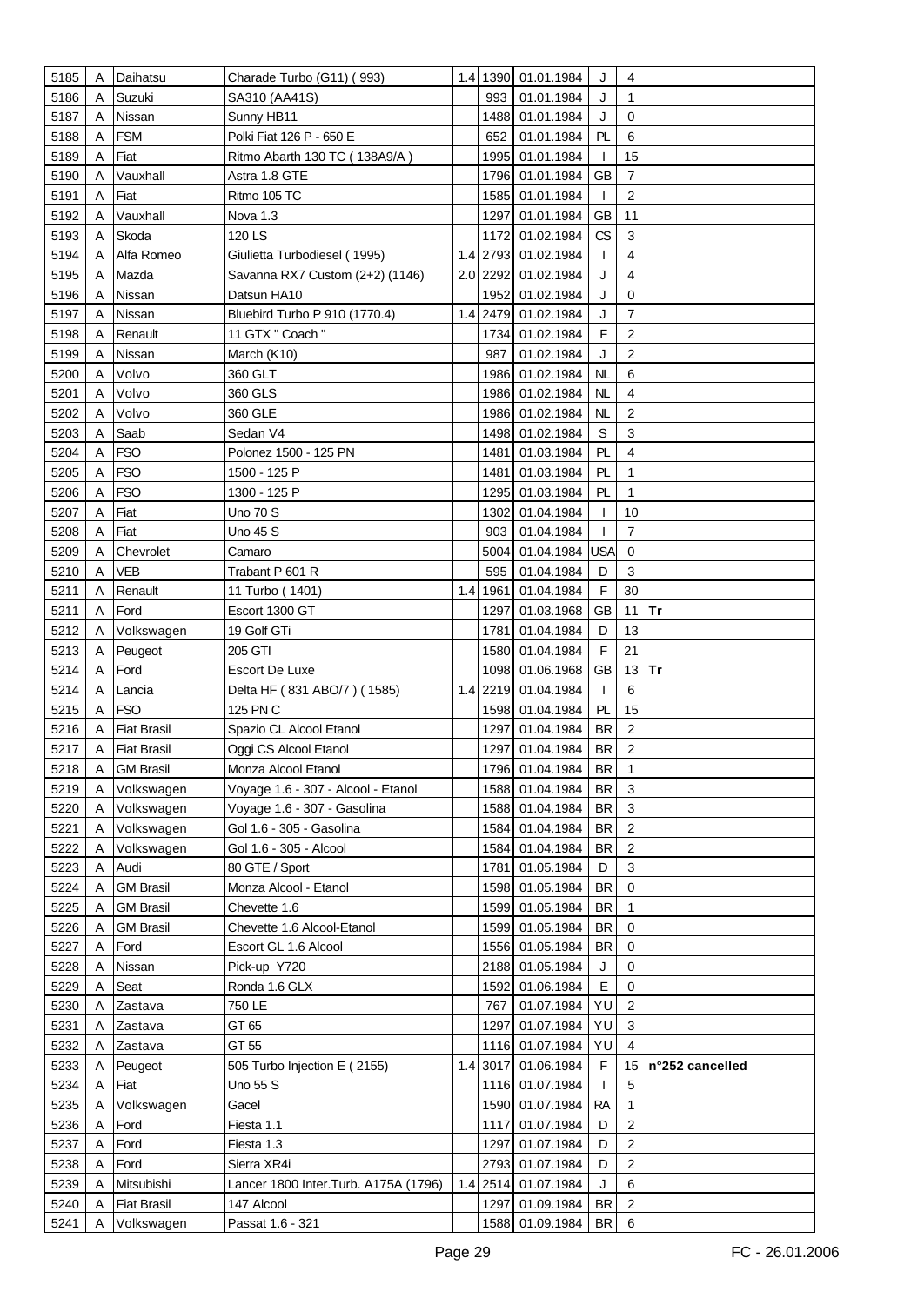| 5242 | Α | Opel               | Kadett - E - GSI                 |     |          | 1796 01.11.1984     | D            | 5                       |           |
|------|---|--------------------|----------------------------------|-----|----------|---------------------|--------------|-------------------------|-----------|
| 5243 | Α | Opel               | Kadett - E - 1.3                 |     | 1297     | 01.11.1984          | D            | 1                       |           |
| 5244 | A | Zastava            | Yugo 45                          |     | 903      | 01.11.1984          | YU           | 3                       |           |
| 5245 | A | Zastava            | Yugo 55                          |     |          | 1116 01.11.1984     | YU           |                         | <b>FU</b> |
| 5246 | A |                    | 850                              |     | 848      | 01.11.1984          | YU           | 1                       |           |
|      |   | Zastava            |                                  |     |          |                     |              | 6                       |           |
| 5247 | Α | Nissan             | Silvia RS US12                   |     | 1991     | 01.11.1984          | J            |                         |           |
| 5248 | A | Nissan             | Pulsar 3 Door HN12R (1488)       | 1.4 | 2083     | 01.11.1984          | J            | 5                       |           |
| 5249 | Α | Vauxhall           | Nova Swing                       |     |          | 1196 01.12.1984     | GВ           | 15                      |           |
| 5250 | A | Saab               | 900 Turbo APC (1985)             | 1.4 |          | 2780 01.12.1984     | S            | 10                      |           |
| 5251 | A | Oltcit             | <b>TA-CB Oltcit Club</b>         |     |          | 1129 01.01.1985     | RO           | 0                       |           |
| 5252 | A | Skoda              | 130L                             |     |          | 1290 01.01.1985     | CS           | 6                       |           |
| 5253 | A | <b>GM Vauxhall</b> | Astra 1.3 B                      |     | 1297     | 01.02.1985          | GB           | $\overline{7}$          |           |
| 5254 | A | GM Vauxhall        | Nova Saloon                      |     |          | 1196 01.02.1985     | <b>GB</b>    | 4                       |           |
| 5255 | A | Vauxhall           | Astra 1.8 GTE (Modèle 84)        |     |          | 1796 01.02.1985     | <b>GB</b>    | 11                      |           |
| 5256 | A | Alfa Romeo         | Alfa 33 Quadrifoglio Verde       |     |          | 1490 01.02.1985     | T            | 15                      |           |
| 5257 | Α | Fuji               | Subaru 4WD (1.0) KA, KD          |     | 998      | 01.02.1985          | J            | 3                       |           |
| 5258 | A | Ford               | Fiesta XR 2                      |     | 1599     | 01.02.1985          | D            | $\overline{\mathbf{4}}$ |           |
| 5259 | A | Fuji Heavy         | Subaru 4WD Turb. 4d Sedan (1782) | 1.4 |          | 2495 01.03.1985     | J            | 17                      |           |
| 5260 |   | Mitsubishi         | Mirage C13A (1597.6)             |     | 1.4 2237 | 01.04.1985          | J            | $\overline{c}$          |           |
| 5261 | A | Ford               | XR4Ti (2303)                     |     |          | 1.4 3224 01.04.1985 | D            | 10                      |           |
| 5262 | A | Renault            | 5 GT Turbo C 405 (1397.2)        | 1.4 | 1961     | 01.04.1985          | F            | 28                      |           |
| 5263 | A | Alfa Romeo         | Giulietta 1.8 - '84              |     |          | 1780 01.04.1985     | T            | $\mathbf 0$             |           |
| 5264 |   | Alfa Romeo         | Alfa 33 4x4 - 1.5                |     |          | 1490 01.04.1985     |              | 8                       |           |
|      |   |                    |                                  |     |          |                     |              | 4                       |           |
| 5265 | A | Alfa Romeo         | Alfa 90 - 2.5 Quadrifoglio       |     |          | 2493 01.04.1985     | T            |                         |           |
| 5266 | A | Ford               | Mustang 5.0 GT/85                |     |          | 4968 01.04.1985     | <b>USA</b>   | 5                       |           |
| 5267 | A | Renault            | 5 TSE Type C 403                 |     |          | 1397 01.04.1985     | F            | 0                       |           |
| 5268 | A | Honda              | Civic 3 Door (AT)                |     |          | 1590 01.04.1985     | J            | 15                      |           |
| 5269 | A | Daimler Benz       | 190E 2.3-1.6 (W201)              |     | 2302     | 01.05.1985          | D            | 36                      |           |
| 5270 | A | Toyota             | Starlet 1300 EP71                |     |          | 1296 01.05.1985     | J            | 10                      |           |
| 5271 | A | Toyota             | Starlet EFI EP71                 |     |          | 1296 01.05.1985     | J            | 8                       |           |
| 5272 | A | Ford               | Escort RS Turbo (1597.2)         | 1.4 |          | 2236 01.06.1985     | <b>GB</b>    | 22                      |           |
| 5273 | A | VEB                | Trabant P 800 RS                 |     | 771      | 01.06.1985          | D            | 3                       |           |
| 5274 | A | Tovota             | Corolla 3 Door Sedan GT AE82     |     | 1587     | 01.07.1985          | J            | 9                       |           |
| 5276 | A | Audi               | 90 Quattro                       |     |          | 2226 01.07.1985     | D            | 5                       |           |
| 5277 | Α | Mazda              | Luce HB3S (1308)                 |     |          | 2.0 2616 01.10.1985 | J            | 5                       |           |
| 5278 | Α | Fiat               | Uno Turbo IE (1300,9)            |     |          | 1.4 1821 01.10.1985 | $\mathbf{I}$ | 19                      |           |
| 5279 | A | Isuzu              | Gemini Sedan JT150               |     | 1471     | 01.10.1985          | J            | $\mathbf{1}$            |           |
| 5280 | Α | Peugeot            | 504 Injection type 504 A02       |     |          | 1796 01.04.1969     | F            | 6                       | <b>Tr</b> |
| 5280 | A | Isuzu              | Gemini Hatch Back JT150          |     | 1471     | 01.10.1985          | J            | 1                       |           |
| 5281 | Α | Lancia             | Y 10 Turbo (1049)                | 1.4 | 1469     | 01.11.1985          | T            | 3                       |           |
| 5282 | A | Holden             | Commodore VK - V8                |     | 4981     | 01.01.1986 AUS      |              | 30                      |           |
| 5283 | A | Premier            | Padmini                          |     | 1090     | 01.12.1985          | <b>IND</b>   | $\mathbf{1}$            |           |
| 5284 | A |                    | Coupé Quattro                    |     |          | 2226 01.01.1986     | D            | 12                      |           |
|      | A | Audi               |                                  |     |          | 01.04.1969          |              | 3                       | Tr        |
| 5284 |   | B.L.               | Austin / Morris Mini 1000        |     | 998      |                     | <b>GB</b>    |                         |           |
| 5285 | A | Ford               | Sierra XR 4x4                    |     |          | 2795 01.01.1986     | D            | 13                      |           |
| 5286 | A | Mazda              | Familia 4WD BFMR (1598)          | 1.4 | 2237     | 01.01.1986          | J            | 28                      |           |
| 5287 |   | Holden             | Commodore VK 3.3 EFI             |     |          | 3298 01.01.1986 AUS |              | $\overline{c}$          |           |
| 5288 | Α | Citroen            | Visa GTI                         |     |          | 1580 01.02.1986     | F            | 4                       |           |
| 5289 | A | Citroen            | <b>BX Sport</b>                  |     |          | 1905 01.02.1986     | F            | 3                       |           |
| 5290 | A | Honda              | Quint Integra (AV)               |     |          | 1590 01.02.1986     | J            | $\mathbf{1}$            |           |
| 5291 | A | Honda              | Prelude (BA1)                    |     |          | 1958 01.02.1986     | J            | 1                       |           |
| 5292 | A | <b>BMW</b>         | 325 i                            |     |          | 2494 01.02.1986     | D            | 12                      |           |
| 5293 | A | Saab               | 900 Turbo 16 (1985)              |     |          | 1.4 2780 01.02.1986 | S            | 15                      |           |
| 5294 | A | Audi               | 200 Quattro (2144.4)             |     | 1.4 3002 | 01.02.1986          | D            | $\overline{7}$          |           |
| 5295 | Α | Volkswagen         | Golf GTI 16V                     |     | 1781     | 01.03.1986          | D            | 19                      |           |
| 5296 | A | Toyota             | Celica 2.0 GT Coupe (ST 162)     |     | 1998     | 01.04.1986          | J            | 5                       |           |
| 5297 | A | Toyota             | Celica 2.0 GT Liftback (ST 162)  |     |          | 1998 01.04.1986     | J            | 6                       |           |
| 5298 | A | Oltcit             | Oltcit Club 12 TRS               |     |          | 1299 01.04.1986     | RO           | $\overline{2}$          |           |
| 5299 | A | Rover              | MG Maestro Efi                   |     |          | 1994 01.04.1986 GB  |              | 6                       |           |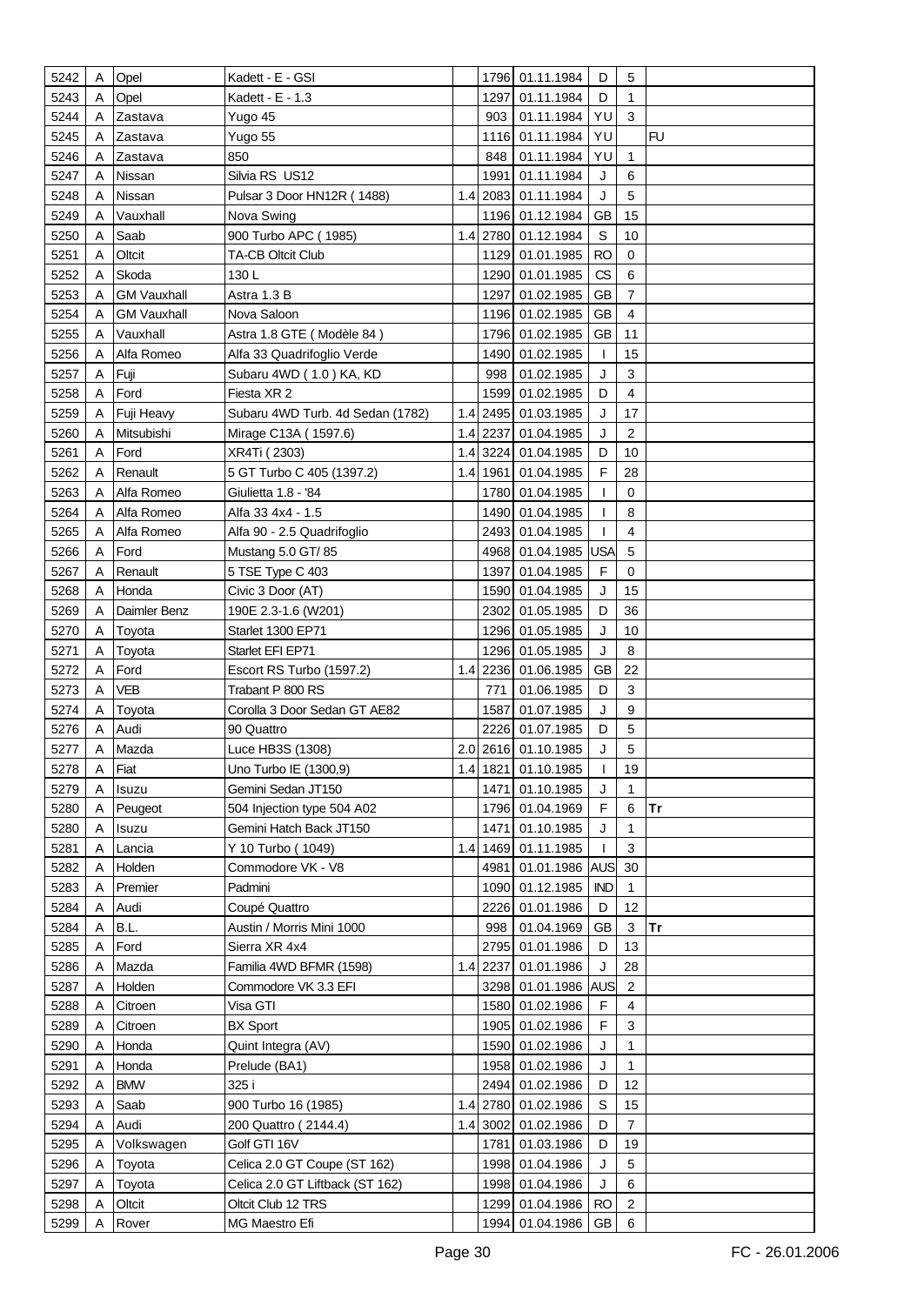| 5300 | Α | Alfa Romeo         | Alfa 75 Quadrifoglio              |     |          | 2493 01.05.1986     | $\mathbf{I}$ | 13              |           |
|------|---|--------------------|-----------------------------------|-----|----------|---------------------|--------------|-----------------|-----------|
| 5301 | A | Peugeot            | 205 GTI 115cv                     |     | 1580     | 01.05.1986          | F            | 27              |           |
| 5302 | A | Fuji               | Subaru 1.8 4WD S/W AL AW          |     | 1782     | 01.07.1986          | J            | 4               |           |
| 5303 | A | Toyota             | Starlet Turbo (EP71)              |     | 1814     | 01.07.1986          | J            | 6               |           |
| 5304 | Α | Saab               | 9000 Turbo 16 (1985)              |     | 1.4 2779 | 01.07.1986          | $\mathbb S$  | 9               |           |
| 5304 | A | Fiat               | 128                               |     | 1116     | 01.07.1969          | T            | 0               | <b>Tr</b> |
| 5305 | A | Fuji               | Subaru Coupe 4 WD Turb. AG (1782) |     | 1.4 2495 | 01.07.1986          | J            | 8               |           |
|      |   |                    |                                   |     |          |                     |              | 4               |           |
| 5306 | A | Fuji               | Subaru 4WD (1.2) KA               |     | 1190     | 01.07.1986          | J            |                 |           |
| 5307 | A | Alfa Romeo         | Alfa 75 Turbo (1779,4)            |     | 1.4 2491 | 01.08.1986          | $\mathbf{I}$ | 42              |           |
| 5308 | Α | Lada               | 2108                              |     | 1288     | 01.08.1986          | SU           | 9               |           |
| 5309 | A | Isuzu              | Gemini Turbo JT150 (1471.5)       |     | 1.4 2060 | 01.10.1986          | J            | 5               |           |
| 5310 | A | Suzuki             | Cultus 1300 (AA33S)               |     | 1299     | 01.10.1986          | J            | 4               |           |
| 5310 | A | Chevrolet          | Camaro 350                        |     | 5735     | 01.04.1970 USA      |              | 4               | <b>Tr</b> |
| 5311 | Α | Renault            | 21RX L483                         |     | 1995     | 01.10.1986          | F            | $\Omega$        |           |
| 5312 | Α | Renault            | 21 RS L482                        |     | 1721     | 01.10.1986          | $\mathsf F$  | 0               |           |
| 5313 | A | Renault            | 4 GTL 1128                        |     | 1108     | 01.10.1986          | F            | 7               |           |
| 5314 | A | Volkswagen         | Scirocco 53 16V                   |     | 1781     | 01.11.1986          | D            | 5               |           |
| 5315 | Α | <b>GM Vauxhall</b> | Nova 1300 (Mod 87)                |     | 1297     | 01.01.1987          | <b>GB</b>    | $\overline{c}$  |           |
| 5316 | Α | Audi               | 200 Quattro M86 (2144,4)          |     |          | 1.4 2144 01.01.1987 | D            | 13              |           |
| 5317 | Α | Mitsubishi         | Starion 2600 Turbo A187A (2555)   |     | 1.4 3577 | 01.01.1987          | J            | $\overline{7}$  |           |
| 5318 | A | Nissan             | 200 SX RVS12                      |     | 2960     | 01.01.1987          | J            | 9               |           |
| 5319 | Α | Nissan             | Pulsar 3 Door 1600 (EN13)         |     | 1598     | 01.01.1987          | J            | 4               |           |
| 5320 | Α | <b>GM Opel</b>     | Kadett E GSi 2.0 L                |     | 1998     | 01.01.1987          | D            | 9               |           |
| 5321 | Α | Saab               | 900 S 16 Sedan                    |     | 1985     | 01.01.1987          | $\mathbb S$  | 8               |           |
| 5322 | A | Saab               | 900 S 16 Combi Coupé              |     | 1985     | 01.01.1987          | S            | 8               |           |
| 5323 | Α | Ford               | Sierra RS Cosworth (1993.9)       |     | 1.4 2791 | 01.01.1987          | <b>GB</b>    | 35              |           |
| 5324 | Α | Lancia             | Delta HF 4WD (1995)               |     | 1.4 2793 | 01.01.1987          | T            | 24              |           |
| 5325 | Α | Peugeot            | 205 GTI 1900                      |     |          | 1905 01.02.1987     | F            | 36              |           |
|      |   |                    |                                   |     | 1962     |                     | T            | $\overline{7}$  |           |
| 5326 | Α | Alfa Romeo         | Alfa 75 2.0 Super                 |     |          | 01.02.1987          |              |                 |           |
| 5327 | Α | <b>BMW</b>         | M <sub>3</sub>                    |     | 2302     | 01.03.1987          | D            | 42              |           |
| 5328 | Α | Maserati           | Biturbo (331B25) (2491)           |     | 1.4 3487 | 01.03.1987          | T            | 9               |           |
| 5329 | A | Nissan             | March Turbo (K10T) (988)          |     | 1.4 1383 | 01.04.1987          | J            | 9               |           |
| 5330 | A | Nissan             | Skyline GTS Turbo HR31 (1998)     |     | 1.4 2797 | 01.04.1987          | J            | 16              |           |
| 5331 |   | Toyota             | Supra (MA70)                      |     | 2954     | 01.04.1987          | J            | 9               |           |
| 5332 | Α | Peugeot            | 309 GTI                           |     |          | 1905 01.04.1987     | F            | 25              |           |
| 5333 | A | Volkswagen         | Fusca 113 1.6                     |     |          | 1585 01.05.1987     | BR           | 0               |           |
| 5334 | A | Toyota             | Supra Turbo MA70 (2954,2)         | 1.4 |          | 4136 01.07.1987     | J            | 19              |           |
| 5335 | Α | Fiat               | Regatta 85                        |     |          | 1499 01.07.1987     | <b>RA</b>    | $5\phantom{.0}$ |           |
| 5336 | Α | Volkswagen         | Gol 1.6                           |     |          | 1595 01.07.1987     | <b>BR</b>    | $\overline{c}$  |           |
| 5336 | A | Ford               | Capri 3 Litre                     |     | 2994     | 01.04.1970          | GB           | 13              | Tr        |
| 5337 | Α | Volkswagen         | 19 Golf Syncro                    |     | 1781     | 01.07.1987          | D            | 5               |           |
| 5338 |   | <b>GM Opel</b>     | Kadett E GSi 2.0 MY88             |     | 1998     | 01.08.1987          | D            | 5               |           |
| 5339 | A | Mitsubishi         | Pajero L042G                      |     | 2555     | 01.10.1987          | J            | $\overline{c}$  |           |
| 5340 | A | Autobianchi        | A 112                             |     | 903      | 01.04.1970          | T            | 5               | lTr       |
| 5340 | A | Mitsubishi         | Pajero Turbo L044G (2477)         |     | 1.4 3468 | 01.10.1987          | J            | 3               |           |
| 5341 | Α | Mitsubishi         | Pajero Wagon Turbo (2477)         |     |          | 1.4 3468 01.10.1987 | J            | $\overline{4}$  |           |
| 5342 | A | Renault            | 11 Turbo Type C375 (1397.2)       |     | 1.4 1956 | 01.10.1987          | F            | 16              |           |
| 5343 | A | Daihatsu           | Charade 3 Door G 100S             |     | 993      | 01.01.1988          | J            | 0               |           |
| 5344 | A | Daihatsu           | Charade GT-G 100S (994)           | 1.7 | 1689     | 01.01.1988          | J            | $\overline{2}$  |           |
| 5345 | Α | VAZ                | Lada Samara 21083                 |     | 1500     | 01.01.1988          | SU           | 21              |           |
| 5346 | Α | Audi               | 90 Quattro B3                     |     |          | 2310 01.01.1988     | D            | 6               |           |
| 5347 | A | Citroen            | AX Sport                          |     |          | 1294 01.01.1988     | F            | 20              |           |
| 5348 | A | <b>BMW</b>         | 325 i X                           |     | 2494     | 01.01.1988          | D            | $\mathbf{1}$    |           |
| 5349 | Α | Renault            | 21 2 litres Turbo (1995)          | 1.7 | 3392     | 01.02.1988          | F            | 12              |           |
| 5350 | A | Alfa Romeo         | Alfa 75 6V 3.0                    |     | 2959     | 01.02.1988          | T            | 13              |           |
| 5350 | A | Moskvitch          | 412                               |     |          | 1478 01.04.1970     | SU           | 4               | Tr        |
| 5351 | A | Honda              | Prelude (BA4)                     |     | 1958     | 01.02.1988          | J            | 1               |           |
|      |   |                    |                                   |     |          |                     |              |                 |           |
| 5352 | Α | Toyota             | Corolla Levin AE92                |     | 1587     | 01.02.1988          | J            | 12              |           |
| 5353 | Α | Toyota             | Sprinter Trueno                   |     |          | 1587 01.02.1988     | J            | $\,6\,$         |           |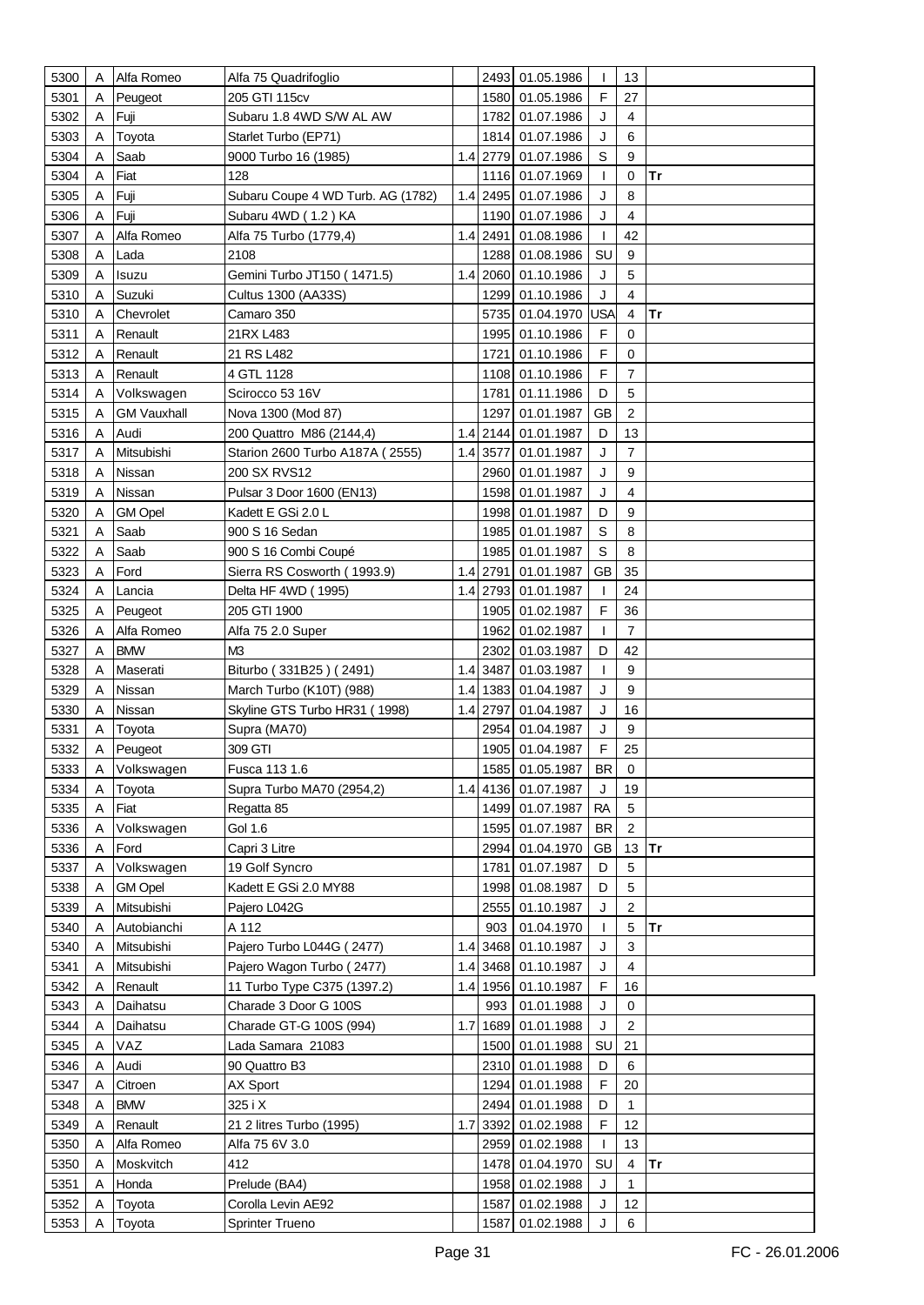| 5354 | Α | Toyota                  | Corolla 3 Door Sedan GT AE92        |     |      | 1587 01.02.1988     | J            | 11             |              |
|------|---|-------------------------|-------------------------------------|-----|------|---------------------|--------------|----------------|--------------|
| 5355 | A | Lancia                  | Delta HF Integrale (1995)           | 1.7 |      | 3392 01.03.1988     | T            |                | 31 Mq Ex13 ? |
| 5356 | A | Honda                   | Civic 3 doors EF3                   |     |      | 1590 01.03.1988     | J            | 13             |              |
| 5357 | Α | Honda                   | Prelude 4WS (BA5)                   |     |      | 1958 01.04.1988     | J            | 4              |              |
| 5358 | Α | Seat                    | Marbella GL 5 vel.                  |     | 903  | 01.04.1988          | E            | $\overline{7}$ |              |
| 5359 | Α | <b>FSO</b>              | Polski Fiat 126 Bis                 |     | 704  | 01.04.1988          | PL           | 1              |              |
| 5360 | A | Chevrolet               | Camaro Iroc                         |     | 5734 | 01.04.1988          | USA          | $\mathbf{1}$   |              |
| 5361 | Α | Moskvitch               | AZLK 2141 Aleko rally               |     |      | 1569 01.04.1988     | SU           | 4              |              |
| 5362 | A | Alfa Romeo              | 33 1,7 Quadrifoglio Verde           |     |      | 1712 01.04.1988     | $\mathbf{I}$ | 5              |              |
| 5363 | A | Toyota                  | Celica 2000 GT-Four ST165 (1998.2)  | 1.7 |      | 3397 01.05.1988     | J            | 27             |              |
| 5364 |   | Mitsubishi              | Galant VR-4 EA39A (1997.4)          | 1.7 |      | 3396 01.05.1988     | J            | 37             |              |
| 5365 | A | Citroen                 | AX GT                               |     |      | 1361 01.05.1988     | F            | 5              |              |
| 5366 | Α | Peugeot                 | 205 Rallye                          |     |      | 1294 01.07.1988     | F            | 22             |              |
| 5367 | A | lsuzu                   | Gemini 1600 Sedan JT190             |     |      | 1588 01.10.1988     | J            | $\overline{2}$ |              |
| 5368 | Α | Seat                    | Ibiza 1.5 SXI                       |     |      | 1461 01.10.1988     | E            | 5              |              |
| 5369 | A | <b>GM Opel</b>          | Kadett/Astra E Gsi/GTE 16V          |     |      | 1998 01.10.1988     | D            | 25             |              |
| 5370 | A | Ford                    | Sierra Cosworth (4 Doors) (1993.9)  | 1.7 |      | 3390 01.10.1988     | <b>GB</b>    | 5              |              |
|      |   | Maruti                  | 800                                 |     |      |                     | <b>IND</b>   | 1              |              |
| 5371 | A |                         |                                     |     | 796  | 01.10.1988          |              |                |              |
| 5372 | A | Maruti                  | Gypsy 4WD MG410                     |     | 970  | 01.10.1988          | <b>IND</b>   | 0              |              |
| 5373 | A | Skoda                   | Favorit 136L                        |     |      | 1289 01.01.1989     | CS           | 8+             |              |
| 5374 | A | Daihatsu                | Charade 1.3 i G102S                 |     |      | 1296 01.01.1989     | J            | 3              |              |
| 5375 | A | Opel                    | Nova GTE / Corsa GS                 |     |      | 1598 01.01.1989     | D            | 13<br>6        |              |
| 5376 | Α | Citroen                 | BX GTI 16S                          |     |      | 1905 01.01.1989     | F            |                |              |
| 5377 | Α | Citroen                 | BX Diesel Turbo (1769,5)            | 1.7 |      | 3008 01.01.1989     | F            | 3              |              |
| 5377 | A | Mazda                   | Capella 1600 SNA                    |     |      | 1586 01.01.1971     | J            | 0              | Tr           |
| 5378 | A | Renault                 | R19 GTS Type B 53705                |     |      | 1390 01.01.1989     | F            | $\mathbf 0$    |              |
| 5379 |   | Renault                 | R19 GTX Type B 53305                |     |      | 1721 01.01.1989     | F            | $\mathbf 0$    |              |
| 5380 | A | Peugeot                 | 405 MI 16                           |     |      | 1905 01.03.1989     | F            | 25             |              |
| 5381 | A | VAZ                     | Lada BA3-21074                      |     |      | 1569 01.04.1989     | SU           | 1              |              |
| 5382 | Α | Suzuki                  | Swift 1300 (AA34S)                  |     |      | 1299 01.04.1989     | J            | 18             |              |
| 5383 | Α | Audi                    | 80 2,0 E                            |     |      | 1984 01.04.1989     | D            | 3              |              |
| 5384 | A | Chrysler                | LeBaron Coupé (2213)                | 1.7 |      | 3762 01.04.1989     | USA          | 0              |              |
| 5385 | A | Dodge                   | Daytona Shelby Z (2213)             | 1.7 |      | 3762 01.04.1989     | USA          | 0              |              |
| 5386 | Α | Plymouth                | Sundance (2213)                     | 1.7 |      | 3762 01.04.1989     | USA          | 0              |              |
| 5387 | Α | Zastava                 | Yugo 1.3                            |     |      | 1290 01.05.1989     | YU           | $5+$ FU        |              |
| 5388 | A | Mitsubishi              | Mirage 1600 C53A                    |     |      | 1596 01.05.1989     | J            | 1              |              |
| 5389 | A | Nissan                  | March Super Turbo EK10T (930,6)     | 1.7 |      | 1582 01.05.1989     | J            | 6              |              |
| 5390 | Α | Daimler Benz            | 500 SEC C126                        |     |      | 4973 01.07.1989     | D            | $\mathbf{1}$   |              |
| 5391 | A | <b>GM Opel/Vauxhall</b> | Omega A 3,0 / Carlton A 3,0         |     |      | 2969 01.08.1989     | D            | $\mathbf{1}$   |              |
| 5392 | A | Alfa Romeo              | 33 1.7 Quadrifoglio Verde (Mod. 89) |     |      | 1712 01.10.1989     | $\mathbf{I}$ | $\mathbf{1}$   |              |
| 5393 | A | Oyak-Renault            | R11 TXE B37N                        |     |      | 1721 01.10.1989     | TUR          | $\overline{4}$ |              |
| 5394 | A | Lancia                  | Delta HF Integrale 16V (1995)       | 1.7 |      | 3392 01.10.1989     | $\mathbf{I}$ | 27             |              |
| 5395 | A | Renault                 | R25 GTX Type B29E                   |     |      | 2165 01.11.1989     | F            | 0              |              |
| 5396 | A | Ovak-Renault            | R12 Toros R1179                     |     |      | 1397 01.11.1989     | TUR          | 1              |              |
| 5397 | Α | Fuji                    | Subaru 4WD (1.2) Sedan KA1189       |     |      | 1189 01.11.1989     | J            | $\mathbf{1}$   |              |
| 5398 | A | Volkswagen              | Golf Rallye G 60 (1764)             |     |      | 1.7 2999 01.12.1989 | D            | 9              |              |
| 5399 | Α | Fuji                    | Subaru Legacy 4WD Turbo (1994.3)    |     |      | 1.7 3390 01.01.1990 | J            | 24             | <b>FM</b>    |
| 5400 | A | Chrysler                | Simca 1200                          |     |      | 1204 01.04.1971     | Е            | 4              | Tr           |
| 5400 | A | Honda                   | Civic 3 Door EF9                    |     |      | 1595 01.01.1990     | J            | 16             |              |
| 5401 | Α | <b>BMW</b>              | 318 iS                              |     |      | 1796 01.01.1990     | D            | 1              |              |
| 5402 | Α | Fiat                    | Uno Turbo IE (1372.1)               |     |      | 1.7 2333 01.02.1990 | $\mathbf{I}$ | 4              |              |
| 5403 | A | Ford                    | Fiesta XR 2i                        |     |      | 1599 01.02.1990     | <b>GB</b>    | 0              |              |
| 5404 | A | Ford                    | Fiesta 1.4S                         |     |      | 1392 01.02.1990     | <b>GB</b>    | 2              |              |
| 5405 | A | Nissan                  | Skyline GTR Turbo BNR32 (2568.7)    | 1.7 |      | 4367 01.03.1990     | J            | 16             |              |
| 5405 | Α | B.L.                    | Mini 1275 GT                        |     |      | 1275 01.04.1971     | <b>GB</b>    | 5              | Tr           |
| 5406 | A | Fiat                    | Tipo IE 16V                         |     |      | 1756 01.04.1990     | $\mathbf{I}$ | 3              |              |
| 5407 | A | Renault                 | 19 GTR C53105                       |     |      | 1797 01.04.1990     | F            | 0              |              |
| 5408 | A | Intreprinderea          | Dacia 1320                          |     |      | 1397 01.04.1990     | <b>RO</b>    | $\mathbf 0$    |              |
| 5409 | Α | Audi                    | V8 Quattro                          |     |      | 3562 01.04.1990     | D            | 12             |              |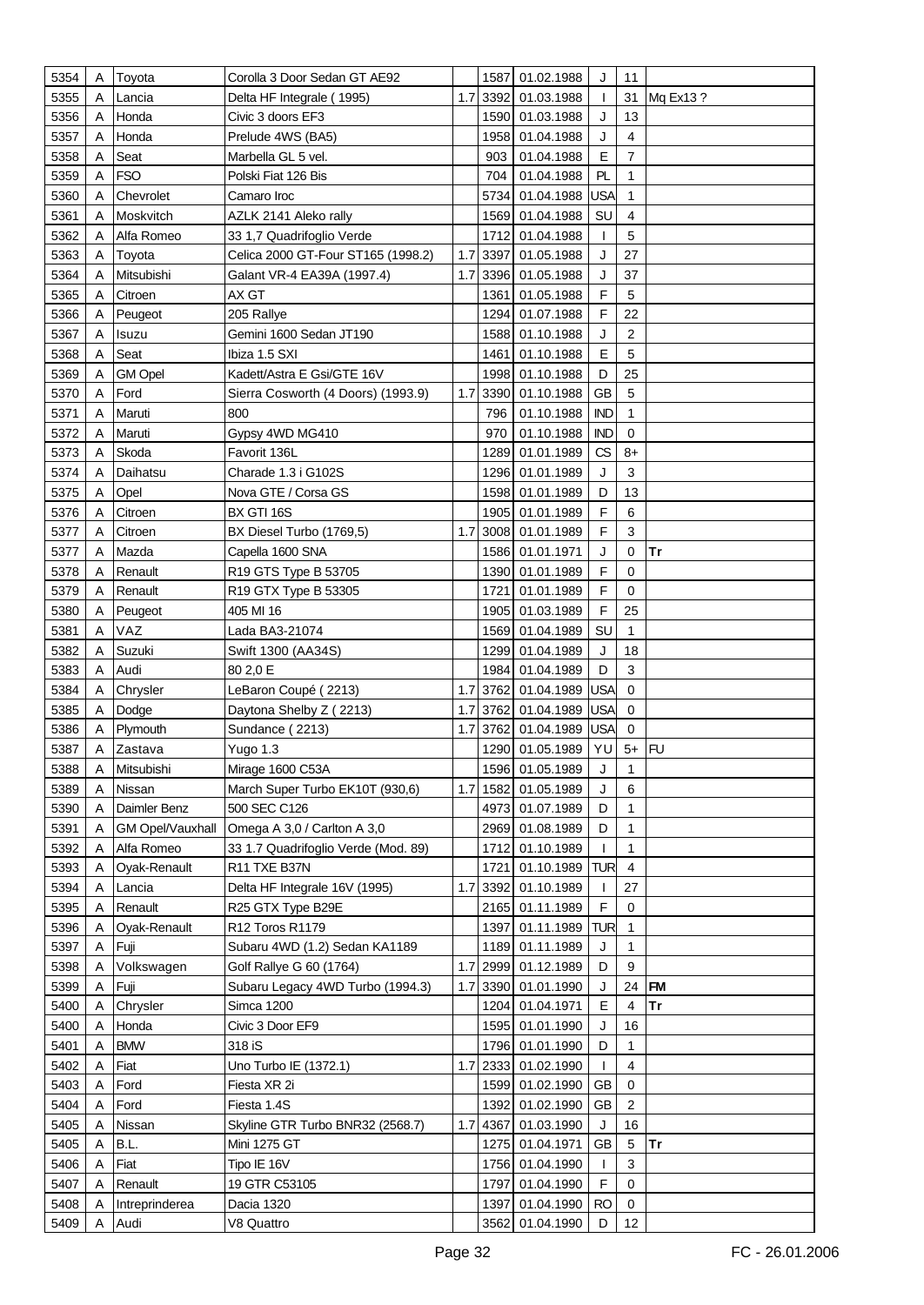| 5410         | Α | Holden              | Commodore VN-V8                       |     | 4981 | 01.04.1990 AUS                |             | 7                       |               |
|--------------|---|---------------------|---------------------------------------|-----|------|-------------------------------|-------------|-------------------------|---------------|
| 5411         | A | <b>VEB</b>          | Wartburg 1.3                          |     | 1272 | 01.06.1990                    | D           | 1                       |               |
| 5412         | A | Volkswagen          | Gol GTi 305                           |     | 1984 | 01.07.1990                    | <b>BR</b>   | 4                       |               |
| 5413         | A | Alfa Romeo          | 33 16V 1.7                            |     | 1712 | 01.07.1990                    | T           | 13                      |               |
| 5414         | A | Fiat                | 127                                   |     | 903  | 01.07.1971                    | T           | 5                       | Tr            |
| 5414         | A | Ford                | Sierra Cosworth 4x4 (1994.5)          | 1.7 | 3391 | 01.08.1990                    | <b>GB</b>   | 15                      |               |
| 5415         | A | Mazda               | Familia 4WD (BG8) (1839.6)            | 1.7 | 3127 | 01.08.1990                    | J           | 8                       |               |
| 5416         | A | Volvo               | 440 Turbo (1721.1)                    | 1.7 | 2926 | 01.08.1990                    | NL          | $\mathbf{3}$            |               |
| 5417         | A | Volvo               | 480 Turbo (1721.1)                    | 1.7 |      | 2926 01.08.1990               | NL          | $\overline{\mathbf{4}}$ |               |
| 5418         | A | Renault             | 19 16S Type C539                      |     |      | 1764 01.10.1990               | F           | 11                      |               |
| 5419         | A | Peugeot             | 309 GTI 16                            |     |      | 1905 01.10.1990               | $\mathsf F$ | 22                      |               |
| 5423         | Α | Isuzu               | Gemini                                |     | 1588 | 01.01.1991                    | J           | $\mathbf{3}$            |               |
| 5424         | A | Usine Auto Zapo.    | Tavria ZAZ-1102                       |     | 1092 | 01.01.1991                    | SU          | $\overline{c}$          |               |
|              |   |                     |                                       | 1.7 |      |                               | D           | $\overline{c}$          |               |
| 5425         | Α | Volkswagen          | Golf GTI G60 (1781)                   |     |      | 3028 01.01.1991               |             | $\overline{\mathbf{4}}$ |               |
| 5426         | Α | <b>GM Europe</b>    | Opel Omega-A 3.0 24V Vauxhall Carlton |     | 2969 | 01.03.1991                    | D           |                         |               |
| 5431         | Α | VAZ                 | 2101                                  |     |      | 1198 01.12.1971               | SU          | 0                       | Tr            |
| 5435         | A | Mazda               | Mazda STC                             |     | 1272 | 01.01.1972                    | J           | 0                       | Tr            |
| 5436         |   | Mazda               | Mazda S102A                           |     | 1964 | 01.01.1972                    | J           |                         | Tr-FM         |
| 5439         |   | Simca               | 1100 Special Type HA                  |     |      | 1294 01.01.1972               | $\mathsf F$ | $\mathbf{3}$            | Tr            |
| 5442         | A | Ford                | <b>Escort Sport</b>                   |     | 1297 | 01.01.1972                    | <b>GB</b>   | $\mathbf{3}$            | Tr            |
| 5477         | A | B.L.                | Triumph Dolomite Sprint               |     | 1854 | 01.07.1972                    | <b>GB</b>   | $\pmb{0}$               | Tr            |
| 5486         | A | Seat                | 127                                   |     | 903  | 01.12.1972                    | E           | $\overline{c}$          | Tr            |
| 5496         | A | Dacia               | 1300                                  |     | 1289 | 01.01.1973                    | <b>RO</b>   | 1                       | Tr            |
| 5497         | A | Alfa Romeo          | Alfetta                               |     | 1779 | 01.01.1973                    | T           | 1                       | Tr            |
| 5498         | A | Peugeot             | 104 Berline 104 A01                   |     | 954  | 01.01.1973                    | F           | 0                       | <b>Tr</b>     |
| 5499         |   | Peugeot             | 304 S Berline (304 M02)               |     |      | 1288 01.01.1973               | F           | 1                       | Tr            |
| 5505         | A | Simca               | 1000 Rallye 2 / 3                     |     |      | 1294 01.02.1973               | $\mathsf F$ | $\mathbf{3}$            | Tr            |
| 5516         | Α | Opel                | Commodore - B GS/E                    |     |      | 2784 01.05.1973               | D           | 5                       | Tr            |
| 5519         | A | Renault             | R5 1222                               |     | 956  | 01.07.1973                    | $\mathsf F$ | $\mathbf{1}$            | <b>Tr</b>     |
| 5525         | Α | Chrysler            | Hillman Avenger 1250 TC               |     |      | 1248 01.09.1973               | GB          | 8                       | Tr            |
| 5531         | Α | Honda               | Civic SB1                             |     |      | 1170 01.10.1973               | J           | $\mathbf{3}$            | <b>Tr</b>     |
| 5534         | Α | Saab                | 99                                    |     |      | 1985 01.11.1973               | $\mathsf S$ | 4                       | <b>Tr</b>     |
| 5536         | A | Toyota<br>VAZ       | Publica Starlet KP47                  |     | 1452 | 1166 01.11.1973               | J<br>SU     | $\sqrt{2}$<br>0         | <b>Tr</b>     |
| 5540<br>5541 | Α | Opel                | 2103<br>Kadett - C                    |     |      | 01.11.1973<br>1196 01.01.1974 | D           | $\mathbf{1}$            | Tr<br>Tr      |
| 5542         | A | B.L.                | Triumph Dolomite Sprint               |     |      | 1998 01.01.1974 GB 10 Tr      |             |                         |               |
| 5547         | A | Zastava             | 1100                                  |     |      | 1116 01.02.1974               | YU          | $\mathbf{1}$            | Tr            |
| 5551         | A | Daimler Benz        | 450 SLC (107)                         |     |      | 4520 01.02.1974               | D           | 0                       | Tr            |
| 5552         | Α | Renault             | 15 TL R 1300                          |     |      | 1289 01.02.1974               | $\mathsf F$ | $\overline{4}$          | Tr            |
| 5554         | Α | Renault             | 12 TS R 1177                          |     |      | 1289 01.02.1974               | $\mathsf F$ | $\overline{7}$          | Tr            |
|              | A |                     | Commodore BGS/E 4p                    |     |      | 2784 01.03.1974               | D           |                         | Tr            |
| 5555<br>5559 | A | Opel<br>Audi        | 80 GT                                 |     |      | 1588 01.04.1974               | D           | 1<br>6                  | <b>Tr</b>     |
| 5562         | Α | Fasa Renault        | R <sub>5</sub>                        |     | 956  | 01.04.1974                    | $\mathsf E$ | $\pmb{0}$               | Tr            |
| 5566         | Α | Ford                | Escort RS 2000                        |     |      | 1993 01.04.1974               | GB          | 9                       | Tr            |
| 5568         | A | Nissan              | Datsun Sunny 1400 PB(L)210            |     |      | 1428 01.04.1974               | J           | $\overline{\mathbf{4}}$ | <b>Tr</b>     |
| 5570         | Α | Alfa Romeo          | Alfasud TI                            |     |      | 1186 01.07.1974               | T           | $\overline{2}$          | <b>Tr</b>     |
| 5578         | Α | Renault             | 5 LS Type 1224                        |     |      | 1289 01.10.1974               | F           | $\overline{4}$          | Tr            |
| 5582         | Α | Audi                | 50                                    |     |      | 1093 01.01.1975               | D           | 10                      | Tr            |
| 5583         | A | Volkswagen          | Golf                                  |     |      | 1093 01.01.1975               | D           | 3                       | Tr            |
| 5586         | Α | Ford                | Escort                                |     |      | 1599 01.05.1975               | <b>GB</b>   | $\overline{7}$          | <b>Tr</b>     |
| 5590         | Α | Alfa Romeo          | Alfasud L                             |     |      | 1186 01.04.1975               | T           | $\mathbf{1}$            | Tr            |
| 5591         | Α | Fiat                | 128 - 1300                            |     |      | 1290 01.04.1975               | T           | 0                       | Tr            |
| 5594         | A | Seat                | 1430 Especial 1800                    |     |      | 1756 01.04.1975               | $\mathsf E$ | 12                      | Tr            |
| 5595         | Α | Citroen Hispania    | GS 1220 GX série GB                   |     |      | 1222 01.05.1975               | E           | 0                       | <b>Tr</b>     |
| 5596         | Α | Vauxhall            | Chevette                              |     |      | 1256 01.07.1975               | <b>GB</b>   | 0                       | Tr            |
| 5597         | Α | Citroen             | GS X 2 GX série GH                    |     |      | 1222 01.07.1975               | F           | 3                       | Tr            |
| 5599         | A | Opel                | Kadett - C Coupé                      |     |      | 1196 01.07.1975               | D           | $\mathbf{1}$            | Tr            |
| 5600         |   | <b>AWE Eisenach</b> | 353W                                  |     | 992  | 01.07.1975                    | D           |                         | Tr - FM       |
| 5601         | Α | Volkswagen          | Polo                                  |     |      | 896 01.07.1975                | D           | 6                       | $ \text{Tr} $ |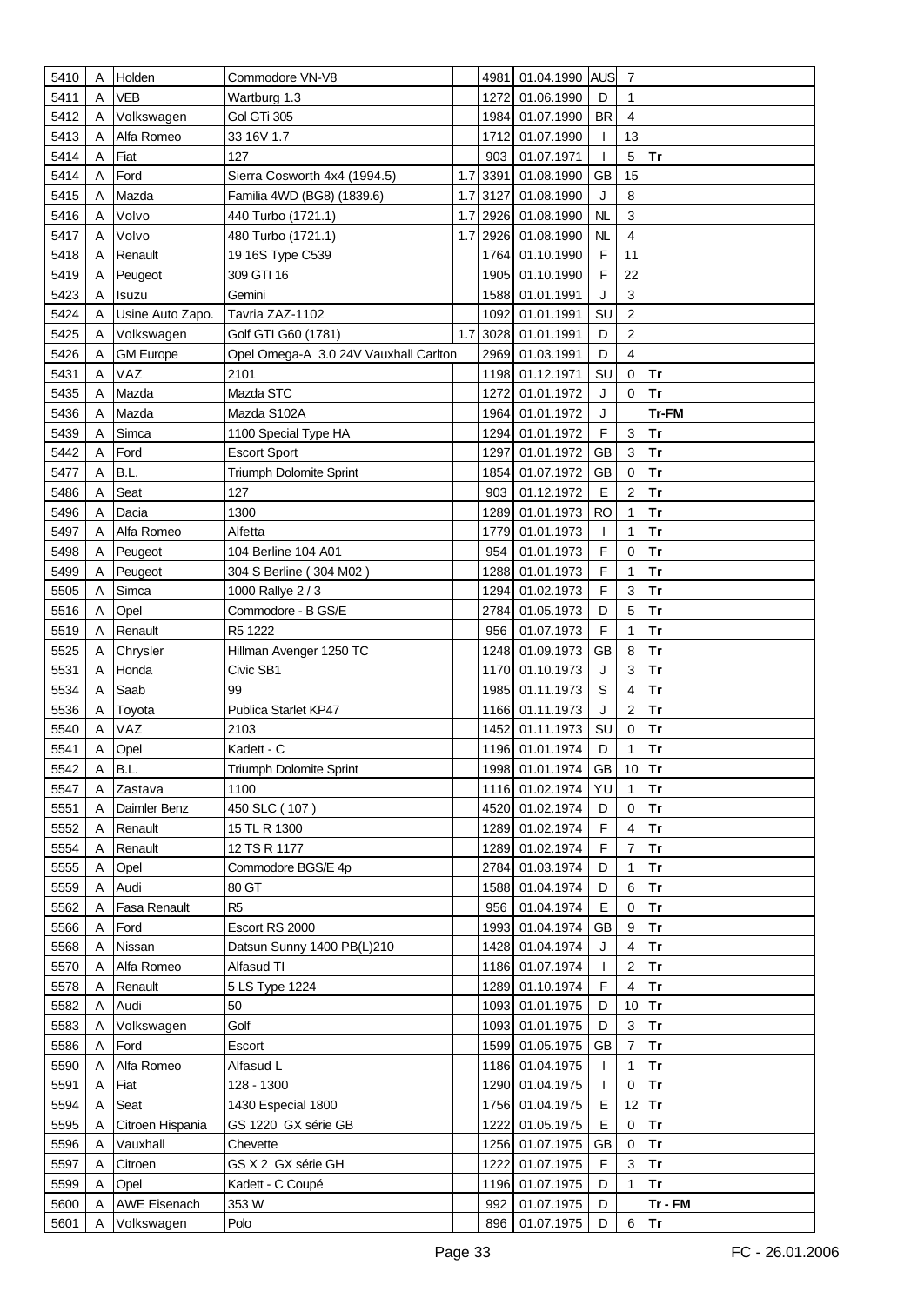| 5604 | Α | Toyota       | Sprinter Coupé TE45           |      | 1407 01.08.1975 | J            | $\overline{c}$   | Tr        |
|------|---|--------------|-------------------------------|------|-----------------|--------------|------------------|-----------|
| 5608 | Α | Fiat         | 131 Mirafiori 1600            |      | 1585 01.10.1975 | $\mathbf{I}$ | $\overline{7}$   | Tr        |
| 5611 | A | Chrysler     | Avenger 1800                  |      | 1799 01.10.1975 | <b>GB</b>    | $\overline{7}$   | <b>Tr</b> |
| 5612 | A | Opel         | Ascona B - 1900               |      | 1897 01.01.1976 | D            | 13               | Tr        |
| 5613 | A | Peugeot      | 104 ZS (Coupé)                |      | 1124 01.01.1976 | F            | 3                | Tr        |
| 5614 | Α | Fiat         | 128 3 P - 1100                |      | 1116 01.01.1976 | $\mathbf{I}$ | $\mathbf 0$      | <b>Tr</b> |
| 5615 | A | Fiat         | 128 3 P - 1300                |      | 1290 01.01.1976 | T            | $\mathbf 0$      | <b>Tr</b> |
| 5616 | A | Polski Fiat  | 126 P                         | 594  | 01.01.1976      | PL           | 1                | <b>Tr</b> |
| 5619 | A | Alfa Romeo   | Alfetta 1.6                   |      | 1570 01.01.1976 | $\mathbf{I}$ | 0                | Tr        |
| 5620 |   | <b>BMW</b>   | 320 - 318                     |      | 1990 01.01.1976 | D            | 9                | <b>Tr</b> |
|      | A |              |                               |      |                 |              |                  |           |
| 5621 | A | <b>BMW</b>   | 528 i                         |      | 2788 01.01.1976 | D            | 5                | Tr        |
| 5622 | A | Alfa Romeo   | Alfetta GT America            |      | 1962 01.02.1976 | T            | 8                | Tr        |
| 5623 | A | <b>BMW</b>   | 316                           |      | 1573 01.02.1976 | D            | $\mathbf 0$      | lTr       |
| 5624 | Α | Opel         | Kadett - C - GTE              |      | 1897 01.02.1976 | D            |                  | Tr - FM   |
| 5629 | Α | Toyota       | Celica 1600 TA23              |      | 1589 01.04.1976 | J            | $\boldsymbol{2}$ | Tr        |
| 5630 | Α | VEB          | Trabant 601                   | 595  | 01.07.1976      | D            | 5                | Tr        |
| 5633 | Α | Daimler Benz | 280 E (123)                   |      | 2746 01.07.1976 | D            | 6                | Tr        |
| 5635 | Α | Seat         | 124 Especial 1430             |      | 1438 01.07.1976 | Е            | 1                | Tr        |
| 5636 | Α | Toyota       | Celica RA23 / RA28            |      | 1968 01.08.1976 | J            | $\mathbf{3}$     | Tr        |
| 5638 | Α | Chrysler     | 1307 S                        |      | 1294 01.08.1976 | $\mathsf F$  | 1                | Tr        |
| 5639 | Α | Chrysler     | 1308 GT                       |      | 1442 01.08.1976 | $\mathsf F$  | 1                | Tr        |
| 5641 | Α | Chevrolet    | Vega Monza 2 + 2 1HR07        |      | 5735 01.12.1976 | USA          | $\mathbf{1}$     | Tr        |
| 5645 | Α | Volkswagen   | Polo / Audi - Type 86 - 0.8 l | 771  | 01.01.1977      | D            | 0                | <b>Tr</b> |
| 5647 | Α | Alfa Romeo   | Alfetta GT 1.6                | 1567 | 01.03.1977      | J.           | 1                | Tr        |
| 5648 | A | Volvo        | 343 DL 1.4                    |      | 1397 01.04.1977 | $\mathbb S$  | 8                | <b>Tr</b> |
| 5649 |   | Volvo        | 244 DL                        |      | 1986 01.04.1977 | $\mathbb S$  | 5                | Tr        |
| 5650 |   | Renault      | 5 Alpine                      |      | 1397 01.04.1977 | F            | 12               | Tr        |
| 5651 | Α | Chrysler     | Simca 1200 Ti                 |      | 1442 01.04.1977 | E            | 6                | Tr        |
| 5654 | A | Toyota       | Corolla Lift Back 1600 TE51   |      | 1589 01.04.1977 | J            | $\mathbf 0$      | <b>Tr</b> |
| 5655 | Α | VAZ          | 21011                         |      | 1294 01.04.1977 | SU           | 0                | <b>Tr</b> |
| 5656 | Α | Ford         | Fiesta                        |      | 1117 01.05.1977 | <b>GB</b>    | 4                | <b>Tr</b> |
| 5657 | Α | Ford         | Fiesta                        | 957  | 01.05.1977      | <b>GB</b>    | 3                | Tr        |
| 5658 |   | Renault      | 17 TS Type 1318 / 1328        | 1647 | 01.05.1977      | F            | 1                | Tr        |
| 5660 |   | Renault      | 30 TS                         |      | 2664 01.05.1977 | F            | 1                | Tr        |
| 5663 | Α | Alfa Romeo   | Alfetta 2.0                   |      | 1962 01.08.1977 | $\mathbf{I}$ | $\mathbf 0$      | Tr        |
| 5664 | A | Volkswagen   | 86 - Derby 1.3 l              |      | 1272 01.09.1977 | D            | $\overline{4}$   | Tr        |
| 5667 | A | Innocenti    | Mini 120 SL                   |      | 1275 01.10.1977 | $\mathbf{I}$ | $\overline{2}$   | Tr        |
| 5670 | Α | Fiat         | 127                           |      | 1050 01.10.1977 | $\mathbf{I}$ | 11               | Tr        |
| 5672 | Α | Honda        | Accord SJ                     |      | 1600 01.10.1977 | J            | 0                | Tr        |
| 5673 | A | Innocenti    | Mini 90 SL                    | 998  | 01.12.1977      | $\mathbf{I}$ | 4                | Tr        |
| 5674 | Α | Chrysler     | Sunbeam 1.3                   |      | 1295 01.01.1978 | <b>GB</b>    | $\overline{2}$   | Tr        |
| 5675 | Α | Chrysler     | Sunbeam 1.6                   |      | 1598 01.01.1978 | GB           | 3                | <b>Tr</b> |
| 5676 | Α | Chrysler     | Sunbeam 1.8                   |      | 1799 01.01.1978 | GB           | $\boldsymbol{2}$ | Tr        |
| 5680 | Α | Daimler Benz | 450 SLC (107)                 |      | 4520 01.01.1978 | D            | 3                | Tr        |
| 5683 | A | Skoda        | 120 LS                        |      | 1173 01.01.1978 | CS           | $\pmb{0}$        | Tr        |
| 5684 | Α | Nissan       | Datsun HA10                   |      | 1952 01.01.1978 | J            | 8                | <b>Tr</b> |
| 5685 | Α | Nissan       | Datsun PA10                   |      | 1595 01.01.1978 | J            |                  | <b>Tr</b> |
| 5686 | Α | Opel         | Manta B - GTE                 |      | 1897 01.01.1978 | D            |                  | Tr-FM     |
| 5689 | Α | Citroen      | CX 2400 GTI MA série ME       |      | 2347 01.01.1978 | F            | $\overline{c}$   | Tr        |
| 5690 | Α | Volkswagen   | 86 - Audi 50 / Polo           |      | 1272 01.01.1978 | D            | 6                | Tr        |
| 5692 | Α | Ford         | Fiesta                        |      | 1297 01.02.1978 | <b>GB</b>    | 5                | Tr        |
| 5693 | Α | Peugeot      | 604 - V6 SL                   |      | 2664 01.04.1978 | $\mathsf F$  | $\pmb{0}$        | Tr        |
| 5695 | A | Peugeot      | 305 SR                        |      | 1472 01.04.1978 | $\mathsf F$  | $\overline{4}$   | Tr        |
| 5696 | Α | Alfa Romeo   | Giulietta 1.8 (1,6??)         |      | 1567 01.04.1978 | $\mathbf{I}$ | $\mathbf 0$      | Tr        |
| 5697 | Α | Fasa Renault | 5 TS tipo 1244                |      | 1289 01.05.1978 | E            | 0                | Tr        |
| 5700 | A | Peugeot      | 604 - V6 TI                   |      | 2664 01.05.1978 | F            | 0                | Tr        |
| 5703 | Α | Toyota       | Celica 2000 RA40              |      | 1968 01.05.1978 | J            | $\overline{2}$   | Tr        |
| 5705 | Α | Toyota       | Celica 1600 GT TA40           |      | 1589 01.05.1978 | J            | $\overline{2}$   | Tr        |
| 5706 |   | Daihatsu     | Charade G10                   |      | 993 01.05.1978  | J            | $\mathbf 0$      | Tr        |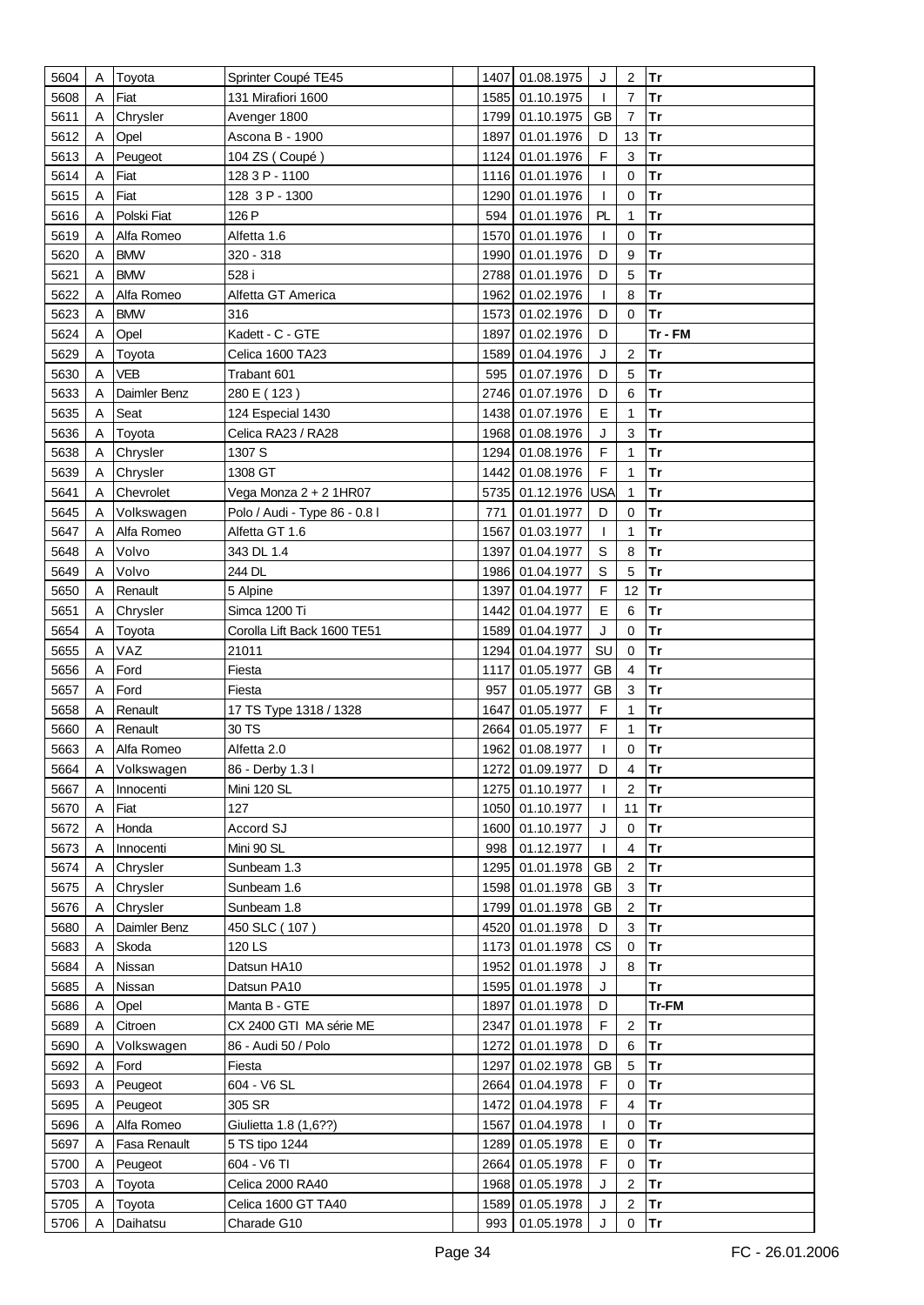| 5707 | Α | Fasa Renault | 5 Alpine                        |      | 1397 01.06.1978     | Е            | 0              | <b>Tr</b> |
|------|---|--------------|---------------------------------|------|---------------------|--------------|----------------|-----------|
|      |   |              |                                 |      |                     |              |                |           |
| 5708 | A | Matra        | Rancho                          |      | 1442 01.06.1978     | F            | 0              | Tr        |
| 5710 | Α | Seat         | 127 - 1010                      |      | 1010 01.07.1978     | E            | 1              | <b>Tr</b> |
| 5711 | Α | <b>BMW</b>   | 323 i                           |      | 2315 01.07.1978     | D            | 8              | Tr        |
| 5713 | A | Mazda        | SA22C Savanna RX 7 (2+2)        | 2292 | 01.08.1978          | J            | 4              | <b>Tr</b> |
| 5715 | Α | Fiat         | 127 Sport 70 HP                 |      | 1049 01.10.1978     | $\mathbf{I}$ | 11             | <b>Tr</b> |
| 5718 | Α | Innocenti    | Mini De Tomaso                  |      | 1275 01.10.1978     | T            | $\sqrt{2}$     | Tr        |
| 5719 | Α | Chrysler     | Avenger 1600 GT                 |      | 1598 01.10.1978     | <b>GB</b>    | 9              | <b>Tr</b> |
| 5720 | A | Chrysler     | Horizon                         |      | 1118 01.10.1978     | F            | 1              | <b>Tr</b> |
| 5721 | Α | Chrysler     | Horizon                         |      | 1294 01.10.1978     | F            | $\mathbf{1}$   | Tr        |
| 5722 | A | Saab         | 99 Turbo (1985)                 |      | 1.4 2780 01.10.1978 | $\mathsf S$  | $\mathbf{3}$   | <b>Tr</b> |
| 5723 | Α | Nissan       | Cherry 100A F - II PF10         | 988  | 01.10.1978          | J            | $\mathbf{1}$   | Tr        |
| 5724 | A | Fiat         | 131 Supermirafiori 1300         | 1297 | 01.10.1978          | $\mathbf{I}$ | 4              | <b>Tr</b> |
| 5725 | Α | Fiat         | 131 Supermirafiori 1600         |      | 1585 01.10.1978     | T            | 5              | Tr        |
| 5726 | Α | Fiat         | 131 Racing 2000                 |      | 1995 01.10.1978     | $\mathbf{I}$ | 8              | <b>Tr</b> |
| 5727 | A | Citroen      | CX 2500 Diesel MA série MM      |      | 2500 01.10.1978     | F            | $\overline{c}$ | <b>Tr</b> |
|      |   |              |                                 |      |                     | F            |                |           |
| 5728 | Α | Citroen      | GS X 3 GX série GL              |      | 1299 01.10.1978     |              | 1              | Tr        |
| 5729 | Α | Opel         | V-Car (Monza 3.0)               |      | 2968 01.10.1978     | D            |                | Tr - FM   |
| 5731 | A | Volkswagen   | Golf GTI Typ 17                 |      | 1588 01.01.1979     | D            | 20             | Tr        |
| 5732 | A | Volkswagen   | Golf LS Typ 17 (1471/1588)      |      | 1588 01.01.1979     | D            | 14             | Tr        |
| 5733 | A | Volkswagen   | Golf Diesel Typ 17              | 1471 | 01.01.1979          | D            | 15             | Tr        |
| 5734 | Α | Volkswagen   | Scirocco Typ 53                 |      | 1588 01.01.1979     | D            | 19             | <b>Tr</b> |
| 5735 | Α | Volkswagen   | Scirocco Type 53                |      | 1471 01.01.1979     | D            | 12             | Tr        |
| 5736 | Α | Citroen      | Visa Super VD série VB          | 1124 | 01.01.1979          | F            | 1              | <b>Tr</b> |
| 5738 | A | Fiat         | Campagnola                      |      | 1995 01.01.1979     | T            | 5              | <b>Tr</b> |
| 5739 | Α | Mitsubishi   | Mirage 1600 A153A - 2 portes    |      | 1597 01.01.1979     | J            |                | Tr - FM   |
| 5741 | A | Mitsubishi   | Mirage 1600 A157A - 4 portes    |      | 1597 01.01.1979     | J            |                | Tr - FM   |
| 5745 | A | Alfa Romeo   | Alfasud Sprint 1.5              |      | 1490 01.01.1979     | T            | 5              | Tr        |
| 5746 | Α | Alfa Romeo   | Alfasud TI 1.5                  |      | 1490 01.01.1979     | $\mathbf{I}$ | 9              | Tr        |
| 5747 | Α | Opel         | <b>Kadett City</b>              |      | 1196 01.02.1979     | D            | 1              | Tr        |
| 5748 | Α | Chrysler     | 1307 S                          | 1442 | 01.02.1979          | F            | 0              | <b>Tr</b> |
| 5749 | A | Chrysler     | Horizon GLS / SX                | 1442 | 01.02.1979          | F            | $\mathbf 0$    | Tr        |
| 5750 | Α | Renault      | 18 TL                           |      | 1419 01.03.1979     | F            | 3              | Tr        |
|      |   |              |                                 |      |                     | F            | $\mathbf{3}$   | Tr        |
| 5751 |   | Renault      | 18 TS                           | 1647 | 01.03.1979          |              |                |           |
| 5752 | Α | <b>FSM</b>   | 126 P 650                       | 652  | 01.04.1979          | PL           | 1              | Tr        |
| 5754 | Α | Zastava      | 750 Luxe                        |      | 767 01.04.1979      | YU           |                | Tr        |
| 5755 | A | Toyota       | Starlet 1200 KP62               |      | 1166 01.04.1979     | J            |                | Tr - FM   |
| 5758 | Α | Mazda        | Capella CB2MS                   |      | 1970 01.06.1979     | J            | $\mathbf{1}$   | Tr        |
| 5759 | A | Mazda        | Capella CB2NS                   |      | 1586 01.06.1979     | J            | $\overline{2}$ | Tr        |
| 5761 | A | <b>AMC</b>   | Spirit                          |      | 4982 01.07.1979     | USA          | $\mathbf{1}$   | Tr        |
| 5763 | A | Nissan       | Pulsar 1400 HN10                |      | 1397 01.08.1979     | J            | $\overline{2}$ | Tr        |
| 5764 | A | Saab         | 900 Turbo (1985)                |      | 1.4 2780 01.10.1979 | $\mathbb S$  | $\mathbf{3}$   | Tr        |
| 5765 | A | Citroen      | CX Reflex et Athena MA série MP |      | 1995 01.10.1979     | F            | 3              | Tr        |
| 5766 | A | Nissan       | Bluebird 1800                   |      | 1770 01.11.1979     | J            | $\mathbf 0$    | Tr        |
| 5767 | A | Nissan       | Pulsar 1200                     |      | 1237 01.11.1979     | J            | 3              | Tr        |
| 5768 | A | Nissan       | Datsun 280 Z 2/2                |      | 2753 01.11.1979     | J            | 1              | Tr        |
| 5769 | A | Toyota       | Sprinter Trueno TE47            |      | 1589 01.01.1980     | J            | 1              | Tr        |
| 5771 | Α | Saab         | 99 Sedan Turbo (1985)           |      | 1.4 2780 01.01.1980 | S            | $\overline{4}$ | Tr        |
| 5772 | A | Opel         | T - Car Kadett D 1297           |      | 1297 01.01.1980     | D            | 5              | Tr        |
| 5773 | Α | Citroen      | Visa Club VD série VA           | 652  | 01.01.1979          | F            | $\mathbf{1}$   | Tr        |
| 5774 | Α | Audi         | 80 GLE                          |      | 1588 01.01.1980     | D            | 3              | Tr        |
| 5775 | A | Seat         | Ritmo 75 CL                     |      | 1438 01.01.1980     | Е            | $\mathbf{1}$   | Tr        |
| 5776 | Α | Citroen      | GSA X 3 GX série YL             |      | 1299 01.01.1980     | F            | 3              | Tr        |
|      |   |              |                                 |      |                     |              |                |           |
| 5777 | Α | Renault      | 14 TS                           |      | 1360 01.01.1980     | F            | 0              | Tr        |
| 5778 | A | Renault      | 30 TX                           |      | 2664 01.01.1980     | F            | 0              | Tr        |
| 5779 | A | B.L.         | <b>Rover 3500</b>               |      | 3495 01.01.1980     | GB           | 3              | Tr        |
| 5780 | A | B.L.         | <b>Rover 2600</b>               |      | 2597 01.01.1980     | GB           | 1              | Tr        |
| 5781 | Α | B.L.         | Rover 2300                      |      | 2350 01.01.1980     | GB           | 1              | Tr        |
| 5782 | A | Nissan       | Silvia                          |      | 1952 01.01.1980     | J            | $\overline{7}$ | Tr        |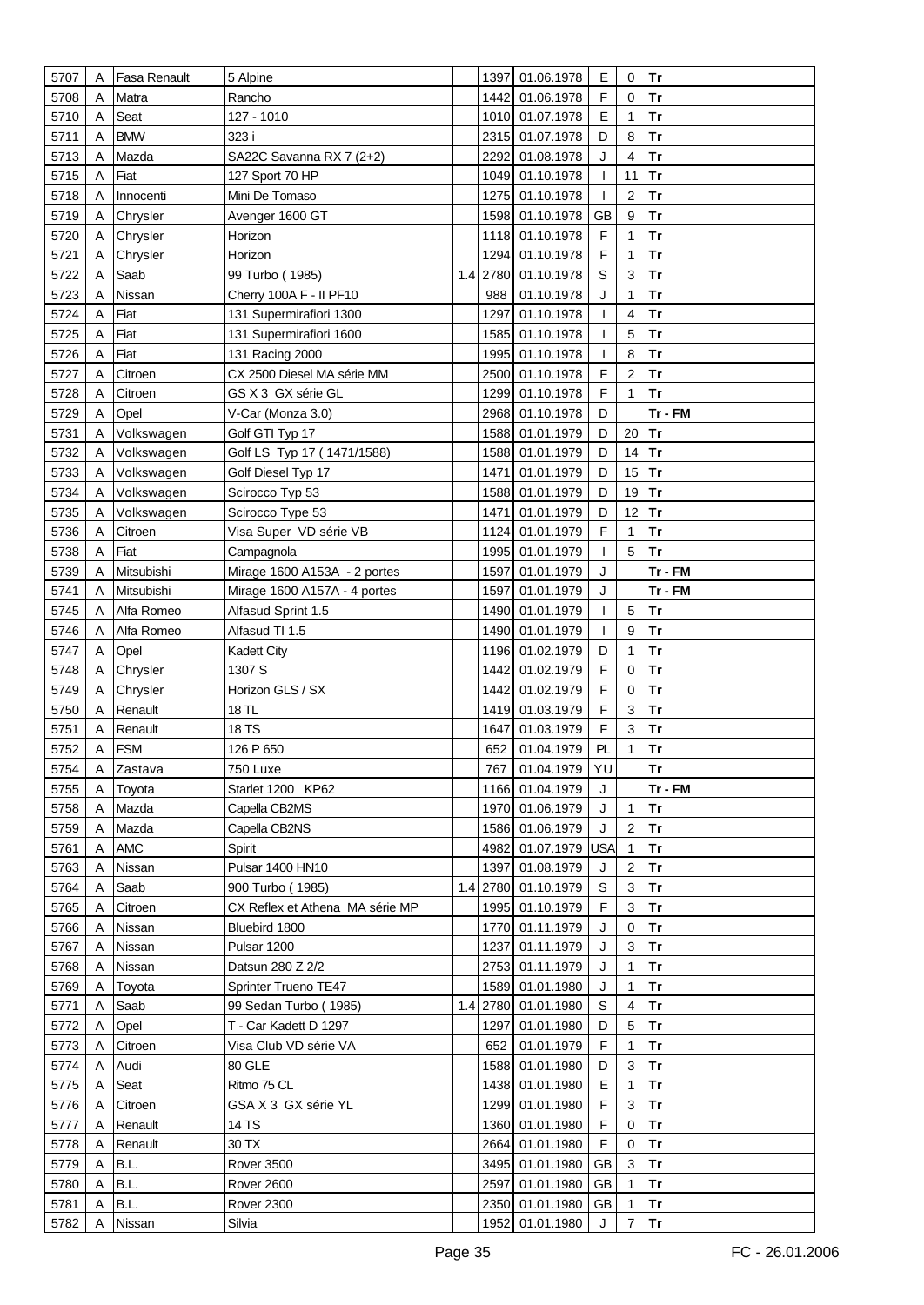| 5783 | Α | Ford               | Fiesta                         |      | 1599 01.01.1980     | GB           | 11                      | Tr        |
|------|---|--------------------|--------------------------------|------|---------------------|--------------|-------------------------|-----------|
| 5784 | A | Zastava            | 101 Special / 1100 Special     |      | 1290 01.01.1980     | YU           | $\mathbf{1}$            | Tr        |
| 5785 | Α | Toyota             | Corolla 1600 GT                |      | 1589 01.01.1980     | J            | $\overline{c}$          | <b>Tr</b> |
| 5786 | Α | Toyota             | Celica 2200                    |      | 2190 01.01.1980     | J            | $\overline{2}$          | <b>Tr</b> |
| 5788 | Α | Chrysler           | Sunbeam ti 1.6                 |      | 1598 01.02.1980     | <b>GB</b>    | 3                       | <b>Tr</b> |
| 5790 | Α | <b>FSO</b>         | Polonez 125 PN                 |      | 1480 01.04.1980     | PL           | $\mathbf 0$             | <b>Tr</b> |
| 5791 | Α | Lancia             | Delta 1500                     |      | 1499 01.04.1980     | $\mathbf{I}$ | 1                       | <b>Tr</b> |
|      |   |                    | 528 i                          |      |                     | D            | 0                       | Tr        |
| 5792 | Α | BMW                |                                |      | 2788 01.04.1980     |              |                         |           |
| 5793 | Α | Peugeot            | 505 TI / STI                   |      | 1995 01.04.1980     | F            | 1                       | <b>Tr</b> |
| 5794 | A | Peugeot            | 104 ZS                         |      | 1360 01.04.1980     | F            |                         | Tr - FM   |
| 5795 | A | Peugeot            | 104 S                          |      | 1360 01.04.1980     | F            | $\mathbf 0$             | <b>Tr</b> |
| 5796 | Α | Peugeot            | 505 GR / SR                    | 1971 | 01.04.1980          | $\mathsf F$  | $\overline{c}$          | Tr        |
| 5798 | Α | Renault Argentina  | <b>12 TS</b>                   | 1397 | 01.06.1980          | <b>RA</b>    |                         | <b>Tr</b> |
| 5799 | Α | Fiat               | 125 S                          |      | 1608 01.07.1980     | <b>RA</b>    | $\pmb{0}$               | Tr        |
| 5800 | A | Fiat               | 128 CL                         | 1302 | 01.07.1980          | <b>RA</b>    | 1                       | Tr        |
| 5801 | Α | Peugeot / Safrar   | 504 E - SE                     | 1971 | 01.07.1980          | <b>RA</b>    | $\mathbf{1}$            | <b>Tr</b> |
| 5802 | Α | Volkswagen         | Jetta Typ 16                   |      | 1588 01.07.1980     | D            | 5                       | Tr        |
| 5803 | A | Isuzu              | Gemini ZZ PF60E                |      | 1817 01.07.1980     | J            | $\overline{c}$          | Tr        |
| 5804 | A | Hyundai            | Pony 4 Door Sedan              |      | 1439 01.08.1980 ROK |              | $\mathbf 0$             | <b>Tr</b> |
| 5805 | Α | Volkswagen         | Iltis Typ 183                  | 1714 | 01.08.1980          | D            | 0                       | <b>Tr</b> |
| 5806 | Α | Mitsubishi         | Lancer A175A                   |      | 1795 01.09.1980     | J            | 0                       | Tr        |
| 5807 | Α | Jaguar             | <b>XJS</b>                     |      | 5343 01.10.1980     | <b>GB</b>    | 1                       | <b>Tr</b> |
| 5808 | Α | Audi               | 80/2.2                         |      | 2145 01.12.1980     | D            | 5                       | <b>Tr</b> |
| 5809 | A | Alfa Romeo         | Giulietta 1.8                  |      | 1779 01.10.1980     | T            | 2                       | Tr        |
| 5810 | Α | Alfa Romeo         | Alfasud Super 1.3              | 1351 | 01.11.1980          | $\mathbf{I}$ | $\mathbf 0$             | Tr        |
| 5811 | Α | Nissan             | Bluebird Turbo (1777)          |      | 1.4 2478 01.11.1980 | J            | 3                       | Tr        |
| 5812 | Α | Fiat               | Panda 30 (141A)                | 652  | 01.12.1980          | T            | 1                       | <b>Tr</b> |
| 5813 | A | Fiat               | Panda 45                       | 903  | 01.12.1980          | $\mathbf{I}$ |                         | Tr - FM   |
|      | A | Nissan             |                                |      |                     | J            | 1                       | Tr        |
| 5814 |   |                    | Bluebird Turbo Hard Top (1777) |      | 1.4 2478 01.01.1981 |              |                         |           |
| 5815 | Α | Nissan             | Langley HN10                   | 1397 | 01.01.1981          | J            | $\mathbf 0$             | Tr        |
| 5816 | A | Peugeot            | 505 Diesel Turbo (2304)        |      | 1.4 3226 01.01.1981 | F            |                         | Tr        |
| 5817 | A | Volvo              | 340 S                          |      | 1986 01.01.1981     | $\mathbb S$  | 2                       | <b>Tr</b> |
| 5818 | Α | Mazda              | Familia BD1031                 |      | 1296 01.01.1981     | J            | 0                       | Tr        |
| 5819 |   | Citroen            | Visa Super X VD série VE       |      | 1219 01.01.1981     | F            | 3                       | Tr        |
| 5820 | Α | Talbot             | Horizon GLS                    |      | 1442 01.02.1981     | E            | 1                       | Tr        |
| 5821 | Α | Seat               | Panda 45                       |      | 903 01.02.1981      | Е            | 0                       | Tr        |
| 5822 | A | Renault            | Fuego GTL                      | 1397 | 01.02.1981          | F            | 1                       | <b>Tr</b> |
| 5823 | A | Renault            | Fuego GTS                      |      | 1647 01.02.1981     | F            | $\mathbf{1}$            | <b>Tr</b> |
| 5824 | A | Renault            | Fuego TX                       |      | 1995 01.02.1981     | F            | 1                       | <b>Tr</b> |
| 5825 | A | B.L.               | Austin Morris Metro 1.3        |      | 1275 01.02.1981     | <b>GB</b>    | 0                       | Tr        |
| 5826 | A | Toyota             | Corolla 1300 KE70              |      | 1290 01.02.1981     | J            | 0                       | Tr        |
| 5827 | Α | Toyota             | Corolla 1600 TE71              |      | 1588 01.02.1981     | J            | 1                       | Tr        |
| 5829 | A | Audi               | Coupé 2 l                      |      | 1921 01.03.1981     | D            | $\overline{7}$          | Tr        |
| 5830 | A | Renault            | <b>R20 TX</b>                  |      | 2165 01.04.1981     | F            | $\mathbf 0$             | Tr        |
| 5831 | Α | Renault            | 18 Turbo (1565)                |      | 1.4 2191 01.04.1981 | F            | 0                       | <b>Tr</b> |
| 5832 | Α | Ford               | Cortina 3000                   |      | 2993 01.04.1981     | ZA           | 1                       | <b>Tr</b> |
| 5833 | Α | Ford               | Escort XR 3                    |      | 1597 01.04.1981     | <b>GB</b>    | $\overline{c}$          | Tr        |
| 5834 | A | Ford               | Escort 1.3                     |      | 1297 01.04.1981     | <b>GB</b>    | $\mathbf{1}$            | <b>Tr</b> |
| 5835 | Α | Ford               | Escort 1.6                     |      | 1597 01.04.1981     | <b>GB</b>    | 2                       | Tr        |
| 5837 | A | Honda              | Prelude SN                     | 1602 | 01.04.1981          | J            | 0                       | <b>Tr</b> |
| 5838 | A | Talbot             | Solara GLS / SX                |      | 1592 01.04.1981     | F            | 0                       | Tr        |
| 5839 | A | Alfa Romeo         | Alfa <sub>6</sub>              |      | 2492 01.04.1981     | $\mathbf{I}$ | 0                       | Tr        |
| 5840 | A | Hindustan          | Ambassador                     |      | 1489 01.07.1981     | <b>IND</b>   | 0                       | Tr        |
| 5842 | Α | <b>Fiat Brasil</b> | 147 Alcool                     |      | 1297 01.07.1981     | <b>BR</b>    | $\mathbf{3}$            | <b>Tr</b> |
| 5843 | A | Renault            | R <sub>18</sub> TD             |      | 2068 01.07.1981     | F            | 1                       | <b>Tr</b> |
| 5846 | A | Renault Argentina  | R <sub>18</sub> TX             |      | 1995 01.07.1981     | <b>RA</b>    |                         | Tr - FM   |
|      |   |                    |                                |      | 1584 01.08.1981     | <b>BR</b>    | 6                       | Tr        |
| 5847 | A | Volkswagen         | 305 (Gol)                      |      |                     |              |                         |           |
| 5848 | Α | Volkswagen         | 113 / 1600                     |      | 1484 01.08.1981     | <b>BR</b>    | 1                       | <b>Tr</b> |
| 5849 | Α | Volkswagen         | Passat 321 - TS                |      | 1588 01.08.1981     | BR           | $\overline{\mathbf{4}}$ | Tr        |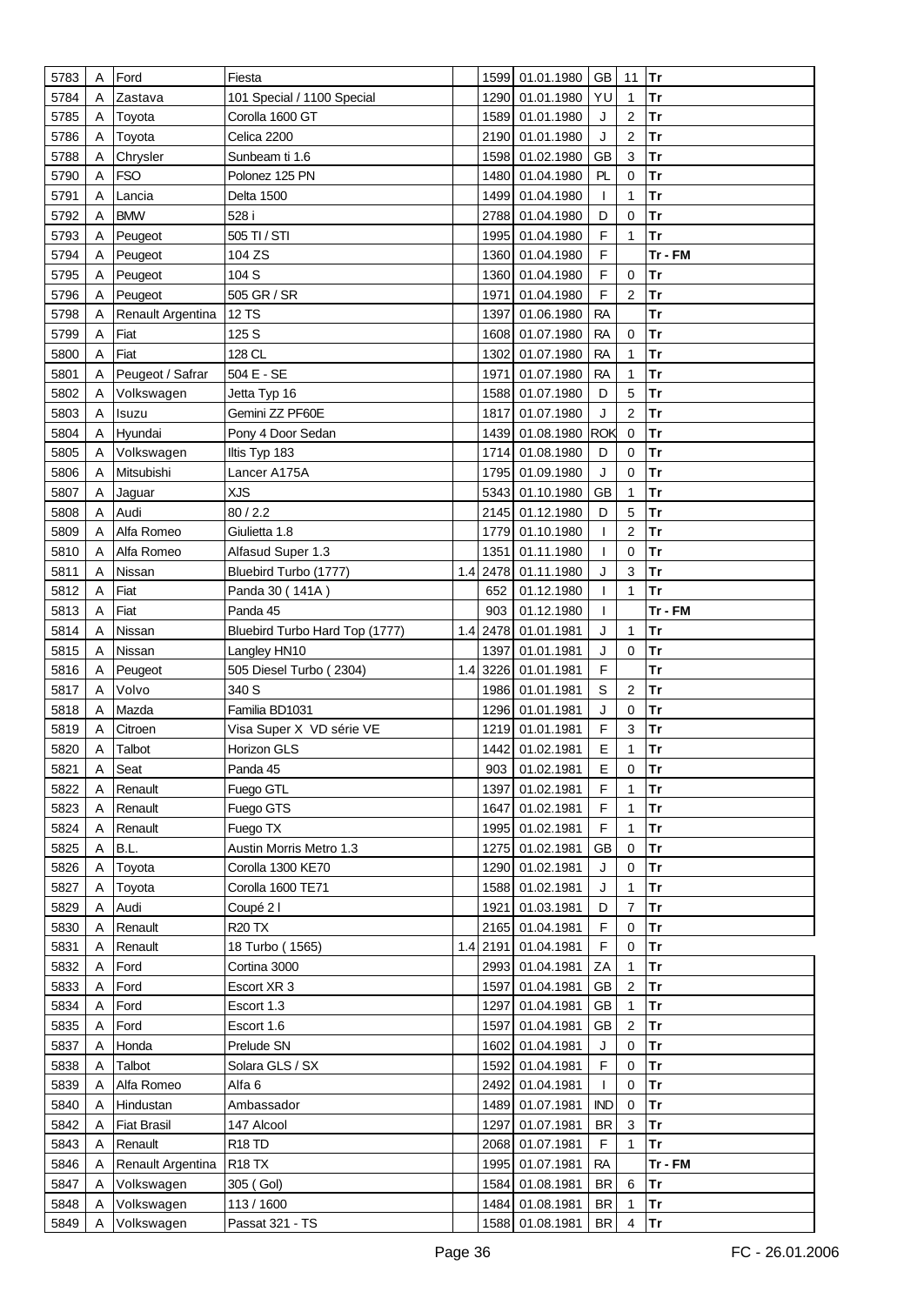| 5852       | Α      | Mazda                | Familia BD1051                    |     |          | 1490 01.08.1981                        | J                | 0                | Tr                            |
|------------|--------|----------------------|-----------------------------------|-----|----------|----------------------------------------|------------------|------------------|-------------------------------|
| 5855       | А      | Alfa Romeo           | Alfetta GT - 6 - 2.5              |     |          | 2492 01.10.1981                        | ı                |                  | Tr - FM                       |
| 5856       | Α      | Premier              | Premier Padimi                    |     |          | 1089 01.11.1981                        | <b>IND</b>       | $\mathbf 0$      | Tr                            |
| 201        | в      | Citroen              | Visa Trophée                      |     |          | 1219 01.01.1982                        | $\mathsf F$      | 10               |                               |
| 202        | B      | Fiat                 | Ritmo Abarth 125 TC               |     | 1995     | 01.01.1982                             | T                | $\overline{2}$   |                               |
| 203        | в      | Porsche              | 924 Carrera GT (1984)             |     | 1.4 2777 | 01.01.1982                             | D                | 8                | ON 672                        |
| 204        | в      | Renault              | Alpine A 310 - 2700 VA            |     | 2664     | 01.02.1982                             | F                | 3                | ON 3079                       |
| 205        | в      | Renault              | 5 Turbo                           |     |          | 1.4 1956 01.02.1982                    | F                | 28               | ON 3087                       |
| 206        | в      | Seat                 | 124 Especial 2000 (FL - 90)       |     |          | 1920 01.02.1982                        | E                | 3                | ON 1697                       |
| 207        | в      | Porsche              | 911 SC                            |     | 2687     | 01.03.1982                             | D                | 11               | ON 3062                       |
| 208        | В      | Porsche              | 911 Turbo (2993)                  |     |          | 1.4 4190 01.03.1982                    | D                | 10               | ON 3076                       |
| 209        | В      | Porsche              | 928 S                             |     |          | 4664 01.03.1982                        | D                | 4                | ON 3085                       |
| 210        | в      | Lancia               | Lancia Rally 151 ARO (1995)       |     |          | 1.4 2793 01.04.1982                    | T                | 39               |                               |
| 211        | B      | Nissan               | Datsun Silvia S110                |     | 1991     | 01.04.1982                             | J                | 1                |                               |
| 212        | B      | Seat                 | Ritmo Crono 100 T                 |     | 1592     | 01.04.1982                             | E                | $\overline{4}$   |                               |
| 213        | в      | <b>Aston Martin</b>  | V8                                |     |          | 5340 01.05.1982                        | <b>GB</b>        | 0                | ON 646                        |
| 214        | B      | Ford                 | Escort RS 2000                    |     |          | 1993 01.06.1982                        | <b>GB</b>        | 4                | ON 5566                       |
| 215        | B      | Ford                 | Escort RS 2000 B AUS              |     |          | 1993 01.06.1982                        | <b>GB</b>        | 4                | ON 5566                       |
| 216        | в      | Daimler Benz         | 500 SLC (C 107)                   |     |          | 4973 01.07.1982                        | D                | 3                | ON 1706                       |
| 217        | в      | Daimler Benz         | 500 SL (R 107) Roadster           |     |          | 4973 01.07.1982                        | D                | 5                | ON 673                        |
| 218        | в      | Lancia               | Coupe Spyder Beta Montecarlo      |     |          | 1995 01.08.1982                        | T                | 4                | ON 3074                       |
| 219        | в      | Citroen              | Visa II Chrono                    |     |          | 1360 01.10.1982                        | F                | 9                |                               |
| 220        | в      | Ferrari              | 308 GTB                           |     | 2927     | 01.10.1982                             | $\mathbf{I}$     | 10               | ON 648                        |
| 221        | в      | Opel                 | Ascona 400                        |     |          | 2410 01.10.1982                        | D                | 10               | ON 666                        |
| 222        | в      | VFTS                 | Lada VFTS                         |     |          | 1569 01.10.1982                        | SU               | 5                |                               |
| 223        | B      | Seat                 | Ronda Crono 100 TC                |     |          | 1592 01.10.1982                        | E                | 6                |                               |
|            | в      |                      |                                   |     |          | 1116 01.11.1982                        |                  | 1                |                               |
| 224        |        | Giannini             | Fiat - Giannini 128 NP            |     |          |                                        | $\mathbf{I}$     |                  | ON 1654                       |
| 225        | B      | Fiat                 | X 1/9 (128 AS1)                   |     |          | 1499 01.11.1982                        | T<br>$\mathsf F$ | 3                | ON 3082                       |
| 226        | B      | Peugeot              | 104 ZS - 2                        |     |          | 1360 01.12.1982                        |                  | $\overline{4}$   | ON 1696                       |
| 227        | B      | Talbot               | Sunbeam Lotus                     |     |          | 2174 01.12.1982                        | <b>GB</b>        | 8                | ON 1700                       |
| 228        | в      | Peugeot              | 504 Pick Up                       |     | 1971     | 01.12.1982                             | F                | 5                |                               |
| 229        | В      | Audi                 | Quattro - A1 (2145)               |     |          | 1.4 3003 01.01.1983                    | D                | 12               | ON 671                        |
| 230        | В      | Mitsubishi           | Lancer 2000 Turbo A176A (1997)    | 1.4 |          | 2796 01.01.1983                        | J                | $\overline{7}$   | ON 675                        |
| 231<br>232 | В<br>В | Audi                 | 80 Quattro                        |     |          | 2145 01.01.1983<br>1219 01.01.1983     | D<br>F           | 17               | FM-Replaced by A5156          |
|            |        | Talbot               | Samba Rallye                      |     |          |                                        |                  |                  |                               |
| 233        | B<br>B | Nissan               | 240 RS BS110                      |     |          | 2340 01.01.1983<br>1.4 1956 01.01.1983 | J<br>F           | 12<br>13         |                               |
| 234        |        | Renault<br>De Tomaso | 5 Turbo 2 (1397)                  |     |          |                                        |                  |                  |                               |
| 235        | B      |                      | Pantera                           |     |          | 5766 01.01.1983                        | T                | 8                | Mq p 3 Ex 2-ON 3047<br>ON 648 |
| 236        | В      | Ferrari              | 308 GTB                           |     |          | 2927 01.01.1983                        | $\mathbf{I}$     | 6                |                               |
| 237        | В      | Opel                 | Manta 400                         |     |          | 2410 01.03.1983                        | D                | 5                |                               |
| 238        | В      | Alfa Romeo           | Alfetta Turbodelta (1962)         | 1.4 |          | 2747 01.03.1983                        | $\mathbf{I}$     | $\overline{4}$   | ON 668                        |
| 239        | В      | Toyota               | Celica Twincam Turbo TA 64 (1791) |     | 1.4 2507 | 01.03.1983                             | J                | 12               |                               |
| 240        | В      | <b>BMW</b>           | M 1                               |     | 3453     | 01.03.1983                             | D                | $\overline{7}$   | ON 670                        |
| 241        | В      | Ferrari              | 308 Quattrovalvole                |     | 2927     | 01.04.1983                             | $\mathbf{I}$     | $\boldsymbol{7}$ |                               |
| 242        | В      | Audi                 | Quattro (2145)                    |     |          | 1.4 3003 01.05.1983                    | D                | 8                | ON 671                        |
| 243        | В      | Audi                 | Audi Quattro - A1 (2145)          |     |          | 1.4 3003 01.01.1983                    | D                | 8                | Mq p15 Fb                     |
| 244        | В      | Seat                 | Fura Crono                        |     |          | 1438 01.05.1983                        | E                | $\sqrt{2}$       |                               |
| 245        | В      | Opel                 | Kadett D-1.8 E                    |     |          | 1796 01.05.1983                        | D                | $\mathbf 0$      |                               |
| 246        | В      | Vauxhall             | Astra 1.8 GTE                     |     |          | 1796 01.07.1983                        | <b>GB</b>        | 1                |                               |
| 247        | В      | Peugeot              | 504 TN                            |     | 1971     | 01.08.1983                             | <b>RA</b>        | $\overline{2}$   |                               |
| 248        | B      | Fiat                 | 147 Sorpasso                      |     | 1302     | 01.08.1983                             | <b>RA</b>        | $\mathbf 0$      |                               |
| 249        | B      | Fiat                 | 128 CLI 1301                      |     | 1302     | 01.08.1983                             | <b>RA</b>        | $\mathbf 0$      |                               |
| 250        | В      | Opel                 | Manta 200                         |     | 1979     | 01.08.1983                             | D                | 10               |                               |
| 251        | В      |                      |                                   |     |          |                                        |                  |                  | <b>NA</b>                     |
| 252        | В      | Peugeot              | 505 Turbo Injection (2155)        |     |          | 1.4 3017 01.11.1983                    | F                | $\boldsymbol{2}$ | see n°A5233                   |
| 253        | в      | Pininfarina          | Spidereuropa (124 DS)             |     |          | 1995 01.12.1983                        | $\mathbf{I}$     | 2                |                               |
| 254        | В      | Citroen              | Visa Tonic                        |     | 1361     | 01.01.1984                             | F                | 3                |                               |
| 255        | B      | Mazda                | Savanna RX-7 FB332 (1308)         |     |          | 2.0 2616 01.02.1984                    | J                | 8                |                               |
| 256        | B      | Nissan               | Datsun Sunny Pickup B120          |     |          | 1172 01.02.1984                        | J                | $\overline{c}$   |                               |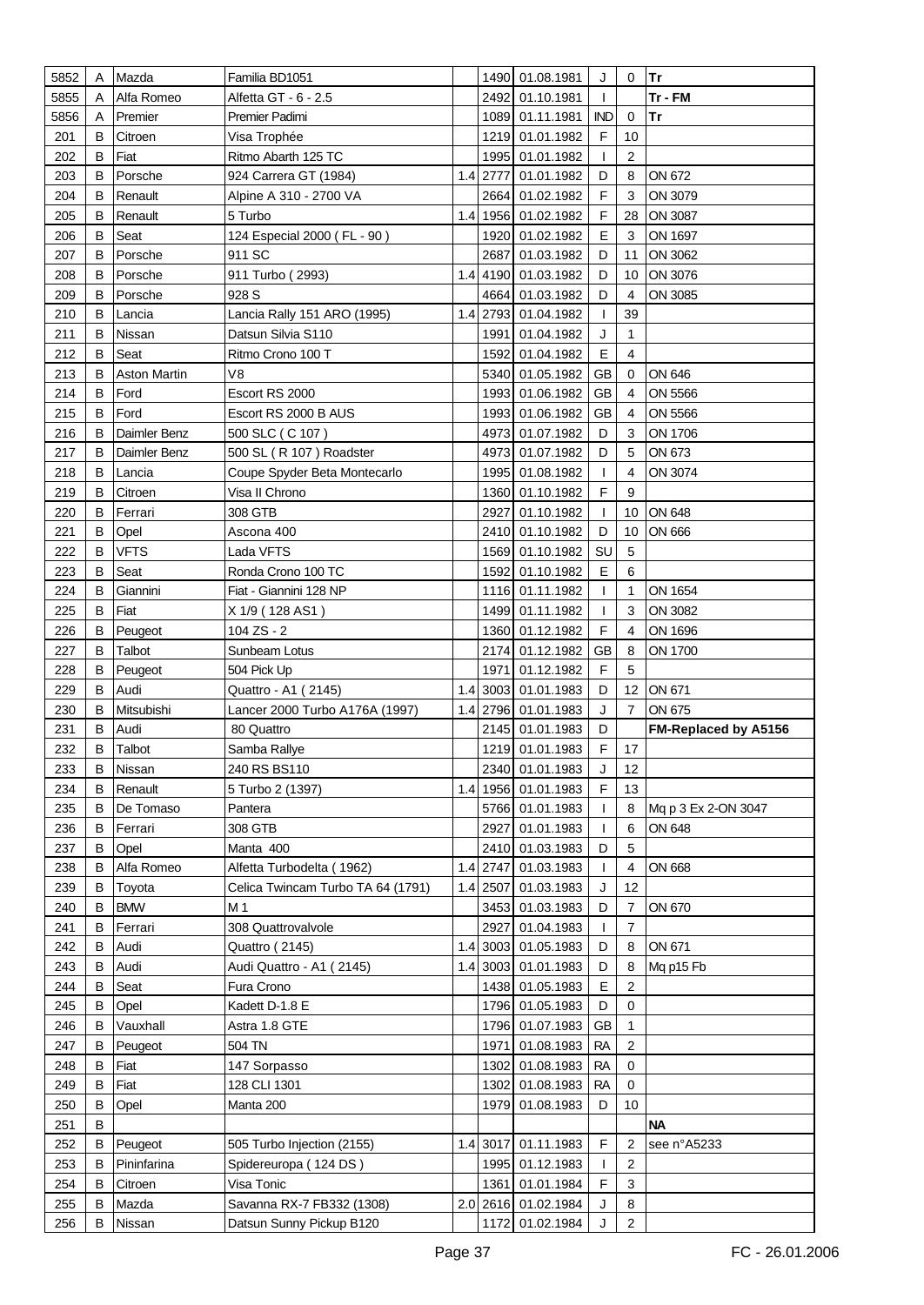| 257        | B      | Honda            | Ballade Sports CR - X (AF)             |  | 1488 01.02.1984                        | J                 | 0              |           |
|------------|--------|------------------|----------------------------------------|--|----------------------------------------|-------------------|----------------|-----------|
| 258        | B      | Citroen          | Visa 1000 Pistes                       |  | 1361 01.03.1984                        | F                 | 5              |           |
| 259        | В      | Subaru           | MP-1 1,8                               |  | 1781 01.03.1984                        | J                 |                | <b>FM</b> |
| 260        | В      | Chevrolet        | Corvette                               |  | 5734 01.04.1984 USA                    |                   | $\mathbf 0$    |           |
| 261        | В      | <b>FSO</b>       | Polonez 2000 C                         |  | 1995 01.04.1984                        | PL                | 9              |           |
| 262        | B      | Peugeot          | 205 Turbo 16 (1774.6)                  |  | 1.4 2484 01.04.1984                    | F                 | 26             |           |
| 263        | в      | <b>GM Brasil</b> | Chevrolet Opal 250 S                   |  | 4093 01.04.1984                        | <b>BR</b>         | $\mathbf 0$    |           |
| 264        | в      | Audi             | Sport Quattro S1                       |  | 1.4 2988 01.05.1984                    | D                 | 17             |           |
| 265        | в      | Alfa Romeo       | Alfetta GTV 6 - 3.0                    |  | 2976 01.11.1984                        | ZA                | 1              |           |
| 266        | B      | Nissan           | Fairlady 300 ZX HZ31 (2960)            |  | 1.4 4144 01.12.1984                    | J                 | 2              |           |
| 267        | B      | Renault          | 5 Turbo (1436.2)                       |  | 1.4 2011 01.12.1984                    | $\mathsf F$       | 13             |           |
| 268        | в      | Daihatsu         | Charade 926 Turbo (G26) (926,7)        |  | 1.4 1297 01.01.1985                    | J                 | $\overline{c}$ |           |
| 269        | B      | Skoda            | 130 LR                                 |  | 1290 01.01.1985                        | CS                | 5              |           |
|            | B      |                  |                                        |  |                                        |                   |                | <b>FM</b> |
| 270        |        | Ford             | Escort RS Turbo (1597.2)               |  | 1.4 2236 01.04.1985                    | GB                |                |           |
| 271        | B      | Seat             | Ibiza 1.5 GLX                          |  | 1461 01.04.1985                        | Е                 | 6              |           |
| 272        | B      | Alpine           | Renault Alpine GTA                     |  | 2850 01.04.1985                        | F                 | $\sqrt{2}$     |           |
| 273        | B      | Ferrari          | GTO (2855,1)                           |  | 1.4 3997 01.06.1985                    | T                 | 5              |           |
| 274        | B      | Pininfarina      | Spidereuropa Volumex (1995)            |  | 1.4 2793 01.07.1985                    | T                 | $\overline{c}$ |           |
| 275        | B      | Fuji             | Subaru XT 4WD Turb. AX (1782)          |  | 1.4 2495 01.10.1985                    | J                 | 5              |           |
| 276        | B      | Lancia           | Delta S4 (1759.3)                      |  | 1.4 2463 01.11.1985                    | T                 | 14             |           |
| 277        | B      | Austin           | MG Metro 6R4                           |  | 2991 01.11.1985                        | <b>GB</b>         | 10             |           |
| 278        | B      | Renault          | Alpine GTA Turbo (2458,5)              |  | 1.4 3442 01.11.1985                    | F                 | 4              |           |
| 279        | В      | Citroen          | BX 4 TC (2141.5)                       |  | 1.4 2998 01.01.1986                    | $\mathsf F$       | 6              |           |
| 280        | B      | Ford             | RS 200 (1803.5)                        |  | 1.4 2525 01.02.1986                    | <b>GB</b>         | 7              |           |
| 281        | B      | Honda            | Ballade Sports CR - X (AF)             |  | 1590 01.04.1986                        | J                 | 0              |           |
| 282        | B      | Porsche          | 911 Carrera                            |  | 3164 01.06.1986                        | D                 | $\overline{c}$ |           |
| 283        | B      | Porsche          | 928S                                   |  | 4597 01.06.1986                        | D                 | $\overline{c}$ |           |
| 284        | B      | Porsche          | 944 Turbo (2479)                       |  | 1.4 3470 01.06.1986                    | D                 | 3              |           |
| 285        | B      | Fiat             | 128 SE - 1500                          |  | 1499 01.07.1986                        | <b>RA</b>         | $\mathbf{1}$   |           |
| 286        | B      | Ford             | Sierra Cosworth RS (1993,9)            |  | 1.4 2792 01.08.1986                    | GB                |                | <b>FM</b> |
| 287        | В      | Peugeot          | 104 ZS                                 |  | 1360 01.04.1983                        | F                 | 6              |           |
| 288        | B      | Alfa Romeo       | Alfetta GTV 6 - 2.5                    |  | 2493 01.04.1983<br>2.0 2292 01.01.1987 | $\mathbf{I}$<br>J | 13             |           |
| 289<br>290 | B<br>B | Mazda<br>Premier | Savanna RX7 2+2 SA22C (1146)<br>118 NE |  | 1172 01.11.1987                        | <b>IND</b>        | 5<br>1         |           |
| 291        | B      | Lamborghini      | Countach Quattrovalvole                |  | 5167 01.01.1988                        | $\mathbf{I}$      | $\mathbf 0$    |           |
| 292        | B      | Jaguar           | <b>XJS</b>                             |  | 5343 01.02.1988 GB                     |                   | 23             |           |
| 293        | B      | Ferrari          | F40                                    |  | 1.7 4992 01.12.1989                    | $\mathbf{I}$      | $\overline{4}$ |           |
| 294        | B      | Porsche          | 911 Carrera 4                          |  | 3600 01.09.1990                        | D                 | $\overline{2}$ |           |
| 295        | В      | Porsche          | 911 Carrera 2                          |  | 3600 01.09.1990                        | D                 | $\mathbf{3}$   |           |
| 647        | В      | Fiat             | Abarth 131 Rally                       |  | 1995 01.04.1976                        | T                 | 21             | Tr        |
| 648        | B      | Ferrari          | 308 GTB                                |  | 2927 01.11.1976                        | $\mathbf{I}$      | 3              | Tr        |
| 649        | B      | Vauxhall         | Chevette HS 2300                       |  | 2279 01.11.1976                        | GB                | 9              | <b>Tr</b> |
| 650        | В      | Ford             | <b>Escort RS</b>                       |  | 1975 01.04.1977                        | GB                | $\overline{7}$ | Tr        |
| 654        | В      | B.L.             | Triumph TR 8                           |  | 3492 01.04.1978                        | GB                | 10             | Tr        |
| 663        | B      | Toyota           | Celica 2000 GT Rally RA45              |  | 1968 01.06.1979                        | J                 | 8              | Tr        |
| 666        | B      | Opel             | Ascona 400                             |  | 2410 01.11.1979                        | D                 | 24             | Tr        |
| 670        | В      | <b>BMW</b>       | M 1                                    |  | 3453 01.12.1980                        | D                 | $\overline{c}$ | Tr        |
| 671        | В      | Audi             | <b>Quattro (2145)</b>                  |  | 1.4 3003 01.01.1981                    | D                 | $\overline{4}$ | Tr        |
| 675        | B      | Mitsubishi       | Lancer 2000 Turbo A176A (1997)         |  | 1.4 2796 01.04.1981                    | J                 | 11             | Tr        |
| 676        | B      | Talbot           | Matra Murena 2.2                       |  | 2156 01.08.1981                        | F                 | $\mathbf{2}$   | Tr        |
| 1605       | В      | Ford             | Escort RS 1600                         |  | 1601 01.10.1970                        | GB                | 14             | Tr        |
| 1700       | В      | Chrysler         | Sunbeam Lotus                          |  | 2174 01.04.1979                        | GB                | 16 $Tr$        |           |
| 1713       | B      | <b>BMW</b>       | M 535 i                                |  | 3453 01.04.1981                        | D                 | 3              | Tr        |
| 3016       | B      | <b>MG</b>        | <b>MGB</b>                             |  | 1798 01.04.1970                        | GB                | $\mathbf{1}$   | <b>Tr</b> |
| 3017       | B      | <b>MG</b>        | MGB GT V8 (3532.08)                    |  | 1798 01.01.1970                        | GB                | 1              | Tr        |
| 3023       | В      | Nissan           | Datsun Sports 240 Z H(L)S30            |  | 2394 01.04.1970                        | J                 | 5              | Tr        |
| 3029       | B      | Fiat             | 124 Sport Spider 1600                  |  | 1608 01.07.1970                        | $\mathbf{I}$      | $\mathbf{3}$   | Tr        |
| 3041       | B      | Alfa Romeo       | 2000 Spider Veloce                     |  | 1962 01.10.1971                        | $\mathbf{I}$      | $\mathsf 0$    | Tr        |
| 3047       | B      | De Tomaso        | Pantera                                |  | 5763 01.07.1972                        | $\mathbf{I}$      | 14 Tr          |           |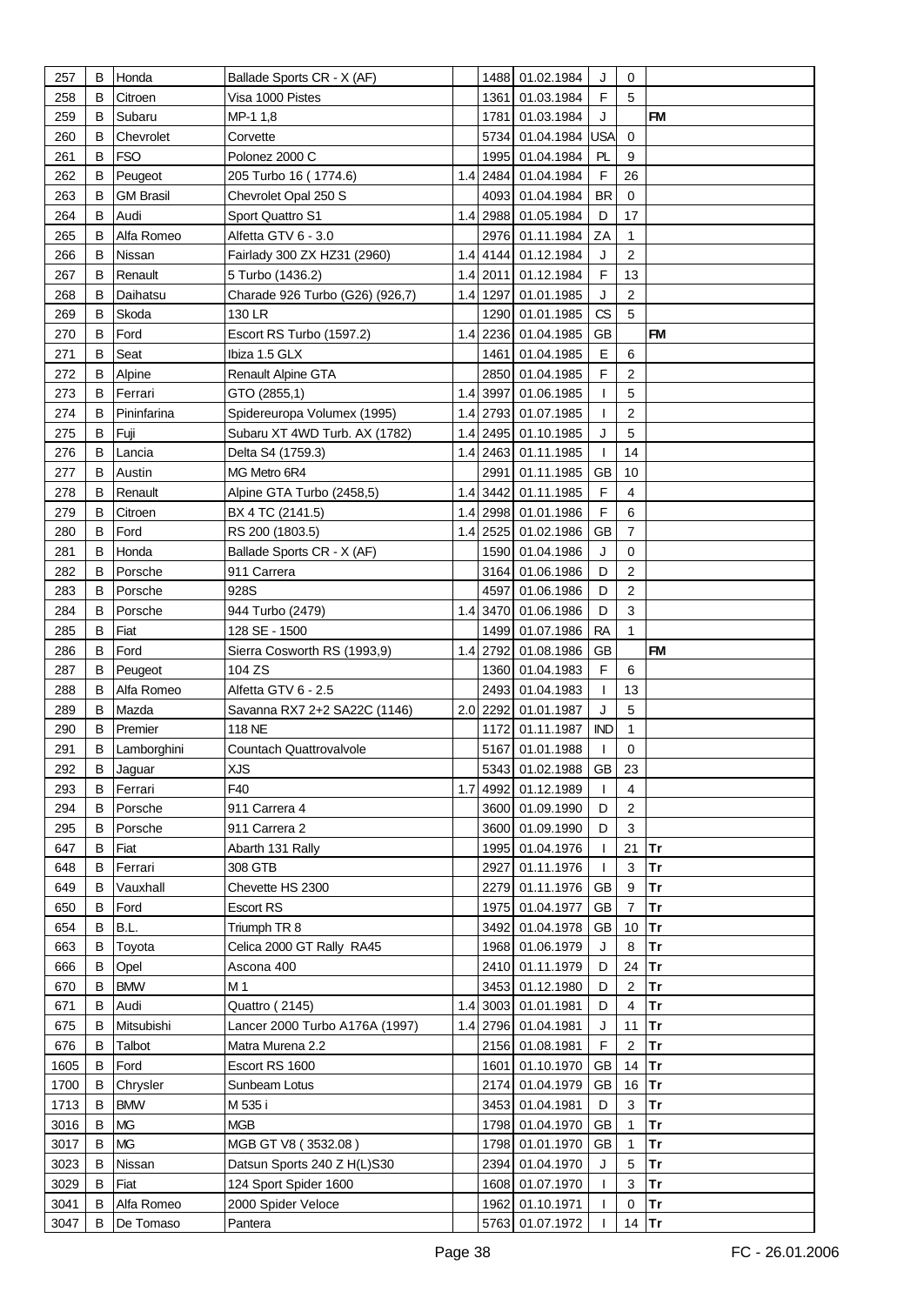| 3050     | B  | Fiat                    | X 1/9 (1290)                 |     |              | 1290 01.04.1973          | $\mathbf{I}$    | $\overline{\mathbf{c}}$ | Tr                |
|----------|----|-------------------------|------------------------------|-----|--------------|--------------------------|-----------------|-------------------------|-------------------|
| 3051     | B  | Alfa Romeo              | Spider Junior 1.6            |     |              | 1570 01.06.1973          | ı               | 0                       | Tr                |
| 3054     | B  | B.L.                    | <b>Triumph Spitfire</b>      |     |              | 1296 01.07.1973          | <b>GB</b>       | $\mathbf 0$             | Tr                |
| 3057     | B  | Matra                   | Bagheera                     |     |              | 1294 01.10.1973          | $\mathsf F$     | 0                       | Tr                |
| 3062     | в  | Porsche                 | 911 SC                       |     | 2687         | 01.02.1974               | D               | 3                       | <b>Tr</b>         |
| 3064     | B  | Lancia                  | Beta Coupé 1800              |     |              | 1756 01.04.1974          | $\mathbf{I}$    | 5                       | <b>Tr</b>         |
| 3068     | В  | Alpine                  | A 110 1600                   |     |              | 1605 01.07.1972          | $\mathsf F$     | 6                       | <b>Tr</b>         |
| 3069     |    |                         |                              |     |              |                          | F               |                         | <b>Tr</b>         |
|          | В  | Peugeot                 | 504 Coupé V6 (504 C31/C33)   |     |              | 2664 01.07.1975          |                 | 11                      |                   |
| 3071     | B  | B.L.                    | Triumph TR 7                 |     |              | 1998 01.10.1975          | <b>GB</b>       | 6                       | Tr                |
| 3073     | B  | Ferrari                 | Dino 308 GT 4                |     | 2927         | 01.04.1976               | T               | $\mathbf 0$             | <b>Tr</b>         |
| 3074     | В  | Lancia                  | Coupé Spyder Beta Montecarlo |     |              | 1994 01.08.1976          | T               | 6                       | Tr                |
| 3075     | В  | Porsche                 | 924                          |     |              | 1984 01.01.1977          | D               | 4                       | <b>Tr</b>         |
| 3076     | B  | Porsche                 | 911 Turbo (2993)             |     |              | 1.4 4190 01.01.1977      | D               | $\overline{c}$          | <b>Tr</b>         |
| 3077     | B  | Mitsubishi              | Lancer Celeste 1600 A73M     |     |              | 1597 01.03.1977          | J               | $\overline{c}$          | <b>Tr</b>         |
| 3079     | В  | <b>Alpine Renault</b>   | A 310 - 2700 VA              |     |              | 2664 01.04.1977          | F               | 10                      | Tr                |
| 3081     | B  | Porsche                 | 928                          |     |              | 4474 01.01.1978          | D               | 0                       | <b>Tr</b>         |
| 3082     | B  | Fiat                    | $X$ 1/9                      |     |              | 1499 01.01.1979          | $\mathbf{I}$    | 6                       | <b>Tr</b>         |
| 3083     | B  | Porsche                 | 924 Turbo (1995)             |     |              | 1.4 2793 01.04.1979      | D               | 3                       | Tr                |
| 3084     | В  | Nissan                  | Datsun 280 Z                 |     |              | 2753 01.07.1979          | J               | $\pmb{0}$               | Tr                |
| 3085     | В  | Porsche                 | 928 S                        |     |              | 4664 01.11.1980          | D               | 0                       | Tr                |
| 3086     | B  | Talbot                  | Matra Murena 1.6             |     |              | 1592 01.03.1981          | $\mathsf F$     | 1                       | Tr                |
| 3087     | B  | Renault                 | 5 Turbo (1397)               | 1.4 |              | 1956 01.04.1981          | F               | 14                      | <b>Tr</b>         |
| 10       | GT | Deutsch Bonnet          | HBR 4                        |     | 745          | 14.04.1959               | F               | 1                       |                   |
| 11       | GТ |                         | HBR <sub>5</sub>             |     | 851          | 19.02.1959               | F               | 2                       |                   |
|          |    | Deutsch Bonnet          |                              |     |              |                          |                 |                         |                   |
| 12       | GT | Jaguar                  | XK 150 3.8 litre open        |     |              | <b>REG</b>               | <b>GB</b>       |                         | <b>FM</b>         |
| 13       | GT | Jaguar                  | XK 150 S Fixed Head          |     |              | <b>REG</b>               | <b>GB</b>       |                         | <b>FM</b>         |
| 14       | GT | Jaguar                  | XK 150 S Drop Head Coupé     |     |              | <b>REG</b>               | <b>GB</b>       | $\mathbf 0$             |                   |
| 15       | GT | Jaguar                  | XK 150 S Open 2 seater       |     | 3781         | <b>REG</b>               | <b>GB</b>       |                         | <b>FM</b>         |
| 16       | GТ | Sunbeam                 | Alpine                       |     | 1494         | 05.05.1960               | <b>GB</b>       | $\mathbf 0$             |                   |
|          |    |                         |                              |     |              |                          |                 |                         |                   |
| 17       | GT | <b>Austin Healey</b>    | 3000 (HBN7 / BT7) 1959 / 60  |     | 2912         | 05.05.1960               | GB              | $\Omega$                |                   |
| 18       | GT | Ferrari                 | 250 SWB                      |     | 2953         | 16.06.1960               | $\mathbf{I}$    |                         | Wrong Form (n°22) |
| 19       | GT | Jaguar                  | XK 150 Open Automatic        |     |              | <b>REG</b>               | <b>GB</b>       |                         | <b>FM</b>         |
| 20       | GТ | Daimler                 | SP 250                       |     |              | 2548 16.06.1960          | <b>GB</b>       |                         | <b>FM</b>         |
| 21       | GТ | Porsche                 | 356 B / 1600 GS              |     |              | 1588 16.06.1960          | D               | 1                       |                   |
| 22       | GT | Ferrari                 | Berlinetta 250 GT            |     |              | 2953 16.06.1960          | $\mathbf{I}$    | $\mathbf 0$             |                   |
| 23       |    | <b>GT</b> Aston Martin  | DB4                          |     |              | 3670 16.06.1960 GB       |                 | 1                       |                   |
| 24       | GT | Lancia                  | Appia GTE                    |     |              | 1089 11.08.1960          | $\mathbf{I}$    | $\mathbf 0$             |                   |
| 25       | GТ | <b>Austin Healey</b>    | 3000 GT                      |     |              | 2912 16.11.1960          | GB              | $\mathbf 0$             |                   |
| 26       | GT | Speedwell               | GT                           |     | 980          | 11.08.1960               | GB              | $\pmb{0}$               |                   |
| 27       | GT | Deutsch Bonnet          | Type Le Mans                 |     | 848          | 23.12.1960               | $\mathsf F$     | $\mathbf 0$             |                   |
| 28       | GT |                         | Facelia 1600                 |     |              |                          | F               |                         | <b>FM</b>         |
|          | GT | Facel Vega<br><b>MG</b> |                              |     |              | 1616 23.12.1960          |                 | 0                       |                   |
| 29<br>30 | GT | Sunbeam                 | <b>MGA</b><br>Alpine II      |     | 1588<br>1592 | <b>REG</b><br><b>REG</b> | <b>GB</b><br>GB | $\mathbf 0$             |                   |
|          |    |                         |                              |     |              |                          |                 |                         |                   |
| 31       | GT | Alpine                  | A 108-904                    |     | 998          | <b>REG</b>               | $\mathsf F$     |                         | <b>FM</b>         |
| 32       | GT | <b>TVR</b>              | Grantura Type MGA            |     |              | 1588 29.04.1961          | GB              | 0                       |                   |
| 33       | GT | Marcos                  | GT                           |     | 997          | 10.06.1961               | GB              | 1                       | 2 models: A and B |
| 34       | GT | Jaguar                  | E Type modèle 1961           |     |              | 3781 10.06.1961          | GB              | $\mathbf{1}$            |                   |
| 35       | GT | Lancia                  | Appia Sport                  |     |              | 1089 29.04.1961          | $\mathbf{I}$    |                         | <b>FM</b>         |
| 36       | GT | Lotus                   | Elite                        |     |              | 1216 10.06.1961          | <b>GB</b>       | 0                       | Mqp7              |
| 37       | GT | Morgan                  | Plus 4                       |     |              | 1991 10.06.1961          | GB              | 0                       |                   |
| 38       | GT | <b>GSM</b>              | Delta                        |     |              | 997 10.06.1961           | GB              | 0                       |                   |
| 39       | GT | Volvo                   | P 1800                       |     |              | 1778 10.06.1961          | $\mathsf S$     | $\mathbf{1}$            |                   |
| 40       | GT | Triumph                 | Herald 1200 Coupe            |     |              | 1147 30.06.1961          | <b>GB</b>       | 0                       |                   |
| 41       | GT | Triumph                 | Herald 1200 Convertible      |     |              | 1147 30.06.1961          | GB              | 0                       |                   |
| 42       | GT | Alpine                  | Alpine A 106                 |     | 747          | 01.08.1961               | $\mathsf F$     | $\pmb{0}$               |                   |
| 43       | GT | Alpine                  | Alpine A 108                 |     | 845          | 01.08.1961               | $\mathsf F$     | $\mathbf{1}$            |                   |
| 44       | GT | <b>MG</b>               | Midget                       |     | 949          | 14.09.1961               | <b>GB</b>       | $\overline{2}$          |                   |
| 45       | GT | Austin - Morris         | Mini Cooper                  |     | 997          | 31.10.1961               | GB              | $\mathbf 0$             |                   |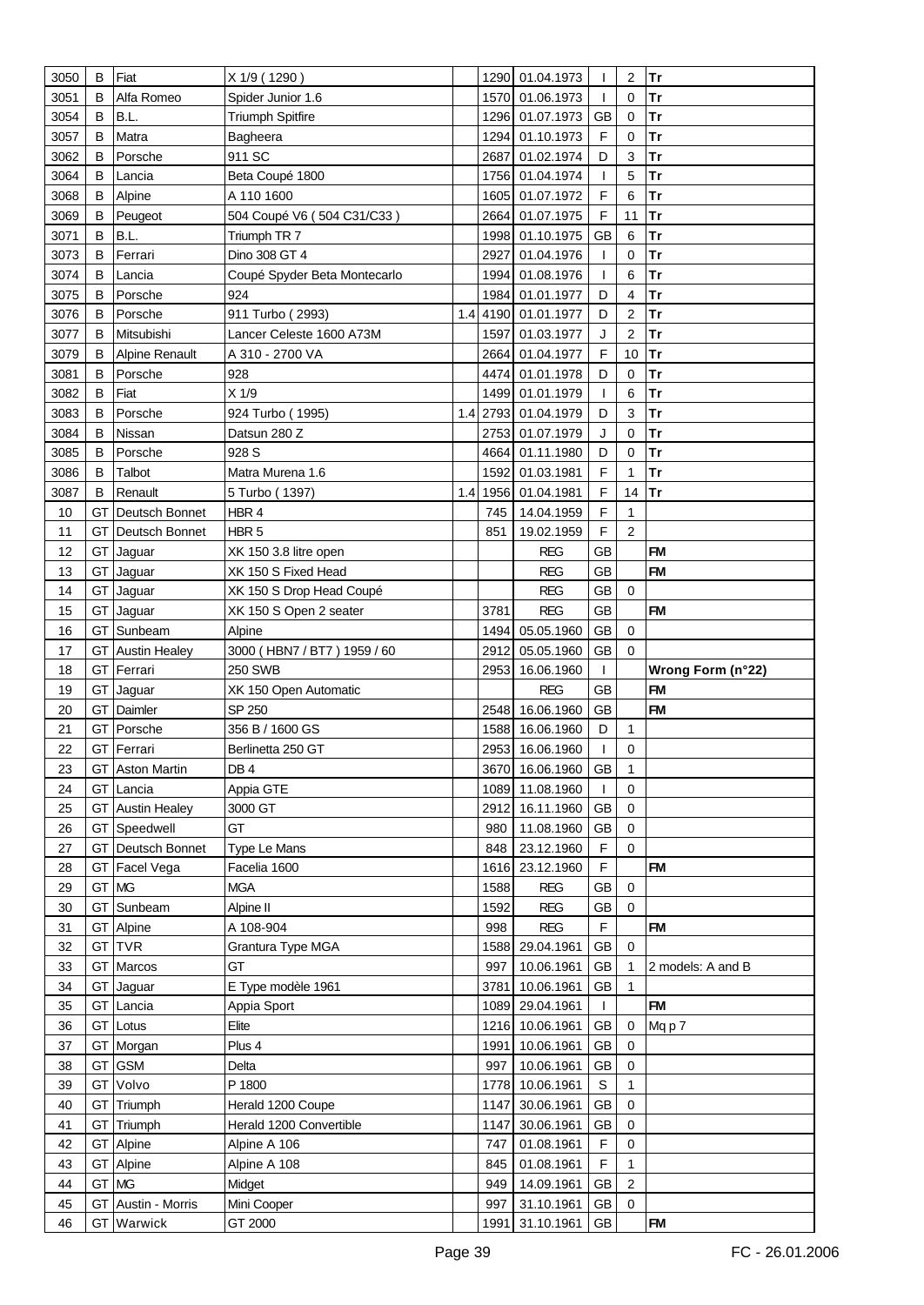| 47  |       | <b>GT</b> Austin Healey | Sprite Sebring                          | 960  | <b>REG</b>          | <b>GB</b>    | 0              |                |
|-----|-------|-------------------------|-----------------------------------------|------|---------------------|--------------|----------------|----------------|
| 48  |       | GT Triumph              | TR <sub>4</sub>                         | 2138 | 16.01.1962          | GB           |                | <b>FM</b>      |
| 49  |       | GT Ford                 | Consul Capri transf. Gr. 1              | 1340 | 16.01.1962          | <b>GB</b>    |                | <b>FM</b>      |
| 50  | GТ    | Fairthorpe              | <b>Electron FWE</b>                     | 1220 | 16.01.1962          | GB           | 0              |                |
| 51  | GT    | <b>MG</b>               | <b>MGA 1600 Mk II</b>                   | 1622 | 16.01.1962          | GB           | $\Omega$       |                |
| 52  | GT    | <b>Austin Healey</b>    | Sprite Mk II                            | 949  | 15.02.1962          | GB           | 0              | <b>BR</b>      |
|     |       |                         |                                         |      |                     |              |                |                |
| 53  | GТ    | Fairthorpe              | <b>Electron II FWA</b>                  | 1098 | <b>REG</b>          | <b>GB</b>    | 0              |                |
| 54  | GТ    | Chevrolet               | Corvette                                |      | 5359 07.02.1962     | USA          | $\Omega$       |                |
| 55  | GТ    | Pontiac                 | Tempest le Mans Coupe                   |      | 3193 07.02.1962     | USA          |                | <b>FM</b>      |
| 56  | GT MG |                         | MGA 1600 Coupé                          |      | 1588 20.03.1962     | GB           | $\mathbf 0$    |                |
| 57  | GТ    | <b>Austin Healey</b>    | 3000 Mk II                              | 2912 | 03.05.1962          | <b>GB</b>    | $\mathbf 0$    |                |
| 58  | GT    | Abarth                  | Fiat Abarth 700                         | 696  | 08.03.1962          | $\mathbf{I}$ | 0              |                |
| 59  | GT    | <b>Aston Martin</b>     | DB 4 GT Zagato                          |      | 3670 03.05.1962     | <b>GB</b>    | $\mathbf{1}$   | <b>BR</b>      |
| 60  |       | <b>GT</b> Reliant       | Sabre                                   | 1703 | 03.05.1962          | <b>GB</b>    | $\mathbf 0$    |                |
| 61  |       | GT Triumph              | TR <sub>4</sub>                         | 1991 | 16.01.1962          | <b>GB</b>    | 0              |                |
| 62  |       | <b>GT</b> Austin Healey | Sprite Sebring Mk II                    | 960  | 03.05.1962          | <b>GB</b>    | $\mathbf{1}$   |                |
| 63  |       | GT Triumph              | TR <sub>4</sub>                         | 1991 |                     | <b>GB</b>    |                | <b>FM</b>      |
| 64  |       | GT Morgan               | Plus 4 Super Sport                      |      | 1991 16.06.1962     | GB           | $\mathbf{1}$   |                |
| 65  | GT    | Osca                    | 1600 GT2                                |      | 1568 08.10.1962     | $\mathbf{I}$ | $\Omega$       |                |
| 66  | GТ    | Peugeot                 | 404 C                                   |      | 1618 29.06.1962     | $\mathsf F$  |                | <b>FM</b>      |
| 67  | GT    | <b>AC</b>               | ACE 2.6 litre                           |      | 2553 13.07.1962     | GB           | 0              |                |
| 68  | GT    | <b>TVR</b>              | Mk III                                  | 1622 | 10.08.1962          | <b>GB</b>    | $\mathbf 0$    |                |
| 69  | GT    | Tornado                 | Talisman                                |      | 1340 14.08.1962     | <b>GB</b>    | 0              |                |
|     |       |                         |                                         |      | 1596 05.10.1962     |              |                |                |
| 70  |       | GT Triumph              | Triumph Vitesse 6 Convertible           |      |                     | <b>GB</b>    | 0              |                |
| 71  | GT    | Porsche                 | 356 B / 2000 GS                         |      | 1966 08.10.1962     | D            | 3              | <b>BR</b>      |
| 72  | GT    | MG                      | <b>MGB</b>                              | 1798 | 08.10.1962          | <b>GB</b>    | $\overline{c}$ |                |
| 73  | GT    | Allard                  | Allardette A 050                        |      | 1340 08.10.1962     | GB           | $\mathbf 0$    |                |
| 74  | GT    | Allard                  | Allardette A 051                        | 997  | 08.10.1962          | GB           | 0              |                |
| 75  | GT    | Ford                    | Consul Capri 116E/117E                  |      | 1498 08.10.1962     | GB           | 0              |                |
| 76  | GT    | Fiat                    | Cabriolet 1600 S                        | 1568 | 08.10.1962          | $\mathbf{I}$ | $\overline{c}$ |                |
| 77  | GT    | Abarth                  | Abarth Simca 1300                       | 1299 | 08.10.1962          | $\mathbf{I}$ | $\mathbf{1}$   |                |
| 78  | GT    | Pontiac                 | 421 le Mans GT                          |      | 6900 08.10.1962 USA |              |                | <b>FM</b>      |
| 79  | GT    | Shelby                  | Cobra                                   | 4279 | 08.10.1962          | USA          |                | <b>FM</b>      |
| 80  |       | <b>GT</b> Chevrolet     | Corvette 837                            |      | 5359 08.10.1962 USA |              | 0              |                |
| 81  |       | GT Turner               | Climax Sports 1220                      |      | 1216 08.10.1962 GB  |              | $\mathbf 0$    |                |
| 82  |       | GT Abarth               | Fiat Abarth 1000 Coupé Record Monza     | 982  | 20.03.1961          | $\mathbf{I}$ | 0              |                |
| 83  | GT    |                         |                                         |      |                     |              |                | <b>NA</b>      |
| 84  | GT MG |                         | Midget Mk I                             |      | 1098 10.11.1962     | GB           | 1              |                |
| 85  | GТ    | Daimler Benz            | 190 SL                                  | 1897 | 10.11.1962          | D            | 0              |                |
| 86  | GТ    | Daimler Benz            | 300 SL - M198I                          |      | 2996 10.11.1962     | D            | $\mathbf 0$    |                |
| 87  | GТ    | Studebaker              | Avanti (4756/6650)                      |      | 4756 10.11.1962     | USA          |                | <b>FM</b>      |
| 88  |       | GT Rene Bonnet          | Missile                                 | 844  | 10.11.1962          | F            | 0              |                |
| 89  | GT    | <b>Austin Healey</b>    | Sprite Superchar. Bonneville (948/1600) | 948  | 10.11.1962          | GB           | 0              | Cylinder capa. |
| 90  |       | GT Chrysler             | C 300 J                                 | 6771 | 29.01.1963 USA      |              |                | <b>FM</b>      |
|     |       |                         |                                         |      |                     |              |                | <b>BR</b>      |
| 91  |       | <b>GT</b> Fairthorpe    | Rockette                                |      | 1596 29.01.1963     | GB           | 0              |                |
| 92  |       | <b>GT</b> Speedwell     | Speedwell GT 2A                         |      | 1080 29.01.1963     | GB           | $\mathbf 0$    |                |
| 93  |       | GT Speedwell            | Speedwell GT 2B                         | 981  | 29.01.1963          | GB           | 0              | <b>BR</b>      |
| 94  |       | GT Triumph              | Spitfire 4                              | 1147 | 29.01.1963          | <b>GB</b>    | $\overline{c}$ |                |
| 95  | GT    | Abarth                  | Monomille                               | 982  | 29.01.1963          | T            | 0              |                |
| 96  |       | GT Alfa Romeo           | Giulia 1600 Sprint                      | 1570 | 29.01.1963          | $\mathbf{I}$ | $\mathbf{1}$   |                |
| 97  |       | GT Alfa Romeo           | 2600 Spider                             | 2584 | 29.01.1963          | $\mathbf{I}$ | 3              | <b>BR</b>      |
| 98  |       | GT Triumph              | TR <sub>4</sub>                         |      | 2138 29.01.1963     | GB           | $\mathbf 0$    |                |
| 99  |       | GT Triumph              | TR <sub>4</sub>                         |      | 1991 29.01.1963     | GB           | 0              |                |
| 100 |       | GT Jaguar               | E Type                                  | 3781 | 29.01.1963          | <b>GB</b>    | $\mathbf{1}$   |                |
| 101 | GT    | Alfa Romeo              | Guilia 1600 Spider                      | 1570 | 28.01.1963          | $\mathbf{I}$ | 3              |                |
| 102 |       | GT Turner               | Ford 1600                               |      | 1650 09.05.1963     | <b>GB</b>    | $\mathbf 0$    |                |
| 103 | GT    | Sunbeam                 | Alpine III                              | 1592 | 09.05.1963          | GB           | 0              |                |
| 104 |       | GT Trojan               | Elva Courrier Mk III                    | 1622 | 09.05.1963          | GB           | 0              |                |
| 105 |       | GT Alpine               | A 110 - 1000                            |      | 956 09.05.1963      | $\mathsf F$  | $\mathfrak{S}$ |                |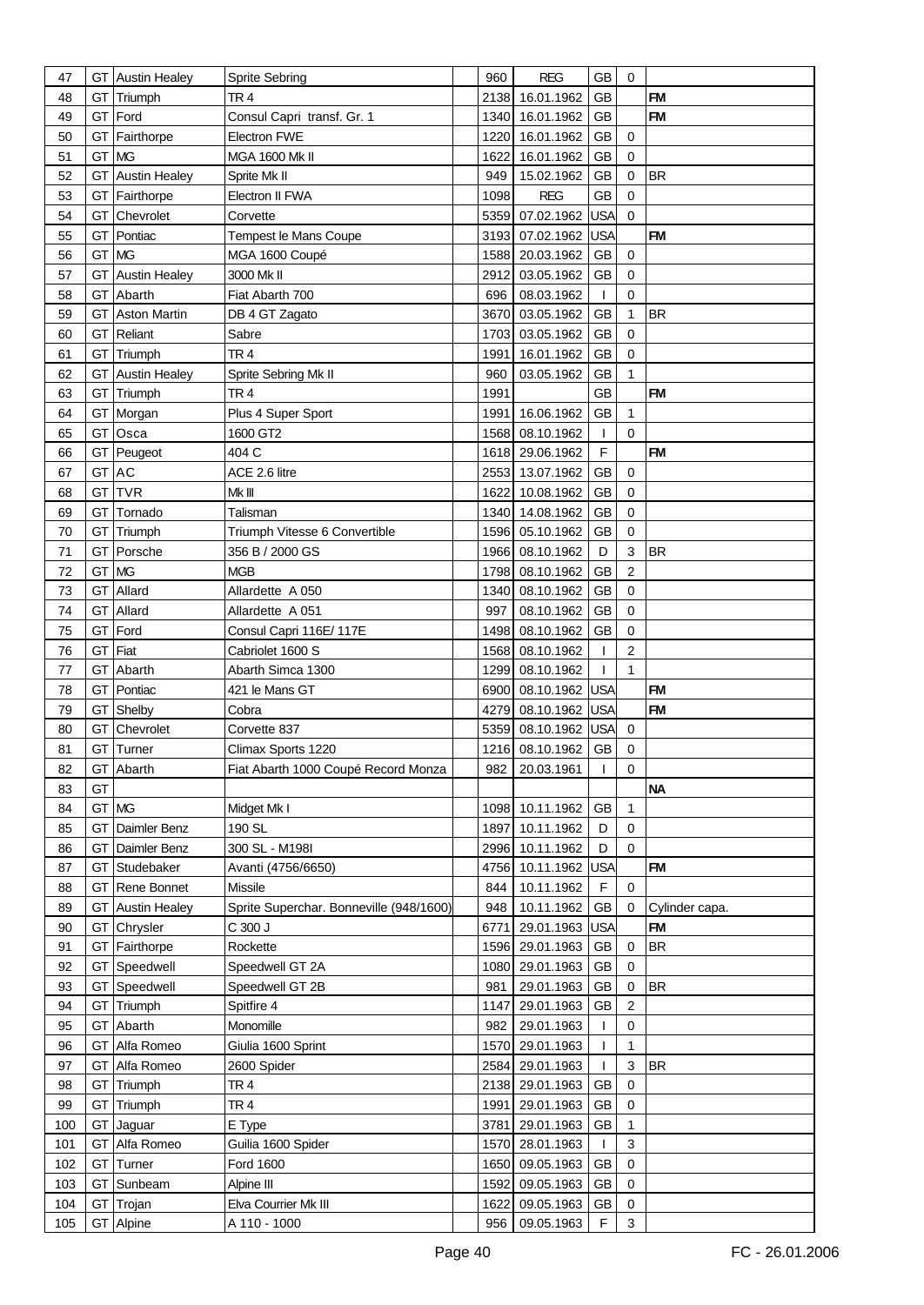| 106 | GТ    | <b>Austin Healey</b>    | Sprite Mk II                   |      | 1098 09.05.1963     | <b>GB</b>   | 0              |                     |
|-----|-------|-------------------------|--------------------------------|------|---------------------|-------------|----------------|---------------------|
| 106 | GT    | Rover                   | 95                             |      |                     | <b>GB</b>   |                | <b>FM?? - N°??</b>  |
| 107 | GT    | Reliant                 | Sabre Six                      |      | 2553 09.05.1963     | <b>GB</b>   | $\mathbf 0$    |                     |
| 108 | GT    | Ford                    | Consul Cortina Lotus           | 1558 | 09.05.1963          | <b>GB</b>   | $\mathbf 0$    |                     |
| 109 | GT    | Ford                    | Consul Capri GT                | 1498 | 09.05.1963          | <b>GB</b>   | $\mathbf 0$    |                     |
| 110 | GT    | Volkswagen              | 1500 Karmann Ghia Coupé        | 1493 | 09.05.1963          | D           | $\mathbf 0$    |                     |
|     |       |                         |                                |      |                     |             |                |                     |
| 111 | GT    | Volkswagen              | 1200 Karmann Ghia Coupé        | 1192 | 09.05.1963          | D           | $\mathbf 0$    |                     |
| 112 | GT    | Glas                    | S 1204 - 612                   | 1189 | 09.05.1963          | D           | $\overline{c}$ |                     |
| 113 | GT    |                         |                                |      |                     |             |                | <b>NA</b>           |
| 114 | GT    |                         |                                |      |                     |             |                | <b>NA</b>           |
| 115 | GT    | Shelby                  | Cobra                          | 4727 | 09.05.1963          | <b>USA</b>  | 1              | Coupé Daytona       |
| 116 | GT    | Nissan                  | Datsun Fairlady                |      | 1488 09.05.1963     | J           | 0              |                     |
| 117 | GT    | <b>AC</b>               | <b>ACE Bristol</b>             | 1971 | 09.05.1963          | <b>GB</b>   | $\mathbf{1}$   |                     |
| 118 | GT    | Lotus                   | Eleven                         | 1097 | 09.05.1963          | <b>GB</b>   | 0              | <b>BR</b>           |
| 119 | GT    | Turner                  | 950 & 950 S                    | 950  | 09.05.1963          | <b>GB</b>   | $\mathbf 0$    |                     |
| 120 | GT    | Turner                  | Climax 1100                    | 1098 | 09.05.1963          | <b>GB</b>   | $\mathbf 0$    |                     |
| 121 | GT    | Alfa Romeo              | Giulietta Sprint Veloce        | 1290 | 00-00-00            |             | $\overline{c}$ |                     |
| 122 | GT    | Alfa Romeo              | Giulietta Sprint Speciale      |      | 1290 16.05.1959     | ı           | 2              |                     |
| 123 | GТ    | Alfa Romeo              | Giulietta Sprint               | 1290 | <b>REG</b>          | ı           |                | <b>FM</b>           |
| 124 | GT    | Alfa Romeo              | Giulietta SZ                   |      | 1290 23.09.1960     | T           | $\overline{c}$ |                     |
| 125 | GT    | Alfa Romeo              | Giulietta Spider               | 1290 | <b>REG</b>          | T           |                | <b>FM</b>           |
| 126 | GТ    | Alfa Romeo              | Giulietta Spider Veloce        | 1290 | 13.03.1958          | T           | 1              |                     |
| 127 | GТ    | Lotus                   | Elan                           |      | 1558 09.05.1963     | <b>GB</b>   | 3              | <b>FS: Rollcage</b> |
| 128 | GT    | Morgan                  | Plus 4 Super Sports            | 1991 | 09.05.1963          | <b>GB</b>   | $\mathbf 0$    |                     |
| 129 | GT    | Rene Bonnet             | Djet Standard                  |      | 1108 05.09.1963     | F           | 1              |                     |
| 130 | GT    | Facel Vega              | FB Facel 3                     |      | 1780 05.09.1963     | $\mathsf F$ |                | <b>FM</b>           |
| 131 | GT    | Morgan                  | 4/4                            |      | 1498 05.09.1963     | <b>GB</b>   | 0              |                     |
| 132 | GT    | Ginetta                 | Ginetta G4                     | 997  | 05.09.1963          | <b>GB</b>   | $\mathbf{1}$   |                     |
| 133 | GT    | Triumph                 | TR <sub>4</sub>                | 2138 | 05.09.1963          | GB          | 0              |                     |
|     | GT    | Allard                  |                                | 997  |                     | <b>GB</b>   | $\mathbf 0$    |                     |
| 134 |       |                         | Allardette A 051               |      | 05.09.1963          |             |                |                     |
| 135 | GТ    | Allard                  | Allardette A 050               | 1340 | 05.09.1963          | GB          | $\mathbf 0$    |                     |
| 136 | GT    | Alfa Romeo              | Giulia SS                      | 1570 | 05.09.1963          | T           | 1              |                     |
| 137 | GT    | Fiat                    | 1500 Cabriolet                 | 1481 | 05.09.1963          | T           | 3              |                     |
| 138 | GT    | Volkswagen              | Typ 11 - Oettinger             |      | 1295 30.08.1963     | D           | $\mathbf 0$    |                     |
| 139 |       | GT Porsche              | 356 C / 1600 SC                |      | 1582 05.09.1963     | D           | $\mathbf 0$    |                     |
| 140 |       | GT Peugeot              | 404 Coupé/ Cabriolet           |      | 1618 20.10.1963     | F           | 1              |                     |
| 141 |       | GT Peugeot              | 404 Coupé/ Cabriolet Injection |      | 1618 20.10.1963     | $\mathsf F$ | $\mathbf{1}$   |                     |
| 142 |       | GT Dodge                | TD <sub>2</sub>                |      | 6975 29.01.1963 USA |             |                | <b>FM</b>           |
| 143 |       | GT Plymouth             | TP <sub>2</sub>                |      | 6975 15.10.1963 USA |             | $\mathbf 0$    |                     |
| 144 | GT    |                         |                                |      |                     |             |                | <b>NA</b>           |
| 145 | GT    | Daimler Benz            | 230 SL - W 113                 |      | 2306 04.11.1963     | D           | $\mathbf{1}$   |                     |
| 146 | GT    | Glas                    | S 1204 TS                      |      | 1189 04.11.1963     | D           | $\mathbf{1}$   |                     |
| 147 | GT    | Volkswagen              | 1500 S Karmann Ghia Coupé      |      | 1493 04.11.1963     | D           | 1              |                     |
| 148 | GT    | <b>Bond</b>             | Equipe GT                      |      | 1147 04.11.1963     | <b>GB</b>   | $\mathbf 0$    |                     |
| 149 | GT    | Abarth                  | Fiat Abarth 595                | 594  | 04.11.1963          |             | 0              |                     |
| 150 | GT    | Chevrolet               | Corvette 837                   |      | 5359 14.01.1964 USA |             | $\mathbf 0$    |                     |
| 151 | GT    | Abarth                  | Abarth Simca 2000              |      | 1946 13.01.1964     | L           | 7              |                     |
| 152 | GT    | Abarth                  | Simca Abarth 1150              |      | 1137 13.01.1964     | T           | $\mathbf 0$    |                     |
| 153 | GT    | Alfa Romeo              | Giulia TZ                      |      | 1570 13.01.1964     | T           | 5              |                     |
| 154 | GT    | Rene Bonnet             | Djet II                        |      | 1108 14.01.1964     | F           | $\mathbf 0$    |                     |
| 155 | GT    | Trojan                  | Elava Courrier Mk IV T-type    |      | 1798 14.01.1964     | GB          | 1              |                     |
| 156 | GT    | Alpine                  | A 110 - 1100                   |      | 1108 14.01.1964     | F           | $\overline{c}$ |                     |
| 157 | GT    |                         |                                |      |                     |             |                | <b>NA</b>           |
| 158 | GT    | Glas                    | 1300-211 GT                    |      | 1290 12.04.1964     | D           | 4              | Mq Ex C             |
| 159 | GT    | Porsche                 | 904 GTS                        |      | 1966 12.04.1964     | D           | 4              |                     |
| 160 | GТ    | <b>TVR</b>              | Grantura Mk III 1800           |      | 1798 12.04.1964     | GB          | 1              | <b>BR</b>           |
| 161 | GT    | <b>Austin Healey</b>    | Sprite Mk III                  |      | 1098 12.04.1964     | GB          | $\mathbf 0$    |                     |
| 162 | GT MG |                         | Midget Mk II                   |      | 1098 12.04.1964     | GB          | $\mathbf 0$    |                     |
| 163 |       | <b>GT</b> Austin Healey | 3000 Mk III                    |      | 2912 12.04.1964 GB  |             | $\mathbf 0$    |                     |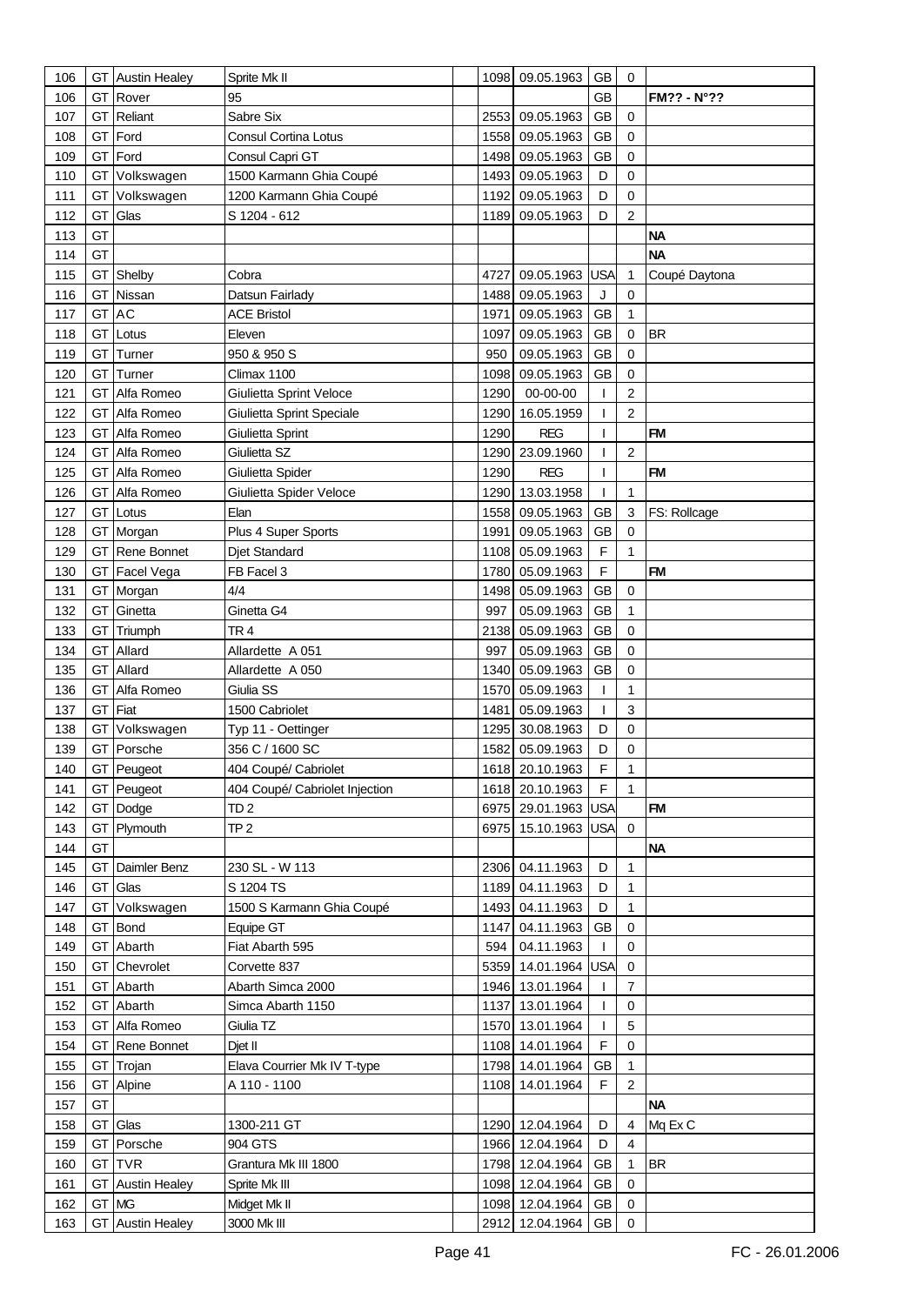| 164  |    | GT Sunbeam          | Alpine IV                        |     |      | 1592 12.04.1964     | GВ         | 0              |           |
|------|----|---------------------|----------------------------------|-----|------|---------------------|------------|----------------|-----------|
| 165  | GТ | Triumph             | Spitfire 4 - 1964                |     |      | 1147 12.04.1964     | <b>GB</b>  | $\mathbf{3}$   |           |
| 166  | GТ | Honda               | S 600 AS 285                     |     | 606  | 12.04.1964          | J          | $\mathbf 0$    |           |
| 167  | GT | Honda               | S 500 AS 280                     |     | 531  | 12.04.1964          | J          | $\mathbf 0$    |           |
| 168  |    |                     |                                  |     |      | 1988 12.04.1964     | J          | $\mathbf 0$    |           |
|      | GT | Prince              | Skyline GT S 54                  |     |      |                     |            |                |           |
| 169  | GТ | Isuzu               | Bellett 1600 GT PR90             |     |      | 1580 12.04.1964     | J          | $\mathbf 0$    |           |
| 170  | GТ | Nissan              | Sports 1500 Fairlady             |     |      | 1488 12.04.1964     | J          | $\mathbf 0$    |           |
| 171  | GT | Chevrolet           | Chevy 2                          |     |      | 4637 12.04.1964     | <b>USA</b> |                | <b>FM</b> |
| 172  | GT | Chevrolet           | Chevelle                         |     |      | 5358 12.04.1964     | <b>USA</b> |                | <b>FM</b> |
| 173  | GT | Lancia              | Appia Sport                      |     |      | 1089 01.06.1961     | T          | $\mathbf 0$    |           |
| 174  | GТ | Lancia              | Flaminia Sport                   |     |      | 2458 25.01.1960     | T          | $\mathbf 0$    |           |
| 175  | GT | Morgan              | 4/4                              |     |      | 1498 16.11.1964     | <b>GB</b>  | $\mathbf 0$    |           |
| 176  | GT | Sunbeam             | Tiger I                          |     |      | 4260 11.07.1964     | GB         | 1              |           |
| 177  | GT | Honda               | S 600 AS 285                     |     | 606  | 11.07.1964          | J          | 1              |           |
| 178  | GT | Rene Bonnet         | Djet II - 1000                   |     | 997  | 11.07.1964          | F          | 0              |           |
| 179  | GT | Panhard             | CD                               |     | 848  | 11.07.1964          | F          | 0              |           |
| 180  | GT | Pontiac             | Tempest Le Mans GTO              |     |      | 6373 12.07.1964     | USA        | $\mathbf 0$    |           |
| 181  | GT | Alpine              | A 108 - 850                      |     | 845  | 12.07.1964          | F          |                | <b>FM</b> |
| 182  | GТ | Alpine              | A 108 - 904                      |     |      | 12.07.1964          | F          |                | <b>FM</b> |
| 183  | GT | Porsche             | 911                              |     | 1991 | 16.11.1964          | D          | 3              |           |
| 184  | GT | Jaguar              | Type-E 4.2                       |     |      | 4254 16.11.1964     | GB         |                | <b>FM</b> |
| 185  | GT | Ghia                | 1500 GT                          |     |      | 1485 16.11.1964     | T          | 0              |           |
| 186  | GT | <b>Aston Martin</b> | DB 5                             |     |      | 3995 16.11.1964     | <b>GB</b>  | 0              |           |
| 187  | GT | Chevrolet           | Corvette '65                     |     |      | 6489 01.02.1965 USA |            | 0              |           |
| 188  | GT | Alfa Romeo          | Guilia Spider Veloce             |     |      | 1570 01.04.1965     |            | $\Omega$       |           |
| 189  | GT | Plymouth            | AR 2 SS                          |     |      | 7104 24.01.1965 USA |            |                | <b>FM</b> |
|      |    |                     |                                  |     |      |                     |            |                | <b>FM</b> |
| 190  | GT | Dodge               | <b>AW 2 SS</b>                   |     |      | 7104 24.01.1965 USA |            |                |           |
| 191  | GT | Shelby              | Mustang GT 350                   |     |      | 4727 01.04.1965 USA |            | 0              |           |
| 192  | GT | Isuzu               | Bellett 1600 GT PR90             |     |      | 1580 01.04.1965     | J          | 0              |           |
| 193  | GT | Alpine              | Alpine A 110 - 1100 L            |     |      | 1108 01.06.1965     | F          | $\mathbf{1}$   |           |
| 194  | GT | Matra Bonnet        | Djet 5                           |     |      | 1108 01.06.1965     | F          | 0              |           |
| 195  | GT | Triumph             | TR 4A IRS                        |     |      | 2138 01.06.1965     | GB         | 0              |           |
| 196  | GТ | Triumph             | TR <sub>4</sub> A                |     | 1991 |                     | GB         |                | <b>FM</b> |
| 197  | GT | Triumph             | Spitfire 4 Mk II                 |     |      | 1147 01.06.1965     | GB         | 0              |           |
| 198  | GT | <b>MG</b>           | <b>MGB</b>                       |     |      | 1798 01.06.1965     | <b>GB</b>  | $\Omega$       |           |
| 199  |    | GT Alfa Romeo       | Guilia Sprint GTA                |     |      | 1570 01.06.1965     | T          | 0              |           |
| 200  | GT | <b>ASA</b>          | 1000 GT                          |     |      | 1032 01.06.1965     |            | $\Omega$       |           |
| 201  |    | GT Lancia           | Flaminia Super Sport             |     |      | 2775 04.05.1965     |            | 0              |           |
| 202  | GT | Ferrari             | 275 GT Berlinetta                |     |      | 3286 01.06.1965     | L          | 0              |           |
| 203  | GТ | Abarth              | 695 S                            |     | 689  |                     | T          |                | <b>FM</b> |
| 204  | GT | Porsche             | 912                              |     |      | 1582 01.08.1965     | D          | $\overline{c}$ |           |
| 205  | GT | Gilbern             | 1800 GT                          |     |      | 1798 01.08.1965     | GB         | 0              |           |
| 206  | GT | <b>TVR</b>          | Griffith 200                     |     |      | 4727 01.08.1965     | GB         | 0              |           |
| 207  | GT |                     |                                  |     |      |                     |            |                | <b>NA</b> |
| 208  | GT | Fiat                | 850 Spider                       |     | 843  | 01.08.1965          | T          | 0              |           |
| 209  | GT | Honda               | S 600 Coupé AS 285C              |     | 606  | 01.08.1965          | J          | 0              |           |
| 210  | GT | Prince              | Skyline 2000 GT S 54 B - 2       |     |      | 1988 01.08.1965     | J          | 0              |           |
| 211  | GT | Sunbeam             | Tiger / Alpine 260               |     | 4261 | 01.08.1965          | GB         | 0              |           |
| 212  | GT | Daihatsu            | Compagno Spider F - 40 K         |     | 959  | 01.10.1965          | J          | 0              |           |
| 213  | GT | Hino                | Contessa 1300 Coupé              |     | 1251 | 01.10.1965          | J          | 0              |           |
| 214  | GT | Nissan              | Datsun Sports 1600 Fairlady      |     |      | 1595 01.10.1965     | J          | 0              |           |
| 215  | GT | Toyota              | Sports 800                       |     | 790  | 01.10.1965          | J          | $\mathbf{1}$   |           |
| 216  | GT | Hillman             | Imp 998                          |     | 998  |                     | GB         |                | <b>FM</b> |
| 217  | GT | <b>NSU</b>          | 56 Spider                        |     |      | 1493 01.12.1965     | D          | 0              |           |
| 5001 | N  | Fiat                | Ritmo 105 TC (138 A2/SP)         |     |      | 1585 01.01.1984     | L          | $\overline{2}$ |           |
| 5003 | N  | Renault             | 5 Alpine Turbo Type 122 B (1397) | 1.4 |      | 1956 01.01.1984     | F          | 4              | Mq p 5 Fb |
| 5021 | N  | Fiat                | Ritmo Abarth 125 TC ( 138 A3)    |     |      | 1995 01.01.1984     | T          | 3              |           |
| 5026 | N  | Ford                | Escort XR3                       |     |      | 1597 01.11.1984     | GB         | $\,$ 5 $\,$    |           |
| 5027 | N  | Ford                | Capri 2.8 i                      |     |      | 2793 01.09.1985 GB  |            | 1              |           |
|      |    |                     |                                  |     |      |                     |            |                |           |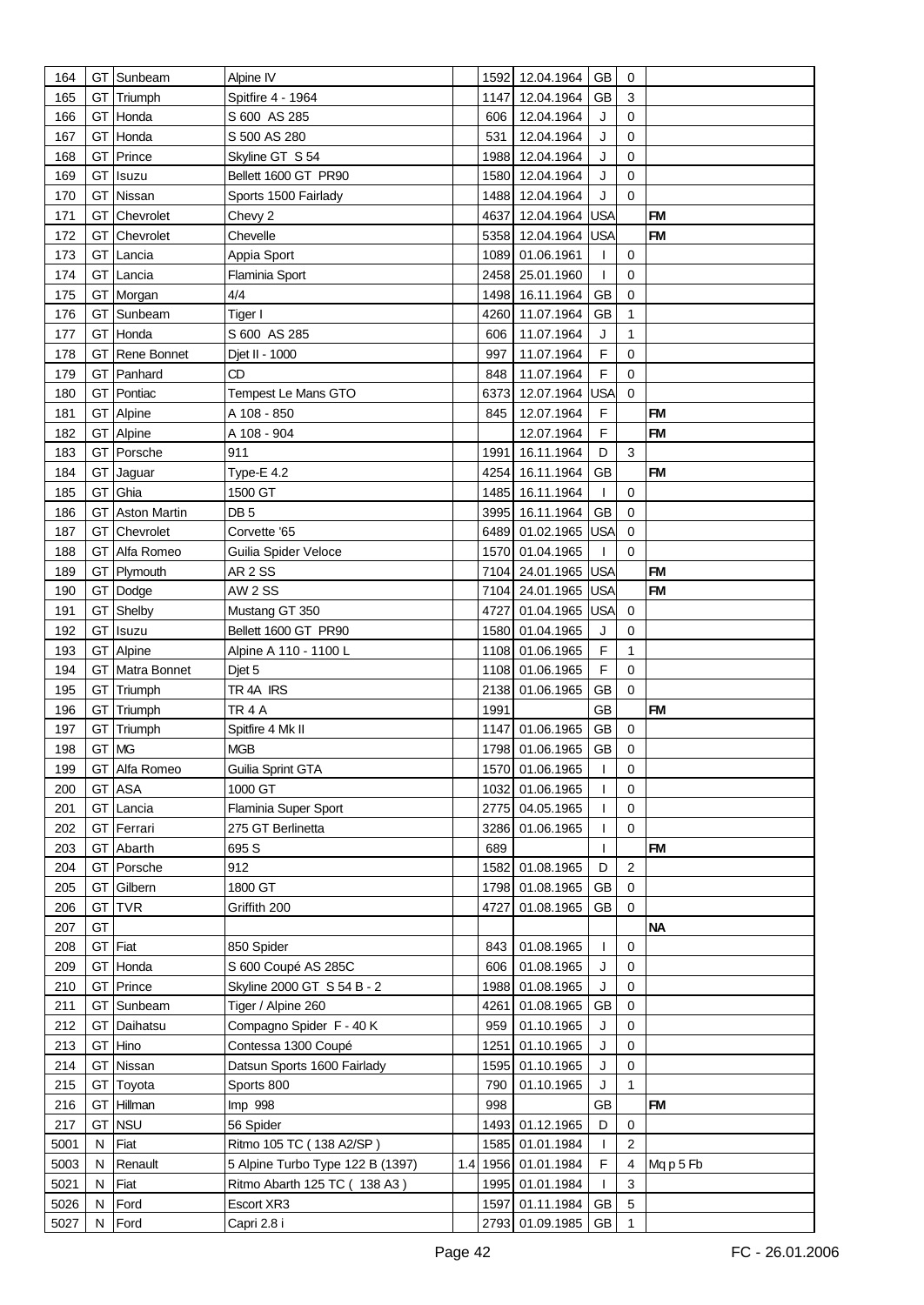| 5041 | N  | Alfa Romeo   | Alfasud TI 1.5                                |          | 1490 01.01.1984                           | $\mathbf{I}$ | 5              |           |
|------|----|--------------|-----------------------------------------------|----------|-------------------------------------------|--------------|----------------|-----------|
| 5054 | N  | Talbot       | Sunbeam TI 1.6                                | 1598     | 01.09.1984                                | <b>GB</b>    | 1              |           |
| 5062 | N  | Alfa Romeo   | Alfasud Sprint 1.5 Veloce                     | 1490     | 01.10.1983                                | T            | 3              |           |
| 5064 | N  | Autobianchi  | A 112 Abarth 70 HP (A 112 A1)                 | 1050     | 01.01.1984                                | T            | 10             |           |
| 5066 | N  | Renault      | 9 GTS                                         | 1397     | 01.01.1984                                | F            | 0              |           |
| 5077 | N  | Alfa Romeo   | Alfetta GTV 2.0                               | 1962     | 01.01.1984                                | T            | 5              |           |
| 5092 | N  | Renault      |                                               | 1.4 2191 | 01.01.1984                                | F            | 3              |           |
| 5095 | N  | Citroen      | 18 Turbo (1565)<br>Visa GT                    | 1360     | 01.03.1984                                | F            | 4              |           |
| 5096 |    |              |                                               | 1781     | 01.01.1984                                | D            | 3              |           |
|      | N  | Volkswagen   | Golf GTI Typ 17                               |          |                                           | D            |                |           |
| 5097 | N  | Ford         | Escort RS 1600 i                              | 1597     | 01.01.1984                                |              | 1              |           |
| 5123 | N  | Peugeot      | 104 ZS                                        | 1360     | 01.05.1984                                | F            | 0              | ON 5794   |
| 5133 | N  | Alfa Romeo   | Alfasud TI 1.3                                | 1351     | 01.05.1985                                | T            | $\overline{2}$ |           |
| 5135 | N  | Alfa Romeo   | Alfetta GTV6 2.5                              | 2493     | 01.01.1984                                | T            | 3              |           |
| 5138 | N  | <b>BMW</b>   | 323 i Modèle 83                               | 2316     | 01.05.1984                                | D            | $\overline{4}$ |           |
| 5139 | N  | Volkswagen   | Polo Coupé GT 86                              | 1272     | 01.01.1984                                | D            | 3              |           |
| 5147 | N  | Renault      | 18 GTD                                        | 2068     | 01.01.1984                                | F            | 0              |           |
| 5155 | N  | Fiat         | Panda 45 (141 A1)                             | 903      | 01.08.1983                                | T            | $\overline{7}$ |           |
| 5156 | N  | Audi         | 80 Quattro                                    |          | 2145 01.01.1984                           | D            | 1              |           |
| 5157 | N  | Talbot       | Samba Rallye                                  |          | 1219 01.12.1983                           | F            | 3              |           |
| 5159 | N  | Fiat         | 127 Sport 70 HP (127 A2)                      |          | 1049 01.01.1984                           | T            | 3              |           |
| 5161 | N  | Opel         | Kadett - D - 1.8 E                            |          | 1796 01.07.1984                           | D            | $\overline{2}$ |           |
| 5164 | N  | Renault      | Fuego GTX                                     | 1995     | 01.10.1983                                | F            | 0              |           |
| 5172 | N  | Volkswagen   | Golf GTI Typ 17                               |          | 1588 01.07.1984                           | D            | 2              |           |
| 5179 | N  | Toyota       | Corolla 1600 GT 2 Door AE86                   | 1587     | 01.10.1984                                | J            | 3              |           |
| 5180 | N  | Toyota       | Corolla 1600 GT 3 Door AE86                   | 1587     | 01.07.1985                                | J            | 2              |           |
| 5181 | N  | Fiat         | Ritmo 105 TC                                  | 1585     | 01.01.1984                                | T            | $\overline{2}$ | <b>FM</b> |
| 5189 | N  | Fiat         | Ritmo Abarth 130 TC (138A9/A)                 |          | 1995 01.01.1984                           | T            | 5              | Mq Ex 1   |
| 5190 | N  | Vauxhall     | Astra 1.8 GTE                                 |          | 1796 01.01.1984                           | <b>GB</b>    | $\mathbf 0$    |           |
| 5191 | N  | Fiat         | Ritmo 105 TC                                  | 1585     | 01.01.1984                                | T            | $\overline{c}$ |           |
| 5204 | N  | <b>FSO</b>   | Polonez 1500 - 125 PN                         | 1481     | 01.03.1984                                | PL           | $\sqrt{2}$     |           |
| 5205 | N  | <b>FSO</b>   | 1500 - 125 P                                  | 1481     | 01.03.1984                                | PL           | 0              |           |
| 5206 | N  | <b>FSO</b>   | 1300 - 125 P                                  | 1295     | 01.03.1984                                | PL           | 0              |           |
| 5207 | N  | Fiat         | <b>Uno 70 S</b>                               | 1302     | 01.04.1984                                | T            | 6              |           |
| 5208 | N  | Fiat         | Uno 45 S                                      | 903      | 01.04.1984                                | T            | 3              |           |
| 5211 | N  | Renault      | 11 Turbo (1401)                               |          | 1.4 1961 01.04.1984                       | F            | 5              |           |
| 5212 | N  | Volkswagen   | 19 Golf GTi                                   |          | 1781 01.07.1984                           | D            | 5              |           |
| 5213 | N. | Peugeot      | 205 GTI                                       |          | 1580 01.04.1984                           | F            | 5              |           |
| 5214 | N  | Lancia       | Delta HF (831 ABO/7) (1585)                   |          | 1.4 2219 01.05.1984                       | $\mathbf{I}$ | $\overline{7}$ |           |
| 5223 | N  | Audi         | 80 GTE / Sport                                |          | 1781 01.05.1984                           | D            | 4              |           |
| 5234 | N  | Fiat         | Uno 55 S                                      |          | 1116 01.07.1984                           | T            | 3              |           |
| 5236 | N  | Ford         | Fiesta 1.1                                    | 1117     | 01.07.1984                                | D            | 0              |           |
| 5237 | N  | Ford         | Fiesta 1.3                                    |          | 1297 01.07.1984                           | D            | 0              |           |
| 5238 | N  | Ford         | Sierra XR4i                                   |          | 2793 01.07.1984                           | D            | 0              |           |
| 5242 | N  | Opel         | Kadett - E - GSI                              |          | 1796 01.11.1984                           | D            | $\overline{4}$ |           |
| 5245 | N  | Zastava      | Yugo 55                                       |          | 1116 01.10.1987                           | YU           |                | FU        |
| 5249 | N  | Vauxhall     | Nova Swing                                    |          | 1196 01.04.1985                           | GB           | 0              |           |
| 5250 | N  | Saab         | 900 Turbo APC (1985)                          |          | 1.4 2780 01.12.1984                       | $\mathbb S$  | 1              |           |
| 5254 | N  | Vauxhall     | Nova Saloon                                   |          | 1196 01.04.1985                           | <b>GB</b>    | 0              |           |
| 5255 | N  | Vauxhall     | Astra 1.8 GTE (Modèle 84)                     |          | 1796 01.04.1985                           | <b>GB</b>    | 1              |           |
| 5256 | N  | Alfa Romeo   | Alfa 33 Quadrifoglio Verde                    |          | 1490 01.02.1985                           | T            | 4              |           |
| 5258 | N  | Ford         | Fiesta XR 2                                   |          | 1599 01.02.1985                           | D            | 1              |           |
| 5259 |    |              | Subaru 4WD Turb. 4d Sedan (1782)              |          | 1.4 2495 01.03.1985                       | J            | $\overline{2}$ |           |
| 5262 | N  | Fuji Heavy   |                                               |          |                                           |              |                |           |
|      | N  | Renault      | 5 GT Turbo C 405 (1401)                       | 1.4 1961 | 01.04.1985                                | F            | 12             |           |
| 5264 | N  | Alfa Romeo   | Alfa 33 4x4 - 1.5                             | 1490     | 01.07.1985                                | T            | 4              |           |
| 5267 | N  | Renault      | 5 TSE Type C 403                              | 1397     | 01.04.1985                                | F            | 0              |           |
| 5268 | N  | Honda        | Civic 3 Door (AT)                             |          | 1590 01.11.1986                           | J            | 0              |           |
| 5269 | N  | Daimler Benz | 190E 2.3-1.6                                  |          | 2302 01.05.1985                           | D            | 1              |           |
| 5270 | N  | Toyota       | Starlet 1300 EP71<br>Escort RS Turbo (1597.2) |          | 1296 01.07.1985<br>1.4 2236 01.06.1985 GB | J            | $\overline{2}$ |           |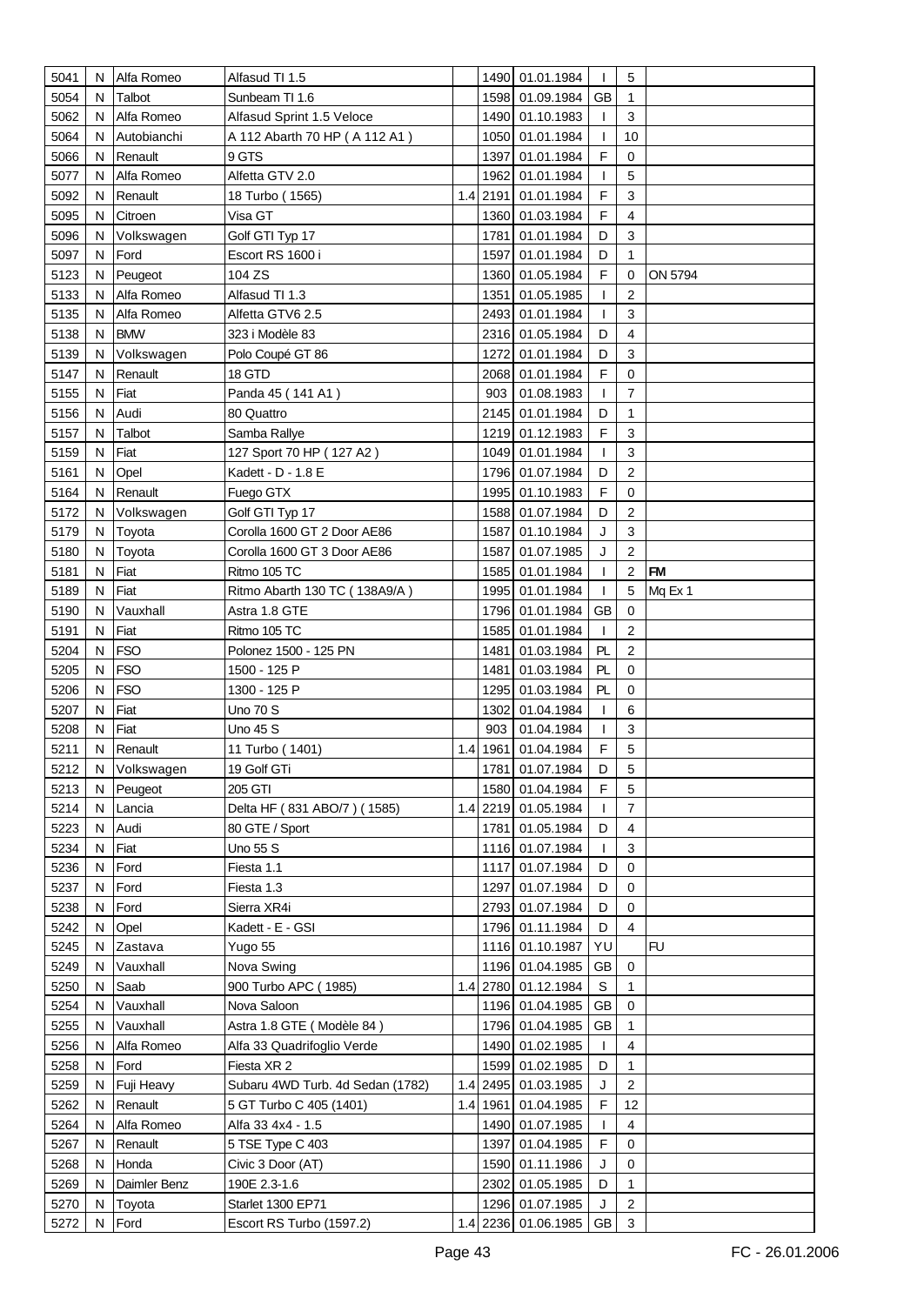| 5274         | N      | <b>Toyota</b>         | Corolla 3 Door Sedan GT AE82                   |     |          | 1587 01.07.1985                    | J          | $\overline{2}$          |                    |
|--------------|--------|-----------------------|------------------------------------------------|-----|----------|------------------------------------|------------|-------------------------|--------------------|
| 5276         | N      | Audi                  | 90 Quattro                                     |     |          | 2226 01.07.1985                    | D          | $\overline{2}$          |                    |
| 5278         | N      | Fiat                  | Uno Turbo IE (1300,9)                          |     |          | 1.4 1821 01.10.1985                | T          | 6                       |                    |
| 5281         | N      | Lancia                | Y 10 Turbo (1049)                              |     |          | 1.4 1469 01.11.1985                |            | $\overline{c}$          |                    |
| 5283         | N      | Premier               | Padmini                                        |     |          | 1090 01.12.1985                    | <b>IND</b> | $\mathbf 0$             |                    |
| 5284         | N      | Audi                  | Coupé Quattro                                  |     |          | 2226 01.02.1986                    | D          | $\mathbf 0$             |                    |
| 5285         | N      | Ford                  | Sierra XR 4x4                                  |     |          | 2795 01.01.1986                    | D          | 4                       |                    |
| 5286         | N      | Mazda                 | Familia 4WD BFMR (1598)                        |     | 1.4 2237 | 01.08.1986                         | J          | 1                       |                    |
| 5288         | N      | Citroen               | Visa GTI                                       |     |          | 1580 01.02.1986                    | F          | $\mathbf 0$             |                    |
| 5289         | N      | Citroen               | <b>BX Sport</b>                                |     |          | 1905 01.02.1986                    | F          | 0                       |                    |
| 5292         | N      | <b>BMW</b>            | 325 i                                          |     |          | 2494 01.02.1986                    | D          | 4                       |                    |
| 5293         | N      | Saab                  | 900 Turbo 16 (1985)                            |     |          | 1.4 2780 01.02.1986                | S          | 1                       |                    |
| 5294         | N      | Audi                  |                                                |     |          | 1.4 3002 01.02.1986                | D          | $\overline{c}$          |                    |
|              |        |                       | 200 Quattro (2144.4)                           |     |          |                                    | D          | 9                       |                    |
| 5295         | N      | Volkswagen            | Golf GTI 16V                                   |     |          | 1781 01.05.1986                    |            |                         |                    |
| 5297         | N      | Toyota                | Celica 2.0 GT Liftback (ST 162)                |     |          | 1998 01.04.1988                    | J          | $\sqrt{2}$              |                    |
| 5299         | N      | Rover                 | MG Maestro Efi                                 |     |          | 1994 01.08.1986                    | GB         | 4                       |                    |
| 5301         | N      | Peugeot               | 205 GTI 115cv                                  |     |          | 1580 01.05.1986                    | F          | 9                       |                    |
| 5304         | N      | Saab                  | 9000 Turbo 16 (1985)                           |     |          | 1.4 2779 01.07.1988                | S          | 1                       |                    |
| 5305         | N      | Fuji                  | Subaru Coupe 4 WD Turb. AG (1782)              |     |          | 1.4 2495 01.08.1986                | J          | $\mathbf{1}$            |                    |
| 5306         | N      | Fuji                  | Subaru 4WD (1.2) KA                            |     |          | 1189 01.07.1986                    | J          | 0                       |                    |
| 5307         | N      | Alfa Romeo            | Alfa 75 Turbo (1779,4)                         |     |          | 1.4 2491 01.08.1986                | T          | 8                       |                    |
| 5310         | N      | Suzuki                | Cultus 1300 (AA33S)                            |     |          | 1299 01.04.1987                    | J          | 2                       |                    |
| 5311         | N      | Renault               | 21RX L483                                      |     |          | 1995 01.10.1986                    | F          | $\mathbf 0$             |                    |
| 5312         | N      | Renault               | 21 RS L482                                     |     |          | 1721 01.10.1986                    | F          | $\mathbf 0$             |                    |
| 5313         | N      | Renault               | 4 GTL 1128                                     |     |          | 1108 01.10.1986                    | F          | $\mathbf 0$             |                    |
| 5314         | N      | Volkswagen            | Scirocco 53 16V                                |     |          | 1781 01.11.1986                    | D          | 0                       |                    |
| 5315         | N      | <b>GM Vauxhall</b>    | Nova 1300 (Mod 87)                             |     |          | 1297 01.04.1987                    | GB         | 1                       |                    |
| 5316         | N      | Audi                  | 200 Quattro M86 (2144.4)                       |     |          | 1.7 3646 01.01.1988                | D          | $\overline{c}$          |                    |
| 5320         | N      | <b>GM Opel</b>        | Kadett E GSi 2.0 L                             |     |          | 1998 01.01.1987                    | D          | 3                       |                    |
| 5323         | N      | Ford                  | Sierra RS Cosworth (1993.9)                    |     |          | 1.4 2791 01.01.1987                | <b>GB</b>  | 5                       |                    |
| 5324         | N      | Lancia                | Delta HF 4WD (1995)                            |     |          | 1.4 2793 01.01.1987                | T          | $\overline{\mathbf{c}}$ |                    |
| 5325         | N      | Peugeot               | 205 GTI 1900                                   |     |          | 1905 01.02.1987                    | F          | 7                       |                    |
| 5326         | N      | Alfa Romeo            | Alfa 75 2.0 Super                              |     |          | 1962 01.02.1987                    | T          | 4                       |                    |
| 5327<br>5332 | N      | <b>BMW</b>            | M <sub>3</sub><br>309 GTI                      |     |          | 2302 01.03.1987                    | D<br>F     | 9<br>5                  |                    |
| 5337         | N      | Peugeot               | 19 Golf Syncro                                 |     |          | 1905 01.04.1987                    |            |                         |                    |
| 5342         | N<br>N | Volkswagen<br>Renault | 11 Turbo Type C 375 (1397.2)                   |     |          | 1781 01.07.1987<br>1956 01.10.1987 | D<br>F     | 0<br>$\mathbf{1}$       |                    |
| 5344         | N      | Daihatsu              | Charade GT-G 100S (994)                        | 1.7 |          | 1689 01.01.1988                    | J          | $\mathbf{1}$            |                    |
| 5346         | N      | Audi                  | 90 Quattro B3                                  |     |          | 2309 01.01.1988                    | D          | 0                       |                    |
| 5347         | N      | Citroen               | AX Sport                                       |     |          | 1294 01.01.1988                    | F          | $\overline{2}$          |                    |
|              |        | <b>BMW</b>            | 325 iX                                         |     |          |                                    | D          | $\mathbf 0$             |                    |
| 5348         | N<br>N |                       |                                                | 1.7 |          | 2494 01.01.1988<br>3392 01.02.1988 | F          | 2                       |                    |
| 5349<br>5350 | N      | Renault<br>Alfa Romeo | 21 2 litres Turbo (1995)<br>Alfa 75 6V 3.0     |     |          | 2959 01.02.1988                    | T          | 4                       |                    |
| 5351         | N      | Honda                 | Prelude (BA4)                                  |     |          | 1958 01.07.1988                    | J          | $\overline{c}$          |                    |
| 5354         | N      | Vauxhall              | Nova Saloon                                    |     |          | 1196 01.04.1985                    | <b>GB</b>  |                         | FM $N^{\circ}$ ??? |
| 5354         | N      |                       | Corolla 3 Door Sedan GT AE92                   |     |          | 1587 01.02.1988                    | J          | 0                       |                    |
| 5355         | N      | Toyota<br>Lancia      |                                                |     |          | 1.7 3392 01.03.1988                |            | 1                       |                    |
| 5356         | N      | Honda                 | Delta HF Integrale (1995)<br>Civic 3 doors EF3 |     |          | 1590 01.07.1988                    | J          | $\overline{\mathbf{c}}$ |                    |
| 5357         |        |                       |                                                |     |          | 1958 01.07.1988                    | J          | $\overline{2}$          |                    |
| 5362         | N<br>N | Honda<br>Alfa Romeo   | Prelude 4WS (BA5)<br>33 1,7 Quadrifoglio Verde |     |          | 1712 01.04.1988                    |            | 0                       |                    |
| 5363         | N      | Toyota                | Celica 2000 GT-Four ST165 (1998.2)             |     |          | 1.4 3397 01.10.1988                | J          | $\mathbf{1}$            |                    |
| 5364         | N      | Mitsubishi            | Galant VR-4 EA39A (1997.4)                     |     |          | 1.7 3396 01.05.1988                | J          | 4                       |                    |
| 5365         | N      | Citroen               | AX GT                                          |     |          | 1361 01.05.1988                    | F          | $\overline{c}$          |                    |
| 5366         | N      | Peugeot               | 205 Rallye                                     |     |          | 1294 01.07.1988                    | F          | 6                       |                    |
| 5367         | N      | Isuzu                 | Gemini 1600 Sedan JT190                        |     |          | 1588 01.10.1988                    | J          | 1                       |                    |
| 5368         | N      | Seat                  | Ibiza 1.5 SXI                                  |     |          | 1461 01.01.1990                    | Е          | 1                       |                    |
| 5369         | N      | <b>GM Opel</b>        | Kadett/Astra E Gsi/GTE 16V                     |     |          | 1998 01.01.1989                    | D          | 11                      |                    |
| 5370         | N      | Ford                  | Sierra Cosworth (4 Doors) (1993.9)             |     |          | 1.7 3390 01.10.1988                | GB         | 3                       |                    |
| 5373         | N      | Skoda                 | Favorit 136L                                   |     |          | 1289 01.03.1989 CS                 |            | $\bf 8$                 |                    |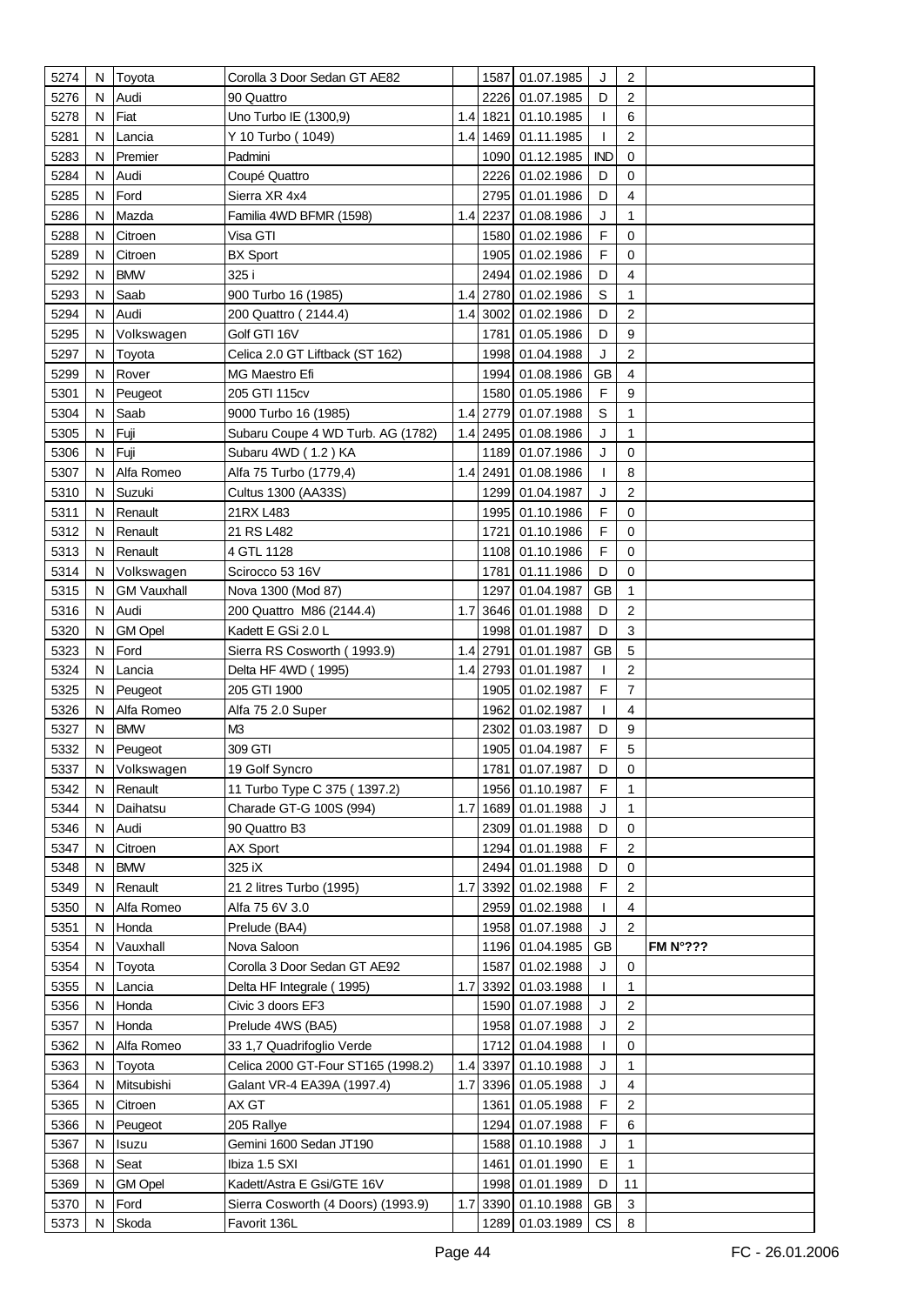| 5374         | N      | Daihatsu     | Charade 1.3 i G102S                    |     |      | 1296 01.01.1989                    | J                  | 5              |                           |
|--------------|--------|--------------|----------------------------------------|-----|------|------------------------------------|--------------------|----------------|---------------------------|
| 5375         | N      | Opel         | Nova GTE / Corsa Gsi                   |     |      | 1598 01.01.1989                    | D                  | 5              |                           |
| 5376         | N      | Citroen      | BX GTI 16S                             |     |      | 1905 01.01.1989                    | F                  | $\overline{2}$ |                           |
| 5377         | N      | Citroen      | BX Diesel Turbo (1769,5)               | 1.7 |      | 3008 01.01.1989                    | F                  | 0              |                           |
| 5378         | N      | Renault      | R19 GTS Type B 53705                   |     |      | 1390 01.01.1989                    | F                  | 0              |                           |
| 5379         | N      | Renault      | R19 GTX Type B 53305                   |     |      | 1721 01.01.1989                    | F                  | 0              |                           |
| 5382         | N      | Suzuki       | Swift 1300 (AA34S)                     |     |      | 1299 01.04.1989                    | J                  | 8              |                           |
| 5384         | N      | Chrysler     | LeBaron Coupé (2213)                   | 1.7 |      | 3762 01.04.1989                    | USA                | 2              |                           |
| 5385         | N      | Dodge        | Daytona Shelby Z (2213)                | 1.7 |      | 3762 01.04.1989                    | <b>USA</b>         | $\overline{c}$ |                           |
| 5386         | N      | Plymouth     | Sundance (2213)                        | 1.7 |      | 3762 01.04.1989                    | USA                | 2              |                           |
| 5387         | N      | Zastava      | Yugo 1.3                               |     |      | 1290 01.05.1989                    | YU                 |                | <b>FU</b>                 |
| 5388         | N      | Mitsubishi   | Mirage 1600 C53A                       |     |      | 1596 01.05.1989                    | J                  | $\mathbf 0$    |                           |
| 5389         | N      | Nissan       |                                        |     |      | 1.7 1582 01.05.1989                | J                  | $\mathbf 0$    |                           |
|              |        |              | March Super Turbo EK10T (930,6)        |     |      |                                    | <b>TUR</b>         | $\mathbf 0$    |                           |
| 5393         | N      | Oyak-Renault | R11 TXE B37N                           |     |      | 1721 01.10.1989                    |                    |                |                           |
| 5394         | N      | Lancia       | Delta HF Integrale 16V (1995)          | 1.7 |      | 3392 01.10.1989                    | $\mathbf{I}$       | 1              |                           |
| 5396         | N      | Oyak-Renault | R12 Toros R1179                        |     |      | 1397 01.11.1989                    | <b>TUR</b>         | $\mathbf 0$    |                           |
| 5397         | N      | Fuji         | Subaru 4WD (1.2) Sedan KA1189          |     |      | 1189 01.11.1989                    | J                  | 0              |                           |
| 5398         | N      | Volkswagen   | Golf Rallye G 60                       |     |      | 2999 01.12.1989                    | D                  | $\overline{2}$ | Order of pages ???        |
| 5399         | N      | Subaru       | Legacy 4WD Turbo                       | 1.7 |      | 3390 01.01.1990                    | J                  | 4              |                           |
| 5400         | N      | Honda        | Civic 3 Door EF9                       |     |      | 1595 01.01.1990                    | J                  | 2              |                           |
| 5401         | N<br>N | <b>BMW</b>   | 318 iS                                 |     | 1494 | 1796 01.01.1990                    | D<br>GB            | 0              |                           |
| 5402         | N      | Hillman      | Minx Mk III B                          | 1.7 |      | 2333 01.02.1990                    |                    | 3              | <b>FM-Right number???</b> |
| 5402         | N      | Fiat         | Uno Turbo IE (1372.1)                  |     |      |                                    | $\mathbf{I}$<br>GB | 0              |                           |
| 5403         |        | Ford<br>Ford | Fiesta XR 2i                           |     |      | 1599 01.02.1990<br>1392 01.02.1990 |                    | 0              |                           |
| 5404<br>5405 | N<br>N | Nissan       | Fiesta 1.4S                            | 1.7 |      | 4367 01.03.1990                    | GB<br>J            | 1              |                           |
| 5406         | N      | Fiat         | Skyline GTR Turbo BNR32<br>Tipo IE 16V |     |      | 1756 01.04.1990                    | T                  | 0              |                           |
| 5411         | N      | VEB          |                                        |     | 1272 |                                    | D                  | 2              |                           |
| 5413         | N      | Alfa Romeo   | Wartburg 1.3<br>33 16V 1.7             |     |      | 1712 01.07.1990                    | $\mathbf{I}$       | $\overline{c}$ |                           |
| 5414         | N      | Ford         | Sierra Cosworth 4x4                    |     |      | 1.7 3391 01.08.1990                | GB                 | $\mathbf{1}$   |                           |
| 5415         | N      | Mazda        | Familia 4WD (BG8)                      | 1.7 |      | 3127 01.08.1990                    | J                  | 0              |                           |
| 5416         | N      | Volvo        | 440 Turbo (1721.1)                     | 1.7 |      | 2926 01.08.1990                    | NL                 | 1              |                           |
| 5417         | N      | Volvo        | 480 Turbo (1721.1)                     | 1.7 |      | 2926 01.08.1990                    | NL                 | 2              |                           |
| 5418         | N      | Renault      | 19 16S Type C539                       |     |      | 1764 01.10.1990                    | F                  | 3              |                           |
| 5419         | N      | Peugeot      | 309 GTI 16                             |     |      | 1905 01.10.1990                    | F                  | 1              |                           |
| 5423         | N      | Isuzu        | Gemini                                 |     |      | 1588 01.01.1991                    | J                  | 0              |                           |
| 5425         | N      | Volkswagen   | Golf GTI G60 (1781)                    | 1.7 |      | 3028 01.01.1991                    | D                  | 0              |                           |
| 1003         | Τ      | Triumph      | <b>Standard Vanguard Six</b>           |     |      | 1998 13.01.1960                    | GB                 | $\mathbf 0$    |                           |
| 1004         | Т      | Triumph      | Herald 1200 Saloon                     |     |      | 1147 27.04.1961                    | GB                 |                | <b>FM</b>                 |
| 1005         | T      |              |                                        |     |      |                                    |                    |                | <b>NA</b>                 |
| 1006         | Τ      |              |                                        |     |      |                                    |                    |                | <b>NA</b>                 |
| 1007         | Т      | Triumph      | Herald 1200 Estate                     |     |      | 1147 14.12.1960                    | GB                 |                | <b>FM</b>                 |
| 1008         | т      | Fiat         | 600 D                                  |     | 767  | 13.01.1960                         | $\mathbf{I}$       | 0              |                           |
| 1009         | T      | Fiat         | 500 D                                  |     | 500  | 13.01.1960                         | $\mathbf{I}$       | 2              |                           |
| 1010         | Т      | Jaguar       | Mk II 2.4 litres auto.                 |     |      | 2483 13.01.1960                    | <b>GB</b>          | 0              |                           |
| 1011         | т      | Jaguar       | Mk II 3.4 litres                       |     |      | 3442 13.01.1960                    | GB                 | 0              |                           |
| 1012         | т      | Jaguar       | Mk II 3.8 litres                       |     | 3781 | 13.01.1960                         | GB                 | 1              |                           |
| 1013         | Т      | Ford         | Popular type 100 E                     |     | 1172 | 27.04.1961                         | GB                 |                | <b>FM</b>                 |
| 1014         | Т      | Ford         | Anglia 105 E                           |     | 996  | 13.01.1960                         | GB                 |                | <b>FM</b>                 |
| 1015         | т      | Ford         | Zephyr 206 E                           |     |      | 2553 13.01.1960                    | GB                 |                | <b>FM</b>                 |
| 1016         | т      | Ford         | Zodiac 206 E                           |     |      | 2553 13.01.1960                    | GB                 |                | <b>FM</b>                 |
| 1017         | т      | DAF          | 600                                    |     | 589  | 13.04.1960                         | NL                 |                | <b>FM</b>                 |
| 1018         | т      | Sunbeam      | Rapier Mk III                          |     | 1494 |                                    | GB                 |                | <b>FM</b>                 |
| 1019         | т      | Ford ???     | Consul Mk II 204 E ???                 |     |      | 1703 16.11.1960                    | GB                 |                | <b>FM ???</b>             |
| 1019         | Т      | Humber       | Super Snipe Series III                 |     |      | 14.06.1960                         | GB                 |                | <b>FM</b>                 |
| 1020         | Τ      | Humber       | Hawk                                   |     | 2267 | 13.01.1960                         | GB                 | 0              |                           |
| 1021         | Т      |              |                                        |     |      |                                    |                    |                | <b>NA</b>                 |
| 1022         | т      | Peugeot      | 404 Berline                            |     |      | 1618 13.01.1960                    | F                  | 2              |                           |
| 1023         | Т      | Citroen      | DS-19 modèle 1960                      |     | 1911 | <b>REG</b>                         | F                  | 5              |                           |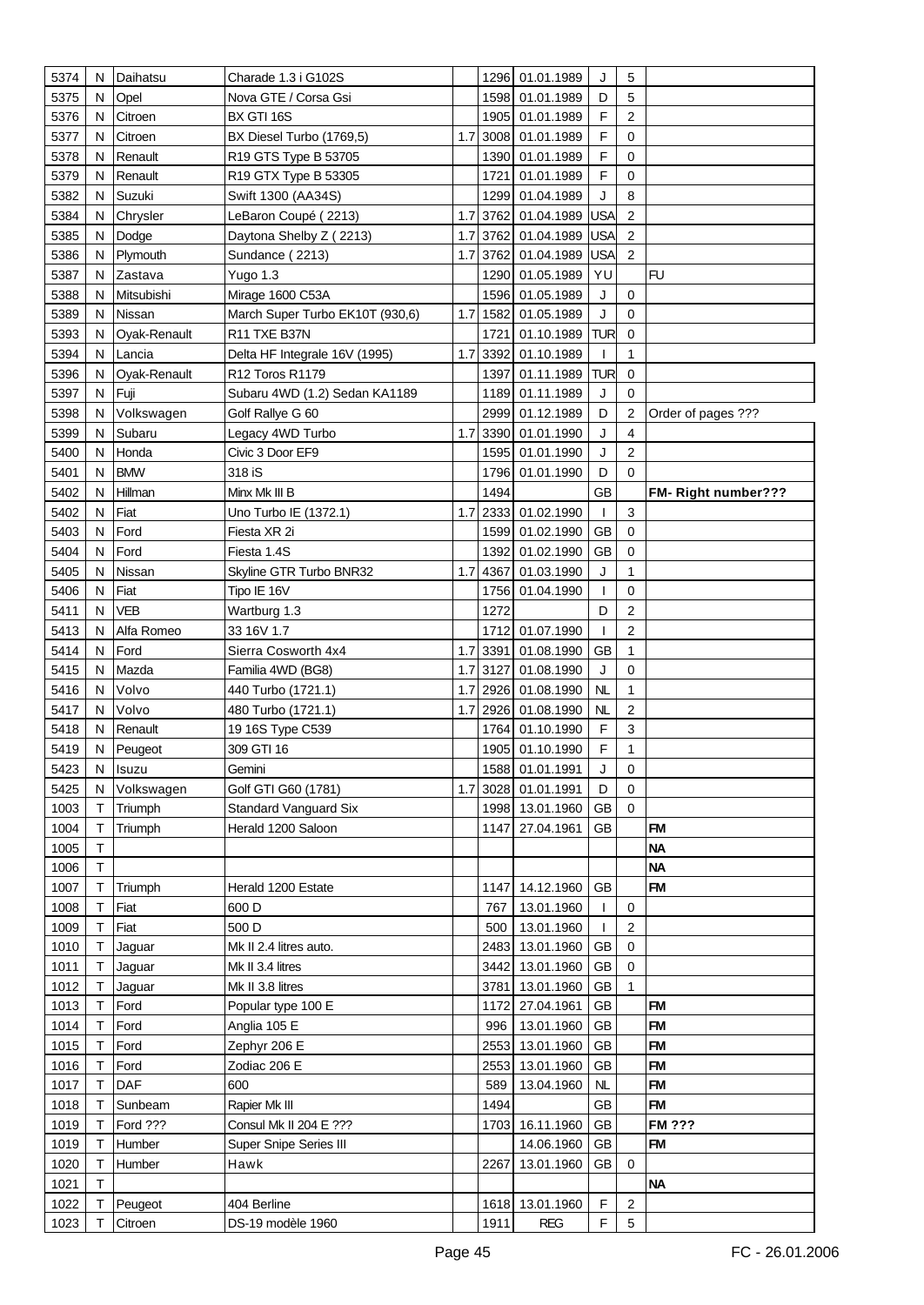| 1024 | Т | Citroen       | <b>ID 19</b>                      |      | 1915 13.01.1960 | F           | 3                       | <b>BR</b>                   |
|------|---|---------------|-----------------------------------|------|-----------------|-------------|-------------------------|-----------------------------|
| 1025 | т | Citroen       | 2 CV type AZ                      | 425  | <b>REG</b>      | F           | 1                       |                             |
| 1026 | Т | Peugeot       | 403-7                             |      | 1290 20.06.1960 | F           |                         | <b>FM</b>                   |
| 1027 | т | Peugeot       | 403 D                             |      | 1816 28.06.1960 | F           |                         | FM                          |
| 1028 | т | Peugeot       | 403 Commerciale B-5               | 1467 | 09.07.1960      | F           |                         | <b>FM</b>                   |
| 1029 |   | Panhard       | PL 17 - L4 Tigre                  | 848  | 30.09.1960      | F           |                         | <b>FM</b>                   |
| 1030 | Τ | Simca         | Aronde Type Etoile                | 1090 | 30.09.1960      | $\mathsf F$ |                         | <b>FM</b>                   |
| 1031 | т | Institec      | Graciella                         | 900  | 30.09.1960      | <b>RA</b>   |                         | <b>FM</b>                   |
| 1032 |   | Renault       | Dauphine R 1090                   | 845  | 13.01.1960      | F           | $\overline{\mathbf{c}}$ | <b>BR</b>                   |
| 1033 | т | Renault       | Dauphine Gordini R 1091           | 845  | 13.01.1960      | F           | $\overline{7}$          | <b>BR</b>                   |
| 1034 | т | Renault       | Floride R 1092                    | 845  | 13.01.1960      | F           | $\overline{4}$          | <b>BR</b>                   |
| 1035 | т | Simca         | Aronde type BB P60 Monthléry 1961 | 1290 |                 | F           |                         | <b>FM</b>                   |
| 1036 | т | Simca         | Aronde P 60 Elysée                | 1290 | <b>REG</b>      | F           |                         | <b>FM</b>                   |
|      | т |               |                                   | 1290 |                 | F           |                         | <b>FM</b>                   |
| 1037 |   | Simca         | Ariane BJ 4                       |      | 16.11.1960      |             |                         | <b>FM</b>                   |
| 1038 | Τ | Ford          | Zephir Mk II '60                  |      | 16.11.1960      | <b>GB</b>   |                         |                             |
| 1039 | Т | Peugeot       | Commerciale 403 B5                | 1467 | 16.11.1960      | F           |                         | <b>FM</b>                   |
| 1040 | т | Simca         | Aronde Monaco                     | 1290 | 16.11.1960      | F           |                         | <b>FM</b>                   |
| 1041 | т | Vauxhall      | Velox/ Cresta                     | 2651 | 09.05.1963      | <b>GB</b>   | 1                       |                             |
| 1042 | т | Humber        | Super Snipe Series III            | 2965 | 13.01.1960      | GB          | $\Omega$                |                             |
| 1043 | т | Ford          | Consul Mk II 204 E                | 1703 | <b>REG</b>      | <b>GB</b>   |                         | <b>FM</b>                   |
| 1044 | т | Ford          | New Perfect 107 E                 | 996  | <b>REG</b>      | <b>GB</b>   |                         | <b>FM</b>                   |
| 1045 |   | Austin        | A99                               | 2912 | <b>REG</b>      | GB          |                         | <b>FM</b>                   |
| 1046 | т | Austin        | A40                               | 948  | <b>REG</b>      | <b>GB</b>   |                         | <b>FM</b>                   |
| 1047 | т | Austin        | Austin 7 (Mini 850)               | 848  | 12.09.1959      | <b>GB</b>   | $\overline{2}$          |                             |
| 1048 | т | <b>Morris</b> | Minor (Mini 850)                  | 848  | 12.09.1959      | <b>GB</b>   | $\overline{2}$          |                             |
| 1049 | т | Wolseley      | juin.99                           | 2912 | <b>REG</b>      | <b>GB</b>   |                         | <b>FM</b>                   |
| 1050 | т | Jaguar        | Mk I - 3.4 litres                 | 3442 | 12.09.1959      | GB          | $\Omega$                |                             |
| 1051 | т | Austin        | Taxi                              |      | 2199 06.01.1961 | GB          |                         | <b>FM</b>                   |
| 1052 | т | Vandenplas    | 3 Litre                           | 2912 |                 | <b>GB</b>   |                         | <b>FM</b>                   |
| 1053 |   | Peugeot       | 403 B                             |      | 1468 14.02.1961 | F           | $\overline{2}$          |                             |
| 1054 | Т | Austin        | A 55 Mk II                        | 1489 | <b>REG</b>      | <b>GB</b>   |                         | <b>FM</b>                   |
| 1055 | т | Singer        | Gazzele Series III A              |      | <b>REG</b>      | <b>GB</b>   |                         | <b>FM</b>                   |
| 1056 | Т | Singer        | Gazzele Series III B              |      | 01.08.1960      | <b>GB</b>   |                         | <b>FM</b>                   |
| 1057 |   | Hillman       | Minx Series III B                 | 1494 | 02.08.1960      | <b>GB</b>   |                         | <b>FM</b>                   |
| 1058 | Т | Morris        | Oxford Series V                   |      |                 | <b>GB</b>   |                         | <b>FM</b>                   |
| 1059 | Т | Vauxhall      | Victor                            |      | 1508 12.09.1959 | GB          | 0                       |                             |
| 1060 | т | <b>BMW</b>    | Coupé 700 Sport                   | 697  | 12.04.1965      | D           | $\overline{2}$          |                             |
| 1061 | Т | Borgwrad      | Grosser Borgward                  |      | 2238 12.04.1961 | D           |                         | <b>FM</b>                   |
| 1062 | T | Lloyd         | LP Arabella de Luxe               | 897  | 12.04.1961      | D           |                         | <b>FM</b>                   |
| 1063 | Τ | Rover         | P5 3 Litre Saloon                 | 2995 | 10.06.1961      | <b>GB</b>   | $\mathbf 0$             |                             |
| 1064 | т | Austin        | Austin 7 Countryman (Mini)        | 848  | 29.04.1961      | <b>GB</b>   | 0                       |                             |
| 1065 | т | Sunbeam       | Rapier III A                      | 1592 | 15.05.1961      | <b>GB</b>   | $\Omega$                |                             |
|      |   |               |                                   |      |                 |             |                         |                             |
| 1066 | Т | Steyr Puch    | 700 C                             | 643  | 28.08.1961      | A           |                         | <b>FM</b>                   |
| 1067 | т | Fiat          | Berlina 1300                      | 1295 | 15.05.1961      |             | 1                       |                             |
| 1068 | т | Fiat          | Berlina 1500                      | 1481 | 15.05.1961      |             | $\mathbf{1}$            |                             |
| 1069 | Т | Ford          | Consul 315 Classic                | 1340 |                 | GB          |                         | <b>FM</b>                   |
| 1070 | Т | Hillman       | Husky Mk II                       | 1390 |                 | GB          |                         | <b>FM</b>                   |
| 1071 | т | Alfa Romeo    | Giulietta Ti                      |      |                 |             |                         | <b>FM</b> - Voir / See 1138 |
| 1072 | т | Autobianchi   | <b>Bianchina Special</b>          | 500  | 10.07.1961      | ı           | 0                       |                             |
| 1073 | т | Citroen       | Ami 6                             | 602  | 17.07.1961      | F           |                         | <b>FM</b>                   |
| 1074 | т | Abarth        | Fiat Abarth 850 TC                | 847  | 17.07.1961      |             | $\mathbf{1}$            |                             |
| 1075 | т | Skoda         | 1201 STW                          | 1221 | 01.01.1966      | CS          |                         | <b>FM</b>                   |
| 1076 | т | Innocenti     | A 40 B31 B33                      | 948  | 31.07.1961      | T           | $\mathbf 0$             |                             |
| 1077 | т | Prince        | Skyline BLSI (L) - 2              | 1862 | 17.08.1961      |             |                         | FM                          |
| 1078 | т | Studebaker    | 62 V - Lark VIII                  | 4300 | 31.10.1961      | <b>USA</b>  | 0                       | Moteur / Engine 4,7         |
| 1079 | Т | Humber        | Super Snipe series IIIA           | 2965 | 20.10.1961      | GB          | 0                       |                             |
| 1080 | т | Hillman       | Minx Mk III C                     |      | 21.10.1961      | <b>GB</b>   |                         | <b>FM</b>                   |
| 1081 | т | Auto Union    | <b>DKW Junior</b>                 | 796  | 31.10.1961      | D           |                         | <b>FM</b>                   |
| 1082 | т | DAF           | 750 '61                           |      | 746 31.10.1961  | NL          |                         | <b>FM</b>                   |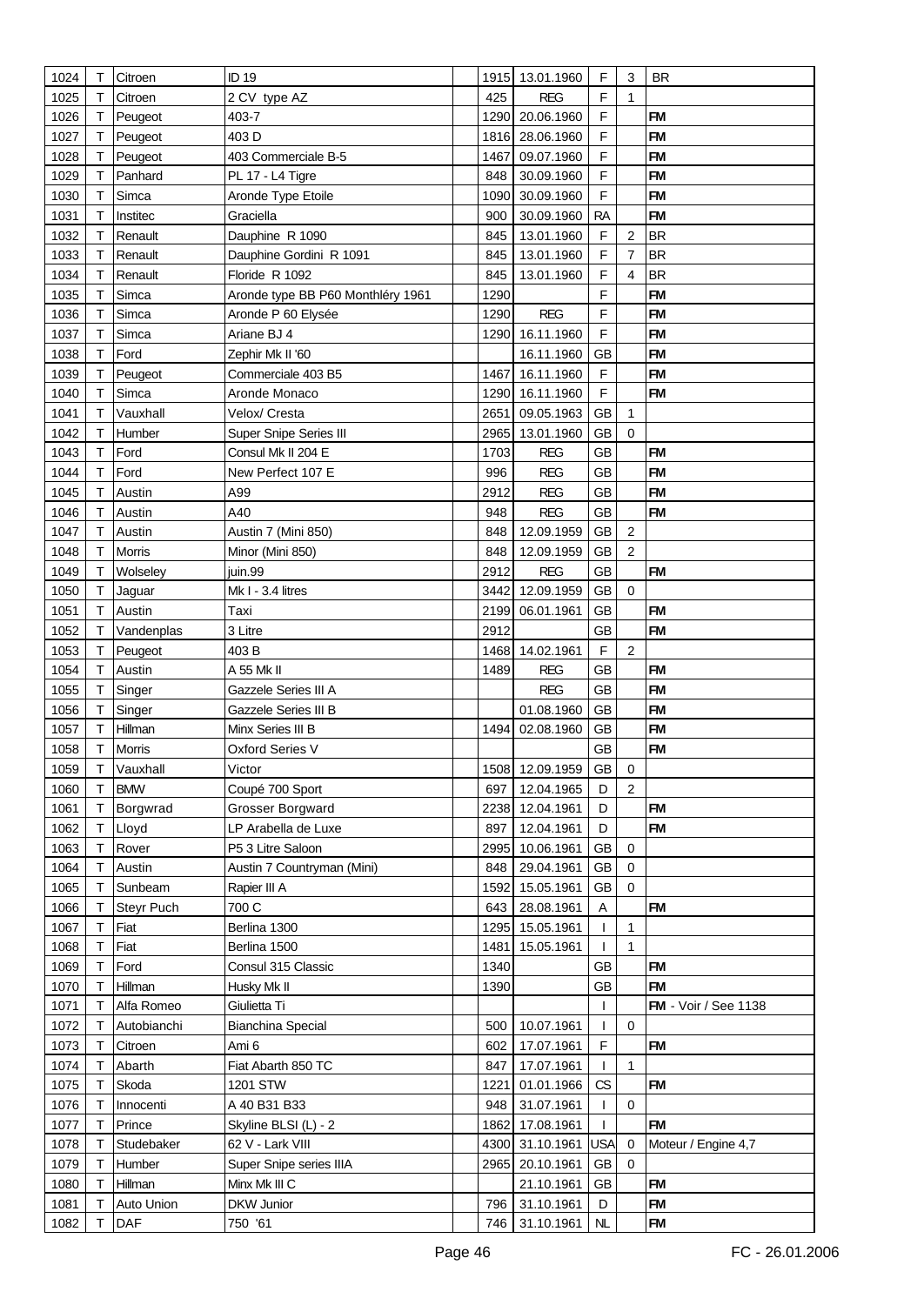| 1083 | Т | Skoda           | Octavia Super '61                  |      | 1221 22.11.1961     | CS          |                         | <b>FM</b>     |
|------|---|-----------------|------------------------------------|------|---------------------|-------------|-------------------------|---------------|
| 1084 | т | Renault         | Dauphine 1093                      | 845  | 22.11.1961          | F           | $\overline{\mathbf{4}}$ | <b>BR</b>     |
| 1085 | т | Renault         | 4/4L R 1120                        | 747  | 22.11.1961          | F           | 1                       | <b>BR</b>     |
| 1086 | Т | Volvo           | 544 Sport                          | 1789 | 05.12.1961          | S           | 3                       |               |
| 1087 | т | Singer          | Vogue                              | 1592 | 06.12.1961          | <b>GB</b>   |                         | <b>FM</b>     |
| 1088 | т | Ford            | New Anglia 105E                    | 997  | 06.12.1961          | GB          | $\mathbf{1}$            |               |
| 1089 | т | Volvo           | P122(34)/P122(35)                  | 1778 | 06.12.1961          | S           |                         | <b>FM</b>     |
| 1090 | Т | DAF             | 750 Daffodil                       | 746  | 16.01.1962          | NL          |                         | <b>FM</b>     |
|      |   |                 |                                    |      |                     |             |                         |               |
| 1091 | Τ | Lancia          | Flaminia Coupé                     |      | 2458 16.01.1962     | T           | 0                       |               |
| 1092 | Т | Volvo           | 122 4 portes                       |      | 1789 16.01.1962     | S           | $\overline{c}$          |               |
| 1093 | т | Simca           | 1000 SA                            | 944  | 16.01.1962          | F           | 0                       | <b>BR</b>     |
| 1094 | Т | <b>Morris</b>   | <b>Osxford Series VI</b>           | 1622 | 16.01.1962          | <b>GB</b>   | 0                       |               |
| 1095 | т | Austin - Morris | Mini Cooper                        | 997  | 16.01.1962          | <b>GB</b>   | $\mathbf 0$             |               |
| 1096 | т | Austin          | A 110 Westminster                  |      | 2912 16.01.1962     | GB          | $\mathbf 0$             |               |
| 1097 | т | Austin          | A 40 Mk II                         | 948  | 16.01.1962          | GB          | 0                       |               |
| 1098 | т | Daimler-Benz    | 190 Dc                             |      | 1988 16.01.1962     | D           |                         | <b>FM</b>     |
| 1099 | Τ | Daimler Benz    | 220 SEb - W 111                    |      | 2195 16.01.1962     | D           | $\sqrt{2}$              |               |
| 1100 | т | Ford            | Taunus 17 M TS                     |      | 1758 16.01.1962     | D           | $\mathbf{1}$            |               |
| 1101 | т | Chevrolet       | Impala 18-47                       |      | 6702 15.02.1962     | USA         |                         | <b>FM</b>     |
| 1102 | Τ | Daimler Benz    | 220 SE Coupé                       |      | 2195 15.02.1962     | D           | 0                       |               |
| 1103 | т | <b>NSU</b>      | 47 - Prinz 4                       |      | 598 08.02.1962      | D           | 1                       |               |
| 1104 | т | Chevrolet       | Chevy II                           |      | 5359 15.02.1962 USA |             | $\mathbf 0$             |               |
| 1105 | т | Fiat            | 1800 B                             |      | 1795 15.02.1962     |             | $\mathbf{3}$            |               |
| 1106 | Τ | Fiat            | 2300                               |      | 2279 15.02.1962     | T           | $\mathbf 0$             |               |
| 1107 | Т | Vauxhall        | <b>FB</b>                          |      | 1508 22.02.1962     | <b>GB</b>   | 0                       |               |
|      |   |                 |                                    |      | 1508 22.02.1962     |             |                         |               |
| 1108 | т | Vauxhall        | FBH - VX 4/90                      |      |                     | <b>GB</b>   | 0                       |               |
| 1109 | т | Innocenti       | 950                                |      | 948 22.02.1962      | T           | $\Omega$                |               |
| 1110 | т | Holden          | EK                                 |      | 2262 27.02.1962 AUS |             |                         | <b>FM</b>     |
| 1111 | т | Rover           | 80                                 |      | 2286 27.02.1962     | GB          |                         | <b>FM</b>     |
| 1112 | т | Wolseley        | 16/60                              |      | 1622 22.02.1962     | GB          | 0                       |               |
| 1113 | Т | Rover           | Land - Rover 88/109 2 1/4 Litres D |      | 2286 27.02.1962     | GB          | $\mathbf 0$             |               |
| 1114 | Τ | Riley           | 4/Seventy Two                      | 1622 | 27.02.1962          | GB          | $\mathbf 0$             |               |
| 1115 | Τ | Triumph         | Herald 1200 Saloon                 |      | 1147 27.02.1962     | GB          | 0                       |               |
| 1116 | т | Ford            | Zodiac Mk III                      |      | 2553 27.02.1962     | <b>GB</b>   | 0                       |               |
| 1117 | т | Hillman         | Super Minx I                       |      | 1592 27.02.1962     | GB          | $\mathbf 0$             |               |
| 1118 | Τ | Austin          | Vanden Plas Princess 3 litre Mk II |      | 2912 27.02.1962     | GB          | 0                       |               |
| 1119 | т | Austin          | A 60 Cambridge                     | 1622 | 27.02.1962          | GB          | 0                       |               |
| 1120 | т | Wolseley        | 6/110                              |      | 2912 27.02.1962     | GB          | 0                       |               |
| 1121 | Т | Volkswagen      | 1500                               |      | 1493 27.02.1962     | D           | $\overline{4}$          |               |
| 1122 | Т | Ford            | Taunus 17 M S / P3                 |      | 1698 16.01.1962     | D           | 0                       | Cylinder cap. |
| 1123 | Τ | Ford            | Falcon de luxe                     |      | 2366 27.03.1962 AUS |             |                         | <b>FM</b>     |
| 1124 | Τ | Saab            | 96                                 | 841  | 21.03.1960          | S           | $\boldsymbol{2}$        |               |
| 1125 | т | <b>MG</b>       | Magnette Mk IV                     | 1622 | 11.04.1962          | <b>GB</b>   | $\mathbf 0$             |               |
| 1126 | Т | Chevrolet       | Corvair Monza Spyder               |      | 1.4 3326 11.04.1962 | <b>USA</b>  |                         | <b>FM</b>     |
| 1127 | т | Ford            | Zephyr 4 Mk III                    |      | 1703 03.05.1962     | GB          | 0                       |               |
| 1128 | т | Ford            | Zephyr 6 Mk III                    |      | 2553 03.05.1962     | GB          | 0                       |               |
| 1129 | т | Volvo           | 122 2 portes                       | 1789 | 03.05.1962          | $\mathbb S$ | $\overline{4}$          |               |
| 1130 | Τ | Wolseley        | Hornet                             | 848  | 29.06.1962          | GB          |                         | <b>FM</b>     |
| 1131 | т | <b>Riley</b>    | Elf                                | 848  | 29.06.1962          | GB          | $\mathbf 0$             |               |
|      |   |                 |                                    |      |                     |             |                         |               |
| 1132 | т | Ford            | 1962 Galaxie 500 Hardtop 65A       | 6654 | 24.07.1962          | <b>USA</b>  | $\mathbf{1}$            |               |
| 1133 | т |                 |                                    |      |                     |             |                         | <b>NA</b>     |
| 1134 | Τ | <b>MG</b>       | 1100                               |      | 1098 05.10.1962     | GB          |                         | <b>FM</b>     |
| 1135 | Т | <b>Morris</b>   | 1100                               |      | 1098 05.10.1962     | GB          | $\mathbf 0$             |               |
| 1136 | Т | Ford            | Anglia Super                       |      | 1198 05.10.1962     | GB          |                         | <b>FM</b>     |
| 1137 | Т | Triumph         | Vitesse 6 Saloon                   |      | 1596 05.10.1962     | GB          | $\mathbf 0$             |               |
| 1138 | Τ | Alfa Romeo      | Giulietta TI                       | 1290 | <b>REG</b>          | I.          | 6                       |               |
| 1139 | т | Daimler Benz    | 300 SE - W112/3                    | 2996 | 08.10.1962          | D           | 0                       |               |
| 1140 | т | <b>BMW</b>      | 700 LS                             | 697  | 08.10.1962          | D           | $\mathbf 0$             |               |
| 1141 | т | Renault         | 8 R 1130                           | 956  | 08.10.1962          | F           | 1                       | <b>BR</b>     |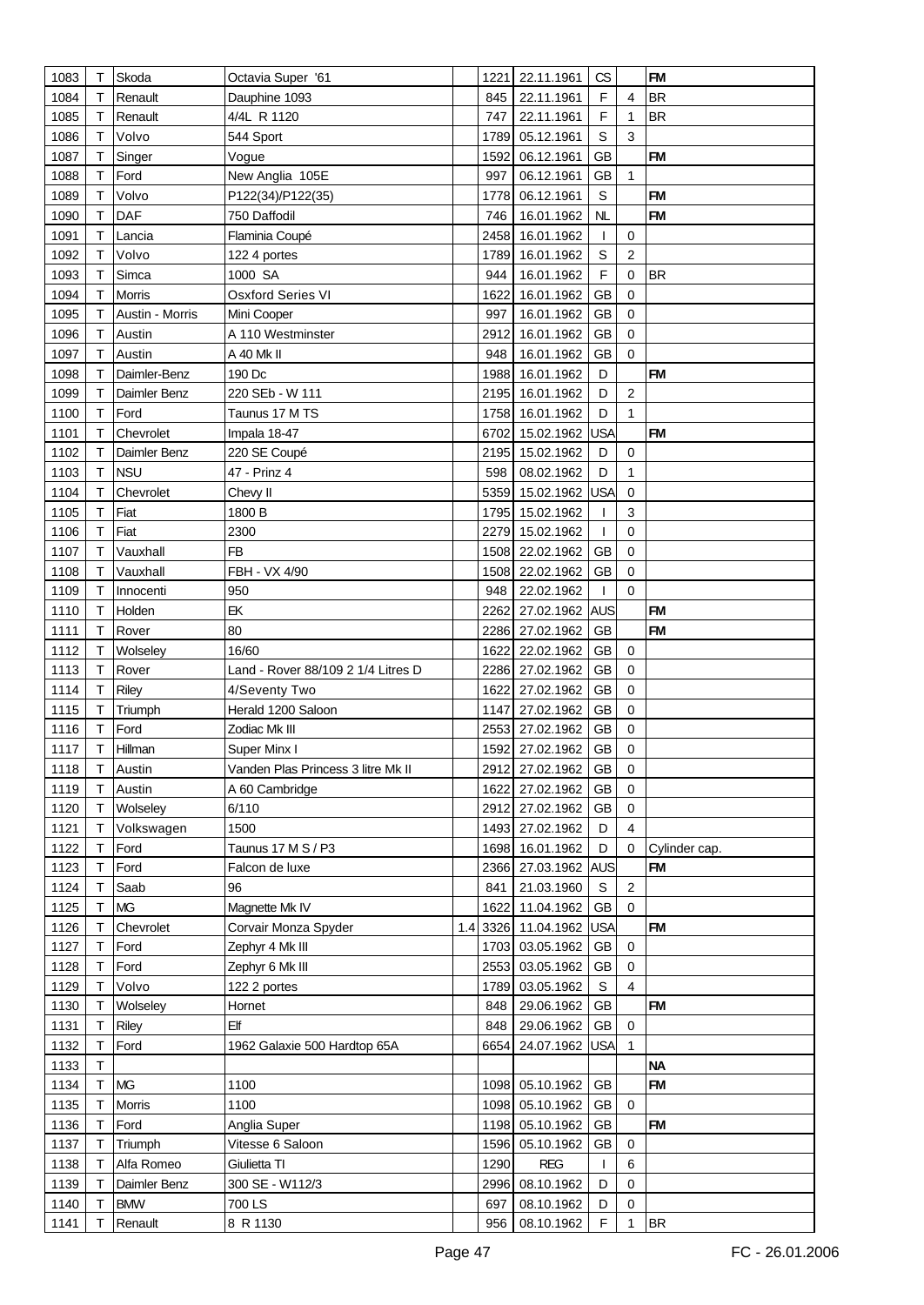| 1142         | Т | Renault             | Caravelle R 1131                     | 956  | 08.10.1962                    | F                       | 0              |                        |
|--------------|---|---------------------|--------------------------------------|------|-------------------------------|-------------------------|----------------|------------------------|
| 1143         | т | Renault             | Floride S Type R 1131                | 956  | 08.10.1962                    | F                       | 0              |                        |
| 1144         | т | Lancia              | Flavia Coupé                         | 1500 | 08.10.1962                    | T                       | $\mathbf 0$    |                        |
| 1145         | т | Fiat                | 2300 S Coupé                         | 2279 | 08.10.1962                    | ı                       | $\overline{4}$ |                        |
| 1146         | Т | Alfa Romeo          | 2600 Sprint                          | 2584 | 08.10.1962                    |                         | $\overline{c}$ | <b>BR</b>              |
| 1147         | т | Holden              | EJ                                   | 2262 | 08.10.1962 AUS                |                         |                | <b>FM</b>              |
| 1148         | т | Alfa Romeo          | Giulia 1600 TI                       | 1570 | 08.10.1962                    | T                       | 5              |                        |
| 1149         | Т | Ford                | Consul Classic                       | 1498 | 08.10.1962                    | GВ                      |                | <b>FM</b>              |
| 1150         | Т | Ford                | Consul/ Cortina 113E/114E            | 1198 | 08.10.1962                    | <b>GB</b>               | 1              | <b>BR</b>              |
| 1151         | Т | Sunbeam             | Rapier Mk III B                      | 1592 | 08.10.1962                    | <b>GB</b>               |                | <b>FM</b>              |
| 1152         | Т | Renault             | 4/4L/4 Super R 1123/R 1124           | 845  | 10.11.1962                    | F                       | 1              | <b>BR</b>              |
| 1153         | т |                     |                                      |      |                               |                         |                | <b>NA</b>              |
| 1154         | Т | Ford                | Taunus 12 M / P4                     |      | 1183 10.11.1962               | D                       | 4              |                        |
| 1155         | т | Alfa Romeo          | 2000 Berlina                         |      | 1975 10.11.1962               | -1                      | 1              |                        |
|              | т |                     |                                      | 4261 |                               | USA                     | $\mathbf 0$    | <b>BR</b>              |
| 1156         |   | Ford                | 1963 Falcon Sprint Hardtop           |      | 26.11.1962                    |                         |                |                        |
| 1157         | Τ | Nissan              | Datsun Blue Bird                     |      | 1189 29.01.1963               | J                       |                | <b>FM</b>              |
| 1158         | Т | Hino                | Contessa 63                          | 893  | 29.01.1963                    | J                       |                | <b>FM</b>              |
| 1159         | т | Nissan              | Cedric G31S                          | 1883 | 29.01.1963                    | J                       | 0              |                        |
| 1160         | Т | <b>BMC</b>          | <b>Austin Freeway</b>                | 2433 | 29.01.1963 AUS                |                         | $\mathbf 0$    |                        |
| 1161         | Т | <b>BMC</b>          | Morris Major Elite                   | 1622 | 29.01.1963 AUS                |                         | $\mathbf 0$    |                        |
| 1162         | Т | <b>BMC</b>          | Wolseley 24/80                       | 2433 | 29.01.1963 AUS                |                         | $\mathbf 0$    |                        |
| 1163         | Т | Glas                | Coupé S 1004                         | 993  | 29.01.1963                    | D                       | $\overline{2}$ |                        |
| 1164         | Т | Auto Union          | DKW F12                              | 889  | 29.01.1963                    | D                       | 9              |                        |
| 1165         | Τ | Ford                | Taunus 12 M / P4 TS                  | 1498 | 29.01.1963                    | D                       | 2              |                        |
| 1166         |   | <b>BMW</b>          | 1500                                 | 1499 | 29.01.1963                    | D                       | 0              |                        |
| 1167         | т | Opel                | Kadett                               | 993  | 29.01.1963                    | D                       | 3              |                        |
| 1168         | Т | Dodge               | Dart TL1                             | 3682 | 29.01.1963                    | USA                     |                | <b>FM</b>              |
| 1169         | Т | Chevrolet           | Impala SS type 1847                  | 6702 | 29.01.1963 USA                |                         | $\Omega$       |                        |
| 1170         | т | Chevrolet           | Chevy 2                              |      | 3179 29.01.1963 USA           |                         |                | <b>FM</b><br><b>FM</b> |
| 1171         | т | Chevrolet           | Corvair Monza Spyder<br>Valiant TV 1 |      | 2376 29.01.1963               | <b>USA</b>              |                | <b>FM</b>              |
| 1172<br>1173 | Τ | Chevrolet<br>Humber |                                      | 3687 | 29.01.1963<br>2965 29.01.1963 | <b>USA</b><br><b>GB</b> |                | <b>FM</b>              |
| 1174         | Т | Ford                | Super Snipe 4<br>Zodiac Mk III       |      | 2553 29.01.1963               | <b>GB</b>               |                | <b>FM</b>              |
| 1175         | т | Ford                | Anglia Super 123E/124E               |      | 1198 29.01.1963               | <b>GB</b>               | 5              | <b>BR</b>              |
| 1176         | т | Hillman             | Super Minx II                        | 1592 | 29.01.1963                    | GB                      |                | <b>FM</b>              |
| 1177         | Τ | Ford                | <b>Consul Cortina Super</b>          |      | 1498 29.01.1963               | GB                      | 0              |                        |
| 1178         |   | Austin              | A40 Mk II                            | 1098 | 29.01.1963                    | <b>GB</b>               | $\mathbf 0$    | <b>BR</b>              |
| 1179         | т | DAF                 | 750 '62/63                           | 746  | 29.01.1963                    | NL                      |                | <b>FM</b>              |
| 1180         | Т | DAF                 | Daffodil '62/63                      | 746  | 29.01.1963                    | NL                      |                | <b>FM</b>              |
| 1181         | Τ | Steyr Puch          | 650T / 650TR                         | 643  | 29.01.1963                    | A                       | 0              |                        |
| 1182         | т | Abarth              | Fiat Abarth 1000 Berlina             | 982  | 29.01.1963                    | $\mathbf{I}$            | 1              |                        |
| 1183         | т | Alfa Romeo          | 2600 Berlina                         | 2584 | 29.01.1963                    | T                       | 3              |                        |
| 1184         | т | Fiat                | 1100 D                               | 1221 | 29.01.1963                    | T                       | $\mathbf{1}$   |                        |
| 1185         | Τ | Di Tella            | 1500                                 |      | 1489 29.01.1963               | <b>RA</b>               |                | <b>FM</b>              |
| 1186         | т | Institec ???        | Graciella ????                       | 900  | 29.01.1963                    | <b>RA</b>               |                | FM??? Right N°         |
| 1186         | т | Triumph             | Ensign de Luxe                       |      | 2138 29.01.1963               | <b>GB</b>               |                | <b>FM</b>              |
| 1187         | т | Lancia              | Flavia                               | 1500 | 29.01.1963                    | $\mathbf{I}$            | $\mathbf 0$    |                        |
| 1188         | т | Goggomobil          | T 350                                | 349  | 29.01.1963                    | E                       |                | <b>FM</b>              |
| 1189         | Т | Panhard             | PL 17 L-6                            | 848  | 09.05.1963                    | F                       |                | <b>FM</b>              |
| 1190         | т | Panhard             | PL 17 L-6 Tigre                      | 848  | 09.05.1963                    | F                       |                | <b>FM</b>              |
| 1191         | Т | Saab                | 96 Sport                             | 841  | 09.05.1963                    | $\mathsf S$             | $\overline{2}$ | Mq Ex B                |
| 1192         | Т | Ford                | Zodiac Mk III Super                  | 2553 | 09.05.1963                    | <b>GB</b>               |                | <b>FM</b>              |
| 1193         | т | Triumph             | Herald 12/50 Saloon                  | 1147 | 09.05.1963                    | <b>GB</b>               |                | <b>FM</b>              |
| 1194         | Т |                     |                                      |      |                               |                         |                | <b>NA</b>              |
| 1195         | T |                     |                                      |      |                               |                         |                | <b>NA</b>              |
| 1196         | Τ |                     |                                      |      |                               |                         |                | <b>NA</b>              |
| 1197         | Т | Morris              | Minor 1000                           | 1098 | 09.05.1963                    | <b>GB</b>               |                | <b>FM</b>              |
| 1198         | т | <b>Riley</b>        | Elf Mk II                            | 998  | 09.05.1963                    | GB                      |                | <b>FM</b>              |
| 1199         | т | Wolseley            | Hornet Mk II                         | 998  | 09.05.1963 GB                 |                         |                | <b>FM</b>              |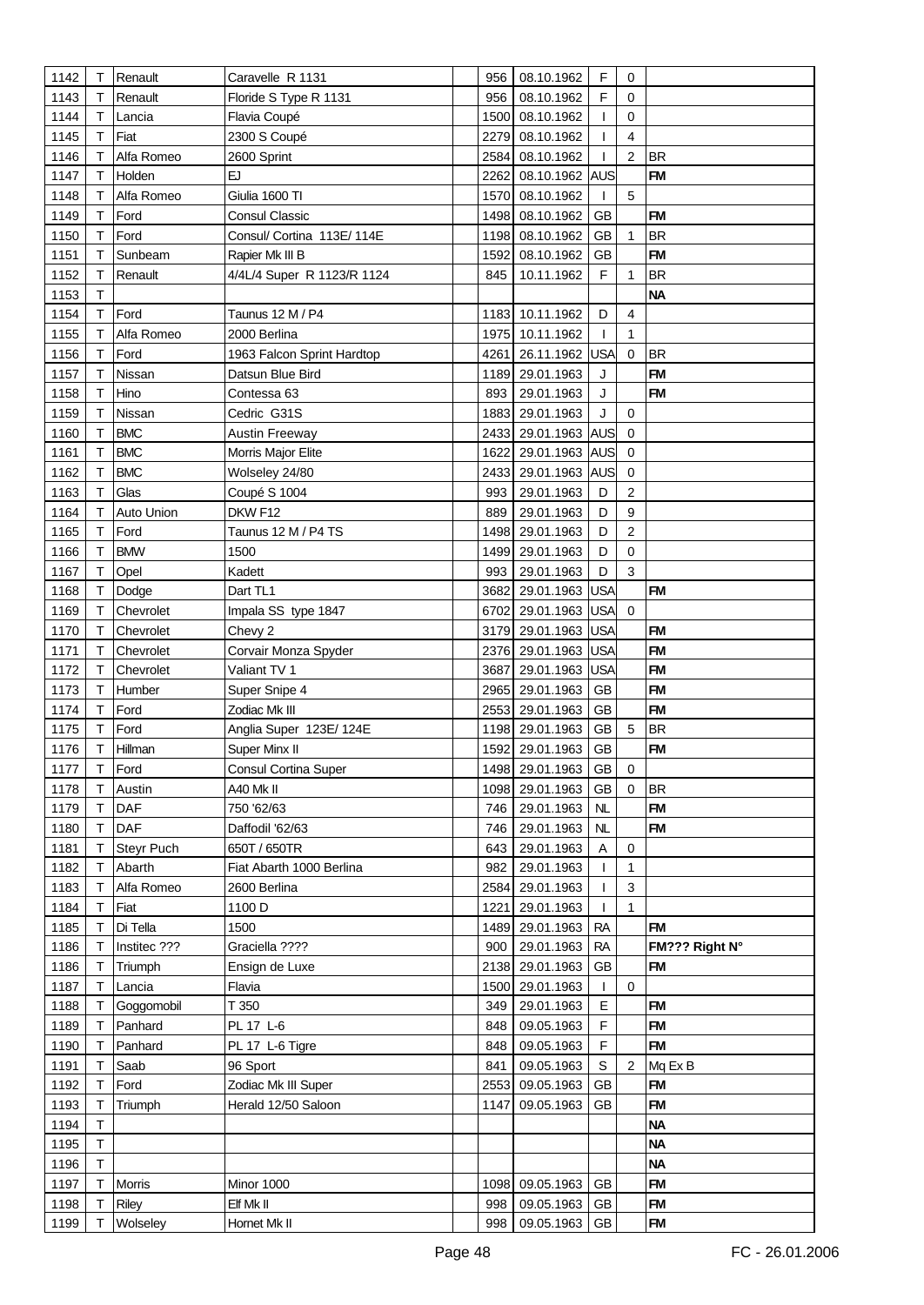| 1200         | Т      | <b>Steyr Puch</b> | 500 D / 500 DL                    | 493          | 09.05.1963                         | Α           | $\mathbf{1}$     |           |
|--------------|--------|-------------------|-----------------------------------|--------------|------------------------------------|-------------|------------------|-----------|
| 1201         | т      | Austin - Morris   | Cooper S                          | 1071         | 09.05.1963                         | <b>GB</b>   | $\overline{2}$   | Mq Ex A   |
| 1202         | т      | Ford              | Consul Cortina GT                 | 1498         | 09.05.1963                         | GB          | $\Omega$         |           |
| 1203         | Т      | Humber            | Sceptre                           | 1592         | 09.05.1963                         | <b>GB</b>   |                  | <b>FM</b> |
| 1204         | т      | Hillman           | Imp                               | 875          | 09.05.1963                         | <b>GB</b>   | 5                |           |
| 1205         | т      | Rover             | 110                               | 2625         | 09.05.1963                         | <b>GB</b>   |                  | <b>FM</b> |
| 1206         | т      | Rover             | 95                                | 2625         | 09.05.1963                         | <b>GB</b>   |                  | <b>FM</b> |
| 1207         | Т      | Glas              | 1204-612                          | 1189         | 09.05.1963                         | D           | 2                |           |
| 1208         | Т      | Autobianchi       | Bianchina Special - 110 DBA/1     | 500          | 09.05.1963                         | T           | 0                |           |
| 1209         | т      | Innocenti         | A 40 S                            | 1098         | 09.05.1963                         | T           | $\Omega$         |           |
| 1210         | т      | Volga             | <b>Diesel</b>                     | 2286         | 09.05.1963                         | SU          |                  | <b>FM</b> |
| 1211         | Τ      | Simca Tufao       | Vedette Rallye                    | 2432         | 09.05.1963                         | <b>BR</b>   | $\mathbf 0$      |           |
| 1212         | Т      | <b>VEB</b>        | Trabant P 60                      | 594          | 09.05.1963                         | D           | $\mathbf 0$      |           |
|              | т      | AWE               | 311                               | 992          |                                    | D           | $\Omega$         |           |
| 1213         |        |                   |                                   |              | 09.05.1963                         |             | $\mathbf 0$      |           |
| 1214         | Т      | Ford              | Galaxie Two Door Hard Top 63B 63C | 7000         | 09.05.1963                         | USA         |                  |           |
| 1215         | т      |                   |                                   |              |                                    |             |                  | <b>NA</b> |
| 1216         | т      |                   |                                   |              |                                    |             |                  | <b>NA</b> |
| 1217         | т      | Riley             | 1.5                               | 1489         | <b>REG</b>                         | <b>GB</b>   | $\mathbf 0$      |           |
| 1218         | Т      | Ford              | New Anglia 105E                   | 997          | 05.09.1963                         | GB          | $\mathbf{1}$     |           |
| 1219         | т      | Tatra             | T2-603                            | 3092         | 05.09.1963                         | CS          |                  | <b>FM</b> |
| 1220         | т      | Simca             | 1000 4p GL                        | 944          | 05.09.1963                         | $\mathsf F$ |                  | <b>FM</b> |
| 1221         |        | Simca             | 1300 Berline 4p                   | 1290         | 05.09.1963                         | $\mathsf F$ |                  | <b>FM</b> |
| 1222         | Τ      | Vauxhall          | FBH VX 4/90 '64                   | 1595         | 05.09.1963                         | <b>GB</b>   |                  | <b>FM</b> |
| 1223         | Т      | Vauxhall          | <b>HA Viva</b>                    | 1057         | 05.09.1963                         | <b>GB</b>   |                  | <b>FM</b> |
| 1224         | т      | Ford              | Consul Cortina Lotus              |              | 1558 05.09.1963                    | <b>GB</b>   | $\boldsymbol{9}$ |           |
| 1225         | т      | Ford              | Consul Cortina GT 122E            |              | 1498 05.09.1963                    | <b>GB</b>   | 5                |           |
| 1226         | Т      | DAF               | Type 31 Daffodil '66              | 746          | 05.09.1963                         | NL          |                  | <b>FM</b> |
| 1227         | т      | Fiat              | 2300 Luso                         | 2279         | 05.09.1963                         | T           | 1                |           |
| 1228         | Τ      | Renault           | Caravelle R 1133                  | 1108         | 05.09.1963                         | F           | $\mathbf 0$      |           |
| 1229         | т      | Isuzu             | <b>Bellet Special</b>             | 1991         | 05.09.1963                         | T           |                  | <b>FM</b> |
| 1230         | Τ      | Volkswagen        | 1500 S Limousine                  | 1493         | 05.09.1963                         | D           | 6                |           |
| 1231         | т      | Chrysler          | 300                               | 6771         | 05.09.1963                         | USA         |                  | <b>FM</b> |
| 1232         | т      | Simca             | 1500 TA                           | 1475         | 05.09.1963                         | F           |                  | <b>FM</b> |
| 1233         |        | <b>BMW</b>        | 1800                              | 1773         | 05.09.1963                         | D           | 5                |           |
| 1234         | Τ      | Ford              | Taunus 12 M / P4                  |              | 1498 05.09.1963                    | D           | $\overline{c}$   |           |
| 1235         | T.     | Ford              | Taunus 17 MS / P3                 |              | 1698 05.09.1963                    | D<br>D      | 1<br>$\mathbf 0$ |           |
| 1236         | т<br>т | Ford<br>Glas      | Taunus 17 M TS / P3TC             |              | 1758 05.09.1963<br>1189 05.09.1963 | D           | 6                |           |
| 1237<br>1238 | Т      | Austin            | 1204 TS<br>1100                   |              | 1098 05.09.1963                    | <b>GB</b>   | $\mathbf 0$      |           |
|              |        | Sunbeam           |                                   |              |                                    | <b>GB</b>   |                  | <b>FM</b> |
| 1239         | Т      |                   | Rapier 4                          | 1592<br>1592 |                                    | <b>GB</b>   |                  | <b>FM</b> |
| 1240<br>1241 | т<br>т | Singer            | Gazelle 5<br>Minx 5               |              |                                    | <b>GB</b>   |                  | <b>FM</b> |
| 1242         | Т      | Hillman<br>Lancia | Flavia 1800 Berline               | 1592         | 1800 04.11.1963                    | T           | $\mathbf{1}$     |           |
| 1243         | т      | Lancia            | Flavia Coupé 1800                 |              | 1800 05.09.1963                    | T           | 1                |           |
| 1244         | Т      | Lancia            | Fulvia                            | 1091         | 04.11.1963                         | T           | $\mathbf{1}$     |           |
| 1245         | т      | Innocenti         | IM <sub>3</sub>                   |              | 1098 05.09.1963                    | T           | 1                |           |
| 1246         | Τ      | Holden            | EH                                |              | 2930 04.11.1963 AUS                |             | 0                | Mq Photos |
| 1247         | Т      | Ford              | Falcon 1962                       |              | 2786 04.11.1963 USA                |             | $\mathbf 0$      |           |
| 1248         | т      | Chrysler          | Plymouth Valiant VV1              |              | 2786 05.09.1963 USA                |             |                  | <b>FM</b> |
| 1249         | т      | Chrysler          | Plymouth Valiant VV2              |              | 4340 05.09.1963                    | <b>USA</b>  | 1                |           |
| 1250         | Т      | Ford              | 1964 Falcon Sprint                | 4727         | 05.09.1963                         | <b>USA</b>  | $\mathbf 0$      |           |
| 1251         | Т      | Isuzu             | Bellett 1500 PR 20                | 1471         | 05.09.1963                         | J           | $\mathbf 0$      |           |
| 1252         | т      | Toyota            | Crown RS40                        | 1897         | 05.09.1963                         | J           | $\overline{2}$   |           |
| 1253         | т      | Toyota            | Crown Export                      | 1897         | 05.09.1963                         | J           |                  | <b>FM</b> |
| 1254         | Τ      | Skoda             | Octavia 63                        | 1089         |                                    | CS          |                  | <b>FM</b> |
| 1255         | Т      | Skoda             | Ocatavia Super 63                 | 1221         |                                    | CS          |                  | <b>FM</b> |
| 1256         | т      | Skoda             | Octavia TS 1200                   | 1221         | 05.09.1963                         | CS          |                  | <b>FM</b> |
| 1257         | т      | Peugeot           | 404 carbu.                        |              | 1618 05.09.1963                    | F           | 1                |           |
| 1258         | т      | Peugeot           | 404 Injection                     |              | 1618 05.09.1963                    | $\mathsf F$ | 1                |           |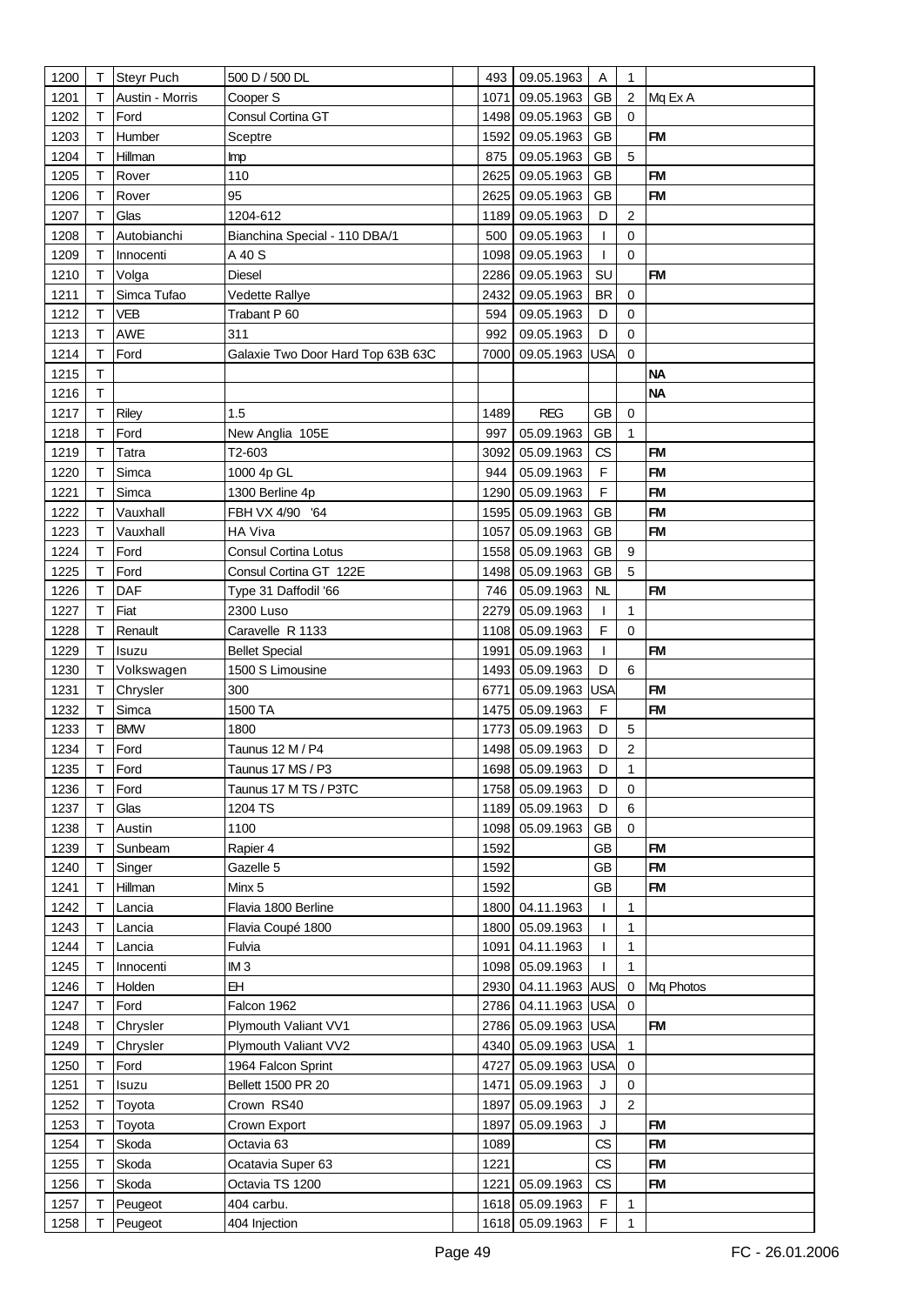| 1259         | Т      | <b>Steyr Puch</b>  | 650 T / 650 TR                        | 643  | 29.01.1963                         | Α            | $\mathbf{1}$            |                               |
|--------------|--------|--------------------|---------------------------------------|------|------------------------------------|--------------|-------------------------|-------------------------------|
| 1260         | т      | Syrena             | 103S                                  | 992  | 04.11.1965                         | <b>RA</b>    |                         | <b>FM</b>                     |
| 1261         | т      | Prince             | Gloria Super 6                        | 1988 | 13.01.1964                         | J            | $\mathbf{1}$            |                               |
| 1262         | Т      | Prince             | <b>Skyline 1500 S50</b>               | 1484 | 13.01.1964                         | J            | $\Omega$                |                               |
| 1263         | т      | Nissan             | Datsun Blue Bird PL 410               | 1189 | 13.01.1964                         | J            | $\mathbf 0$             |                               |
| 1264         | т      | Nissan             | Cedric (L)G31                         | 1883 | 13.01.1964                         | J            | $\mathbf 0$             |                               |
| 1265         | т      | Hino               | Contessa                              | 893  | 13.01.1964                         | J            | 1                       |                               |
| 1266         | Т      | Abarth             | Fiat Abarth 595                       | 593  | 13.01.1964                         | T            | $\mathbf 0$             |                               |
| 1267         | Т      | Alfa Romeo         | Giulia TI Super                       | 1570 | 13.01.1964                         | T            | $\mathbf 0$             |                               |
| 1268         | т      | <b>Auto Union</b>  | <b>DKW F 11/64</b>                    | 796  | 13.01.1964                         | D            | 5                       |                               |
| 1269         | т      | Volkswagen         | 1200                                  | 1192 | 13.01.1964                         | D            | 1                       |                               |
| 1270         | Т      | Opel               | Olympia Rekord 1.7 Liter              | 1680 | 13.01.1964                         | D            | 1                       |                               |
| 1271         | Т      | Opel               | Rekord Coupé                          |      | 1680 13.01.1964                    | D            | 1                       | <b>BR</b>                     |
|              | т      |                    |                                       |      |                                    | D            |                         |                               |
| 1272         |        | Opel               | Olympia Rekord 1500<br>P6-2000        |      | 1488 13.01.1964                    | <b>GB</b>    |                         | FM- only 2 pages<br><b>FM</b> |
| 1273         | Τ      | Rover              |                                       | 1980 | 13.01.1964                         |              |                         |                               |
| 1274         | Т      | Triumph            | 2000                                  | 1998 | 13.01.1964                         | GB           | 1                       |                               |
| 1275         | т      | Chevrolet          | Corvair Monza Spyder 64               | 2687 | 13.01.1964                         | USA          |                         | <b>FM</b>                     |
| 1276         | т      | Simca              | SB 1000                               | 944  | 13.01.1964                         | $\mathsf F$  |                         | <b>FM</b>                     |
| 1277         | т      | Panhard            | 24 CT                                 | 848  | 13.01.1964                         | F            | $\mathbf 0$             |                               |
| 1278         | т      | Panhard            | 24 C                                  | 848  | 13.01.1964                         | F            | $\mathbf 0$             |                               |
| 1279         | т      | Daimler Benz       | 190 C (W 110 B)                       | 1897 | 14.01.1964                         | D            | 3                       |                               |
| 1280         |        | Auto Union         | F 11 Junior                           | 741  | 11.04.1964                         | D            | $\overline{7}$          |                               |
| 1281         | т      | Volga              | $M-21-M$                              | 2585 | 09.05.1963                         | SU           | $\mathbf 0$             |                               |
| 1282         | Т      | Moskvitch          | 403                                   |      | 1360 14.01.1964                    | SU           |                         | <b>FM</b>                     |
| 1283         | т      | Ford               | Mercury Comet Caliente                |      | 4728 17.03.1964                    | USA          |                         | <b>FM</b>                     |
| 1284         | т      | Auto Union         | <b>DKW F 102</b>                      |      | 1175 11.04.1964                    | D            | 1                       |                               |
| 1285         | Т      | Auto Union         | Vemag DKW F 94 P                      | 980  | 11.04.1964                         | D            |                         | <b>FM</b>                     |
| 1286         | Т      | <b>BMW</b>         | 1800 TI (1773)                        |      | 1773 11.04.1964                    | D            | 3                       |                               |
| 1287         | т      | Ford               | Taunus 12 M P4 TS (Coupé)             |      | 1498 11.04.1964                    | D            | 3                       |                               |
| 1288         | т      | Trabant            | P 601                                 | 594  | 11.04.1964                         | D            |                         | <b>FM</b>                     |
| 1289         | Τ      | Steyr Puch         | 650 TR                                | 659  | 11.04.1964                         | A            | $\sqrt{3}$              |                               |
| 1290         | Τ      | Renault            | 8 Major                               | 1108 | 11.04.1964                         | F            | $\mathbf 0$             |                               |
| 1291         | т      | Peugeot            | 404 Coupe Injection                   |      | 1618 11.04.1964                    | F            | 1                       | <b>FM-only evolution</b>      |
| 1292<br>1293 | т<br>T | Peugeot<br>Peugeot | 404 Diesel Berline<br>404 L Familiale |      | 1946 11.04.1964<br>1618 11.04.1964 | F<br>F       | 2<br>$\overline{c}$     |                               |
| 1294         | Τ      | Peugeot            | 404 Commerciale U 6 D                 |      | 1816 11.04.1964                    | F            |                         |                               |
| 1295         | т      | Peugeot            | 404 Commerciale U 6                   |      | 1468 11.04.1964                    | F            | 1<br>$\mathbf{1}$       |                               |
| 1296         | т      | Peugeot            | 404 Familiale Grand Luxe Diesel       |      | 1816 11.04.1964                    | $\mathsf F$  | $\mathbf{1}$            |                               |
| 1297         | т      | Vauxhall           | FBS/P/E Victor                        |      | 1636 11.04.1964                    | <b>GB</b>    |                         | <b>FM</b>                     |
| 1298         | Т      | Austin - Morris    | Mini Cooper                           | 998  | 11.04.1964                         | <b>GB</b>    | 3                       |                               |
| 1299         | т      | Austin - Morris    | Cooper S 1000                         | 970  | 11.04.1964                         | <b>GB</b>    | 6                       | <b>BR</b>                     |
| 1300         | т      | Austin - Morris    | Cooper S 1275                         |      | 1275 11.04.1964                    | <b>GB</b>    | $\overline{2}$          |                               |
| 1301         | т      | Lancia             | Lancia Flaminia Pininfarina Coupé     |      | 2775 11.04.1964                    | $\mathbf{I}$ |                         | <b>FM</b>                     |
| 1302         | т      | Lancia             | Flavia Pininfarina                    |      | 1800 11.04.1964                    | -1           |                         | <b>FM</b>                     |
| 1303         | Т      | Lancia             | Flavia Zagato                         |      | 1800 11.04.1964                    | T            | $\overline{c}$          | <b>FM</b>                     |
| 1304         | т      | Mazda              | Carol 360 PD                          | 358  | 11.04.1964                         | J            | 1                       | <b>FM</b>                     |
| 1305         | Τ      | Mazda              | Carol 360 PD (20PS)                   | 358  | 11.04.1964                         | J            |                         | <b>FM</b>                     |
| 1306         |        | Toyota             | Corona RT20L                          | 1453 | 11.04.1964                         | J            |                         | <b>FM</b>                     |
| 1307         | т      | Mazda              | R360 Coupe RB                         | 356  | 11.04.1964                         | J            |                         | <b>FM</b>                     |
| 1308         | т      | Mazda              | Carol 600 NR                          | 586  | 11.04.1964                         | J            | 1                       | <b>FM</b>                     |
| 1309         | т      | Chevrolet          | Impala SS                             | 6702 | 11.04.1964                         | USA          |                         | <b>FM</b>                     |
| 1310         | т      | Ford               | Corsair GT                            |      | 1498 11.04.1964                    | GB           |                         | <b>FM</b>                     |
| 1311         | т      | Ford               | Zodiac Mk III '64                     |      | 11.04.1964                         | <b>GB</b>    |                         | <b>FM</b>                     |
| 1312         | т      | Mitsubishi         | Colt 1000 A20                         | 977  | 11.04.1964                         | J            |                         | <b>FM</b>                     |
| 1313         | Т      | <b>NSU</b>         | Prinz 1000 L Typ 67                   | 996  | 23.04.1964                         | D            | $\sqrt{5}$              |                               |
| 1314         | т      | Hillman            | Minx Mk III A                         | 1494 | 11.04.1964                         | <b>GB</b>    |                         | <b>FM</b>                     |
| 1315         | т      | Vauxhall           | Velox PASX - Cresta PASX              | 2651 | 11.04.1964                         | <b>GB</b>    |                         | <b>FM</b>                     |
| 1316         | т      | Fuji               | Subaru 360 K111                       | 356  | 11.07.1964                         | J            |                         | <b>FM</b>                     |
| 1317         | т      | Isuzu              | Bellett PR 20                         |      | 1471 11.07.1964                    | J            | $\overline{\mathbf{4}}$ |                               |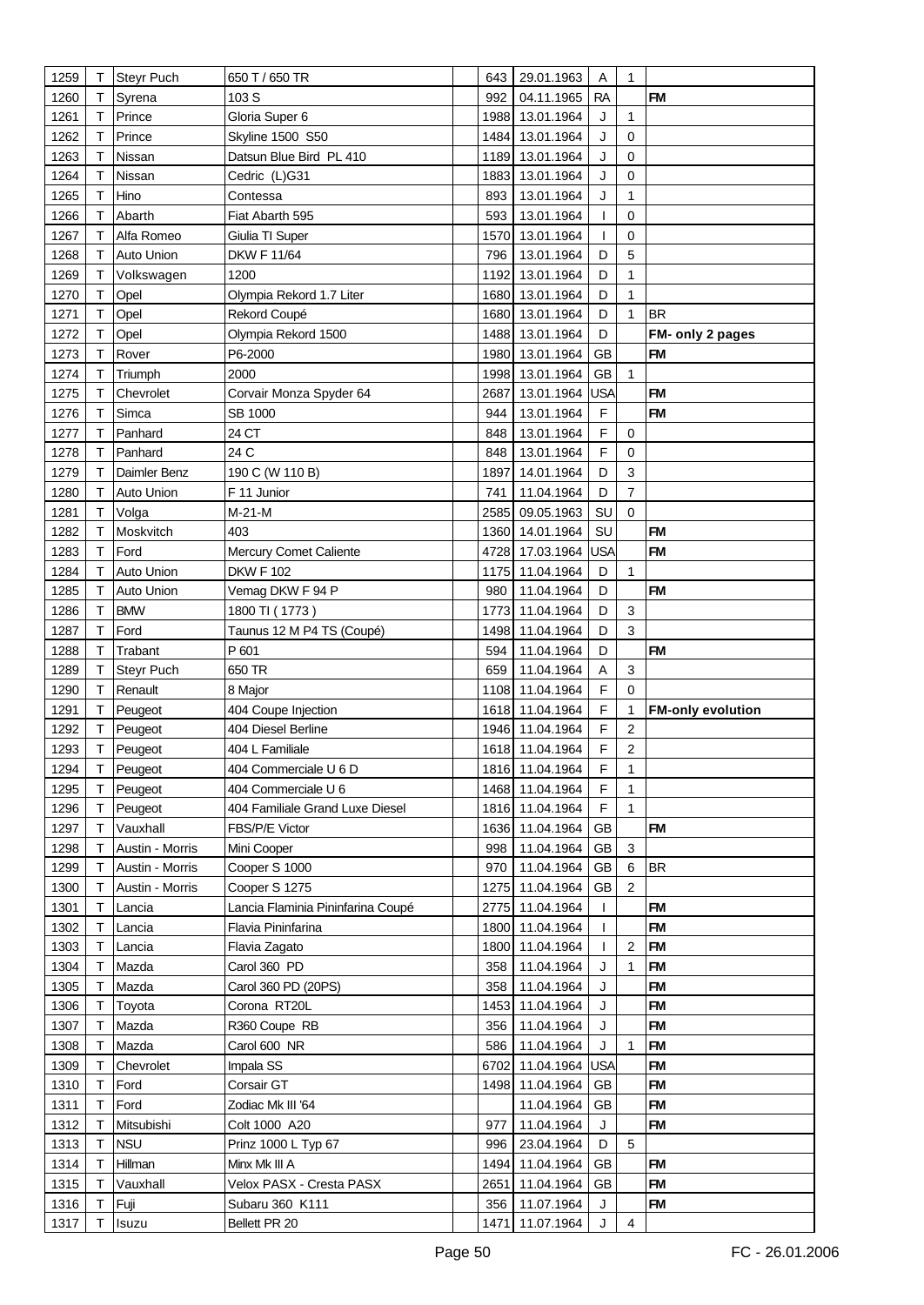| 1318 | Т | <b>Isuzu</b> | Hillman Minx III C                |      | 1592 11.07.1964     | J                      | $\mathbf 0$         |           |
|------|---|--------------|-----------------------------------|------|---------------------|------------------------|---------------------|-----------|
| 1319 | т | Isuzu        | <b>Bellel Special</b>             | 1991 | 11.07.1964          | J                      | $\Omega$            |           |
| 1320 | Т | Nissan       | Datsun Bluebird (P(L)410 Variant) | 1189 | 11.07.1964          | J                      |                     | <b>FM</b> |
|      | Т | Prince       |                                   | 1488 | 11.07.1964          |                        |                     | <b>FM</b> |
| 1321 |   |              | <b>Skyline 1500 S50</b>           |      |                     | J                      |                     |           |
| 1322 | т | Isuzu        | Hillman Minx III A                | 1494 | 11.07.1964          | J                      | $\mathbf 0$         |           |
| 1323 | т | Suzuki       | <b>Suzulight Fronte</b>           | 360  | 11.07.1964          | J                      | $\Omega$            |           |
| 1324 | т | Toyota       | Publica / 700 (UP10-UP10L-UP10S)  | 698  | 11.07.1964          | J                      |                     | <b>FM</b> |
| 1325 | т | Toyota       | Crown RS41                        | 1897 | 11.07.1964          | J                      |                     | <b>FM</b> |
| 1326 | Т | Fiat         | 850                               | 843  | 11.07.1964          | $\mathbf{I}$           |                     | <b>FM</b> |
| 1327 | т | Auto Union   | DKW F12R Roadster                 | 889  | 11.07.1964          | D                      | 1                   |           |
| 1328 | Т | Skoda        | 1202 STW                          | 1221 | 11.07.1964          | CS                     | $\mathbf 0$         |           |
| 1329 | Т | Ford         | Mustang Mk 1                      | 4727 | 11.07.1964          | <b>USA</b>             | $\mathbf 0$         |           |
| 1330 | Т | Ford         | 1965 Mustang Mk II                | 4727 | 11.07.1964          | <b>USA</b>             | $\mathbf 0$         |           |
| 1331 | т | Plymouth     | Barracuda                         | 4481 | 11.07.1964          | USA                    | $\mathbf{1}$        | <b>BR</b> |
| 1332 | Т | Dodge        | Dart                              | 4481 | 11.07.1964          | USA                    |                     | <b>FM</b> |
| 1333 | Т | Fiat         | Concord 1500 GC                   | 1482 | 11.07.1964          | <b>RA</b>              |                     | <b>FM</b> |
| 1334 | Τ | Renault IKA  | Gordini IKA                       | 845  | 11.07.1964          | <b>RA</b>              |                     | <b>FM</b> |
|      |   |              |                                   |      |                     |                        |                     |           |
| 1335 | Т | Peugeot      | 404                               |      | 1618 11.07.1964     | <b>RA</b>              |                     | <b>FM</b> |
| 1336 | Т | Opel         | Car A Van 1000                    | 993  | 11.07.1964          | D                      |                     | <b>FM</b> |
| 1337 | т | Opel         | Car A Van 1.5                     | 1488 | 11.07.1964          | D                      |                     | <b>FM</b> |
| 1338 | Т | Opel         | Car A van 1.7                     | 1680 | 11.07.1964          | D                      |                     | <b>FM</b> |
| 1339 |   | Neckar       | 116 - 1500 TS/CT Limousine        | 1481 | 12.07.1964          | D                      | $\mathbf 0$         |           |
| 1340 | T |              |                                   |      |                     |                        |                     | <b>NA</b> |
| 1341 | Т | Peugeot      | 403                               | 1467 | 30.09.1960          | <b>RA</b>              |                     | <b>FM</b> |
| 1342 | т | Lancia       | Flaminia 60 freni a disco         | 2458 | <b>REG</b>          | 1                      |                     | <b>FM</b> |
| 1343 | т | Lancia       | Appia 3 S                         | 1090 | <b>REG</b>          | 1                      |                     | <b>FM</b> |
| 1344 | Τ | Fiat         | 1100 Export                       | 1089 | <b>REG</b>          | $\overline{1}$         | 0                   |           |
| 1345 | Т | Fiat         | 850 Super                         | 843  | 18.07.1964          | 1                      | 1                   |           |
| 1346 | Τ | Ford         | Nuevo Falcon                      | 2786 | 16.11.1964          | <b>RA</b>              | $\mathbf{1}$        |           |
|      |   |              |                                   |      |                     |                        |                     |           |
| 1347 | т | <b>BMW</b>   | 1600                              | 1573 | 16.11.1964          | D                      | $\mathbf{1}$        |           |
| 1348 | Т | Opel         | Rekord L                          | 1680 | 16.11.1964          | D                      | $\mathbf 0$         |           |
| 1349 | Τ | Opel         | Rekord L-6                        | 2605 | 16.11.1964          | D                      | $\mathbf 0$         |           |
| 1350 | Τ | Opel         | Rekord Coupé-6                    | 2605 | 16.11.1964          | D                      | $\mathbf 0$         |           |
| 1351 | т | Opel         | Kapitän                           | 2605 | 16.11.1964          | D                      | $\mathbf 0$         |           |
| 1352 | Τ | Opel         | Admiral                           |      | 2605 16.11.1964     | D                      | 0                   |           |
| 1353 | Τ | Chevrolet    | Corvair Corsa 10737               |      | 2688 16.11.1964 USA |                        | $\mathbf{1}$        |           |
| 1354 | т | Ford         | Comet Cyclone Hardtop             | 4737 |                     | <b>USA</b>             |                     | <b>FM</b> |
| 1355 | Т | Simca        | Break 1500                        |      |                     | F                      |                     | <b>FM</b> |
| 1356 | Τ |              |                                   |      |                     |                        |                     | <b>NA</b> |
| 1357 | т | Hillman      | Super Minx III                    | 1592 |                     | <b>GB</b>              |                     | <b>FM</b> |
| 1358 | т | Singer       | Chamois                           | 875  |                     | <b>GB</b>              |                     | <b>FM</b> |
| 1359 | т | Singer       | Vogue III                         | 1592 |                     | <b>GB</b>              |                     | <b>FM</b> |
| 1360 | т | Vauxhall     | Velox/ Cresta '65                 | 3298 |                     | <b>GB</b>              |                     | <b>FM</b> |
|      |   |              |                                   |      |                     |                        |                     |           |
| 1361 | Т | Simca Brasil | Chambord                          | 2414 |                     | <b>BR</b>              |                     | <b>FM</b> |
| 1362 | Т | Simca Brasil | <b>Tufao Rallye</b>               | 2505 |                     | <b>BR</b>              |                     | <b>FM</b> |
| 1363 | т | Chevrolet    | Chevy 2 '65                       |      |                     | USA                    |                     | <b>FM</b> |
| 1364 | Τ | Citroen      | Ami 6                             |      |                     | $\mathsf F$            |                     | <b>FM</b> |
| 1365 | Т | Panhard      | 24 N4                             | 848  |                     | $\mathsf F$            |                     | <b>FM</b> |
| 1366 | т | Panhard      | 24 N <sub>5</sub>                 | 848  |                     | F                      |                     | <b>FM</b> |
| 1367 | т | Renault      | 8 Gordini R 1134                  |      | 1108 01.02.1965     | F                      | 10                  |           |
| 1368 | Т | Ford         | Cortina Super 116E                | 1500 | 01.02.1965          | <b>GB</b>              | $\mathbf 0$         |           |
| 1369 | т | Ford         | Corsair de Luxe                   |      |                     | <b>GB</b>              |                     | <b>FM</b> |
| 1370 | т | Vauxhall     | Vx 4/90 '65                       | 1595 |                     | <b>GB</b>              |                     | <b>FM</b> |
| 1371 | т | Vauxhall     | Victor 101                        | 1595 |                     | <b>GB</b>              |                     | <b>FM</b> |
| 1372 | Τ | Innocenti    | $-4$                              |      | 1098 01.02.1965     | $\mathbf{I}$           | $\mathbf 0$         |           |
| 1373 | Τ |              | Fulvia 2 C                        |      |                     | -1                     |                     | <b>FM</b> |
|      |   | Lancia       |                                   |      |                     |                        |                     |           |
| 1374 | т | Honda        | S 500 AS 280                      | 531  | 01.02.1965          | J                      | $\mathbf 0$         |           |
| 1375 | т | Honda        | S 600 AS 285                      | 606  | 01.02.1965          | J                      | $\mathbf 0$         |           |
| 1376 | т | Skoda        | 1000 MB type S 990                | 987  | 01.02.1965          | $\mathbb{C}\mathbb{S}$ | $\mathsf{O}\xspace$ |           |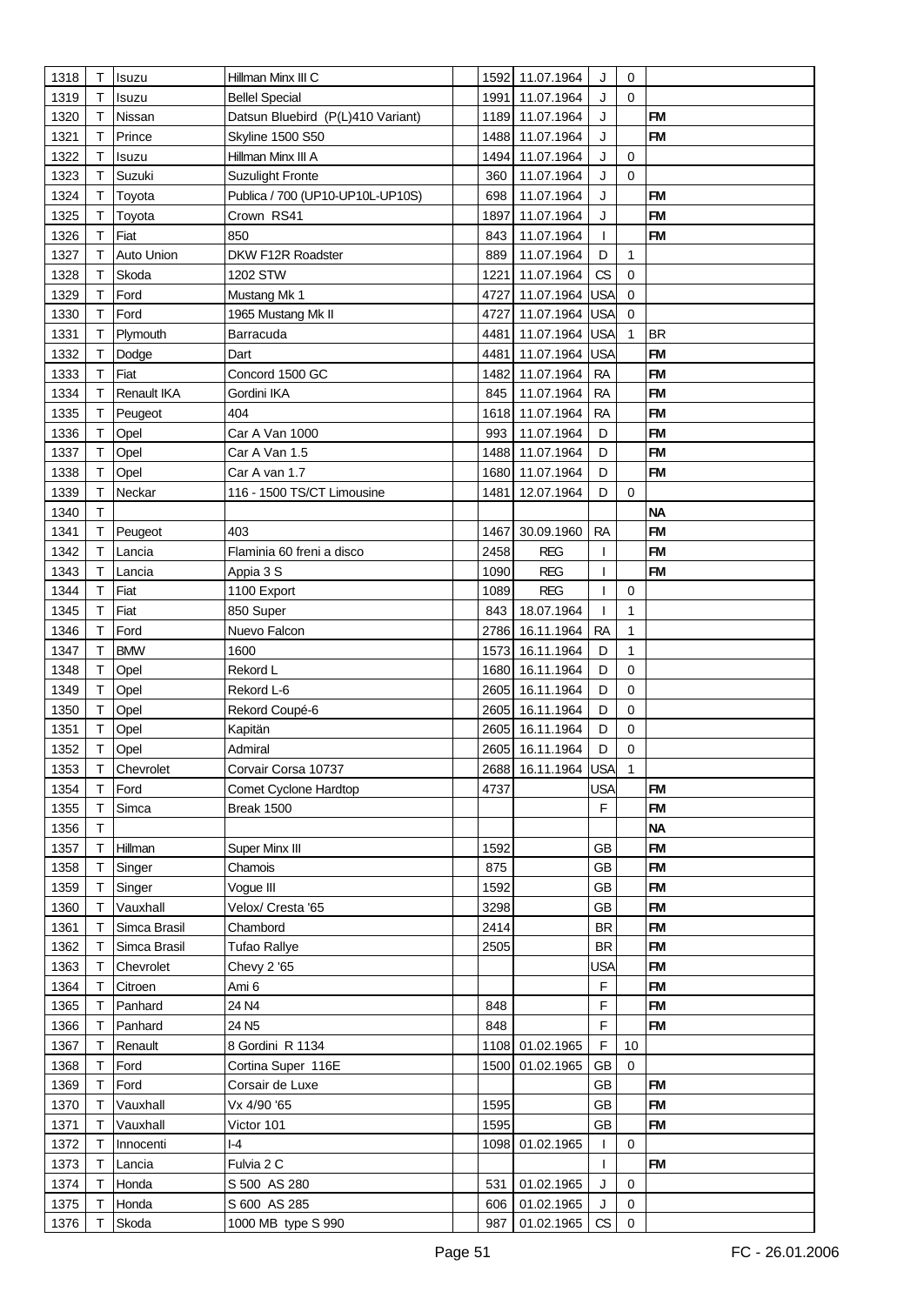| 1377 | т              | Moskvitch                    | 408                                |      | 1360 01.02.1965     | SU          | 0                       |                       |
|------|----------------|------------------------------|------------------------------------|------|---------------------|-------------|-------------------------|-----------------------|
| 1378 | т              | Opel                         | Diplomat V8                        |      | 4638 01.04.1968     | D           | $\mathbf 0$             |                       |
| 1379 | т              | Pontiac                      | Tempest Le Mans GTO                |      | 6373 01.04.1965     | <b>USA</b>  | $\Omega$                |                       |
| 1380 | т              | Alfa Romeo                   | Giulia 1300                        |      |                     | T           |                         | <b>FM</b>             |
| 1381 | т              | Toyota                       | Corona RT40                        | 1491 | 01.04.1965          | J           | $\mathbf 0$             |                       |
| 1382 | Т              | Daihatsu                     | Compagno Berlina F-30              | 797  | 01.04.1965          | J           | 0                       |                       |
|      |                |                              |                                    |      |                     |             |                         |                       |
| 1383 | Т              | Ford                         | Taunus 17 M P5 (1,5)               | 1498 | 01.06.1965          | D           | 2                       |                       |
| 1384 | Т              | Ford                         | Taunus 17 M P5 (1,7)               |      | 1696 01.06.1965     | D           | $\mathbf{1}$            |                       |
| 1385 | т              | Ford                         | Taunus 20 M P5                     | 1998 | 01.06.1965          | D           | 3                       |                       |
| 1386 | Τ              | Chevrolet                    | Super '65                          | 3769 |                     | <b>RA</b>   |                         | <b>FM</b>             |
| 1387 | т              | Humber                       | Super Snipe V                      |      |                     | GB          |                         | <b>FM</b>             |
| 1388 | Т              | Alfa Romeo                   | Giulia Super                       |      | 1570 01.06.1965     | T           | 0                       |                       |
| 1389 | Т              | Fiat                         | 850 Coupé                          | 843  | 01.06.1965          | T           | 0                       |                       |
| 1390 | Τ              | Saab                         | 96                                 | 841  | 01.06.1965          | $\mathbb S$ | $\mathbf 0$             |                       |
| 1391 | Т              | Saab                         | 96 Sport                           | 841  | 01.06.1965          | $\mathbb S$ | $\overline{c}$          |                       |
| 1392 | т              | Glas                         | 1700-112                           | 1682 | 26.04.1965          | D           | $\mathbf 0$             |                       |
| 1393 | т              | Peugeot                      | 204                                | 1130 |                     | F           |                         | <b>FM</b>             |
| 1394 | т              | Abarth                       | Fiat Abarth 695 SS                 | 690  | 01.04.1965          | T           | 0                       |                       |
| 1395 | т              | Alfa Romeo                   | Giulia Sprint GTA                  |      | 1570 01.04.1965     | I           | 13                      |                       |
| 1396 | т              | Hino                         | Contessa 1300                      | 1251 | 01.08.1965          | J           | 0                       |                       |
| 1397 | т              | Mazda                        | Mazda Familia S800                 | 782  | 01.08.1965          | J           | 0                       |                       |
| 1398 | Т              | Volkswagen                   | 1300                               | 1285 | 24.08.1965          | D           | 0                       |                       |
| 1399 |                | Volkswagen                   | 1600 TL                            | 1584 |                     | D           |                         | <b>FM</b>             |
| 1400 | т              | Fiat                         | Concord Berlina 1500 C             | 1481 |                     | <b>RA</b>   |                         | <b>FM</b>             |
| 1401 | т              | Holden                       | HD Passenger Cars                  |      | 2930 01.04.1965     | <b>AUS</b>  | 0                       | 3 different engines   |
| 1402 | Т              | Prince                       | Skyline 2000 GT                    | 1988 |                     | J           |                         | <b>FM</b>             |
| 1403 | т              | Auto Union (S. Fé) AU 1000 S |                                    | 980  | 01.04.1965          | <b>RA</b>   | $\overline{\mathbf{c}}$ |                       |
| 1404 | т              | Honda                        | S 600 Coupe AS 285 C               | 606  | 01.12.1965          | J           | 0                       |                       |
| 1405 | т              | Nissan                       | Blue Bird Sports Sedan P(L)411-TK  | 1299 | 01.12.1965          | J           | 0                       |                       |
| 1406 | Τ              | Nissan                       | Datsun Bluebird 1300               | 1299 |                     | J           |                         | <b>FM</b>             |
|      |                | DAF                          |                                    | 746  |                     |             |                         | <b>FM</b>             |
| 1407 | Т              |                              | 32 Daffodil '66                    |      |                     | NL          |                         |                       |
| 1408 | т              | Volvo                        | 122 2 portes                       |      | 1778 01.12.1965     | S           | $\mathbf{1}$            |                       |
| 1409 | т              |                              |                                    |      |                     |             |                         | <b>NA</b>             |
| 1410 | т              | <b>NSU</b>                   | <b>Prinz 1000 TT</b>               |      | 1085 01.01.1966     | D           | $\sqrt{2}$              |                       |
| 1411 | т              | Panhard                      | 24 B                               |      | 848 01.01.1966      | F           | $\mathbf{1}$            |                       |
| 1412 | Т              | Citroen                      | <b>DS 19 A</b>                     |      | 1985 01.01.1966     | F           | $\overline{c}$          |                       |
| 1413 | т              | Hino                         | Contessa 1300 Coupé                |      | 1251 01.02.1966     | J           | 0                       |                       |
| 1414 | Т              | Glas                         | 1204 TS                            |      | 1184 01.02.1966     | D           | $\mathbf{1}$            |                       |
| 1447 | Т              | <b>BMW</b>                   | 2000 CS                            | 1990 |                     | D           |                         | <b>FM ???</b>         |
| 1448 | т              | Singer ???                   | Gazelle Mk III A ????              |      |                     | GB          |                         | FM ??? N°1055?        |
| 1449 | т              | Singer ???                   | Gazelle Mk III B ????              | 1494 |                     | GB          |                         | FM ??? N°1056?        |
| 1450 | т              | Morris???                    | Oxford Mk 5???                     | 1098 |                     | <b>GB</b>   |                         | <b>FM???</b>          |
| 1611 | т              | Holden                       | Torana GTR                         |      | 2638 01.03.1971     | <b>AUS</b>  |                         | FM - date / gr. T ??? |
| 1001 | Т1             | Mitsubishi                   | Pajero Turbo L044G (2476,8)        |      | 1.7 4211 01.01.1989 | J           | 3                       |                       |
| 1002 | Т1             | Mitsubishi                   | Pajero Turbo 2 L144G (2476,8)      |      | 1.7 4211 01.01.1989 | J           | $\mathbf{3}$            |                       |
| 1003 | T1             | Mitsubishi                   | Pajero Wagon Turbo L049G (2476,8)  |      | 1.7 4211 01.01.1989 | J           | $\mathbf{3}$            |                       |
| 1004 | T1             | Mitsubishi                   | Pajero Wagon Turbo2 L149G (2476,8) |      | 1.7 4211 01.01.1989 | J           | $\mathbf{3}$            |                       |
| 1005 | T1             | Suzuki                       | Vitara TA01V                       |      | 1590 01.01.1989     | J           | $1+$                    | FU                    |
| 1006 | T1             | Toyota                       | Land Cruiser BJ74V (3431.9)        |      | 1.7 5834 01.01.1989 | J           | $\overline{c}$          |                       |
| 1007 | T1             | Toyota                       | Land Cruiser BJ71V (3431.9)        |      | 1.7 5834 01.01.1989 | J           | $\mathbf 0$             |                       |
| 1008 | T1             | Toyota                       | Land Cruiser FJ73V                 |      | 3956 01.01.1989     | J           | 1                       |                       |
| 1009 | T1             | Daihatsu                     | Rocky Wagon F75V (2765,4)          |      | 1.7 4701 01.01.1989 | J           | 3                       |                       |
| 1010 | T1             | Daihatsu                     | Rocky Hard Top F70V (2765,4)       |      | 1.7 4701 01.01.1989 | J           | $\mathbf{3}$            |                       |
| 1011 | T1             | Mitsubishi                   | Pajero 3000 L141G                  | 2972 | 01.01.1989          | J           | $\mathbf{3}$            |                       |
| 1012 | T1             | Mitsubishi                   | Pajero L042G                       |      | 2555 01.01.1989     | J           | 1                       |                       |
| 1013 | T1             | Mitsubishi                   | Pajero Wagon 3000 -L146G           |      | 2972 01.01.1989     | J           | 3                       |                       |
| 1014 | T <sub>1</sub> | Mitsubishi                   | Pajero Wagon 3000 - L047G          |      | 2555 01.01.1989     | J           | 1                       |                       |
| 1015 | T1             | Nissan                       | Pathfinder WD21                    |      | 2961 01.01.1989     | J           | $\mathbf{1}$            |                       |
| 1016 |                | T1 Nissan                    | Patrol Y60                         |      | 4169 01.01.1989     | J           |                         | FU                    |